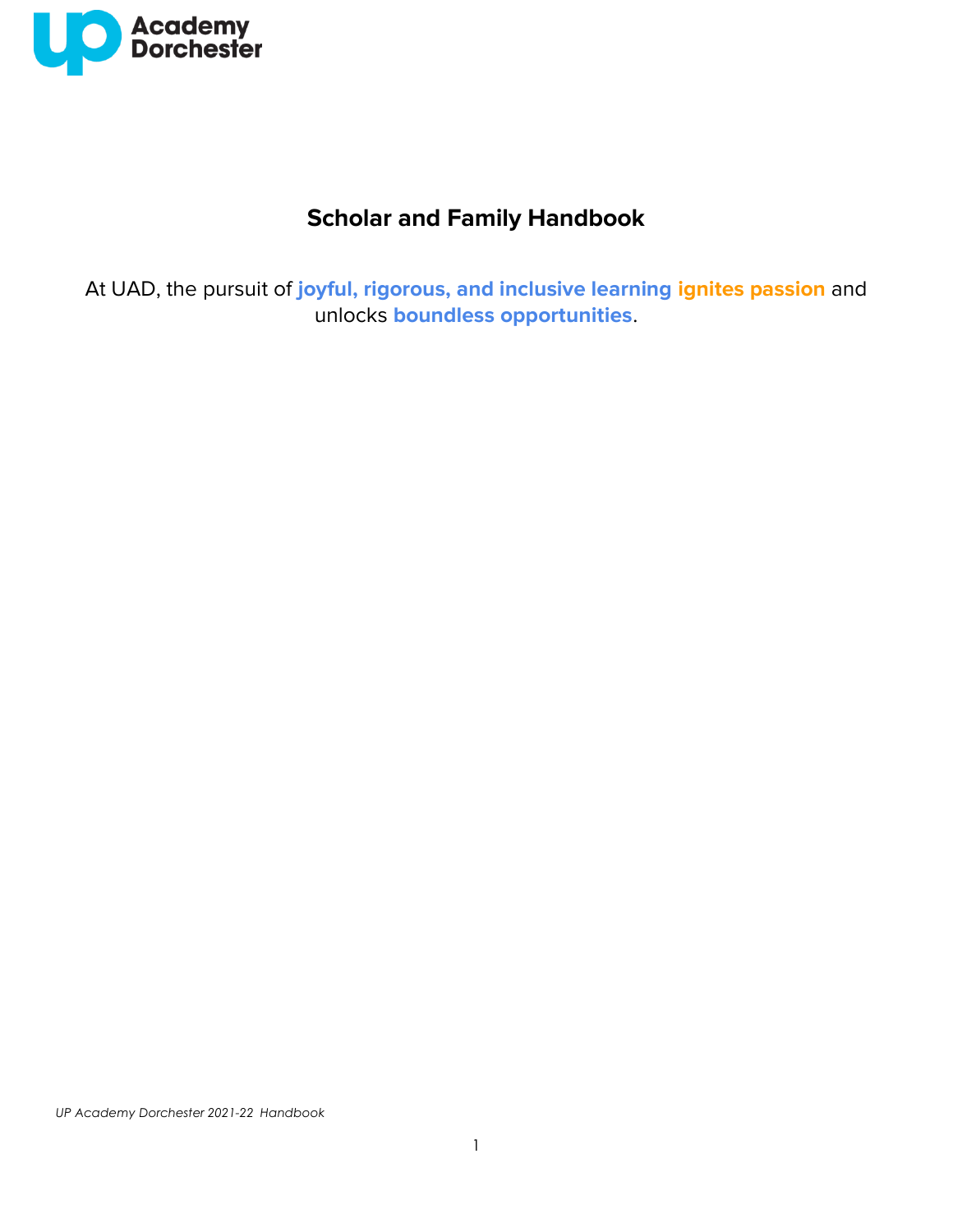

# <span id="page-1-0"></span>**Table of Contents**

| <b>Table of Contents</b>                                   | $\overline{c}$               |
|------------------------------------------------------------|------------------------------|
| <b>UP's Vision</b>                                         | $\overline{4}$               |
| <b>UAD's Vision</b>                                        | 4                            |
| <b>Our Mission</b>                                         | $\overline{4}$               |
| <b>Our Values</b>                                          | 5                            |
| <b>UP Academy Contract for Excellence</b>                  | Error! Bookmark not defined. |
| <b>School at A Glance: Preparing for Day 1</b>             | 5                            |
| Contact Information                                        | 5                            |
| Hours of School Operation                                  | 6                            |
| Cold Weather Policy and Inclement Weather School Closings: | 6                            |
| Transportation                                             | 7                            |
| <b>Attendance Policy</b>                                   | 7                            |
| <b>Student Uniform Guidelines</b>                          | $\,8\,$                      |
| Personal Technology and Accessories                        | 11                           |
| Daily Schedule                                             | 11                           |
| <b>Essential School Supplies</b>                           | 11                           |
| Nonessential Supplies                                      | 11                           |
| School Breakfast and Lunch                                 | 11                           |
| Holiday and Birthday Policies                              | 12                           |
| <b>Academic Overview</b>                                   | 13                           |
| Homework                                                   | 13                           |
| <b>Additional Academic Supports</b>                        | 13                           |
| <b>Additional School Policies: Preparing for the Year</b>  | 14                           |
| <b>Health Care</b>                                         | 14                           |
| <b>Visitor Policy</b>                                      | 14                           |
| <b>Field Trip Policy</b>                                   | 15                           |
| Academic, Behavioral and Grading Policies                  | 15                           |
| <b>Weekly Reports</b>                                      | 15                           |
| Grades & Class Averages for 5th-8th Grades:                | 15                           |
| Celebrations                                               | 16                           |
| Make-Up Work Policies                                      | 16                           |
| <b>Promotion Policies</b>                                  | 16                           |
| Homeroom Teachers and Scholar Advisors                     | 17                           |
| <b>Enrichment Activities</b>                               | 17                           |
| <b>TIGER Values and Culture</b>                            | 17                           |
| <b>Behavior Standards</b>                                  | 18                           |
| Detention                                                  | Error! Bookmark not defined. |
| Dean of Students                                           | 18                           |
| <b>Suspension Policies</b>                                 | 18                           |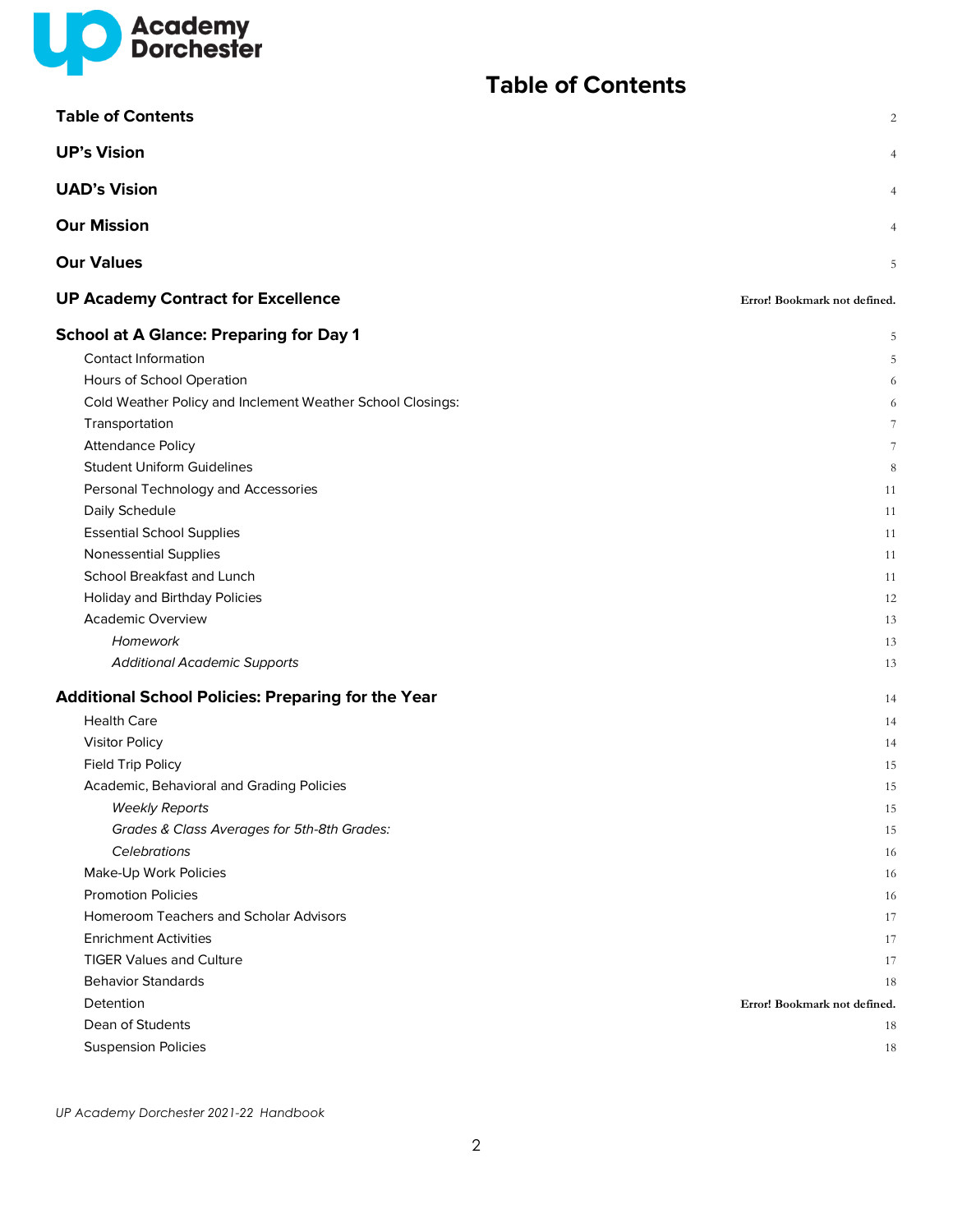

| <b>Network Policies</b>                                                             | 19                               |
|-------------------------------------------------------------------------------------|----------------------------------|
| Nondiscrimination                                                                   | 19                               |
| Harassment                                                                          | 19                               |
| Corporal Punishment and Scholar Restraint                                           | 20                               |
| Grievance Procedure and Complaint Procedures                                        | 21                               |
| <b>Scholar Records</b>                                                              | 21                               |
| Internet Acceptable Use Policy                                                      | 22                               |
| UP Academy Bullying Prevention Plan                                                 | 24                               |
| I. LEADERSHIP                                                                       | 24                               |
| II. TRAINING AND PROFESSIONAL DEVELOPMENT                                           | 25                               |
| III. ACCESS TO RESOURCES AND SERVICES                                               | 26                               |
| IV. ACADEMIC AND NON-ACADEMIC ACTIVITIES                                            | 27                               |
| V. POLICIES AND PROCEDURES FOR REPORTING AND RESPONDING TO BULLYING AND RETALIATION | 28                               |
| VI. COLLABORATION WITH FAMILIES                                                     | 32                               |
| VII. PROHIBITION AGAINST BULLYING AND RETALIATION                                   | 32                               |
| <b>VIII. DEFINITIONS</b>                                                            | 33                               |
| IX. RELATIONSHIP TO OTHER LAWS                                                      | 33                               |
|                                                                                     | 34                               |
| APPENDIX A: Bullying Incident Form                                                  | 34                               |
| APPENDIX B: UP Academy Substance Use Prevention Policy                              | 35                               |
| APPENDIX C: Restraint Prevention and Behavior Support Policy                        | 37                               |
| APPENDIX D: Expulsion and Suspension                                                | 44                               |
| <b>APPENDIX E: Grievance Policy</b>                                                 | 51                               |
| Appendix G: Sample TIGER Report                                                     | 55                               |
| Appendix H: Required Forms                                                          | 56                               |
| UP Academy Dorchester Emergency Information: 2020-2021 School Year                  | 56                               |
| UP Academy Dorchester Health Form: 2020-2021 School Year                            | 58                               |
| Student Technology Acceptable Use Form                                              | 63                               |
| <b>Student Appropriate Use Policy</b>                                               | 63                               |
| Appendix I: UP Academy Code of Conduct                                              | 66                               |
|                                                                                     | DUICIICSICI<br><b>Appendices</b> |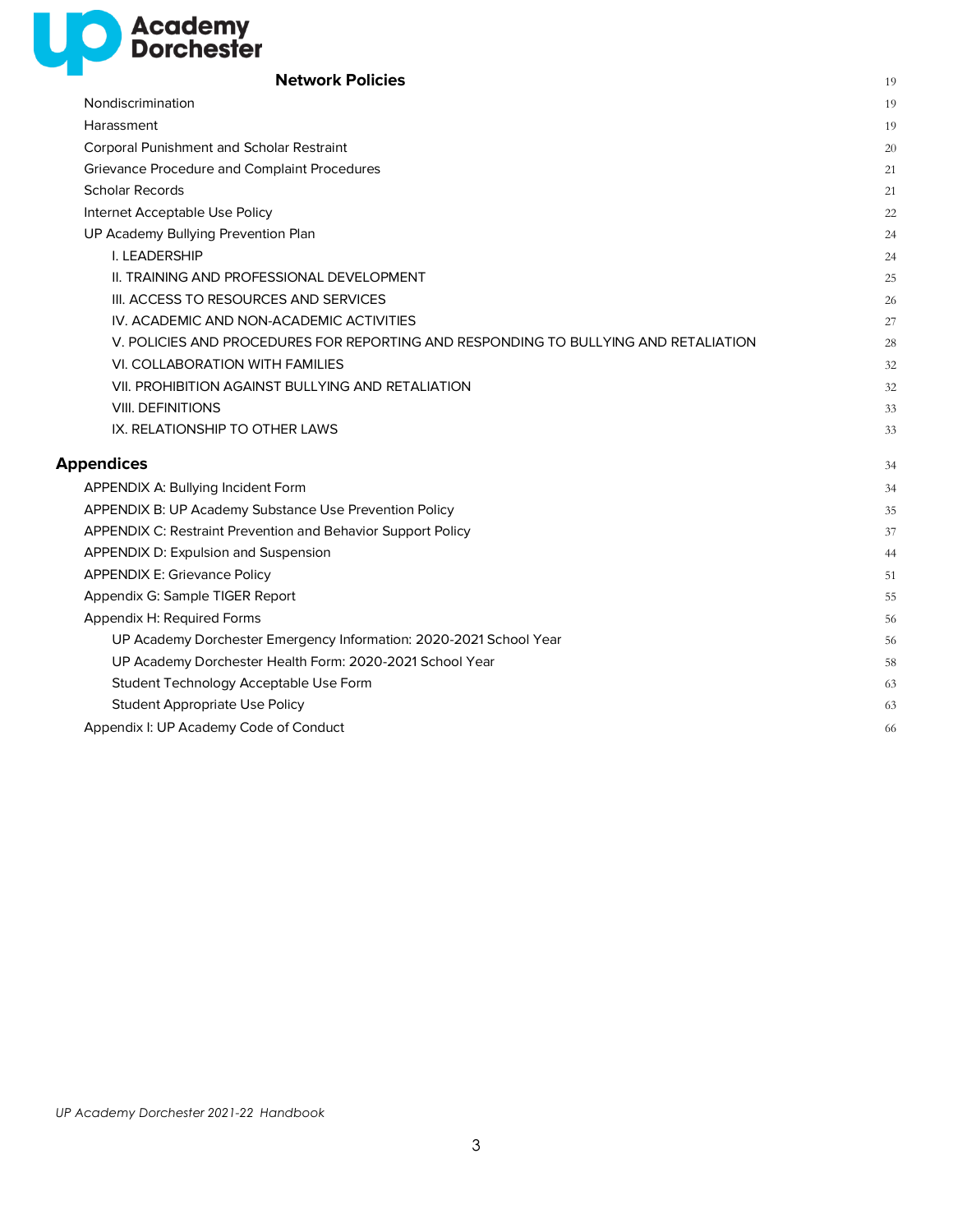

# <span id="page-3-0"></span>**UP Education Network's Vision**

<span id="page-3-1"></span>At UP Academy Dorchester, students in our school cultivate their sharp minds, share their kind hearts and explore their path and potential. UP graduates succeed on the path to college and pursue their passions.

# **UAD's Vision**

| At UAD, the pursuit of joyful, rigorous, and inclusive learning ignites passion and unlocks boundless<br>opportunities. |                                                                                                                         |                                                                                                                                    |                                                                                                                                                                                                                                                                                                                                                                                                                                   |  |
|-------------------------------------------------------------------------------------------------------------------------|-------------------------------------------------------------------------------------------------------------------------|------------------------------------------------------------------------------------------------------------------------------------|-----------------------------------------------------------------------------------------------------------------------------------------------------------------------------------------------------------------------------------------------------------------------------------------------------------------------------------------------------------------------------------------------------------------------------------|--|
| We believe that effective<br>teaching leads to<br>authentic learning, and<br>creates a joyful buzz in<br>our school.    | We believe that high rigor<br>and pride in one's<br>intellectual pursuits<br>empowers us all to be<br>agents of change. | We believe that physical<br>and emotional safety<br>goes hand in hand with a<br>positive learning space<br>where everyone belongs. | We believe our<br>commitment to anti-<br>racism should be realized<br>in the life and culture of<br>UAD through the<br>development of a<br>community of anti-racist<br>educators.<br>We believe in the<br>continual, individual and<br>institutional examination<br>of implicit bias and<br>systemic oppression,<br>promoting the principles<br>of equity and social<br>justice, and amplifying<br>the voices of our<br>students. |  |

# **Our Mission**

<span id="page-3-2"></span>The mission of UP Academy schools is to ensure that our scholars acquire the knowledge, skills, and strength of character necessary to succeed on the path to college and to achieve their full potential.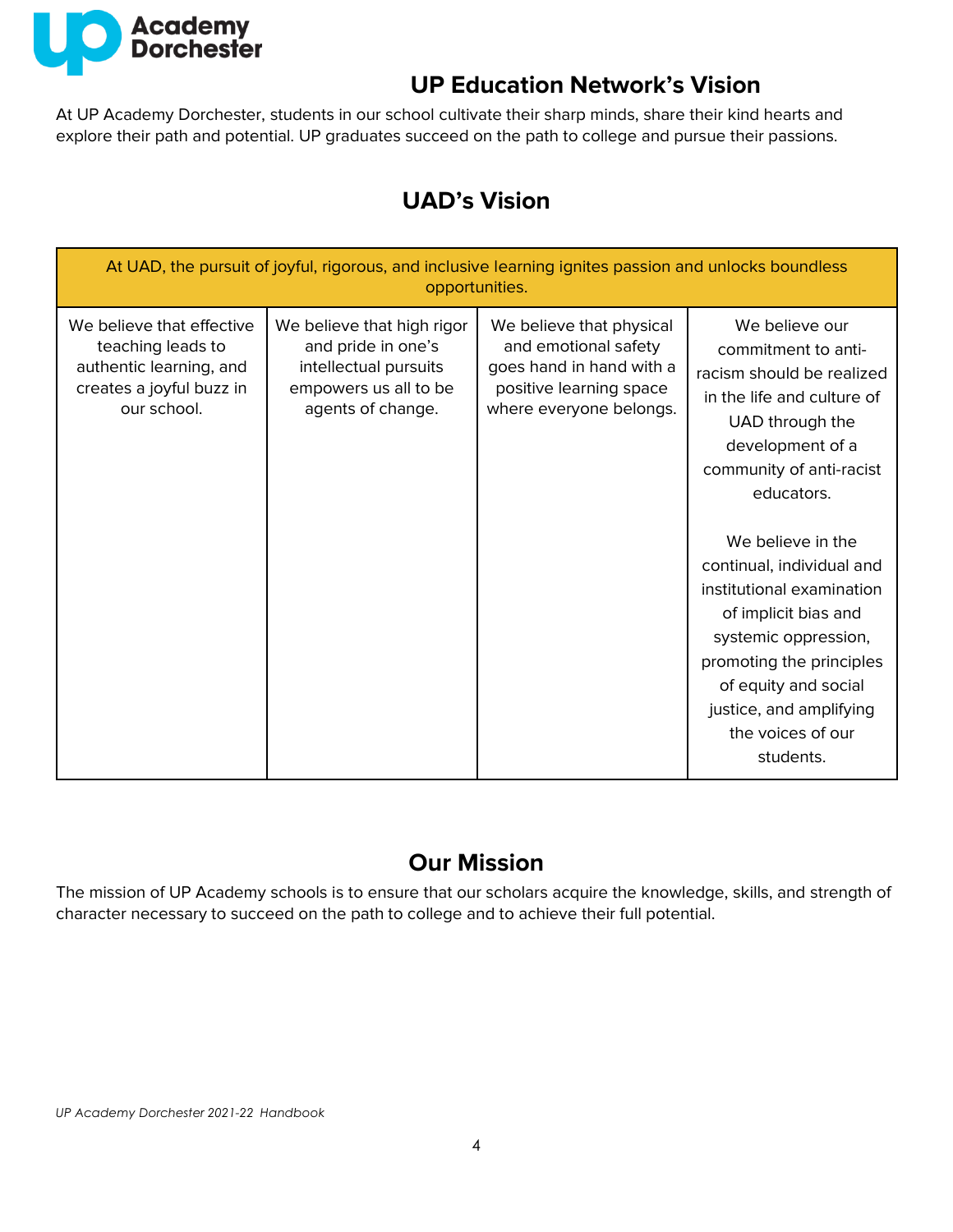

## <span id="page-4-0"></span>**Our Core Values**

In an effort to ensure the success of all scholars, we hold a concrete system of values and expectations. We believe that the rules for school are the rules for life. To add, they promote appropriate behavior, create order and predictability in the classroom which encourage academic excellence. The following 5 components, marked by the acronym "TIGER," make up the overarching expectations that all scholars will be expected to uphold:



## **School at A Glance: Preparing for Day 1**

## <span id="page-4-2"></span><span id="page-4-1"></span>*Contact Information*

We are committed to establishing and maintaining an open and respectful line of communication between families and UP Academy staff. Families should contact staff by telephone or email and understand that we will try to return calls within 24 hours in the event that a message is left. Families will also have an opportunity to meet with staff during scheduled parent-teacher conference days. In addition, meetings can be arranged at any time by appointment. If a parent needs to see a staff person more immediately, the parent should report directly to the Main Office, and we will facilitate the soonest possible contact.

#### **UP Academy Dorchester is located at 35 Westville St. Boston, MA 02124.**

| <b>Leadership Team</b>                  | <b>Name</b>              | <b>Phone</b> |
|-----------------------------------------|--------------------------|--------------|
| Principal                               | Ariella Silverstein-Tapp |              |
| <b>Director of Operations</b>           | Michaela Power           | 617-635-8810 |
| Assistant<br>Principal/Humanities Coach | <b>Michael Lester</b>    |              |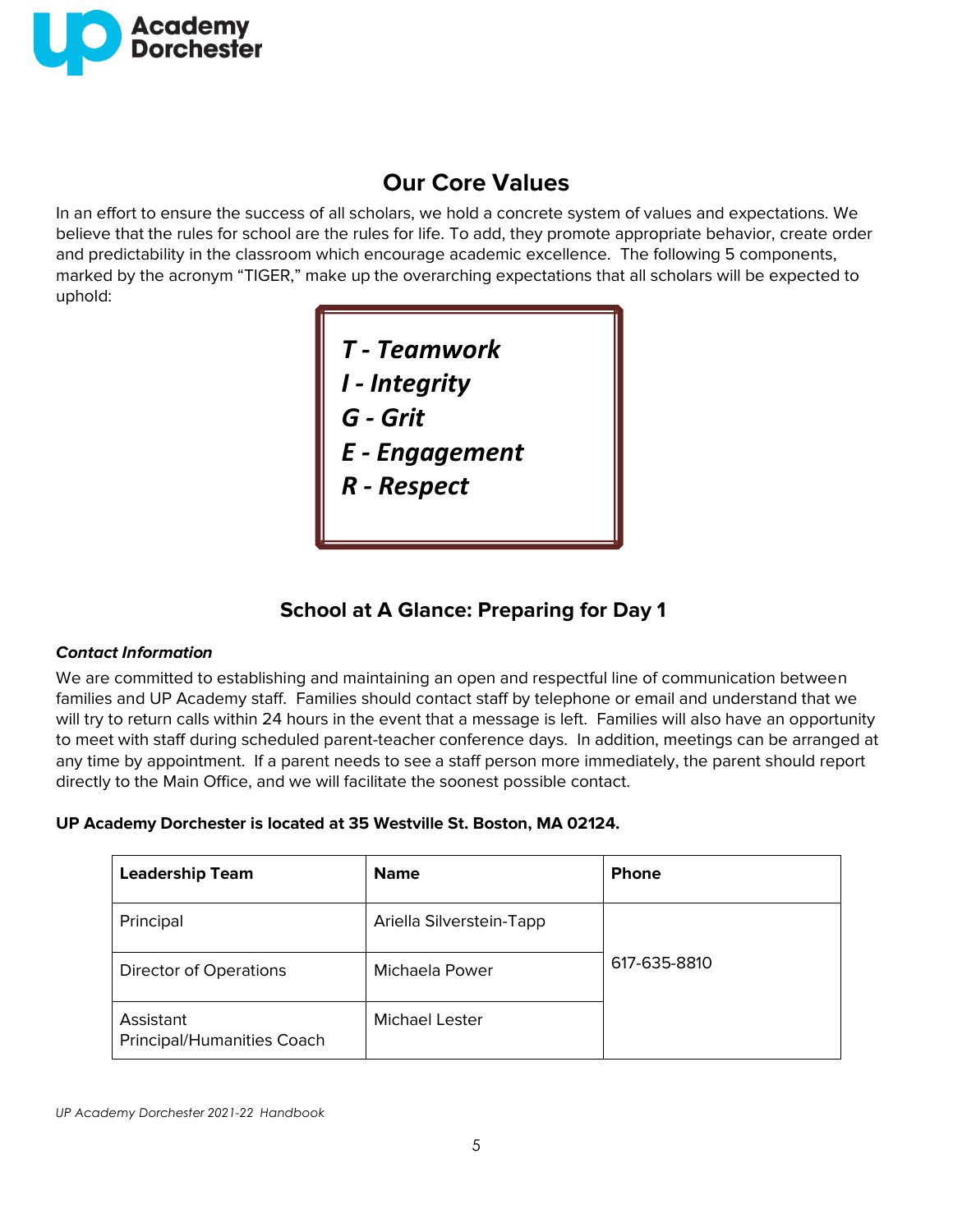

| Dean of Students                       | Priya Venkatakrishnan |  |
|----------------------------------------|-----------------------|--|
| Dean of Special Education              | Casey Mandel          |  |
| <b>STEM DCI</b>                        | Taylor Johnston       |  |
| 2nd-4th DCI                            | Oginga Walters        |  |
| K1-1st DCI                             | <b>Tasheka Folkes</b> |  |
| Director of Operations in<br>Residence | Natalya Faison        |  |

### <span id="page-5-0"></span>*Hours of School Operation*

UP Academy Dorchester operates extended school days in order to maximize learning time for all scholars.

| Day                         | <b>Doors</b><br>Open | <b>Class</b><br><b>Begins</b> | <b>Dismissal</b>    | <b>Additional Notes</b>                                                                                                                                                                                                                                                                                                                                                                             |
|-----------------------------|----------------------|-------------------------------|---------------------|-----------------------------------------------------------------------------------------------------------------------------------------------------------------------------------------------------------------------------------------------------------------------------------------------------------------------------------------------------------------------------------------------------|
| Mon,<br>Tues,<br>Thurs, Fri | $7:15$ am            | $7:45$ am                     | 3:00 <sub>pm</sub>  | School cannot supervise students before 7:15am or after 3:15 pm<br>٠<br>Breakfast and lunch are provided for all students<br>Students who arrive after 7:45am will be marked tardy<br>After 3:15 pm, students are considered late pickups. Families will<br>be notified. Patterns of continual late pickup will result in a<br>meeting with the Director of Operations and Principal.               |
| Weds                        | $7:15$ am            | $7:45$ am                     | 12:30 <sub>pm</sub> | School cannot supervise students before 7:15am or after 12:45 pm<br>Breakfast and lunch are provided for all students<br>٠<br>Students who arrive after 7:45am will be marked tardy<br>After 3:15 pm, students are considered late pickups. Families will<br>$\bullet$<br>be notified. Patterns of continual late pickup will result in a<br>meeting with the Director of Operations and Principal. |

#### <span id="page-5-1"></span>*Cold Weather Policy and Inclement Weather School Closings:*

- **Cold Weather Policy:** November 1 to April 1 between 7:00am and 7:15am, UP schools will open doors early to scholars waiting outside if:
	- o The temperature is below freezing or 32 degrees Fahrenheit.
	- o The wind chill is below 32 degrees Fahrenheit.
	- o Scholars waiting outside at this time will be invited into the school and expected to work on structured activities such as:
		- Working on homework
		- **•** Engaging in DEAR;
- **Inclement Weather Closings**: UP Academy follows the exact same delay and cancellation policies as Boston Public Schools. In the event of poor weather conditions such as heavy snow, please listen to local television or radio or check the district's website and social media accounts for relevant information regarding school cancellation.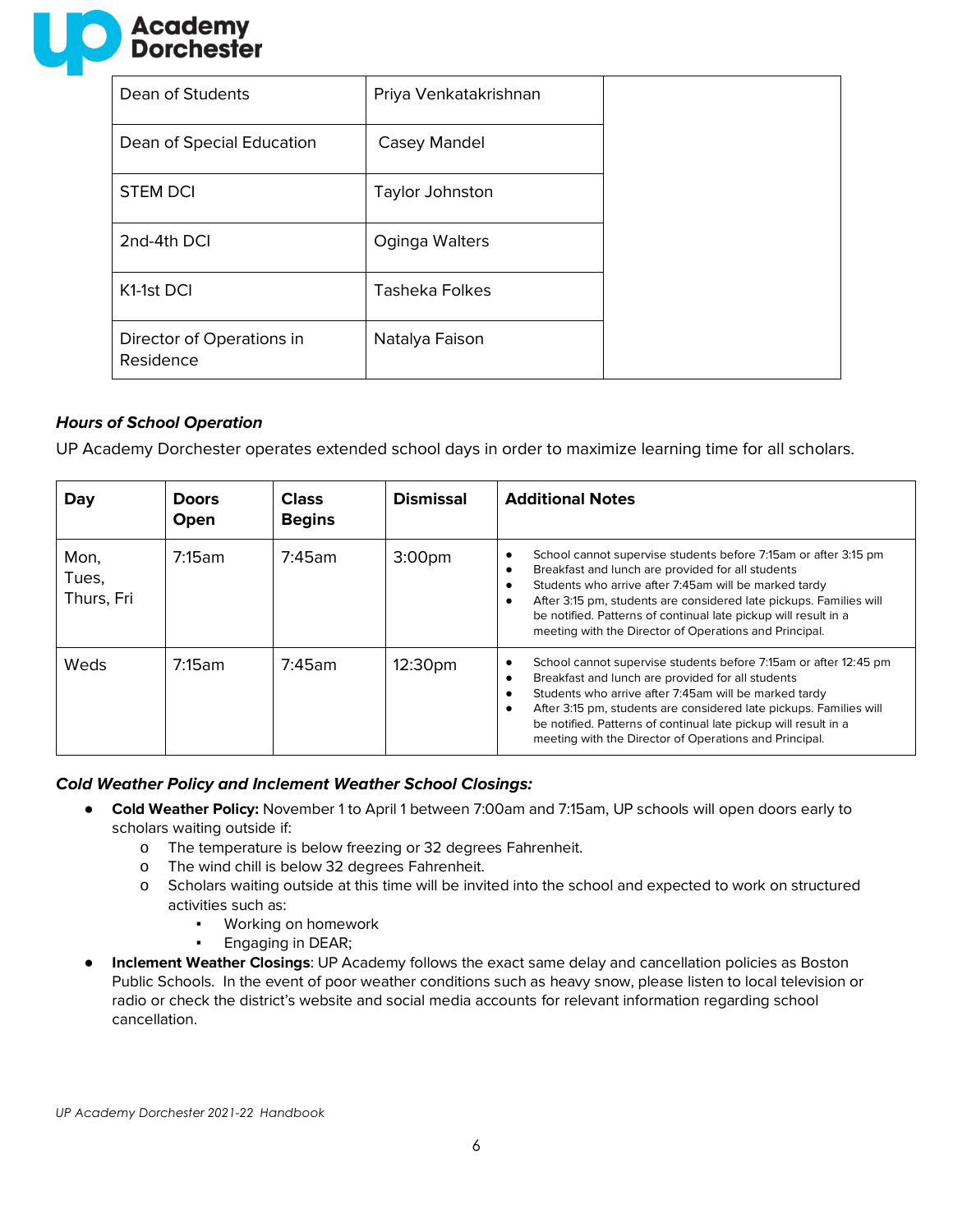

#### <span id="page-6-0"></span>*Transportation*

Our transportation policy is identical to that of the Boston Public Schools. If you are dropping off or picking up your child during normal arrival and dismissal hours, please use the Westville St. entrance during arrival and Dakota St. during dismissal.

If you have any questions about transportation, please contact Boston Public Schools Transportation, 617-635- 9520.

#### <span id="page-6-1"></span>*Attendance Policy*

UP Academy takes regular attendance very seriously. Attendance expectations and frequently asked questions noted below.

| <b>Type of Absence</b>                                                                                                                         | <b>Description</b>                                                                                                                                                                                                                                                                                                                                                                                                                                                                                                                                                                                                  |
|------------------------------------------------------------------------------------------------------------------------------------------------|---------------------------------------------------------------------------------------------------------------------------------------------------------------------------------------------------------------------------------------------------------------------------------------------------------------------------------------------------------------------------------------------------------------------------------------------------------------------------------------------------------------------------------------------------------------------------------------------------------------------|
| Excused (Applies to absences, tardies, and<br>early dismissals)                                                                                | School nurse and/or primary care<br>$\bullet$<br>physician required absences - requires<br>documentation<br>o Fever over 100 degrees<br>Surgery<br>O<br>Emergency medical care<br>$\Omega$<br>Covid related<br>$\Omega$<br>Court-mandated appearances -<br>documentation required<br>Religious observances<br>$\bullet$<br>Certain circumstances covered under<br>$\bullet$<br>Section 504 of the Rehabilitation Act<br>("Section 504"), the Americans with<br>Disabilities Act ("ADA"), and the<br>Individuals with Disabilities Education<br>Act ("IDEA") should absences be related<br>to a disabling condition. |
| Unexcused (Applies to absences, tardies,<br>and early-dismissals)<br>- all scholar absences not listed above,<br>including but not limited to: | Non-school related appointments<br>$\bullet$<br>Family vacations<br>$\bullet$<br>Multiple incomplete days (days when a<br>$\bullet$<br>student comes late or is dismissed early)<br>Suspensions                                                                                                                                                                                                                                                                                                                                                                                                                     |

*Frequently asked attendance questions:*

- How many absences may lead to my child being retained?
	- o *When a scholar exceeds 15 absences in a school year, UP Academy reserves the right to retain the scholar.*
- What if my scholar needs to leave school early for travel or an appointment, does this count as an unexcused absence?
	- o We strongly encourage families to take advantage of the early dismissal on Wednesdays, as well as staff professional development and vacation days, to schedule appointments and travel.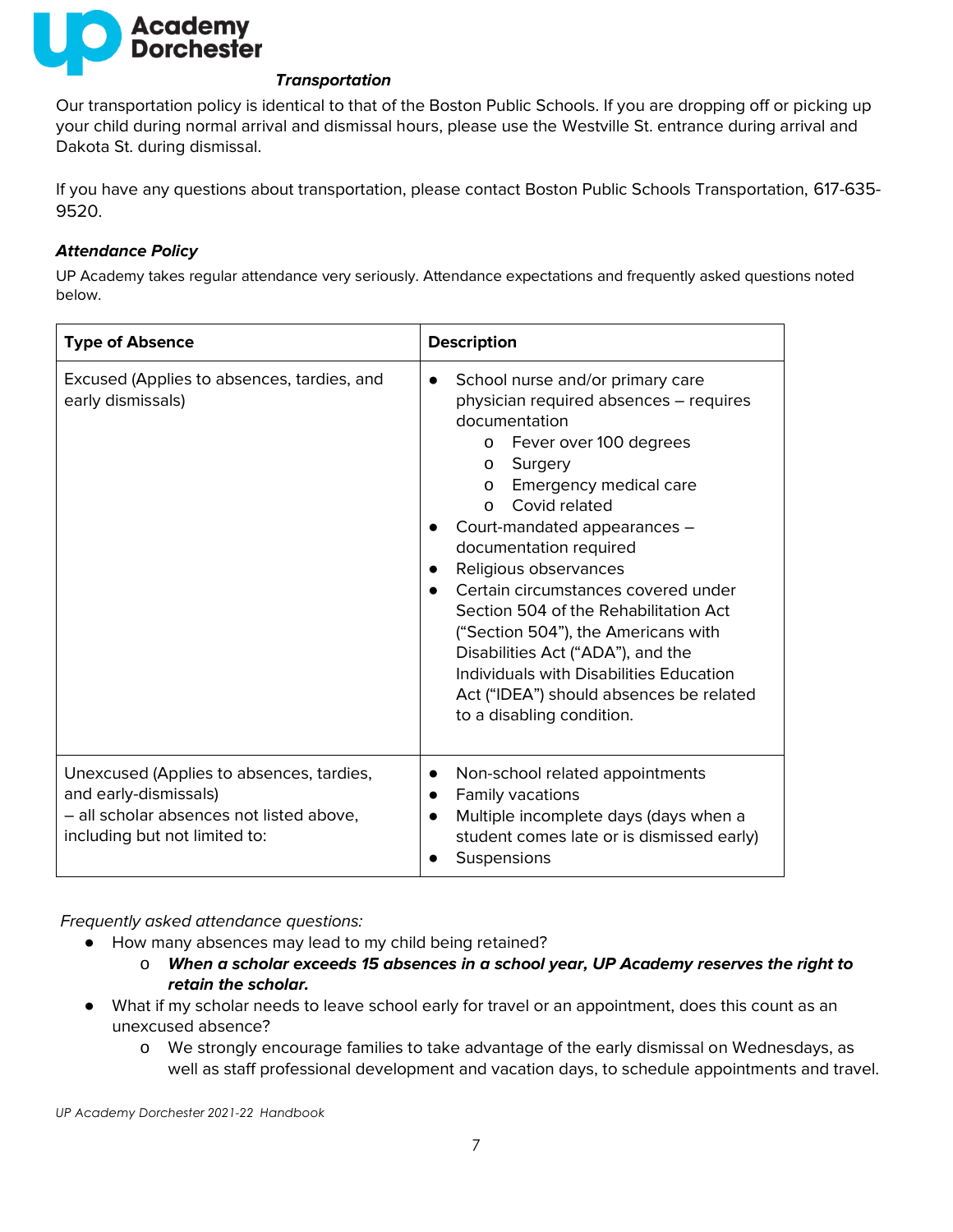

- What should my scholar do if they are tardy or need to leave early?
- o Tardy scholars must check in at the main office before reporting to class. Scholars leaving early must be signed out with the main office before leaving school.
- If my scholar is absent from school, can they attend school sponsored activities that day?
	- o No. Scholars who are absent from school cannot attend or participate in any school sponsored activities they day of the absence, unless the school has given permission in advance.
- How does UP Academy support scholar attendance?
	- o We have a number of steps in place meant to support your scholar's attendance at school.

| <b>Number of Absences</b><br>(Total) | <b>Actions Taken</b>                                                                                                                      |
|--------------------------------------|-------------------------------------------------------------------------------------------------------------------------------------------|
| 3 absences                           | Administration will contact family in writing.                                                                                            |
| 4 absences                           | Administration will call the family.                                                                                                      |
| 8 absences                           | An attendance card will be filed with Boston Public<br>Schools to report truancy to the district and courts.                              |
| 10 absences                          | Administration will require a meeting with the student's<br>family and teacher, during which an Attendance Pledge<br>will be established. |
| 11-12 absences                       | Administration will require a family meeting to discuss<br>violation of the Attendance Pledge.                                            |
| 15 absences                          | The student is at risk of being retained.                                                                                                 |

- If I have any questions regarding scholar attendance and attendance records, who should I talk to?
	- o All questions regarding scholar attendance and attendance records should be directed to the school's Director of Operations.
- Please note:
	- o According to state law all scholars under 16 years of age are expected to be in school. All scholars under the age of 16 will be expected to comply with these laws, and the school will follow state procedures if the scholar does not comply with the law.
	- o In cases of truancy, the Principal (or her/his designee) will investigate the situation. UP Academy operates in compliance with Department of Transitional Assistance requests and requirements, which can include mandated reporting of truancy to appropriate state agencies. UP Academy keeps accurate records of attendance and will make the records available for inspection by the DESE as needed.

## <span id="page-7-0"></span>*Student Uniform Guidelines*

UP Academy has a dress code for scholars. We believe this improves the educational environment for our scholars by fostering a sense of school identity and community, ensuring that our scholars focus on learning instead of clothing, and increasing school safety and security by making outside visitors immediately obvious,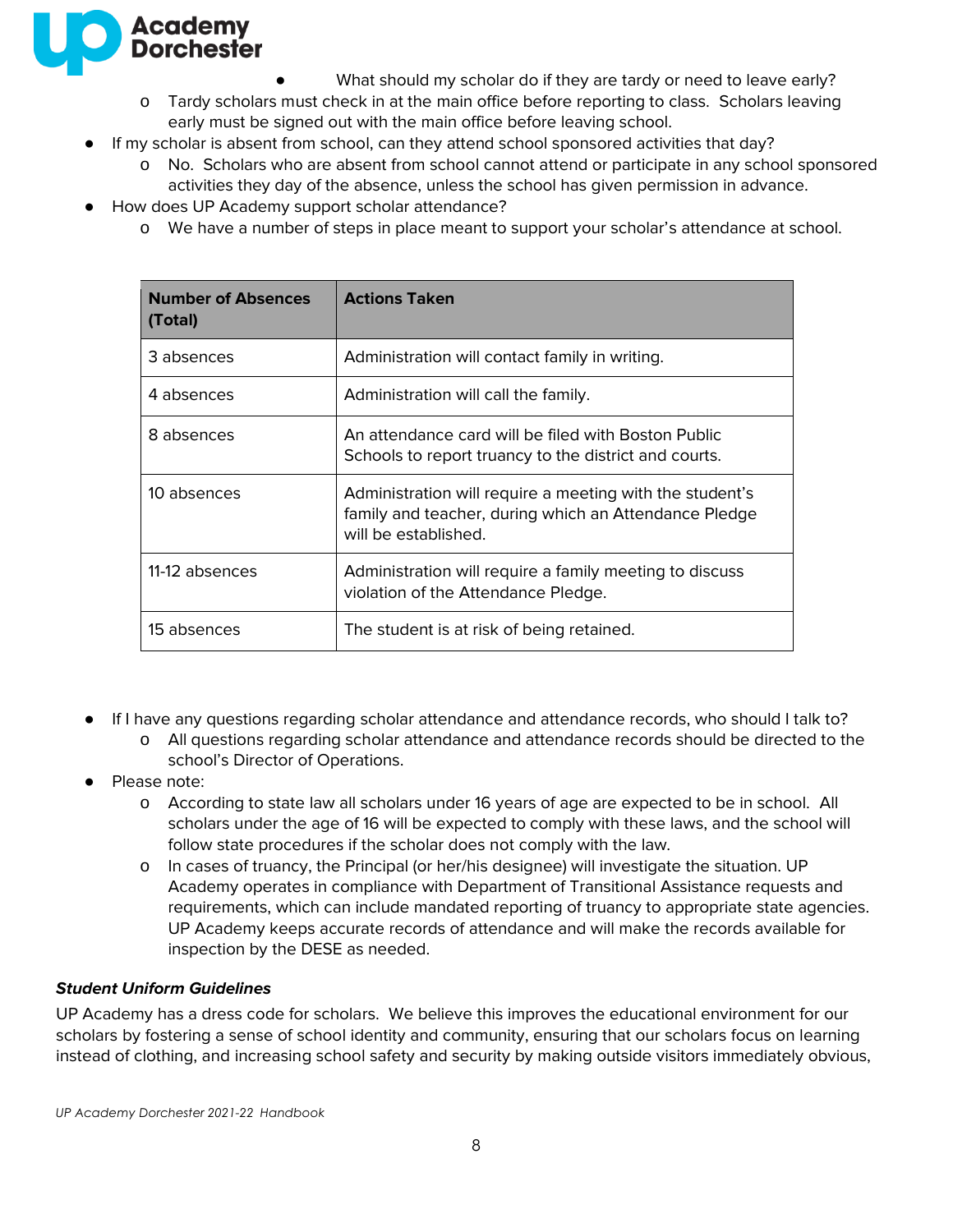

among other reasons. Therefore, the dress code applies during all school days and during all school-sponsored events, unless otherwise communicated.

#### School Dress Code Policy:

Required uniform pieces will be sold to families directly from the L&M Bargain Store. School uniform shirts are available for purchase through the L&M Bargain Store. They often sell out in the weeks before school starts.

#### *Additional Uniform Pieces*

The rest of the UP Academy Dorchester uniform consists of articles of clothing that families may already have or may find and purchase on their own. The dress code must be followed beginning on the first day of school.





| Category         | <b>Acceptable Items</b>                                                                                                                                                      | <b>Unacceptable Items</b>                                                                                                                                                                                                                  |
|------------------|------------------------------------------------------------------------------------------------------------------------------------------------------------------------------|--------------------------------------------------------------------------------------------------------------------------------------------------------------------------------------------------------------------------------------------|
| <b>Shirts</b>    | Solid Navy Blue or Grey polo<br>(Optional: with UAD logo)<br>Any T-shirt with a UAD logo<br>*Polo or UAD T-shirt <b>must</b> always be worn<br>under a sweater/sweatshirt    | Polo shirt that is not Navy Blue or<br>lo<br>Grey<br>T-shirt without a UAD logo                                                                                                                                                            |
| Undershirts      | Short sleeve undershirts - any color<br>Long sleeve undershirts - Neutral<br>colors and navy only (black, white,<br>navy blue, grey, and/or brown)                           | Button ups/sweaters that are<br>patterned and printed                                                                                                                                                                                      |
| Pants            | Khaki/Tan, black, navy blue, or grey<br>pants or shorts<br><b>UAD Sweatpants</b><br>$\bullet$<br>Solid Black, Navy Blue, or Grey<br>Sweatpants<br>Shorts must be knee-length | Pants made of jean/denim material<br>$\bullet$<br>Pants with large rips<br>le.<br>Sweatpants with stripes<br>Shorts that are more than two inches<br>above the knee<br>Leggings worn as pants<br>Spandex as outerwear (ie: bike<br>shorts) |
| Skirts/Jumpers   | Khaki/Tan, black, or navy blue<br>$\bullet$<br>skirts/jumpers<br>Skirts/Jumpers must be knee-length<br>$\bullet$                                                             | Patterned Jumpers/dresses<br>$\bullet$<br>Skirts/jumpers that are more than two<br>lo<br>inches above the knee                                                                                                                             |
| Stockings/Tights | Neutral and solid colors only (black,<br>$\bullet$<br>white, navy blue, grey, and/or<br>brown) that are worn under a skirt or<br>jumper                                      | Other colors, printed, and patterned<br>le.<br>tights<br>Tights with rips/tears<br>lo<br>Leggings worn as pants                                                                                                                            |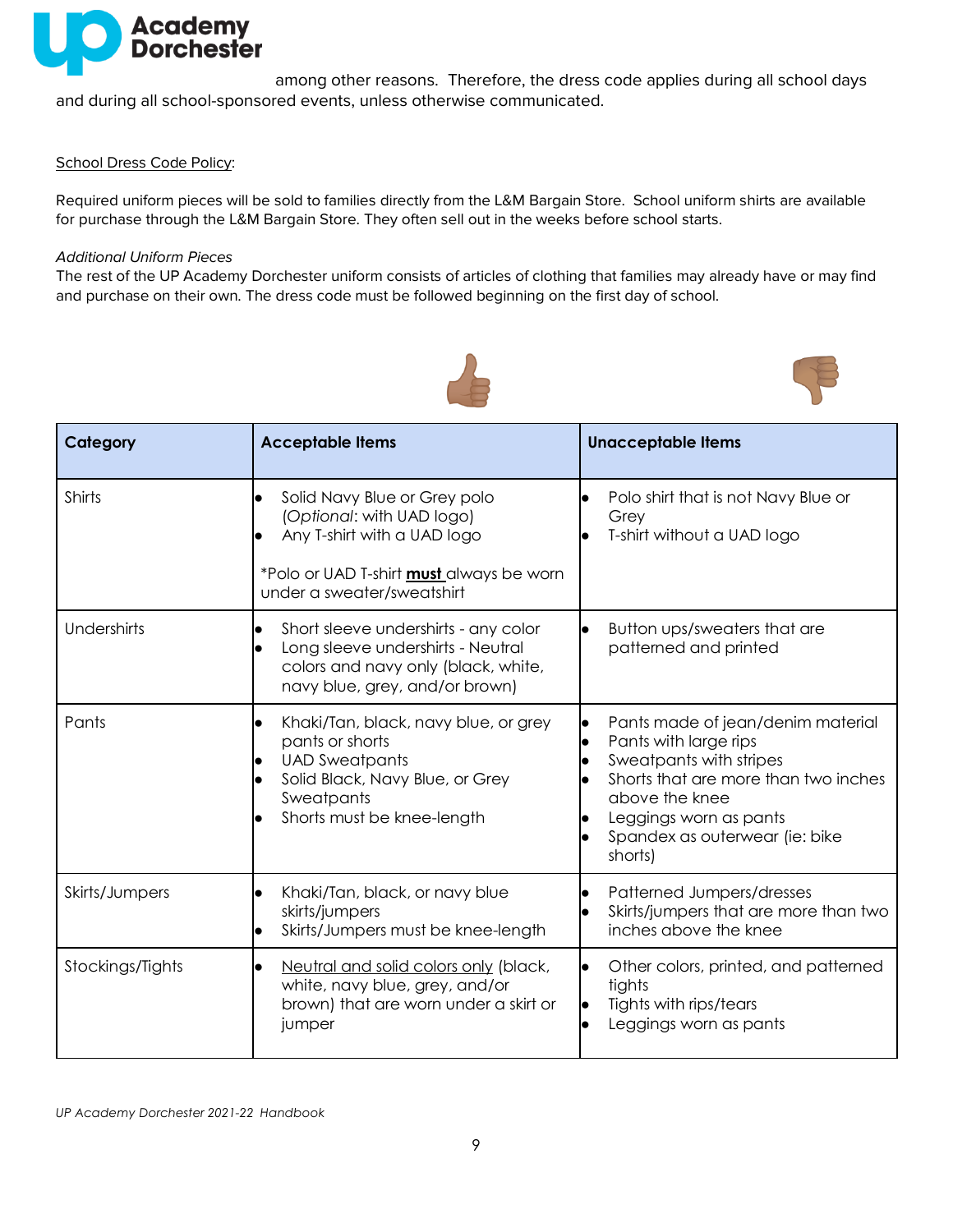

| Shoes                | Any color, closed toe shoe<br>Shoelaces can be any color<br>Crocs!                                                                                                                                                                                  | Shoes with high heels<br>Shoes with open toes<br>Slides!                                                                              |
|----------------------|-----------------------------------------------------------------------------------------------------------------------------------------------------------------------------------------------------------------------------------------------------|---------------------------------------------------------------------------------------------------------------------------------------|
| Socks                | Any color socks                                                                                                                                                                                                                                     | No socks at all--all scholars must<br>wear socks                                                                                      |
| Sweatshirts/Sweaters | Solid crew neck or zip-up sweatshirt:<br>le.<br>black, white, navy blue, gray, or<br>brown/tan<br>Sweaters/sweatshirts with small logo<br>on the front (no bigger than a fist)<br>Navy Blue, Grey Polo, or UAD t-shirt<br><b>must</b> still be worn | Sweaters/sweatshirts with large logos<br>or patterns<br>Sweaters/sweatshirts that are not<br>neutral colors<br>Sweatshirts with hoods |
| Jewelry              | Small necklaces<br>Stud earrings or small hoop earrings<br><b>Small bracelets</b>                                                                                                                                                                   | Large necklaces/bracelets<br>(K1-4) Large earrings or dangly<br>earrings                                                              |

#### Dress Code Specifics

- Once students enter the school building, wearing of hats**, head wraps, bandanas, kerchiefs, hoods, or jackets** is not permitted unless it is in accordance with religious observation. Students will be given a direction to remove any non-religious head covering; if a student does not follow this direction they will earn further consequences.
- Any clothing or accessory that might disrupt learning or that does not conform to standards of health, safety and cleanliness is not allowed.
- Any clothing, footwear, or accessory that does not align with the school's dress code will be addressed by a member of the Culture Team or Leadership Team. Students will be supported in removing or changing these items in order to be in full uniform. Students may not wear disruptive jewelry, such as talking or beeping watches.
- Students may not wear any clothing tied around the head or neck.
- When students **enter the school building**, they must be in the proper uniform. Students must be in uniform while on school grounds and may not change out of their uniform before dismissal.

See Appendix F for additional resources related to school uniforms.

#### *Frequently Asked Uniform Questions*

- Where can I buy uniform pieces?
	- o Our school's contracted uniform vendor is L&M Bargain.
- Who should I talk to if I have questions or concerns about the uniform policy?
	- o Please contact the Director of Operations with questions.
- What are the exceptions to the uniform policy?
	- o Like all school policies, we strictly enforce the uniform policy; if an exception is made for one scholar, we would need to apply it to all scholars, which would change the code. We want to ensure that we mean what we say, and we say what we mean, which is why we ask that families pay close attention to the chart above and the attached guidance in Appendix F when purchasing uniform pieces.
- What are the consequences if a scholar comes to school out of uniform?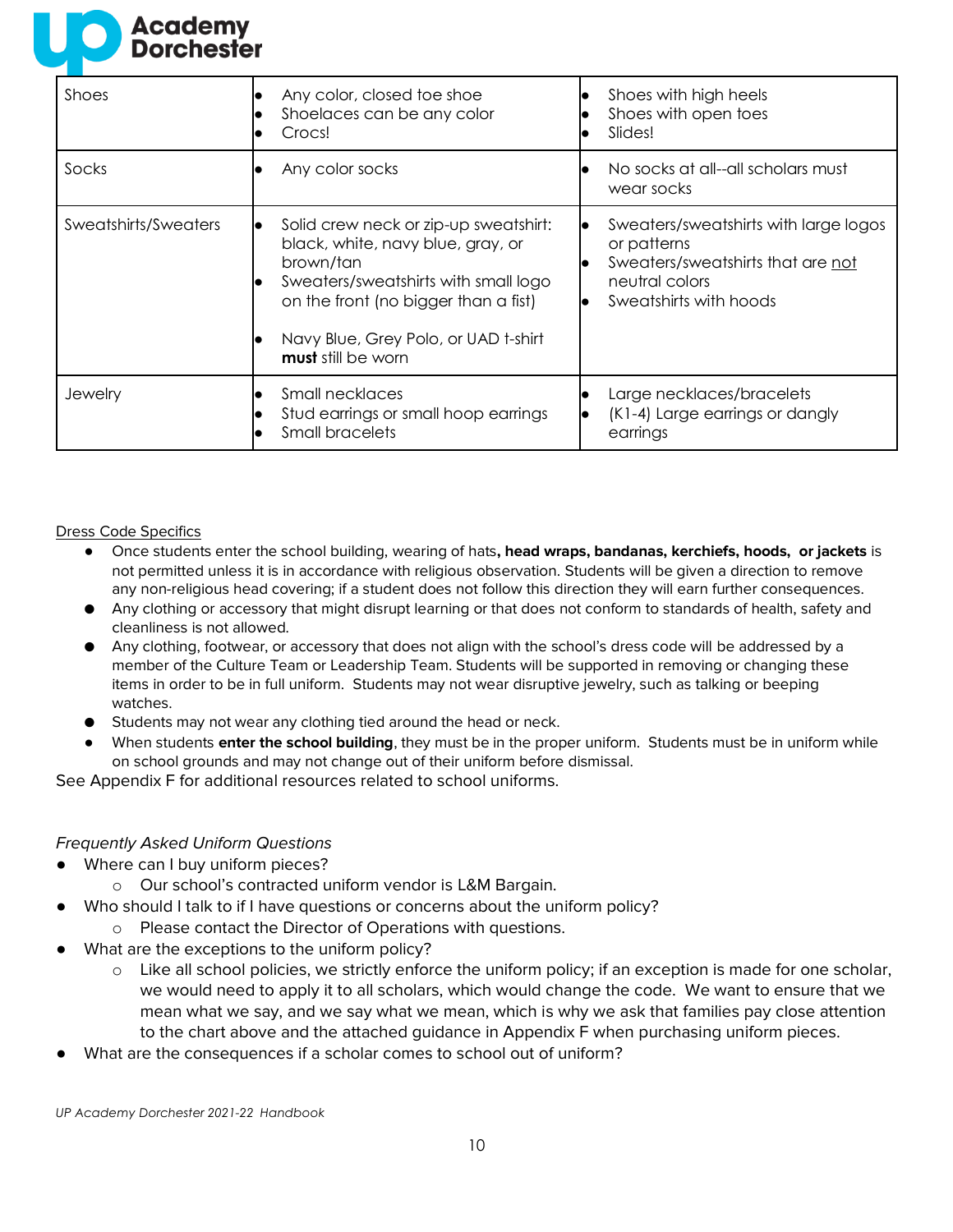

o If scholars are out of dress code, this must be addressed before they go to classes. Families may be asked to bring correct uniform items to school, or scholars may need to wear loaner uniform pieces for the day.

- $\circ$  If a scholar comes to school in an inappropriate outfit it may result in disciplinary consequences.
- $\circ$  A Uniform Communication will be sent home with the student to be signed. If it is continued, there will be next steps for family communication and potential meetings.
- If a scholar writes or draws on their uniform, are there consequences?
	- o Yes, scholars who draw or write on their uniform are considered out of uniform and will be referred to the Dean of Students' office.

### <span id="page-10-0"></span>*Personal Technology and Accessories*

Scholars may not use personal cell phones or music equipment (with or without headphones) on school grounds at any time of the day, unless they have received permission from a school leader. All phones must be turned completely off before entering the building. If a scholar uses one of these items, it may be confiscated for the duration of the school day and the scholar may be subjected to disciplinary consequences.

### <span id="page-10-1"></span>*Daily Schedule*

Each scholar receives reading, writing, and math instruction. Science and social studies are also a part of the curriculum. The amount of minutes per subject varies by grade level. On a weekly basis, students receive approximately 400 minutes of ELA, 400 minutes of math, 250 minutes of science, 250 minutes of social studies, and 250 minutes of encore (e.g. Music, Theater, Library, and PE). The schedule also designates daily brain and body breaks, and lunch for all students, recess for elementary students only, and a weekly enrichment for middle school students only.

#### <span id="page-10-2"></span>*Essential School Supplies*

The essential school supplies that scholars need day to day will be provided by the school. Each scholar should plan to carry a backpack and a couple of pencils to and from school to ensure they are able to easily transport – and complete – homework and other items following each school day.

#### <span id="page-10-3"></span>*Nonessential Supplies*

Scholars should not bring non-essential items of value to school – monetary or otherwise – since they cannot be securely stored. **Although UP Academy makes efforts to ensure the safety of all belongings, the school does not accept responsibility for any missing items of value.** Scholars who bring inappropriate items to school, such as toys, CD players, or laser pointers will have such items confiscated and may have to be retrieved by a parent or guardian. Repeated violations may result in suspension or items being held the school until the end of the school year.

#### <span id="page-10-4"></span>*School Breakfast and Lunch*

UP Academy participates in the National School Lunch Program and the School Breakfast Program, which provide free or reduced price breakfast and lunch as well as free milk to eligible scholars. UP Academy is a universal free breakfast and lunch site for the 2019-2020 school year.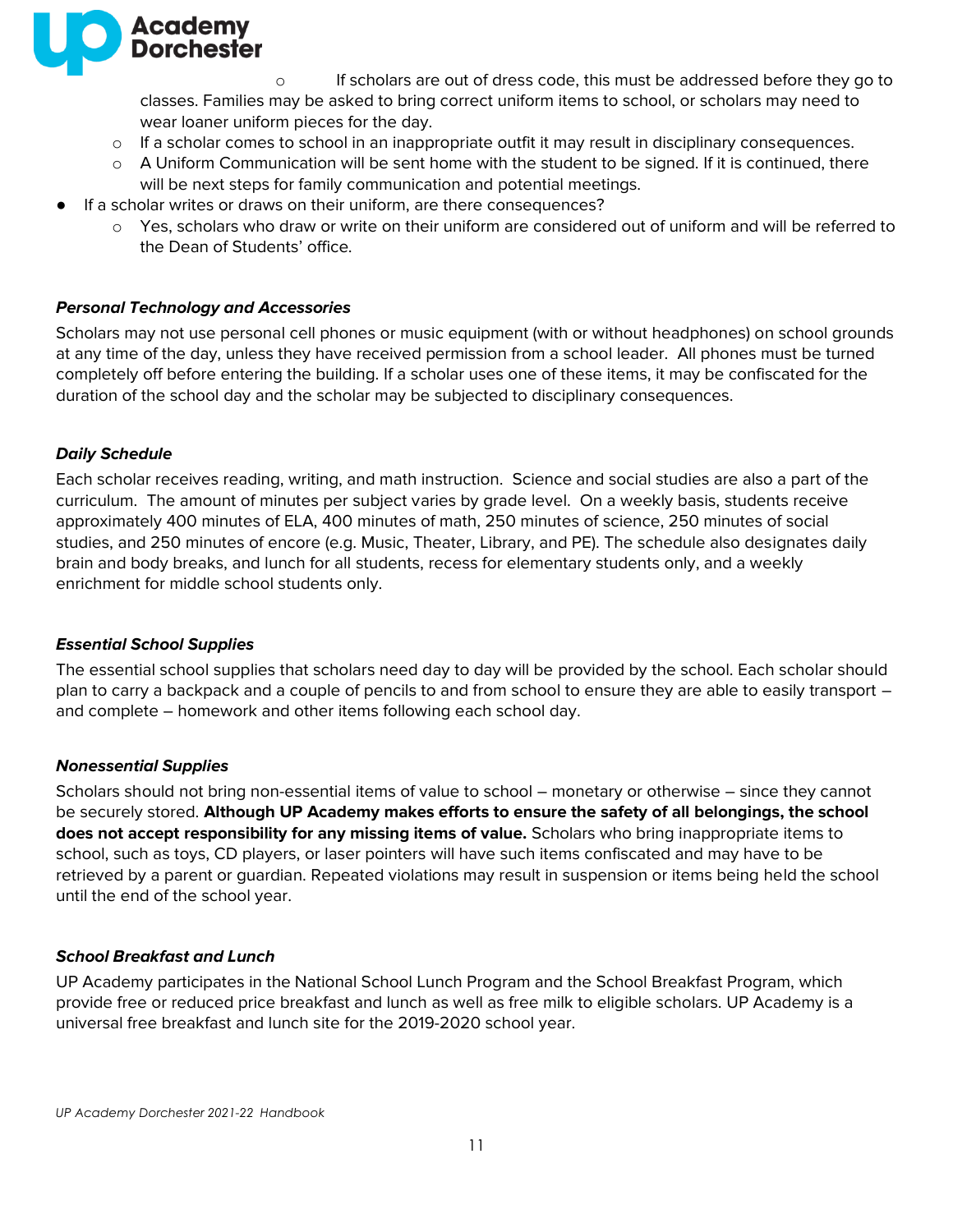

| <b>Meal</b>      | <b>Notes</b>                                                                                                                                                                                                                       |
|------------------|------------------------------------------------------------------------------------------------------------------------------------------------------------------------------------------------------------------------------------|
| <b>Breakfast</b> | Scholars should arrive by 7:45am to receive breakfast. If a scholar arrives<br>after 7:45 am they will be able to request breakfast, but we encourage<br>them to arrive in time to eat breakfast and begin their learning on time. |
| Lunch            | Scholars may also choose to bring a lunch from home, noting the<br>following:<br>Gum is not allowed during any portion of the day.<br>$\bullet$                                                                                    |

## *Frequently Asked Questions:*

- Where can I find a list of what is being served for school lunch?
	- o Daily School Lunch Menus are available at the school in the cafeteria.
- What do I do if my scholar has allergies or dietary restrictions?
	- o Alert the school nurse and the Director of Operations as soon as possible, and ensure this is indicated in your scholar's paperwork.

## <span id="page-11-0"></span>*Holiday and Birthday Policies*

- **Holidays:** 
	- o We want UP Academy to be an inclusive environment for all scholars. Therefore, we do not host activities for holidays that may not be celebrated by all families (i.e., Halloween, Thanksgiving, Hanukkah, Christmas, Valentine's Day, St. Patrick's Day, or Easter). Instead, we create alternative ways for students to come together and to foster a spirit of joy throughout the year. On holidays, including the ones mentioned above, we kindly request that families not bring in gifts, treats, or other food items.

## **Birthday Policy:**

- o As with holidays, we want UP Academy to have celebrations that create an inclusive environment for scholars that does not take away from instructional time. Therefore, if a family would like to celebrate a scholar's birthday with their classmates, we ask that the following guidelines are followed:
	- **•** BPS food policy suggests that students are not permitted to receive food from outside sources aside from approved cafeteria food. You can review the BPS policy by navigating to www.bostonpublicschools.org.
	- Due to three students having life threatening reactions to food products, related to food being brought in from outside sources (e.g birthday party treats), we will no longer permit shared consumables of any kind. This includes but is not limited to candy, sweets, cakes/cupcakes, cookies, donuts, pizza, and drinks.
	- We know that celebrations are important and special for many students. Instead of food/drink products, we encourage families to substitute treats with other items such as bubbles, stickers, pencils, a movie/game, etc.
- o If you prefer that your scholar's birthday not be acknowledged, please contact your classroom teacher, and we will gladly respect your request.
- o Scholars may not distribute invitations to parties within the school building unless every member of the class is invited.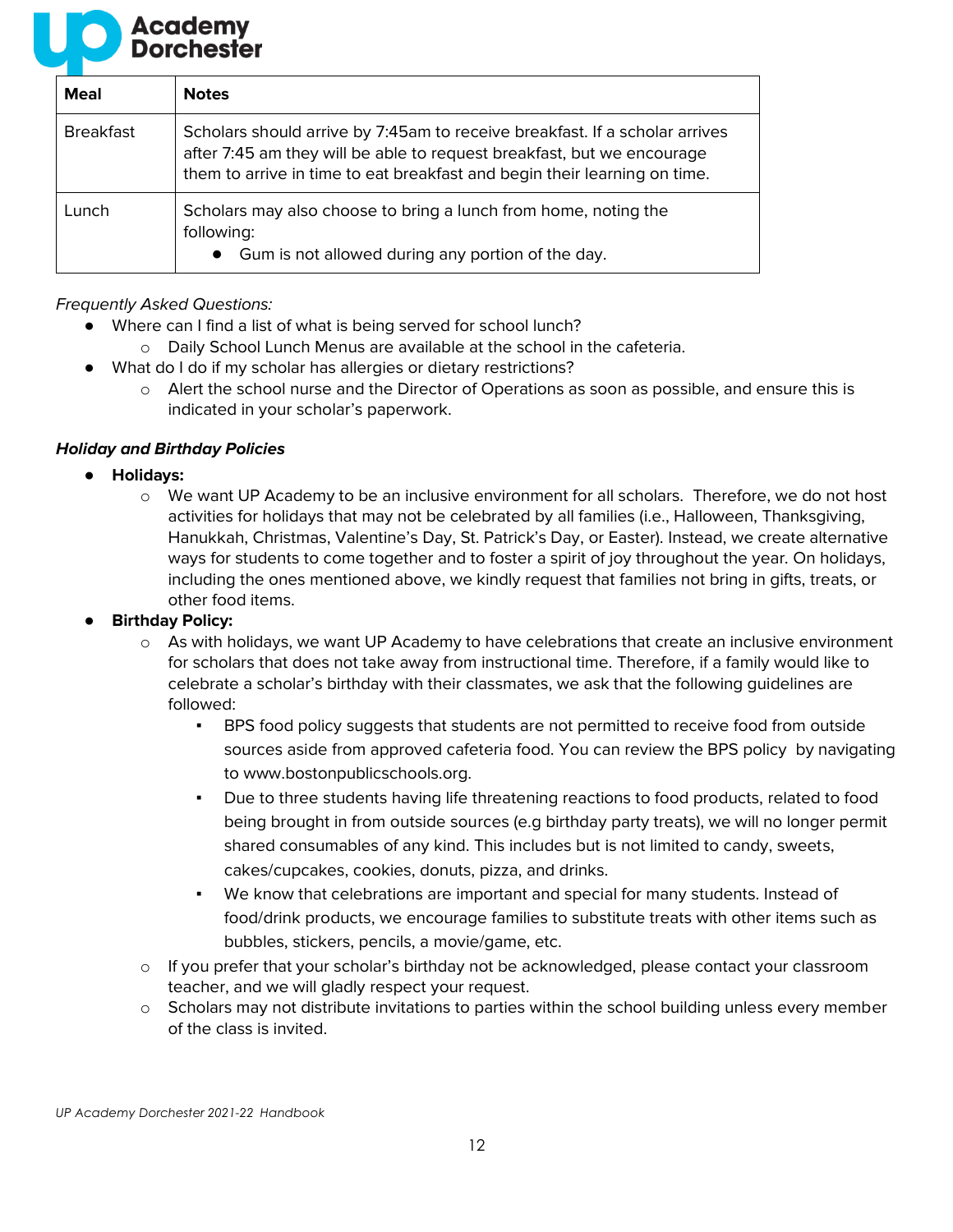

### <span id="page-12-0"></span>*Academic Overview*

#### <span id="page-12-1"></span>*Homework*

Scholars have three important daily responsibilities related to homework:

- Write down all homework assignments.
- Complete all homework assignments to the high standards set forth by the school.
- Read independently each night for approximately 15-20 minutes (K1-4) and 30-45 minutes (5-8).

### <span id="page-12-2"></span>**All homework assignments are collected the day after they are assigned**.

Please note: If you are concerned about your child's development you can send a letter to the school's Special Education Coordinator or Principal requesting evaluations to determine whether your son or daughter is entitled to special education services. Upon receipt of your request, the school must provide a consent form within five school days. The consent form must propose assessments in all areas of suspected need and an educational assessment. You may also request additional evaluations, such as a health assessment, psychological assessment, and/or home assessment. The initial evaluation and/or re-evaluations must be completed within thirty school days after receipt of your consent to the evaluation. A Team meeting must be held within forty-five school days after receipt of your consent to the evaluation. Written reports of the evaluations must be made available to you at least two days in advance of the Team meeting, but only if the school receives a written request for copies of the reports. (603 CMR 28.04, 603 CMR 28.05)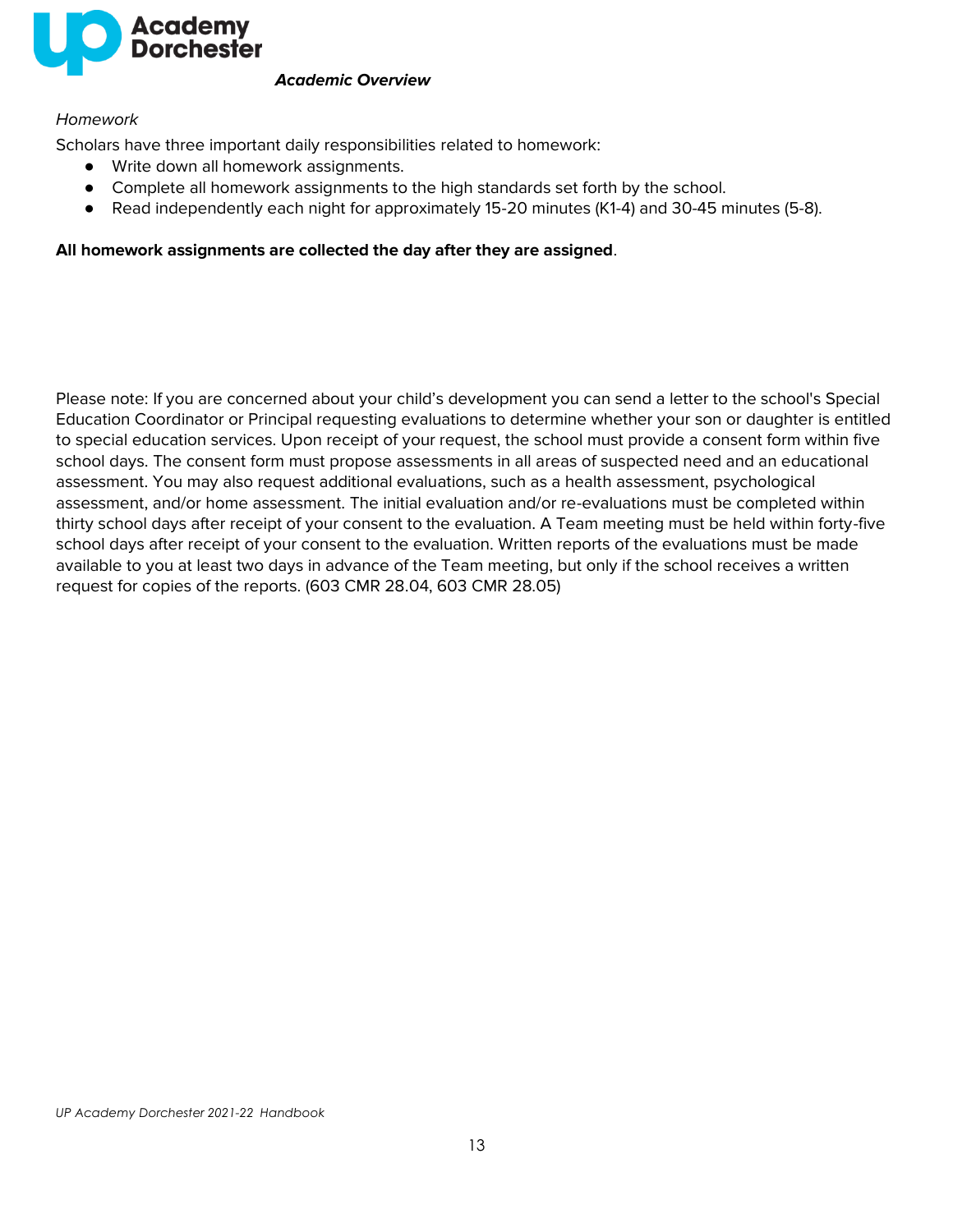

## <span id="page-13-0"></span>**Additional School Policies: Preparing for the Year**

### <span id="page-13-1"></span>*Health Care*

#### Required Forms

We want to ensure that our school is a safe and healthy environment for all scholars. To ensure we are following Massachusetts state law and to create that healthy environment, we require the following items from you:

- ✓ Medical Requirements Checklist (see appendix)
- ✓ Health Information Form (see appendix)
- ✓ Authorization to dispense medication form (see appendix)
	- o Please note: This applies to all medication, including over the counter medication like Tylenol and ibuprofen, as well as asthma inhalers.

#### Illness

We want our scholars to have every possible opportunity to learn, however, we also do not want scholars to risk getting their classmates sick. Parents will be contacted if a child has a moderate-to-high-fever; is experiencing vomiting or diarrhea; shows signs of contagious diseases; and/or has an illness that prevents the child from participating in activities.

#### Health Education, Sex Education, and Sexuality Education Policy

UP Academy may provide health education to scholars, designed to provide scholars with the knowledge and skills to make responsible, well-informed personal health decisions. The health education curriculum covers a wide variety of topics, including human sex education and human sexuality issues. This curriculum is provided through Boston Public Schools.

Under Massachusetts law, parents or guardians have the right to exempt their children from any portion of a curriculum that primarily involves human sexual education or human sexuality issues by submitting written notification to the school principal. The written notification should specify the lessons from which the child is to be exempted. A child who is exempted will not be penalized because of the exemption. The school may provide alternative assignments for exempted scholars. A copy of the health education curricula and related materials will be maintained in the main office for review.

#### <span id="page-13-2"></span>*Visitor Policy*

As a means of keeping students and staff healthy and safe, visitors - including parents or caregivers - will not be allowed to enter the school building. Drop-off and pick-up of all scholars will be coordinated outside. All routine meetings, such as classroom observations, teacher conferences, discipline hearings, and IEP meetings will be held virtually. Additionally, there are no in-person volunteer opportunities, such as field trip chaperones. If you have any questions about this policy or believe that you require an in-person meeting at the school, please contact the school's main office at (617) 635-8810 before traveling to the building.

#### *Dismissal Policy*

Only adults who are on the student's emergency form may pick up a child from school. All adults dismissing a student from school, may be asked to show ID and will be told to sign the student out from the main office or with their teacher.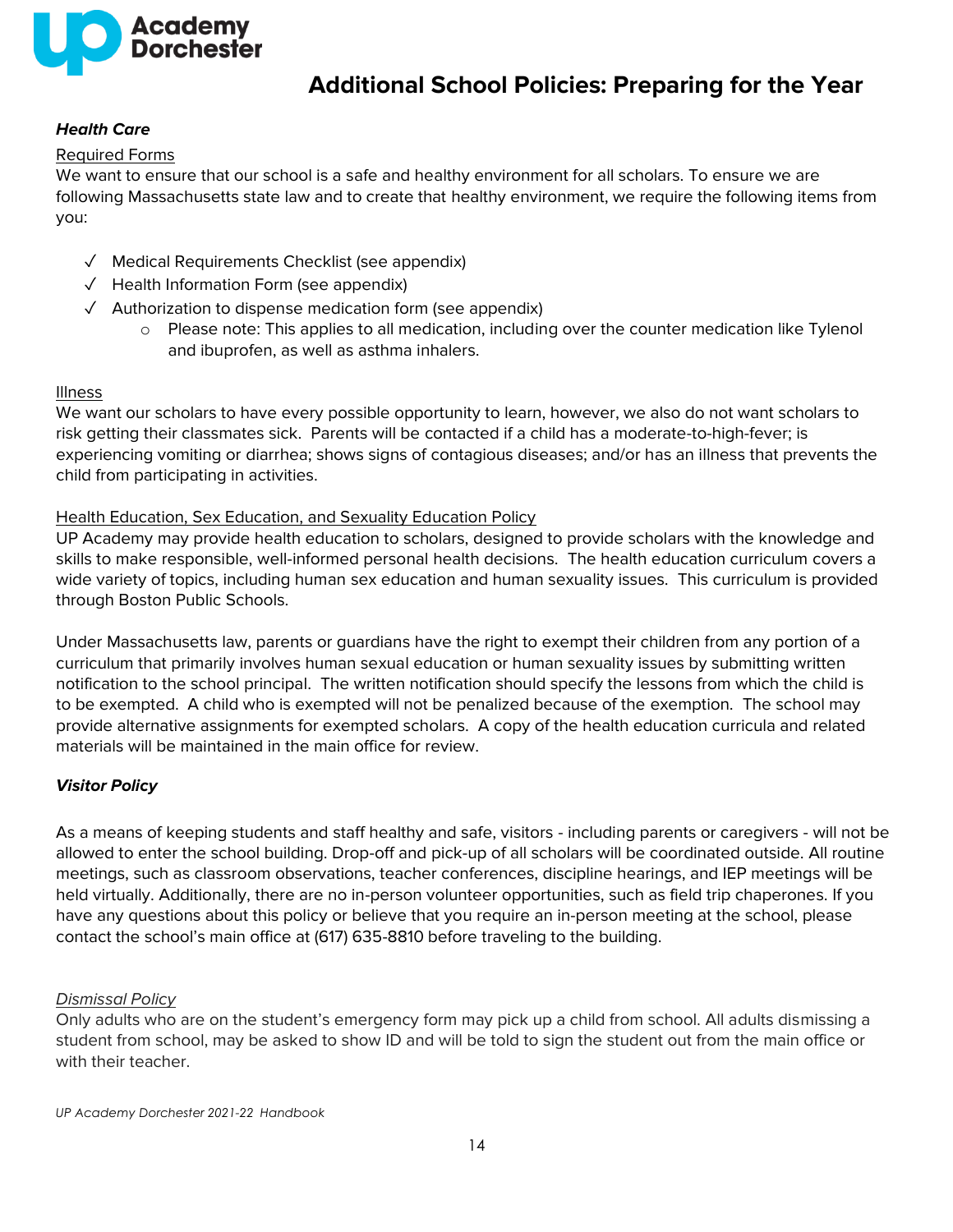

### <span id="page-14-0"></span>*Field Trip Policy*

Throughout your scholar's time at UP Academy there will be various opportunities for field trips to enhance the learning experience. If a field trip is planned, scholars will not be allowed to attend without a signed permission slip from their parent/guardian. Families may be invited to join as chaperones. For details on that process please see the Visitor Policy.

#### <span id="page-14-1"></span>*Academic, Behavioral and Grading Policies*

Every Tuesday, 5th-8th scholars will receive TIGER Reports with information about their performance in each core subject area. Each quarter, middle school scholars will receive progress reports and report cards. In the middle of each trimester, K1-4th grade scholars will receive reports with information about their performance in each core subject area. At the end of each trimester, scholars will receive formal report cards with detailed information about their performance in each core subject area.

#### <span id="page-14-2"></span>*Weekly Reports*

See Appendix G for a sample TIGER REPORT.

### <span id="page-14-3"></span>*Grades & Class Averages for 5th-8th Grades:*

To ensure students and families have up to date, accurate information about students' progress and academic standing, students' averages in each class are included in weekly TIGER Reports. Class averages will reflect students' effort and achievement in regards to grade level standards.

To prepare students for the increasing demands of high school and college, the weights of each component shift slightly each year, placing more emphasis on assessments. Gradebooks are configured consistently among all classes within a grade, using the following weights:

| Grade | <b>Homework</b> | <b>Classwork</b> | <b>Assessments</b> |
|-------|-----------------|------------------|--------------------|
| 5th   | 25%             | 35%              | 40%                |
| 6th   | 25%             | 35%              | 40%                |
| 7th   | 25%             | 35%              | 40%                |
| 8th   | 25%             | 35%              | 40%                |

Teachers enter at least three assignments into gradebooks each week, by Friday EOD: one HW for each HW assignment that week, 1 CW, 1 assessment (quiz, test, etc.).

- *Homework:* The homework component measures scholars' performance on homework assignments.
- *Classwork:* Classwork includes a combination of mastery and effort on in-class assignments.
- *Assessments:* Unit assessments, quizzes and important parts of a daily assignment may be graded as assessments.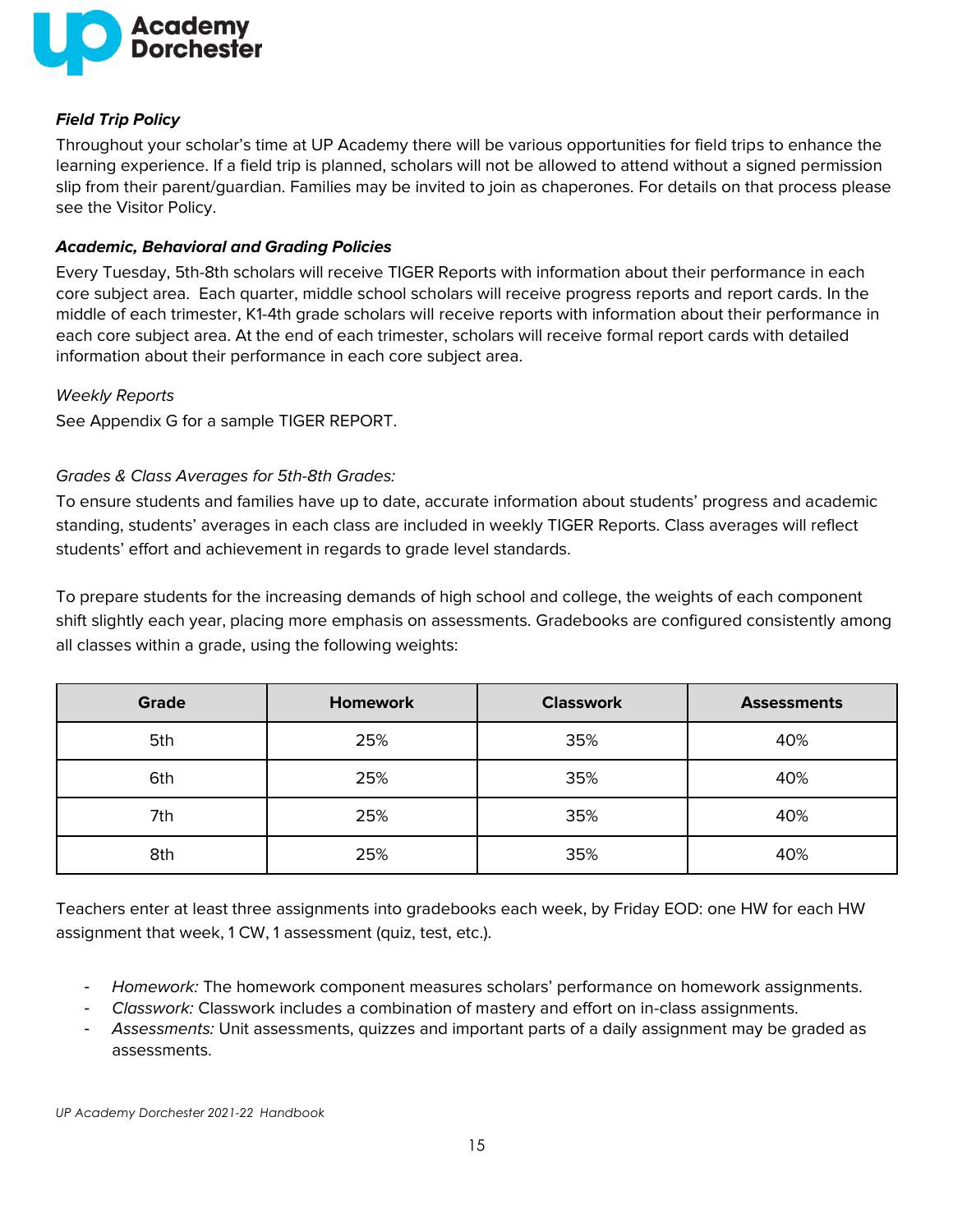

- *Final Grades:* Final grades for the year are determined by averaging quarter grades together for a final Course Grade in each core academic subject.

*Grades & Class Averages for K1-4th Grades:*

- Students receive scores and comments on their demonstrations of the TIGER values, along with comments about their academic performance.
- Students receive scores from 0 through 4 to show their mastery of each standard:
	- 0: No mastery
	- 1: Minimal mastery
	- 2: Approaching mastery
	- 3: Mastery
	- 4: Beyond mastery -- application in other contexts

#### <span id="page-15-0"></span>*Celebrations*

In 5th-8th grades, we celebrate the accomplishments of students who have excelled academically at the end of each trimester with a formal honor roll ceremony. To earn a spot on the honor roll, students must achieve all As or Bs with at least one A.

#### <span id="page-15-1"></span>*Make-Up Work Policies*

*Homework*. If a scholar is absent, late, or dismissed early for any reason, all missed homework assignments are due:

● By 7:45am on the day following the scholar's return, for the purposes of academic credit. (If a scholar has been absent for more than one consecutive school day, he/she will have as many school days as absences to submit missed homework for purposes of academic credit. For example, if a scholar is absent on Monday and Tuesday, the scholar has two days to complete the homework for purposes of academic credit. In this case, the work is due by Friday morning at 7:45am.)

*Assessments.* If a scholar is absent for any reason (up to five consecutive days), or if a scholar is late and/or dismissed early, all missed assessments (e.g., tests, quizzes) must be made up on the day the scholar returns to school. If a scholar is absent for five or more consecutive school days, he/she must meet with the school Principal to determine a reasonable timeline for making up missed assessments.

Other than for homework and assessments missed during absence from school, UP Academy does not permit scholars to makeup or redo assignments for academic credit.

#### <span id="page-15-2"></span>*Promotion Policies*

If a 5th-8th grade scholar passes all core subjects and has not been absent for more than 15 days of the school year, the scholar is promoted automatically to the next grade level.

If a 5th-8th grade scholar fails at least one core subject, he/she may be required to attend Promotion Prep Academy (additional tutoring in the spring) in order to have an opportunity to be promoted to the next grade level. The scholar must take a subject-specific minimum competency test at the conclusion of Promotion Prep Academy. If the scholar does not pass the minimum competency test, he/she may be retained.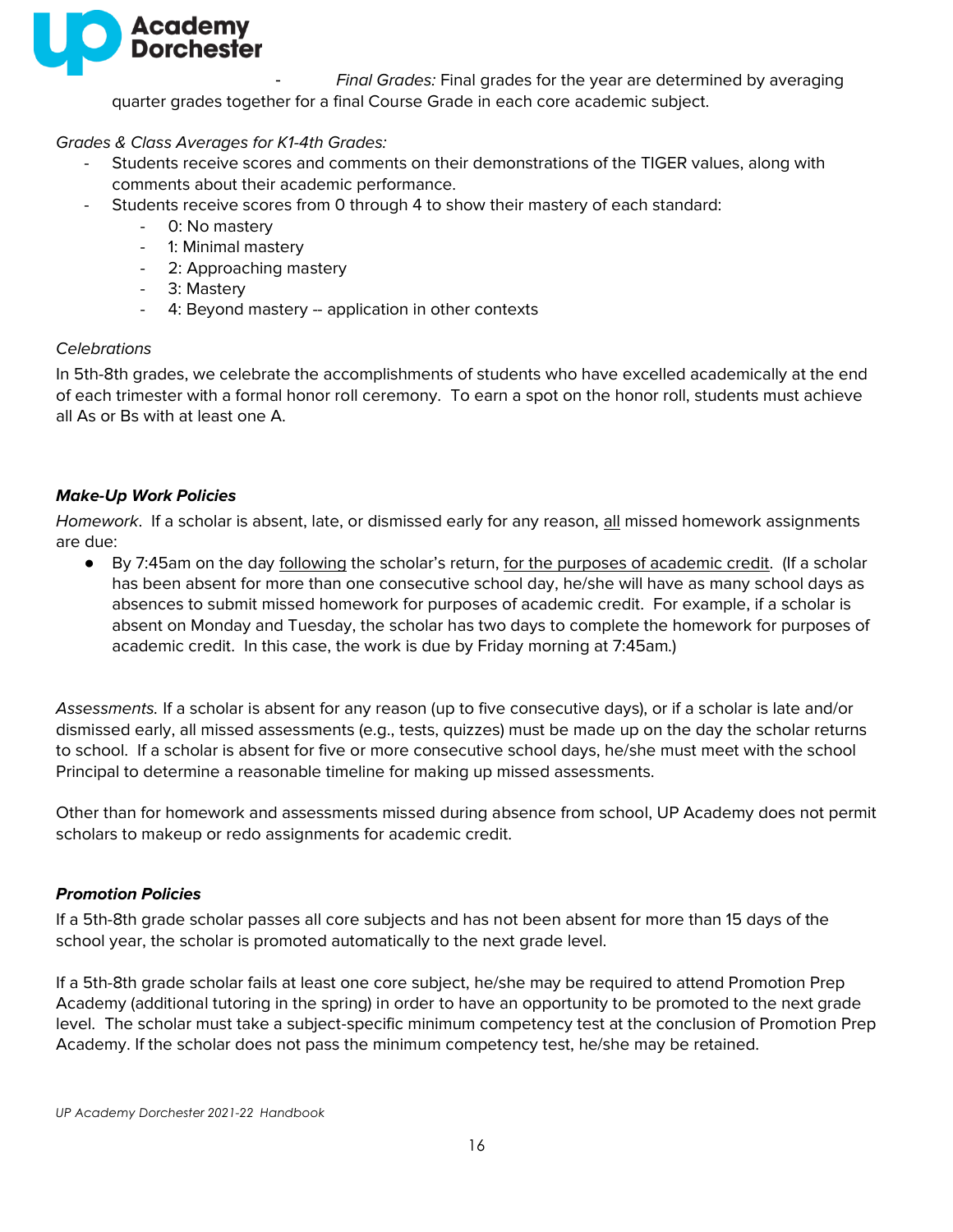

promotion/retention:

- **Attendance**
	- o Students who accumulate more than 15 absences during the school year are eligible for retention
- **Reading Achievement and Reading Growth** 
	- o Students who are reading more than one year below grade level or have made less than one year of reading growth are eligible for retention
- **Grade-level Standards Mastery**
	- o Students who average below a 2.5 on literacy and/or math standards are eligible for retention

For K2-4th grade scholars, final retention decisions are made based on a holistic assessment of these criteria, student progress throughout the course of the year, and overall readiness.

UP Academy Dorchester administrators make final retention decisions for all 1st-8th grade scholars.

UP Academy Dorchester administrators make final retention decisions for K2 scholars in collaboration with their families. UP Academy Dorchester does not retain K1 scholars.

## <span id="page-16-0"></span>*Homeroom Teachers and Scholar Advisors*

At the beginning of the year, all scholars are assigned a **Homeroom**. Homerooms are named after colleges and universities (e.g., Springfield College). Scholars take all core academic classes within their Homeroom. All administrative forms (e.g., lunch order forms, permission slips) will be collected by Homeroom teachers on a daily basis during AM Homeroom.

Middle School Scholars are also assigned an **Advisor**. Advisors will develop and maintain close relationships with their advisees throughout the school year. Families should expect to hear updates from their child's advisor on a regular basis. Families should also see their child's advisor as the point person for all non-subject specific questions and concerns.

## <span id="page-16-1"></span>*Enrichment Activities*

We provide an opportunity for enrichment every week for middle school students.

On Wednesdays the school will offer Enrichment activities for all scholars. Scholars will sign up for a specific Enrichment activity at the beginning of each quarter. Activities will be taught by UP Academy staff members.

#### <span id="page-16-2"></span>*TIGER Values and Culture*

At UP Academy, systems are in place so that students know what is expected of them at all times. Excellence is rewarded through a variety of privileges, and disciplinary structures are in place so that the classroom is always an environment where students can focus completely on learning.

Your 5th-8th grade child's TIGER Report will provide you with a weekly snapshot of his or her performance. A student's weekly TIGER Report total is impacted by his or her weekly attendance, homework completion, and behavior. Academic grades are also included on the TIGER report, but they do not impact a student's TIGER score. All 5th-8th grade students bring home a TIGER report every Friday. You should plan to review and sign each report, if you have a student in grades 5-8.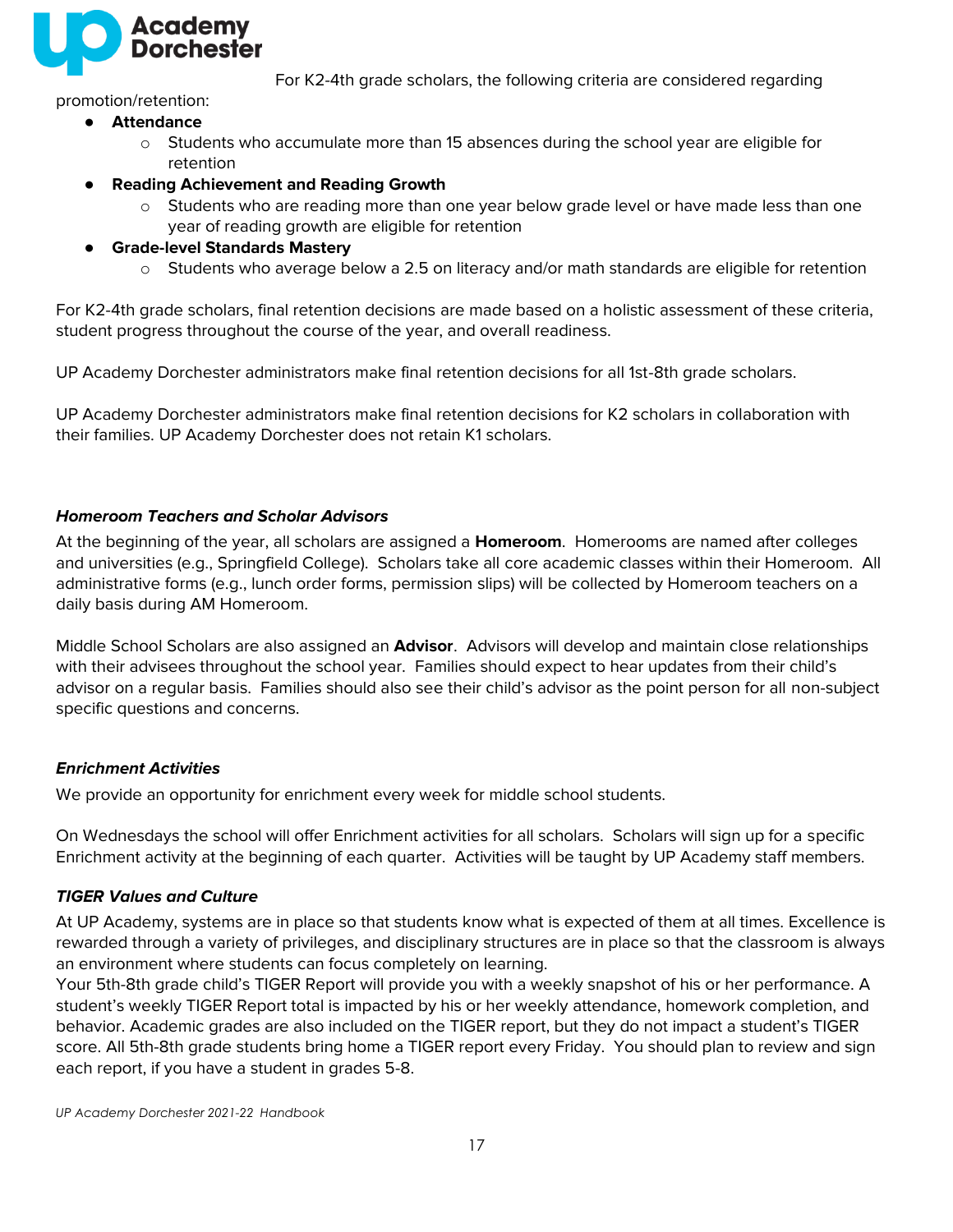

Each 5th-8th grade student starts a TIGER week with 90 Points. Students can increase their TIGER score by demonstrating UP Academy's five TIGER values: teamwork, integrity, grit, engagement, and respect.

Students lose points on their TIGER Score when they fail to meet expectations.

- **Attendance expectations:** students lose points if they are absent or tardy.
- **Homework expectations:** students lose points if their homework isn't complete, is done unprofessionally, or is not turned in.
- **Behavioral expectations:** students lose points if they earn demerits, detentions, referrals, or other consequences.

#### <span id="page-17-0"></span>*Behavior Standards*

*Demerits:* are mild corrections to prompt students to do the right thing. Demerits are meant to signal to a student that they need to get back on track.

Examples of behaviors that may earn demerits: talking to a peer when the expectation is set for silence, not following a teacher's directions, having poor posture, being unprepared for class, having an untucked shirt, calling out in class, or other behaviors that are not helping a student learn. If a student earns **6** demerits in a day, they will receive detention.

*Merits:* are recognition when scholars are practicing exceptional scholarship and behavior. Merits are also recognition to students when they go above and beyond to demonstrate the core values of the school. Examples of activities that might receive a merit are a student practicing integrity by picking up a piece of trash in the hall that is not theirs, scholarship could be a student who is consistently the first student in their class to be ready and set to learn each day, and respect might be helping a friend get organized. Merits can lead to a variety of incentives for students.

#### <span id="page-17-1"></span>*Dean of Students*

Scholars who are struggling to meet behavior expectations might be sent to the Dean of Students Office. Time in the Dean of Students' office is meant to be an opportunity for scholars to reflect meaningfully on their behavior and return to class ready to learn. A trip to the Dean of Students office could also be a time for a Dean of Students to process actions and issue logical responses while supporting scholars in reflecting on their choices.

#### <span id="page-17-2"></span>*Suspension Policies*

Please refer to Appendix D for a detailed explanation of our Expulsion Policies.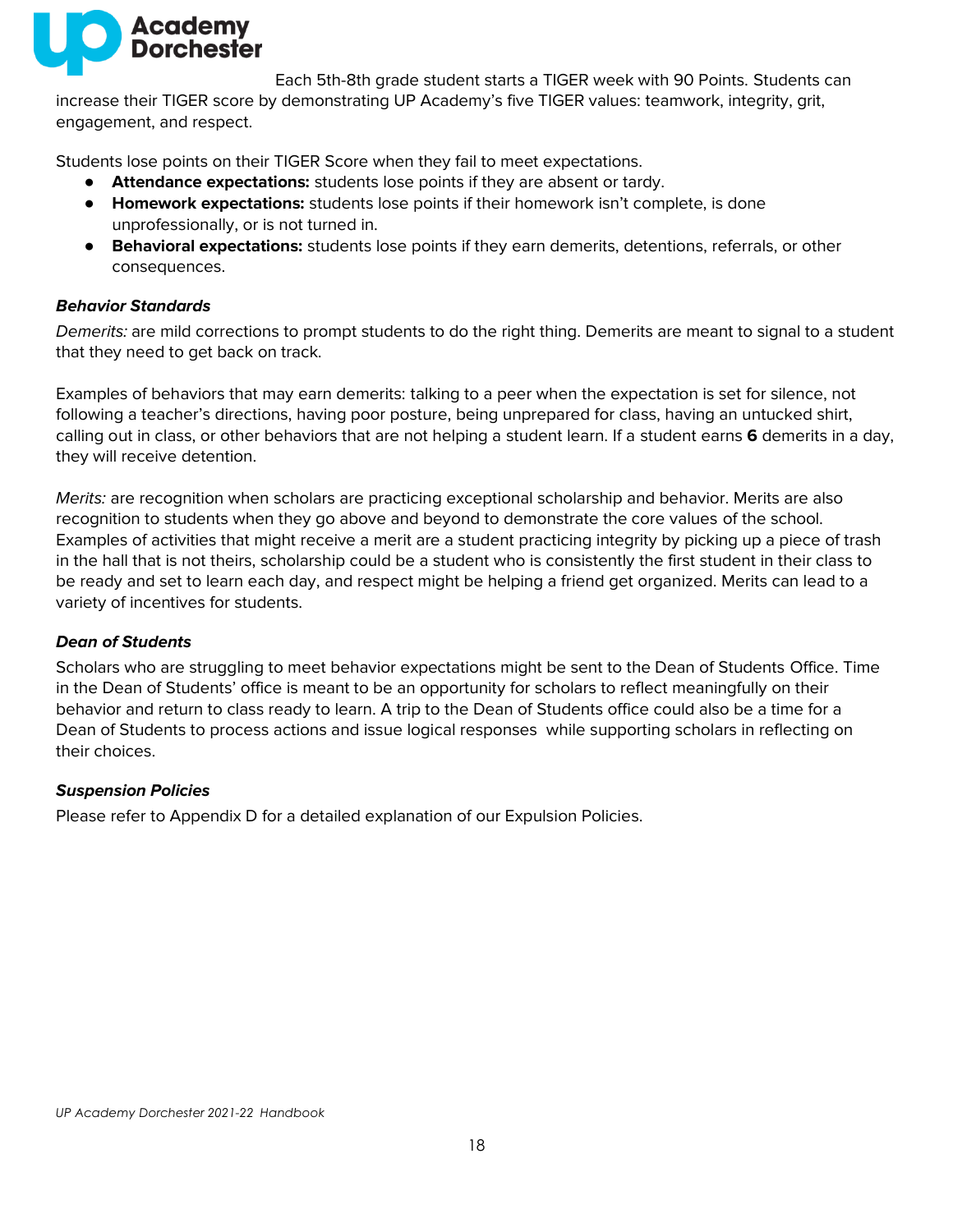

## <span id="page-18-0"></span>**Network Policies**

#### <span id="page-18-1"></span>*Nondiscrimination*

UP Academy does not discriminate in admission to, access to, treatment in, or employment in its services, programs and activities, on the basis of race, color or national origin, in accordance with Title VI of the Civil Rights Act of 1964 (Title VI); on the basis of sex, in accordance with Title IX of the Education Amendments of 1972; on the basis of disability, in accordance with Section 504 of the Rehabilitation Act of 1973 (Section 504) and Title B of the Americans with Disabilities Act of 1990 (ADA); or on the basis of age, in accordance with the Age Discrimination in Employment Act of 1974 (ADEA). In addition, no person shall be discriminated against in admission to UP Academy on the basis of race, sex, gender identity, color, national origin, creed, sex, ethnicity, sexual orientation, mental or physical disability, age, ancestry, athletic performance, special need, proficiency in the English language or a foreign language, housing status, or prior academic achievement, as-required by M.G.L.c.71, §89(1); 603 CMR 1.06(1). Finally, no person shall be discriminated against in obtaining the advantages, privileges or access to the courses of study offered by UP Academy on the basis of race, sex, color, gender identity, religion, national origin, housing status, or sexual orientation as required by M.G.L, c. 76, § 5. If you have questions or concerns about our nondiscrimination policy, please reach out to the Title IX and 504 coordinators.

| <b>Position</b>             | <b>Name</b>                                                  | Contact                        |
|-----------------------------|--------------------------------------------------------------|--------------------------------|
| <b>Title IX Coordinator</b> | Michaela Power<br>Director of Operations                     | mpower@upacademydorchester.org |
| 504 Coordinator             | <b>Stacy Burm</b><br><b>Special Education</b><br>Coordinator | sburm@upacademydorchester.org  |
| Title II Coordinator        | Michaela Power<br>Director of Operations                     | mpower@upacademydorchester.org |

#### <span id="page-18-2"></span>*Harassment*

UP Academy is committed to maintaining a school environment free of harassment based on race, color, religion, gender, gender identity, sexual orientation, national origin, age, housing status, disability or any other protected category.

Harassment by administrators, certified and support personnel, scholars, vendors and other Individuals at school or at school-sponsored events is unlawful and is strictly prohibited. UP Academy requires all employees and scholars to conduct themselves in an appropriate manner with respect to their fellow employees, scholars and all members of the school community.

#### Definition of Harassment

Harassment is verbal or physical conduct that denigrates or shows hostility or aversion toward an Individual because of race, color, religion, gender, gender identity, sexual orientation, national origin, age, disability, housing status, or any other protected category, or that of the Individual's relatives, friends or associates and that: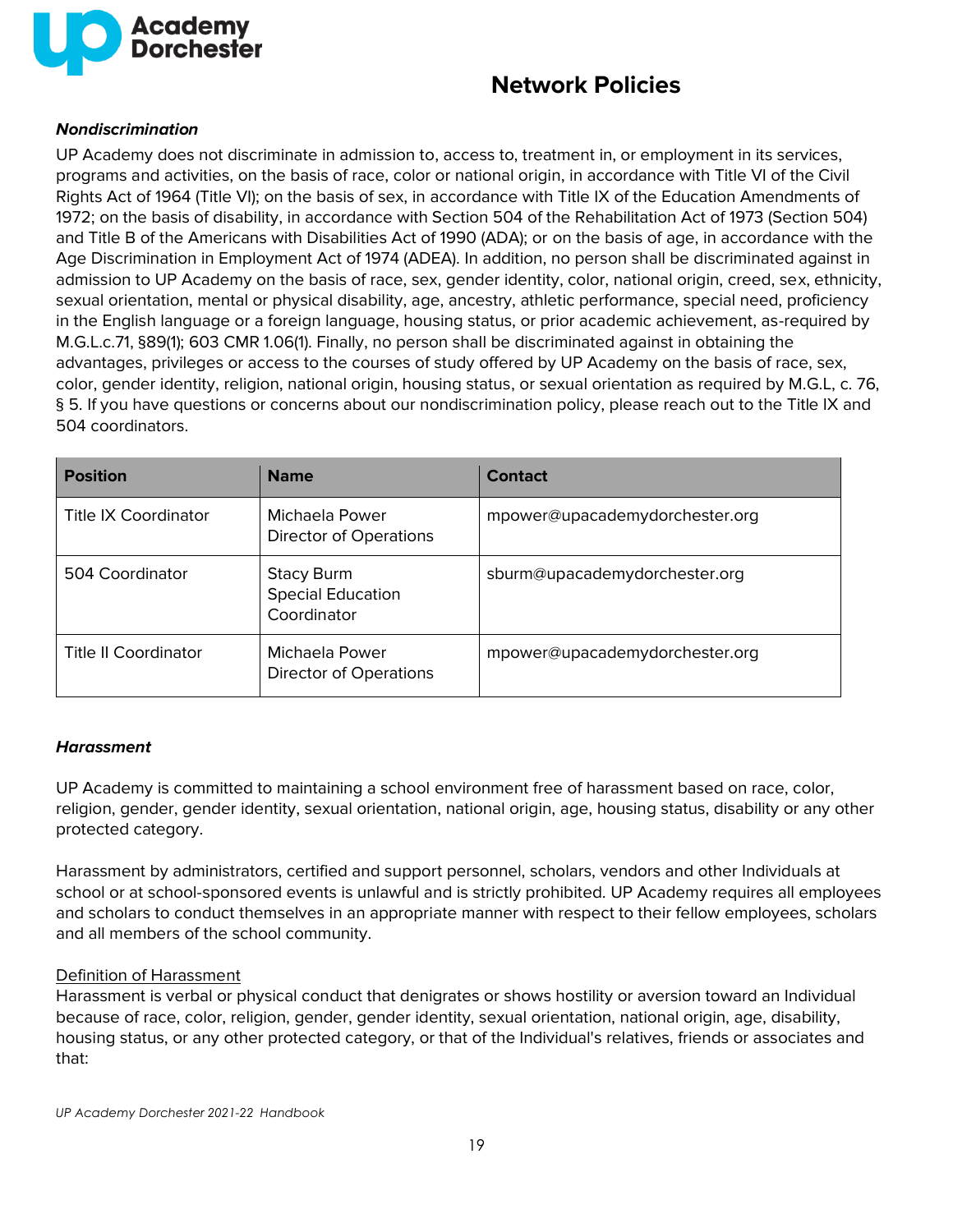

- Creates an intimidating, hostile or offensive learning environment; or
- Unreasonably interferes with an Individual's educational opportunities.

Harassing conduct includes, but is not limited to:

- Epithets;
- Slurs;
- Negative stereotyping;
- Threatening, intimidating or hostile acts that relate to the above characteristics; and
- Written or graphic material that denigrates or shows hostility or aversion toward an Individual or group because of the above characteristics, and that is placed on walls, bulletin boards, or elsewhere on the premises, or circulated on paper or electronically.

By law, what constitutes harassment is determined from the perspective of a reasonable person with the characteristic on which the harassment is based. What one person may consider acceptable behavior may reasonably be viewed as harassment by another person. Therefore, Individuals should consider how their words and actions might reasonably be viewed by other Individuals. It is also important for Individuals to make it clear to others when a particular behavior or communication is unwelcome, intimidating, hostile or offensive.

*Sexual Harassment.* While all types of harassment are prohibited, sexual harassment requires particular attention. Sexual harassment includes sexual advances, requests for sexual favors, and/or other verbal or physical conduct of a sexual nature when:

- 1. Acceptance of or submission to such conduct is made either explicitly or implicitly a term or condition of employment or education.
- 2. The Individual's response to such conduct is used as a basis for employment decisions affecting an employee or as a basis for educational, disciplinary, or other decisions affecting a scholar.
- 3. Such conduct interferes with an Individual's job duties, education or participation in extra-curricular activities.
- 4. The conduct creates an intimidating, hostile or offensive work or school environment.

## Harassment and Retaliation Prohibited

Harassment in any form or for any reason is absolutely forbidden. This includes harassment by teachers, administrators, certified and support personnel, scholars, vendors and other Individuals in school or at school related events. In addition, retaliation against any Individual who has brought harassment or other inappropriate behavior to the attention of the school or who has cooperated in an investigation of a complaint under this policy is unlawful and will not be tolerated by UP Academy.

Persons who engage in harassment or retaliation may be subject to disciplinary action, including, but not limited to reprimand, suspension, termination/expulsion or other sanctions as determined by the school administration and/or the Receiver, subject to applicable procedural requirements.

## <span id="page-19-0"></span>*Corporal Punishment and Scholar Restraint*

UP Academy maintains a Code of Conduct and clear disciplinary procedures. These procedures do not allow for corporal punishment but rather include a clear set of consequences including demerits, detentions, and loss of privileges, suspensions, and expulsions.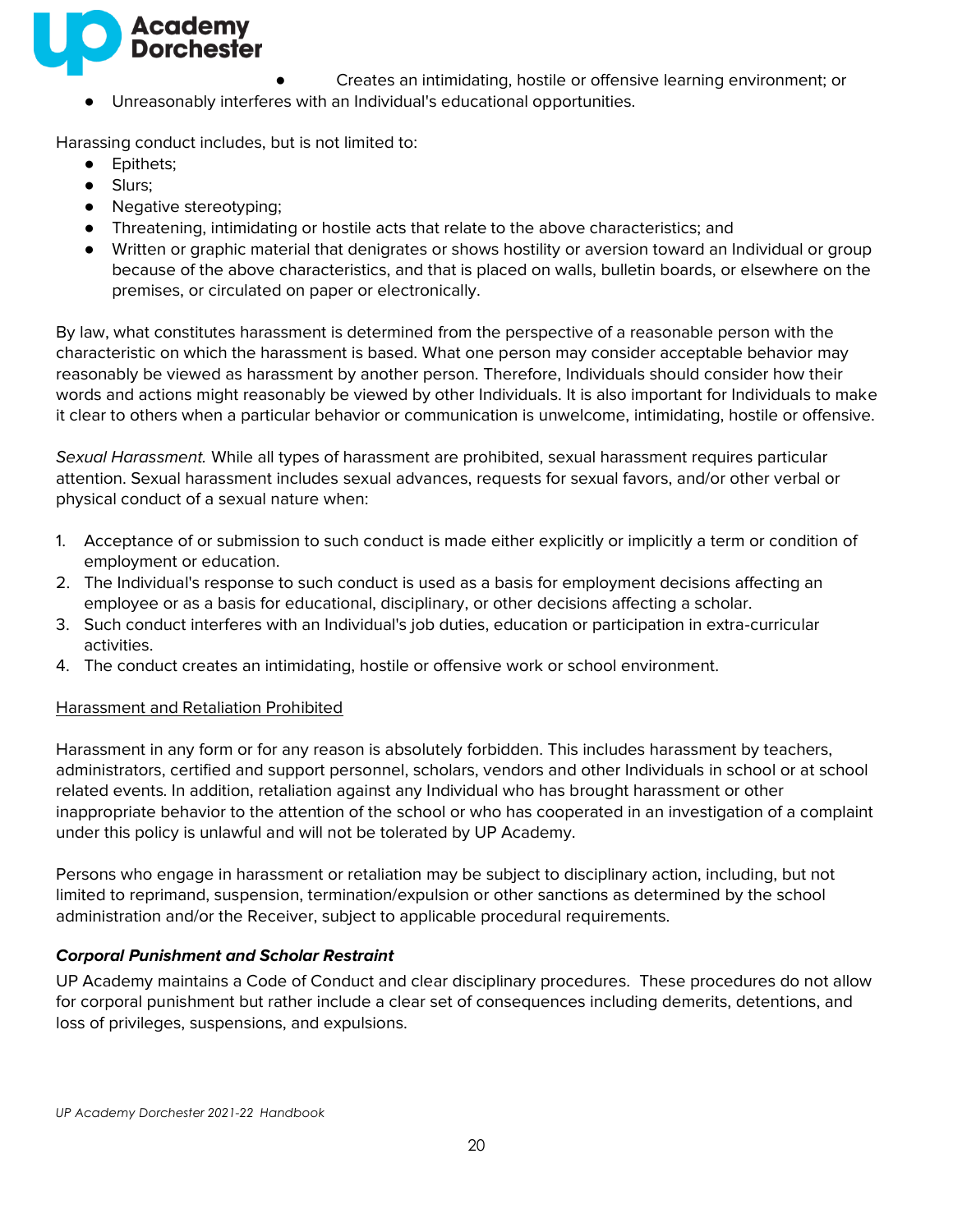

In accordance with M.G.L. sect. 37G, corporal punishment of pupils is prohibited. School personnel can use reasonable force as is necessary to protect pupils, other persons, and themselves from an assault by a pupil. When such an assault has occurred, the Principal shall file a detailed report of such with the school board. All personnel authorized to administer any forms of restraint shall be trained annually in accordance with Department of Education guidelines.

## <span id="page-20-0"></span>*Grievance Procedure and Complaint Procedures*

Any scholar who believes that UP Academy has discriminated against or harassed them because of their race, color, national origin, sex, disability or age in admission to, access to, treatment in, or employment in its services, programs and activities may file a complaint with the Principal. For details, please reference the Grievance Policy or the Complaint Procedures in Appendix E.

## <span id="page-20-1"></span>*Scholar Records*

## *Scholar Records - (General)*

Federal and state laws provide parents and eligible scholars (those who are age 14 or older) with rights of confidentiality, access and amendment relating to scholar records. Copies of the Massachusetts Student Records Regulations ("Regulations"), detailing these rights, are available in the office of the Principal and Main Office. The following is a general overview of the provisions in the Regulations.

### *Access and Amendment*

A parent or eligible scholar has a right to access the scholar record. In order to obtain access to the scholar record, please contact the Principal.

A parent or eligible scholar has a right to add relevant comments, information and other written materials to the scholar record. In addition, a parent or eligible scholar may request that information in the scholar record is amended or deleted. In order to amend the record, please contact the Principal.

## *Scholar Records - (Access by non-custodial parents)*

Massachusetts General Laws c. 71, §34H ("Section 34H") governs access to scholar records by a parent who does not have physical custody of a scholar. Generally, Section 37H requires a non-custodial parent seeking access to submit a written request to the Principal on an annual basis. Parents who have questions or concerns regarding access to records by non-custodial parents are requested to contact the Principal for detailed information regarding the procedures that must be followed under Section 34H.

#### *Confidentiality*

Release of scholar records generally requires prior written consent of the parent or eligible scholar.

In the following circumstances, however, UP Academy may release a scholar record to a third party without the parent or eligible scholar's written consent:

- School officials with legitimate educational interest;
- Other schools to which a scholar is transferring;
- Specified officials for audit or evaluation purposes;
- Appropriate parties in connection with financial aid to a scholar;
- Organizations conducting certain studies for or on behalf of the school;
- Accrediting organizations;
- To comply with a judicial order or lawfully issued subpoena;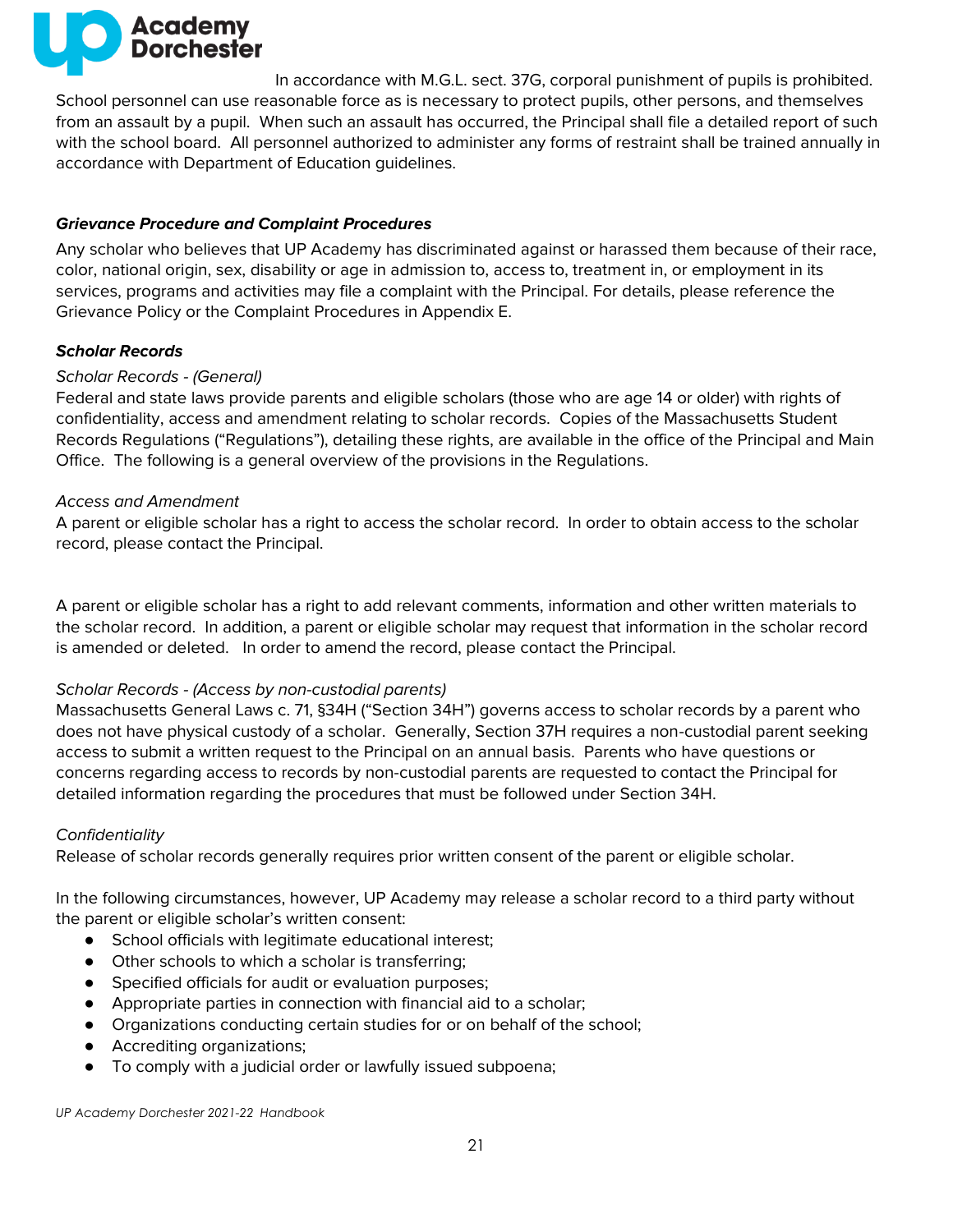

- Appropriate officials in cases of health and safety emergencies;
- State and local authorities, within a juvenile justice system, pursuant to specific State law;
- Upon notification by law enforcement authorities that a scholar has been reported missing

#### *Scholar Directory*

UP Academy may release student "directory information" without prior consent, unless you have indicated by informing the principal in writing. Directory information is information that is generally not considered harmful or an invasion of privacy if released. Its primary purpose is to allow the district to include this type of information in certain school publications, such as a yearbook, newsletter, playbill, or honor roll. Directory information includes the following: student's name, age, neighborhood of residence, class or grade, dates of enrollment, participation in officially recognized activities, membership on athletic teams, degrees, honors, and awards, and post-high school plans. UP Academy reserves the right to withhold any information if the UP Academy believes it is in the best interest of our students. However, the UP Academy will disclose information as required by law.

In the event a parent or eligible scholar objects to the release of any of the above directory information, the parent or eligible scholar should put that objection in writing and give it to the Principal.Absent receipt of a written objection by the third week of school**,** the directory information will be released without further notice or consent.

### *Filing a Complaint*

If you are not happy with any decisions, you have a right to file an appeal to the Principal. In addition, complaints relative to federal rights governing scholar records may be filed with the Family Policy Compliance Office, U.S. Department of Education, 400 Maryland Avenue SW, Washington DC.

#### <span id="page-21-0"></span>*Internet Acceptable Use Policy*

#### *Acceptable Use*

The Internet is a global network linking computers around the world. Internet use provides valuable opportunities for research, curriculum support, and career development. The primary purpose of providing access to the Internet is to support the educational mission of UP Academy using only approved sites. UP Academy expects that scholars will use this access in a manner consistent with this purpose. Scholars are not allowed to access school *Wi-Fi* from any device not belonging to the school.

While the Internet is a tremendous resource for electronic information, it has the potential for abuse. UP Academy makes no guarantees, implied or otherwise, regarding the factual reliability of data available over the Internet. Users of the UP Academy Internet service assume full responsibility for any costs, liabilities, or damages arising from the way they choose to use their access to the Internet. UP Academy has installed special filtering software in an effort to block access to material that is not appropriate for children.

#### *Unacceptable Use*

The following is a list of prohibited behaviors. The list is not exhaustive but illustrates unacceptable uses of the UP Academy internet service:

- Disclosing, using or disseminating personal identification information about self or others;
- Accessing, sending or forwarding materials or communications that are defamatory, pornographic, obscene, sexually explicit, threatening, harassing, or illegal;
- Using the Internet service for any illegal activities such as gaining unauthorized access to other systems, arranging for the sale or purchase of drugs or alcohol, participating in criminal gang; activity, threatening others, transferring obscene material, or attempting to do any of the above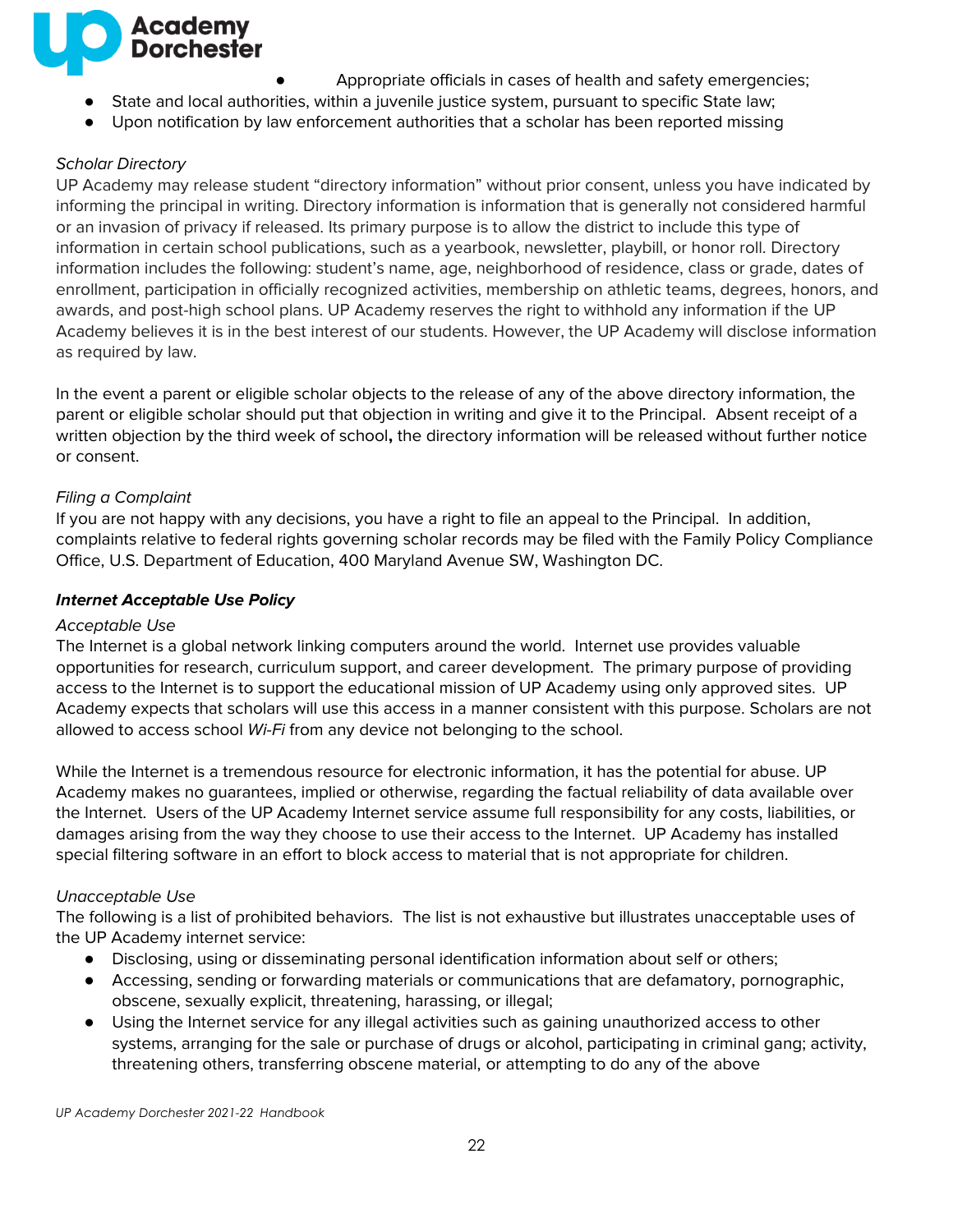

Using the Internet service to receive or send information relating to dangerous instruments such as bombs or other explosive devices, automatic weapons or other firearms, or other weaponry;

- Vandalizing school computers by causing physical damage, reconfiguring the computer system, attempting to disrupt the computer system, or destroying data by spreading computer viruses or by any other means;
- Copying or downloading of copyrighted material without authorization from the copyright holder, unless the copies are used for teaching (including multiple copies for classroom use), scholarship, or research. Users shall not copy and forward or copy and upload any copyrighted material without prior approval of the Principal;
- Plagiarizing material obtained from the Internet. Any material obtained from the Internet and included in one's own work must be cited and credited by name or by electronic address or path on the Internet. Information obtained through E-mail or news sources must also be credited as to sources;
- Using the Internet service for commercial purposes;
- Downloading or installing any commercial software, shareware, freeware or similar types of material onto network drives or disks without prior permission of the Principal; and
- Overriding the Internet filtering software.

## *Safety Issues*

Use of the Internet has potential dangers. Parents and scholars are encouraged to read two brochures regarding Internet safety that the Massachusetts Attorney General's Office has prepared. The brochures are entitled *The Internet, Your Child and You: What Every Parent Should Know* and *Internet Safety: Advice from Kids Who Have Faced Danger Online*. Copies of these brochures are available on the Internet at www.ago.state.ma.us.

The following are basic safety rules pertaining to the Internet:

- Never reveal *any* identifying information such as last names, ages, addresses, phone numbers, parents' names, parents' employers or work addresses, or photographs;
- Use the "back" key whenever you encounter a site that you believe is inappropriate or makes you feel uncomfortable;
- Immediately tell the Principal if you receive a message that you believe is inappropriate or makes you feel uncomfortable.
- Never share your password or use another person's password. Internet passwords are provided for each user's personal use only. If you suspect that someone has discovered your password, you should change it immediately and notify the Principal

## *Privacy*

Users should not have an expectation of privacy or confidentiality in the content of electronic communications or other computer files sent and received on the school computer network or stored in the user's directory or on a disk drive. UP Academy reserves the right to examine all data stored on diskettes involved in the user's use of UP Academy's Internet service.

Internet messages are public communication and are not private. All communications including text and images may be disclosed to law enforcement or other third parties without prior consent of the sender or the receiver. Network administrators may review communications to maintain integrity system-wide and ensure that users are using the system responsibly.

## *Violations*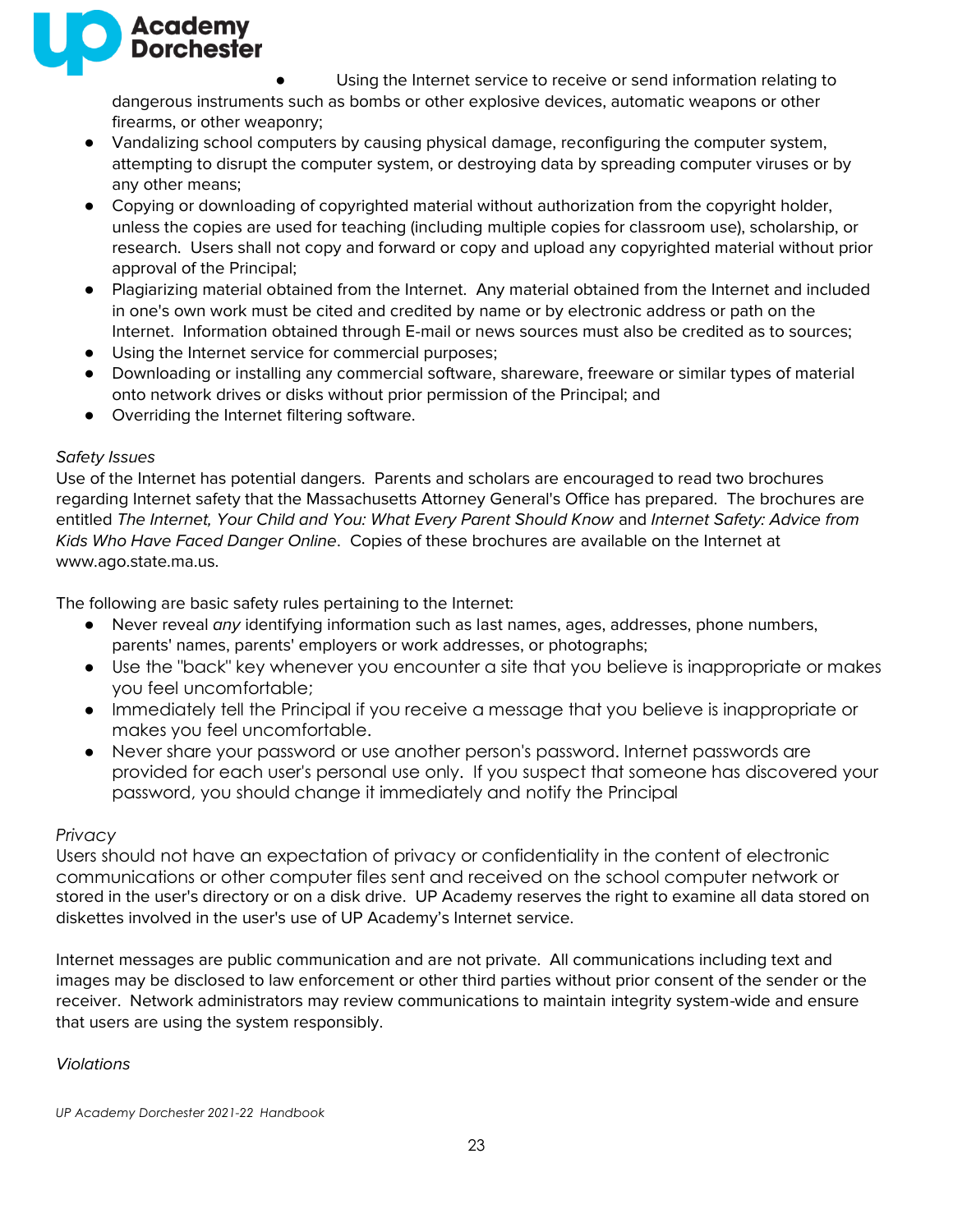

Access to UP Academy's internet service is a privilege, not a right. UP Academy reserves the right to deny, revoke or suspend specific user privileges and/or to take other disciplinary action, up to and including suspension, expulsion (scholars) for violations of this policy. The school will advise appropriate law enforcement agencies of illegal activities conducted through UP Academy's internet service. The District also will cooperate fully with local, state, and/or federal officials in any investigation related to any illegal activities conducted through the service.

## <span id="page-23-0"></span>*UP Academy Bullying Prevention Plan*

## <span id="page-23-1"></span>**I. LEADERSHIP**

Leadership at UP Academy played a critical role in development and implementation of the Bullying Prevention *and Intervention Plan ("the Plan") in the context of other whole school and community efforts to promote positive school climate. Leaders have a primary role in teaching students to be civil to one another and promoting understanding of and respect for diversity and difference. Leadership at UP Academy is committed*  to setting priorities and staying up-to-date with current research on ways to prevent and effectively respond to *bullying.* 

A. Public involvement in developing the Plan. As required by M.G.L. c. 71, § 37O, the Plan was developed in consultation with teachers, school staff, professional support personnel, school volunteers, administrators, community representatives, local law enforcement agencies, students, parents, and guardians. Consultation included notice and a public comment period before the Plan was adopted.

B. Assessing needs and resources. The Plan serves as UP Academy's blueprint for enhancing capacity to prevent and respond to issues of bullying within the context of other healthy school climate initiatives. As part of the planning process, school leaders, with input from families and staff, will assess the adequacy of current programs; review current policies and procedures; review available data on bullying and behavioral incidents; and assess available resources including curricula and training programs. This "mapping" process will assist the school in identifying resource gaps and the most significant areas of need. Based on these findings, we will revise or develop policies and procedures; establish partnerships with community agencies, including law enforcement; and set priorities. At least once every four years beginning with 2015/16 school year, the district will administer a Department of Elementary and Secondary-developed student survey to assess school climate and the prevalence, nature, and severity of bullying in its school(s). Additionally, the school will annually report bullying incident data to the Department.

 The Principal of UP Academy worked with the Dean of Students, and School Counselor (where applicable) to conduct a needs assessment using the following techniques: 1) surveying students, staff, parents, and guardians on school climate and school safety issues; and 2) collecting and analyzing building-specific data on the prevalence and characteristics of bullying (e.g., focusing on identifying vulnerable populations and "hot spots" in school buildings, on school grounds, or on school buses). This information will help to identify patterns of behaviors and areas of concern, and will inform decision-making for prevention strategies including, but not limited to, adult supervision, professional development, age-appropriate curricula, and in-school support services. Needs assessment analysis will be conducted through leadership team meetings in the spring and early summer, allowing the team adequate time to respond to the data and implement new strategies before the next school year. The leadership team takes ownership of conducting and responding to this needs assessment.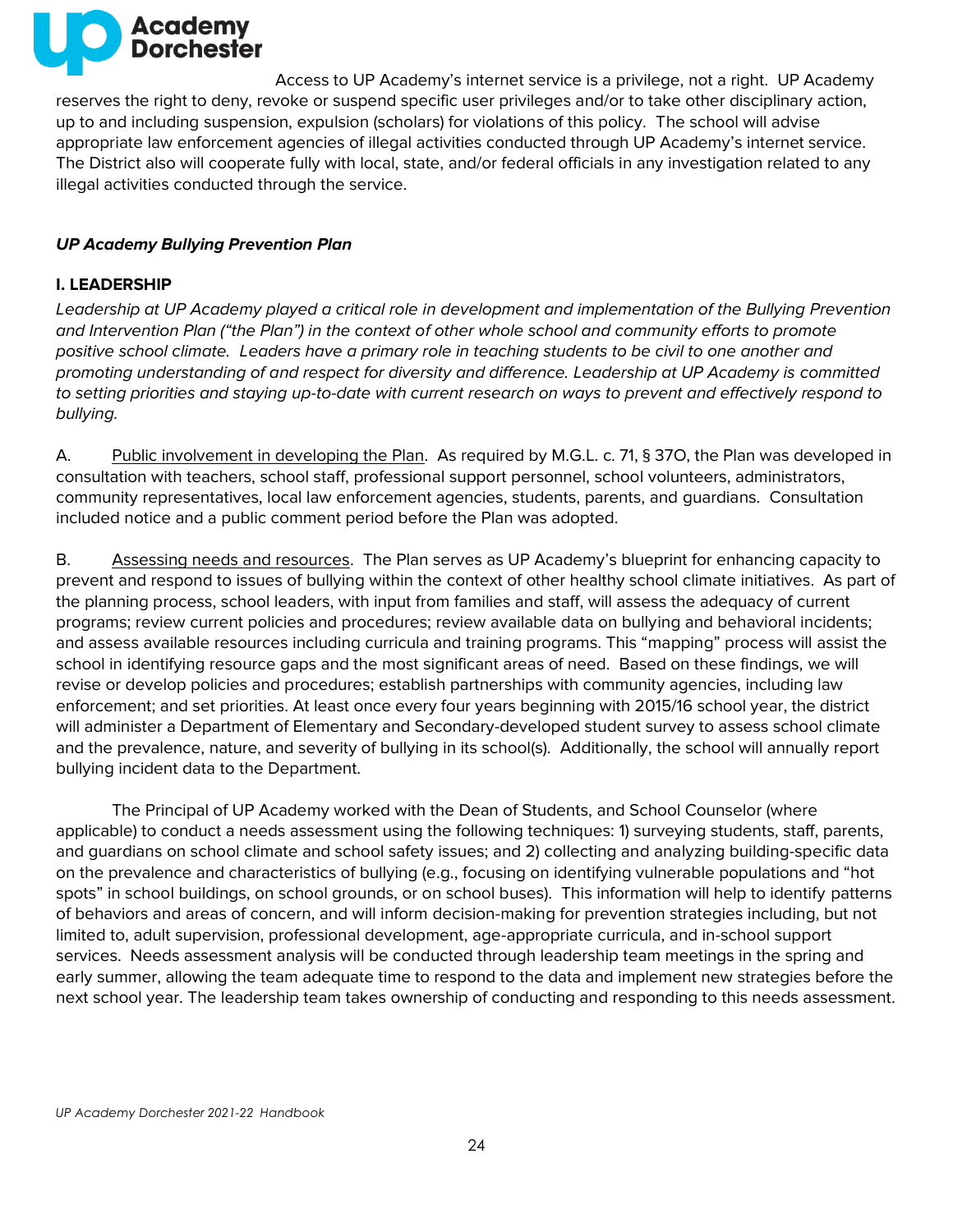

C. Planning and oversight. Responsibility for various aspects of the Plan will be

taken by the following members of the leadership team:

| Principal                                                                                                                                                                                                                                                                                                                                                                                     | Social Workers/School<br>Counselors                                                                                                                                                    | Dean of Students/School Counselors                                                                                                                                                                                                                                                                                                                                                                                                                                                                 |
|-----------------------------------------------------------------------------------------------------------------------------------------------------------------------------------------------------------------------------------------------------------------------------------------------------------------------------------------------------------------------------------------------|----------------------------------------------------------------------------------------------------------------------------------------------------------------------------------------|----------------------------------------------------------------------------------------------------------------------------------------------------------------------------------------------------------------------------------------------------------------------------------------------------------------------------------------------------------------------------------------------------------------------------------------------------------------------------------------------------|
| Developing or revising<br>٠<br>current policies and protocols<br>under the Plan, including an<br>Internet safety policy, and<br>designating key staff to be in<br>charge of implementation of<br>them; and<br>Supervising the parent or<br>family engagement efforts and<br>drafting parent information<br>materials.<br>Amending student and staff<br>handbooks and codes of<br>conduct; and | Planning for the<br>٠<br>ongoing professional<br>development that is<br>required by the law;<br>Choosing and<br>implementing the curricula<br>that the school or district<br>will use; | Receiving reports on bullying;<br>٠<br>Collecting and analyzing building-<br>٠<br>and/or school-wide data on bullying<br>to assess the present problem and to<br>measure improved outcomes; and<br>Creating a process for recording<br>٠<br>and tracking incident reports and for<br>accessing information related to<br>targets and aggressors.<br>Planning supports that respond to<br>the needs of targets and aggressors;<br>Reviewing and updating the Plan<br>each year, or more frequently. |

## D. Priority statement:

The mission of UP Academy is to ensure that its students acquire the knowledge, skills, and strength of character necessary to succeed on the path to college and to achieve their full potential. The school is committed to providing all students with a safe learning environment that is free from bullying and cyberbullying. This commitment is an integral part of our comprehensive efforts to promote learning, and to prevent and eliminate all forms of bullying and other harmful and disruptive behavior that can impede the learning process.

We recognize that certain students may be more vulnerable to become targets of bullying, harassment, or teasing based on actual or perceived characteristics, including race, color, religion, ancestry, national origin, sex, socioeconomic, status, homelessness, academic status, gender identity or expression, physical appearance, or sensory, disability, or by association with a person who has or is perceived to have one or more of these characteristics. The school will identify specific steps it will take to create a safe, supportive environment for vulnerable populations in the school community, and provide all students with the skills, knowledge, and strategies to prevent or respond to bullying, harassment, or teasing.

#### <span id="page-24-0"></span>**II. TRAINING AND PROFESSIONAL DEVELOPMENT**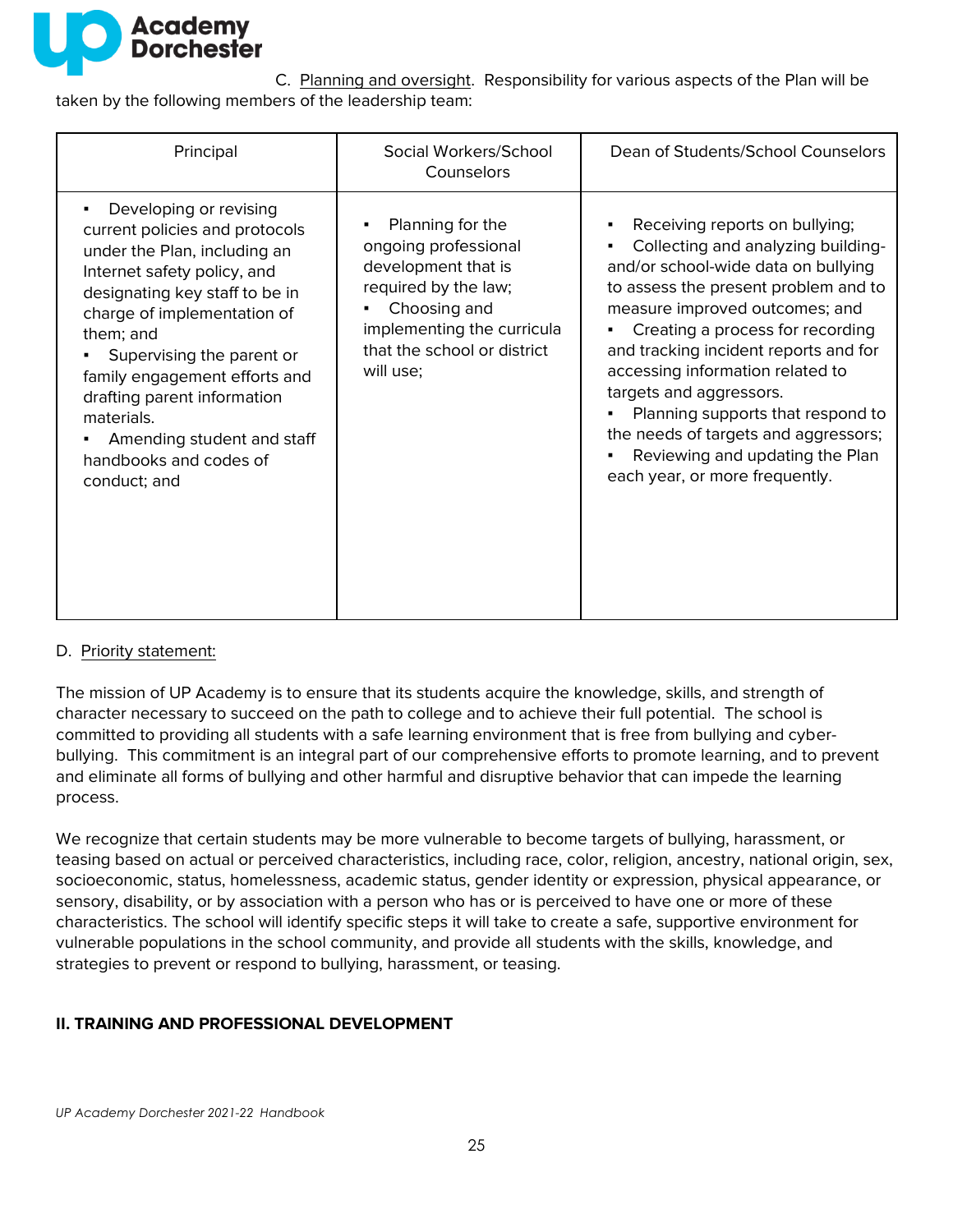

*Under M.G.L. c. 71, § 37O we are required to provide ongoing professional development for all staff, including but not limited to, educators, administrators, counselors, school nurses, cafeteria workers, custodians, bus drivers, athletic coaches, advisors to extracurricular activities, and paraprofessionals.*

A. Annual staff training on the Plan. During August staff orientation, UP Academy will provide annual training for all school staff on the Plan, which will include staff duties under the Plan, an overview of the steps that the Principal or designee will follow upon receipt of a report of bullying or retaliation, and an overview of the bullying prevention curricula to be offered at all grades throughout the school. Staff members hired after the start of the school year are required to participate in training during the school year in which they are hired.

B. Ongoing professional development. The goal of professional development is to establish a common understanding of tools necessary for staff to create a school climate that promotes safety, civil communication, and respect for differences. Professional development will build the skills of staff members to prevent, identify, and respond to bullying. As required by M.G.L. c. 71, § 37O, the content of school wide professional development will be informed by research and will include information on:

(i) Developmentally (or age-) appropriate strategies to prevent bullying;

(ii) Developmentally (or age-) appropriate strategies for immediate, effective interventions to stop bullying incidents;

(iii) Information regarding the complex interaction and power differential that can take place between and among an aggressor, target, and witnesses to the bullying;

(iv) Research findings on bullying, including information about specific categories of students who have been shown to be particularly at risk for bullying in the school environment;

(v) Information on the incidence and nature of cyber-bullying; and

(vi) Internet safety issues as they relate to cyber-bullying.

Professional development will also address ways to prevent and respond to bullying or retaliation for students with disabilities that must be considered when developing students' Individualized Education Programs (IEPs). This will include a particular focus on the needs of students with autism or students whose disability affects social skills development.

C. Written notice to staff. The leadership team will provide all staff with an annual written notice of the Plan by publishing information about it, including sections related to staff duties, in the employee handbook.

## <span id="page-25-0"></span>**III. ACCESS TO RESOURCES AND SERVICES**

*A key aspect of promoting positive school climates is ensuring that the underlying emotional needs of targets, aggressors, families, and others are addressed. The following sections outline strategies we will use to provide support and services necessary to meet those needs.*

A. Identifying resources. Annually, the leadership team will review the current staffing and programs that support the creation of positive school environments by focusing on early interventions and intensive services. Once this mapping of resources is complete, the team will develop recommendations and action steps to fill resource and service gaps for the upcoming year. These recommendations may include adopting new curricula, reorganizing staff, establishing safety planning teams, and identifying other agencies that can provide services.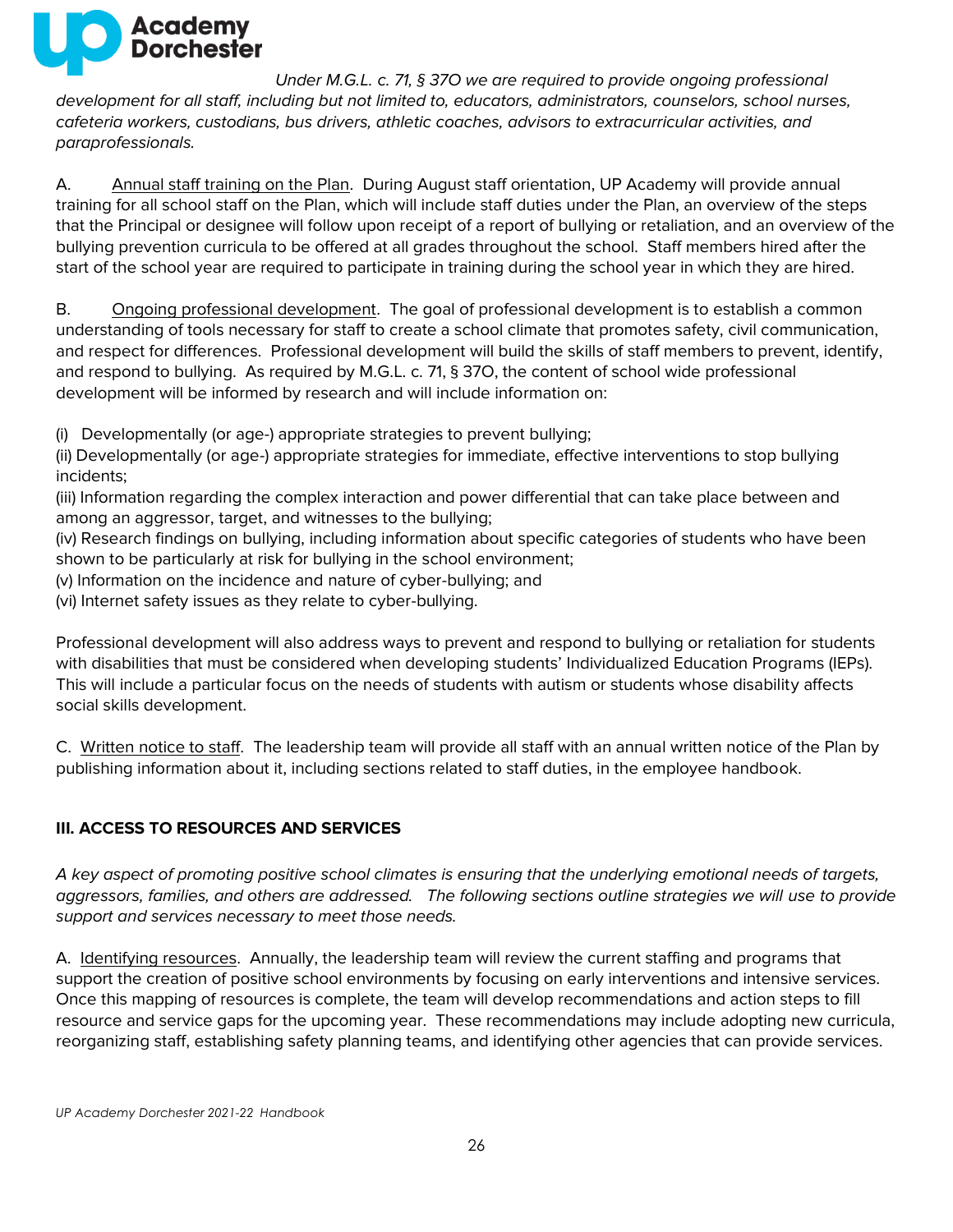

B. Counseling and other services. Counseling will be provided by contracted licensed professionals. When necessary, the leadership team will build partnerships with community based organizations to provide culturally and linguistically appropriate resources. Principals, along with counselors or other staff members, will develop safety plans for students who have been targets of bullying or retaliation. As the need arises, the school will provide social skills programs to prevent bullying and will also offer education and/or intervention services for students exhibiting bullying behaviors. In addition, the leadership team may consider using tools including, but not limited to, behavioral intervention plans, social skills groups, and individually focused curricula.

C. Students with disabilities. As required by M.G.L. c. 71B, § 3, as amended by Chapter 92 of the Acts of 2010, when the IEP Team determines the student has a disability that affects social skills development or the student may participate in or is vulnerable to bullying, harassment, or teasing because of his/her disability, the Team will consider what should be included in the IEP to develop the student's skills and proficiencies to avoid and respond to bullying, harassment, or teasing.

D. Referral to outside services. When the leadership team, with the guidance of licensed professionals, determines that school resources are insufficient to address a specific bullying situation, students and families may be referred to outside services. Referrals will comply with relevant laws and policies.

## <span id="page-26-0"></span>**IV. ACADEMIC AND NON-ACADEMIC ACTIVITIES**

*Age-appropriate instruction on bullying prevention in each grade will be incorporated into the school's homeroom, advisory or community/morning circle. The curriculum will be evidence-based. Effective instruction will include classroom approaches, whole school initiatives, and focused strategies for bullying prevention and social skills development.* 

A. Specific bullying prevention approaches. Bullying prevention curricula will be informed by current research which, among other things, emphasizes the following approaches:

- using scripts and role plays to develop skills;
- empowering students to take action by knowing what to do when they witness other students engaged in acts of bullying or retaliation, including seeking adult assistance;
- helping students understand the dynamics of bullying and cyber-bullying, including the underlying power imbalance;
- emphasizing cyber-safety, including safe and appropriate use of electronic communication technologies;
- enhancing students' skills for engaging in healthy relationships and respectful communications; and
- engaging students in a safe, supportive school environment that is respectful of diversity and difference.

The Plan will be reviewed with students during homeroom periods annually in September.

B. General teaching approaches that support bullying prevention efforts. The following approaches are integral to establishing a safe and supportive school environment. These underscore the importance of our bullying intervention and prevention initiatives:

• setting clear expectations for students and establishing school and classroom routines;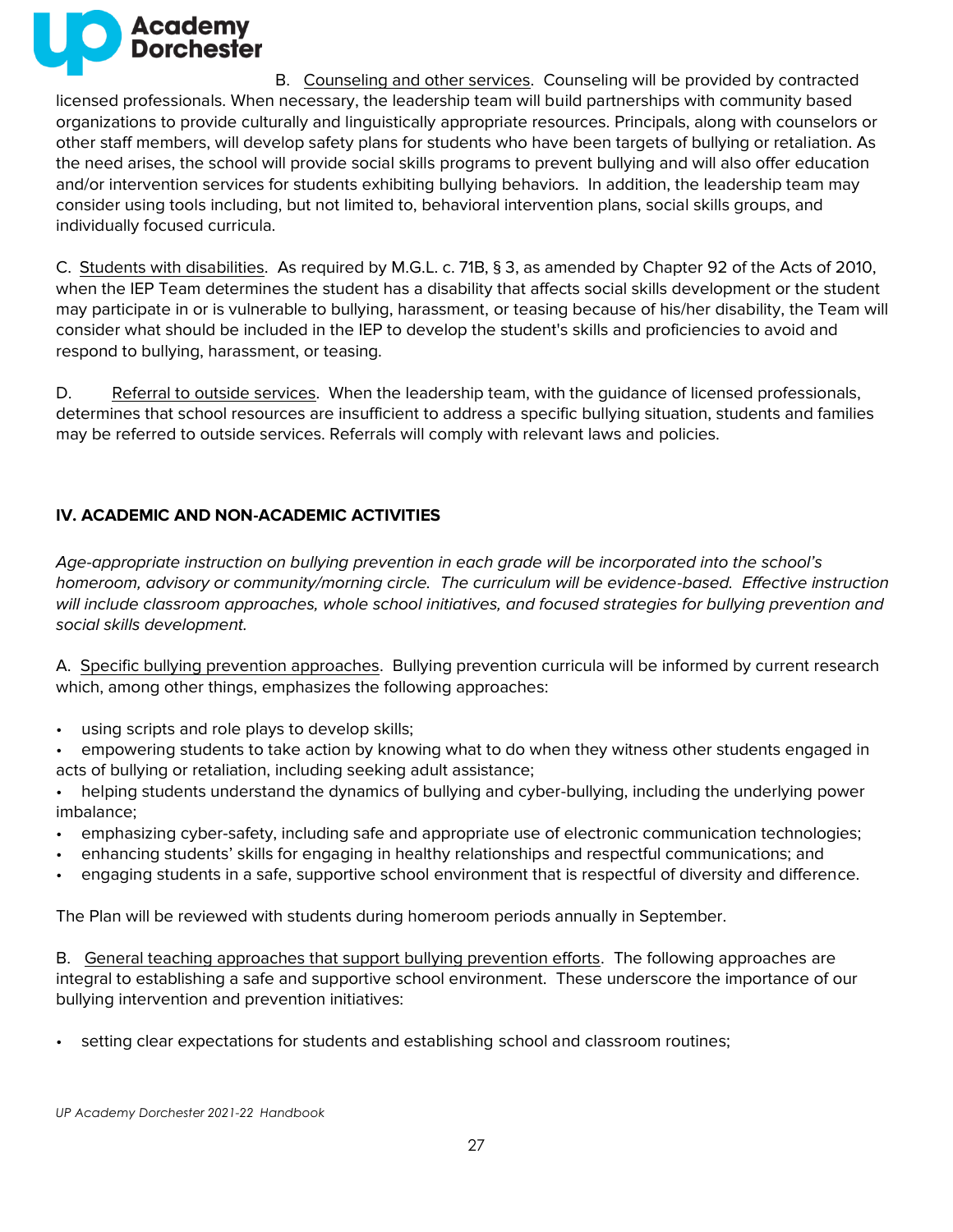

• creating safe school and classroom environments for all students, including for

students with disabilities, lesbian, gay, bisexual, transgender students, and homeless students;

- using appropriate and positive responses and reinforcement, even when students require discipline;
- using positive behavioral supports;
- encouraging adults to develop positive relationships with students;
- modeling, teaching, and rewarding pro-social, healthy, and respectful behaviors;

• using positive approaches to behavioral health, including collaborative problem-solving, conflict resolution training, teamwork, and positive behavioral supports that aid in social and emotional development;

using the Internet safely; and

• supporting students' interest and participation in non-academic and extracurricular activities, particularly in their areas of strength.

## <span id="page-27-0"></span>**V. POLICIES AND PROCEDURES FOR REPORTING AND RESPONDING TO BULLYING AND RETALIATION**

## *The following outlines the procedure at UP Academy for reporting and responding to bullying and retaliation.*

A. Reporting bullying or retaliation. Reports of bullying or retaliation may be made by staff, students, parents or guardians, or others, and may be oral or written. Oral reports made by or to a staff member shall be recorded in writing. A school staff member is required to report immediately to a Principal or Dean of Students any instance of bullying or retaliation the staff member becomes aware of or witnesses. Reports made by students, parents or guardians, or other individuals who are not school staff members, may be made anonymously. No disciplinary action shall be taken against a student solely on the basis of an anonymous report. A Bullying Incident Report Form will be available to the school community.

Use of the Bullying Incident Report Form is not required as a condition of making a report. UP Academy will: 1) include a copy of the Bullying Incident Report Form in the Family Handbook distributed to students and parents or guardians at the beginning of the year; 2) include a copy of it in the Employee Handbook distributed to all staff members in August; 3) make it available in the school's main office, the Dean's office, and other locations determined by the leadership team; and 4) post it on the school's website. The Bullying Incident Report Form will be made available in the most prevalent language(s) of origin of students and parents or guardians.

At the beginning of each school year, the leadership team will provide the school community, including administrators, staff, students, and parents or guardians, with written notice of the policies for reporting acts of bullying and retaliation. A description of the reporting procedures and resources, including the name and contact information of the Principals, will be incorporated in student and staff handbooks, on the school website, and in information about the Plan that is made available to parents or guardians.

1. Reporting by Staff A staff member will report immediately to the Principal or Dean of Students when he/she witnesses or becomes aware of conduct that may be bullying or retaliation. The requirement to report does not limit the authority of the staff member to respond to behavioral or disciplinary incidents consistent with school policies and procedures for behavior management and discipline.

2. Reporting by Students, Parents or Guardians, and Others The school expects students, parents or guardians, and others who witness or become aware of an instance of bullying or retaliation involving a student to report it to the Principal or the Dean of Students. Reports may be made anonymously, but no disciplinary action will be taken against an alleged aggressor solely on the basis of an anonymous report. Students, parents or guardians, and others may request assistance from a staff member to complete a written report. Students will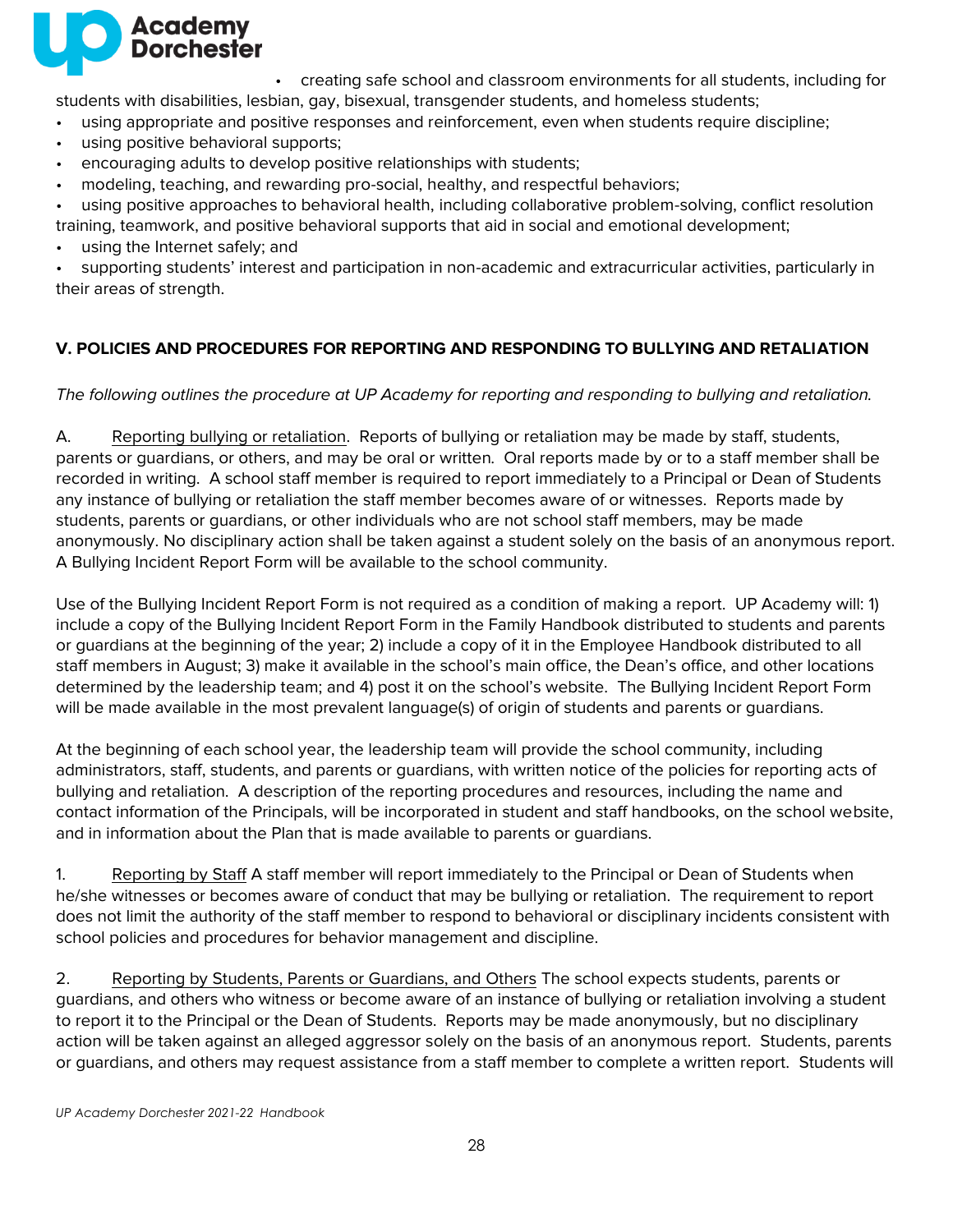

be provided practical, safe, private and age-appropriate ways to report and discuss an incident of bullying with a staff member, or with the Principal or Dean of Students

## B. Responding to a report of bullying or retaliation.

1. Safety Before fully investigating the allegations of bullying or retaliation, the Principal or Dean of Students will take steps to assess the need to restore a sense of safety to the alleged target and/or to protect the alleged target from possible further incidents. Responses to promote safety may include, but not be limited to, creating a personal safety plan; pre-determining seating arrangements for the target and/or the aggressor in the classroom, at lunch, or on the bus; identifying a staff member who will act as a "safe person" for the target; and altering the aggressor's schedule and access to the target. The Principal or Dean of Students will take additional steps to promote safety during the course of and after the investigation, as necessary.

The Principal or Dean of Students will implement appropriate strategies for protecting a student who has reported bullying or retaliation, a student who has witnessed bullying or retaliation, a student who provides information during an investigation, or a student who has reliable information about a reported act of bullying or retaliation.

## 2. Obligations to Notify Others

a. Notice to parents or guardians**.** Upon determining that bullying or retaliation has occurred, the Principal or Dean of Students will promptly notify the parents or guardians of the target and the aggressor of this, and of the procedures for responding to it. There may be circumstances in which the Principal contacts parents or guardians prior to any investigation. Notice will be consistent with state regulations at 603 CMR 49.00.

b. Notice to Another School or District. If the reported incident involves students from more than one school district, charter school, non-public school, approved private special education day or residential school, or collaborative school, the Principal or other school official first informed of the incident will promptly notify by telephone the Principal or designee of the other school(s) of the incident so that each school may take appropriate action. All communications will be in accordance with state and federal privacy laws and regulations, and 603 CMR 49.00.

c. Notice to Law Enforcement.At any point after receiving a report of bullying or retaliation, including after an investigation, if the Principal or Dean of Students has a reasonable basis to believe that criminal charges may be pursued against the aggressor, the Principal or Dean of Students will notify the local law enforcement agency. Notice will be consistent with the requirements of 603 CMR 49.00 and locally established agreements with the local law enforcement agency. Also, if an incident occurs on school grounds and involves a former student under the age of 21 who is no longer enrolled in school, the Principal shall contact the local law enforcement agency if he or she has a reasonable basis to believe that criminal charges may be pursued against the aggressor.

 In making this determination, the Principal will, consistent with the Plan and with applicable school policies and procedures, consult with other members of the leadership team.

C. Investigation. The Principal or Dean of Students will investigate promptly all reports of bullying or retaliation and, in doing so, will consider all available information known, including the nature of the allegation(s) and the ages of the students involved.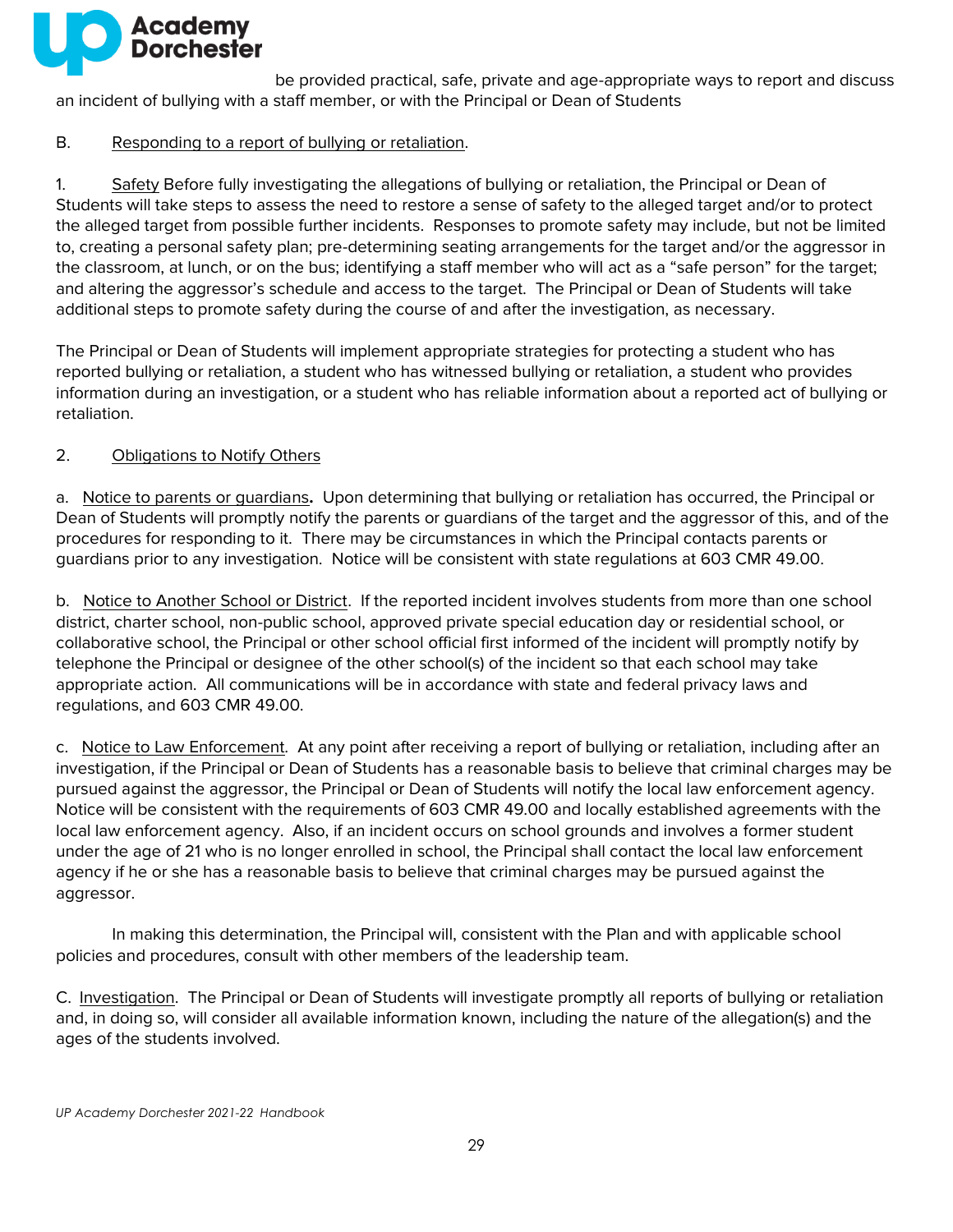

During the investigation the Principal or Dean of Students will, among other things, interview students, staff, witnesses, parents or guardians, and others as necessary. The Principal or Dean of Students will remind the alleged aggressor, target, and witnesses that retaliation is strictly prohibited and will result in disciplinary action.

Interviews may be conducted by the Principal or other staff members as determined by the Principal, and in consultation with the school counselor, as appropriate. To the extent practicable, and given his/her obligation to investigate and address the matter, the Principal will maintain confidentiality during the investigative process. The Principal will maintain a written record of the investigation.

Procedures for investigating reports of bullying and retaliation will be consistent with school policies and procedures for investigations. If necessary, the Principal will consult with legal counsel about the investigation.

In the event the targeted student is a student who has a disability or receives IDEA FAPE services or Section 504 FAPE services, UP Academy will investigate whether there is evidence of a disability-based harassment violation and whether the bullying has impacted the student's receipt of IDEA FAPE services or Section 504 FAPE services. Evidence to consider in relation to a denial of FAPE services include a sudden decline in grades, an onset of emotional outbursts, an increase in the frequency or intensity of behavioral interruptions, or a rise in missed classes of sections of IEP/Section 504 services.

D. Determinations. The Principal or Dean of Students will make a determination based upon all of the facts and circumstances. If, after investigation, bullying or retaliation is substantiated, the Principal or Dean of Students will take steps reasonably calculated to prevent recurrence and to ensure that the target is not restricted in participating in school or in benefiting from school activities. The Principal or Dean of Students will: 1) determine what remedial action is required, if any, and 2) determine what responsive actions and/or disciplinary action is necessary.

Depending upon the circumstances, the Principal or Dean of Students may choose to consult with the students' teacher(s) and/or school counselor, and the target's or aggressor's parents or guardians, to identify any underlying social or emotional issue(s) that may have contributed to the bullying behavior and to assess the level of need for additional social skills development.

The Principal or Dean of Students will promptly notify the parents or guardians of the target and the aggressor about the results of the investigation and, if bullying or retaliation is found, what action is being taken to prevent further acts of bullying or retaliation. All notice to parents will comply with applicable state and federal privacy laws and regulations. Because of the legal requirements regarding the confidentiality of student records, the Principal or Dean of Students cannot report specific information to the target's parent or guardian about the disciplinary action taken unless it involves a "stay away" order or other directive that the target must be aware of in order to report violations.

If the investigation reveals that the bullying was a disability-based harassment violation, UP Academy will take prompt and effective steps reasonably calculated to end the bullying, eliminate the hostile environment, prevent it from recurring, and, as appropriate, remedy its effects. If the investigation reveals any evidence of a loss of IDEA FAPE or Section 504 FAPE services, such as a sudden decline in grades, an onset of emotional outbursts, an increase in the frequency or intensity of behavioral interruptions, or a rise in missed classes of sections of IEP/Section 504 services, UP Academy will convene the IEP team or Section 504 team to determine whether, and to what extent: (1) the student's educational needs have changed; (2) the bullying impacted the student's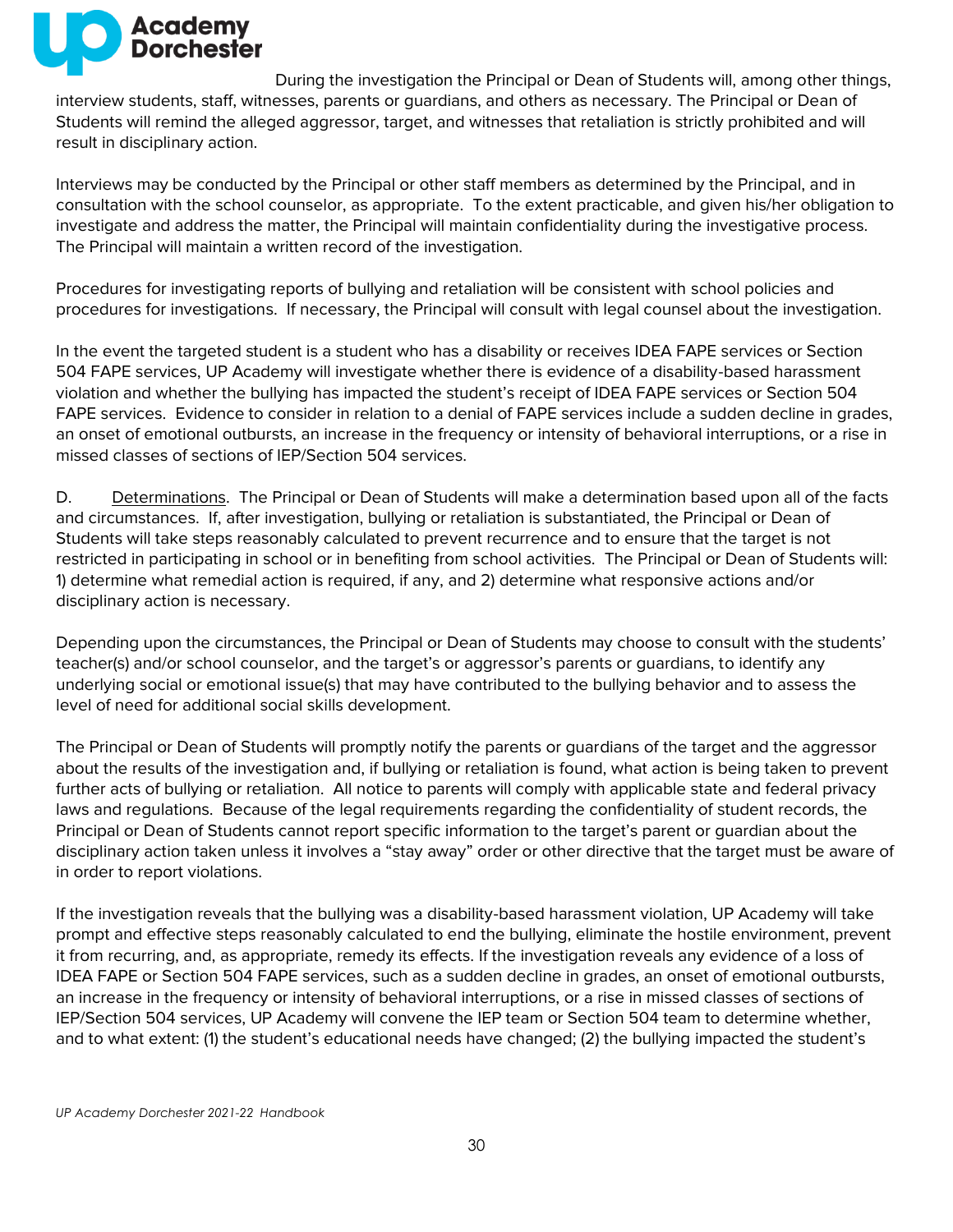

receipt of IDEA FAPE services or Section 504 FAPE services; and (3) additional or

different services, if any, are needed, and to ensure any needed changes are made promptly.

The Principal or Dean of Students shall inform the parent or guardian of the target about the Department of Elementary and Secondary Education's problem resolution system and the process for accessing that system, regardless of the outcome of the bullying determination.

Any parent wishing to file a claim/concern or seeking assistance outside of the district may do so with the Department of Elementary and Secondary Education Program Resolution System (PRS). That information can be found at[:](http://www.doe.mass.edu/pqa) [http://www.doe.mass.edu/pqa,](http://www.doe.mass.edu/pqa) emails can be sent to compliance@doe.mass.edu or individuals can call 781-338-3700. Hard copies of this information are also available at the Superintendent's office.

#### E. Responses to Bullying*.*

1. Teaching Appropriate Behavior Through Skills-building. Upon the Principal or Dean of Students determining that bullying or retaliation has occurred, and in accordance with M.G.L. c. 71, § 37O(d)(v), the school will use a range of responses that balance the need for accountability with the need to teach appropriate behavior. Skill-building approaches that the Principal may consider include:

- offering individualized skill-building sessions based on the school's/district's anti-bullying curricula;
- providing relevant educational activities for individual students or groups of students, in consultation with guidance counselors and other appropriate school personnel;
- implementing a range of academic and nonacademic positive behavioral supports to help students understand pro-social ways to achieve their goals;
- meeting with parents and guardians to engage parental support and to reinforce the anti-bullying curricula and social skills building activities at home;
- adopting behavioral plans to include a focus on developing specific social skills; and
- **•** making a referral for evaluation.

2. Taking Disciplinary Action If the Principal or Dean of Students decides that disciplinary action is appropriate, the disciplinary action will be determined on the basis of facts found by the Principal or Dean of Students, including the nature of the conduct, the age of the student(s) involved, and the need to balance accountability with the teaching of appropriate behavior. Discipline will be consistent with the Plan and with the school's Code of Conduct.

Discipline procedures for students with disabilities are governed by the federal Individuals with Disabilities Education Improvement Act (IDEA), which should be read in cooperation with state laws regarding student discipline.

If the Principal or Dean of Students determines that a student knowingly made a false allegation of bullying or retaliation, that student may be subject to disciplinary action.

3. Promoting Safety for the Target and Others. The Principal or Dean of Students will consider what adjustments, if any, are needed in the school environment to enhance the target's sense of safety and that of others as well. One strategy that may be used is to increase adult supervision at transition times and in locations where bullying is known to have occurred or is likely to occur. Other strategies include teaching a lesson on empathy and how to be an upstander, or creating a solution team.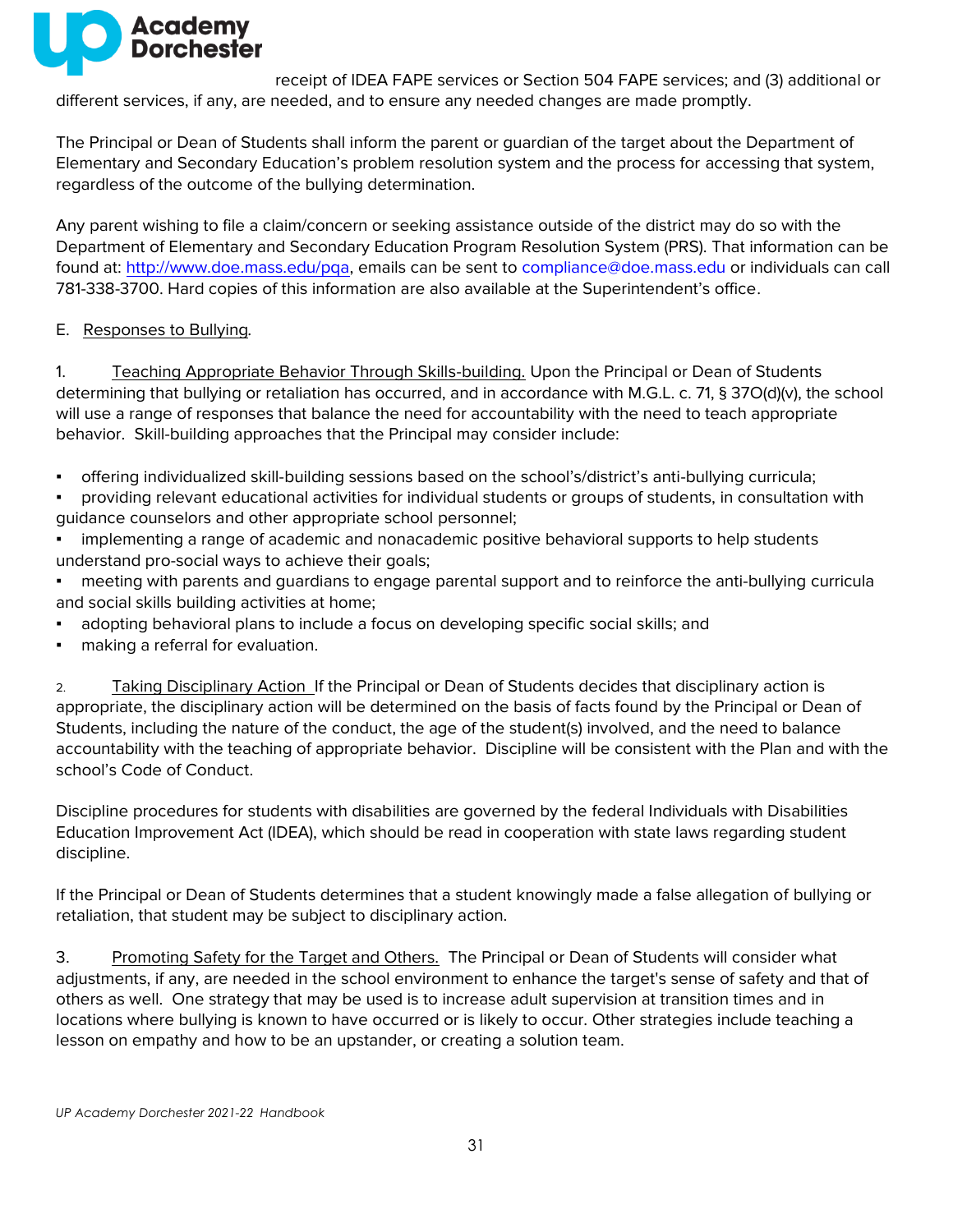

Within a reasonable period of time following the determination and the ordering of remedial and/or disciplinary action, the Principal or Dean of Students will contact the target to determine whether there has been a recurrence of the prohibited conduct and whether additional supportive measures are needed. If so, the Principal or Dean of Students will work with appropriate school staff to implement them immediately.

## <span id="page-31-0"></span>**VI. COLLABORATION WITH FAMILIES**

*UP Academy strives to engage and collaborate with students' families in order to increase the capacity of the school to prevent and respond to bullying. Resources for families and communication with them are essential aspects of effective collaboration. The law requires the district or school Plan to include provisions for informing parents or guardians about the bullying prevention and intervention curricula used by the school district or school including:*

A. Parent education and resources. The school will offer education programs for parents and guardians that are focused on the parental components of the anti-bullying curricula and any social competency curricula used by the school. Topics will include, but are not limited to, the following: (i) how parents and guardians can reinforce the curricula at home and support the school plan; (ii) the dynamics of bullying; and (iii) online safety and cyber bullying. The programs will be offered in collaboration with the Parent Committee.

B. Notification requirements. Each year UP Academy will inform parents or guardians of enrolled students about the anti-bullying curricula that are being used. This notice will include information about the dynamics of bullying, including cyber bullying and online safety. The school will send parents written notice each year about the student-related sections of the Plan and the school's Internet safety policy. All notices and information made available to parents or guardians will be in hard copy and electronic formats, and will be available in the language(s) most prevalent among parents or guardians. UP Academy will post the Plan and related information on its website.

#### <span id="page-31-1"></span>**VII. PROHIBITION AGAINST BULLYING AND RETALIATION**

Acts of bullying, which include cyber bullying, are prohibited:

(i) on school grounds and property immediately adjacent to school grounds, at a school-sponsored or schoolrelated activity, function, or program whether on or off school grounds, at a school bus stop, on a school bus or other vehicle owned, leased, or used by a school district or school; or through the use of technology or an electronic device owned, leased, or used by a school district or school, and

(ii) at a location, activity, function, or program that is not school-related through the use of technology or an electronic device that is not owned, leased, or used by a school district or school, if the acts create a hostile environment at school for the target or witnesses, infringe on their rights at school, or materially and substantially disrupt the education process or the orderly operation of a school.

Retaliation against a person who reports bullying, provides information during an investigation of bullying, or witnesses or has reliable information about bullying is also prohibited.

As stated in M.G.L. c. 71, § 37O, nothing in this Plan requires the district or school to staff any non-school related activities, functions, or programs.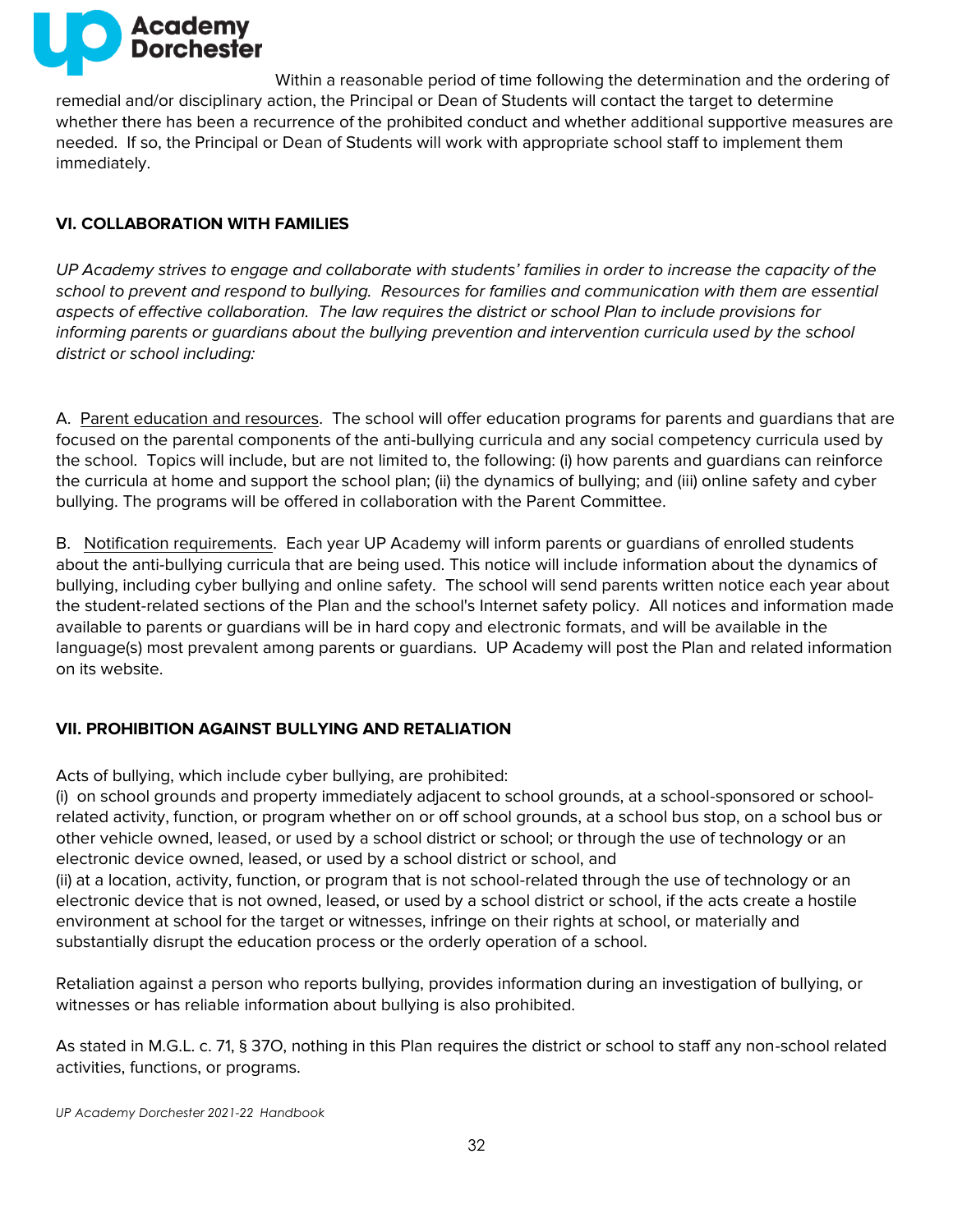

### <span id="page-32-0"></span>**VIII. DEFINITIONS**

Aggressor means perpetrator of bullying or retaliation as defined in M.G.L. c. 71, §37O.

Bullying is the repeated use by one or more students or by a member of a school staff including, but not limited to, an educator, administrator, school nurse, cafeteria worker, custodian, bus driver, athletic coach, advisor to an extracurricular activity or paraprofessional of a written, verbal or electronic expression or a physical act or gesture or any combination thereof, directed at a victim that:

(i) causes physical or emotional harm to the victim or damage to the victim's property;

- (ii) places the victim in reasonable fear of harm to himself or of damage to his property;
- (iii) creates a hostile environment at school for the victim;
- (iv) infringes on the rights of the victim at school; or

(v) materially and substantially disrupts the education process or the orderly operation of a school. For the purposes of this section, bullying shall include cyber-bullying.

Cyber-bullying, is bullying through the use of technology or electronic devices such as telephones, cell phones, computers, and the Internet. It includes, but is not limited to, email, instant messages, text messages, and Internet postings. See M.G.L. c. 71, § 37O for the legal definition of cyber-bullying.

Hostile environment, as defined in M.G.L. c. 71, § 37O, is a situation in which bullying causes the school environment to be permeated with intimidation, ridicule, or insult that is sufficiently severe or pervasive to alter the conditions of a student's education.

Retaliation is any form of intimidation, reprisal, or harassment directed against a student who reports bullying, provides information during an investigation of bullying, or witnesses or has reliable information about bullying.

Staff includes, but is not limited to, educators, administrators, counselors, school nurses, cafeteria workers, custodians, bus drivers, athletic coaches, advisors to extracurricular activities, support staff, or paraprofessionals.

Target is a student against whom bullying, cyber-bullying, or retaliation has been perpetrated.

#### <span id="page-32-1"></span>**IX. RELATIONSHIP TO OTHER LAWS**

Consistent with state and federal laws, and the policies of the school, no person shall be discriminated against in admission to a public school of any town or in obtaining the advantages, privilege and courses of study of such public school on account of race, color, sex, religion, national origin, housing status, or sexual orientation. Nothing in the Plan prevents the school from taking action to remediate discrimination or harassment based on a person's membership in a legally protected category under local, state, or federal law, or school policies.

In addition, nothing in the Plan is designed or intended to limit the authority of the school to take disciplinary action or other action under M.G.L. c. 71, §§ 37H or 37H½, other applicable laws, or school policies in response to violent, harmful, or disruptive behavior, regardless of whether the Plan covers the behavior.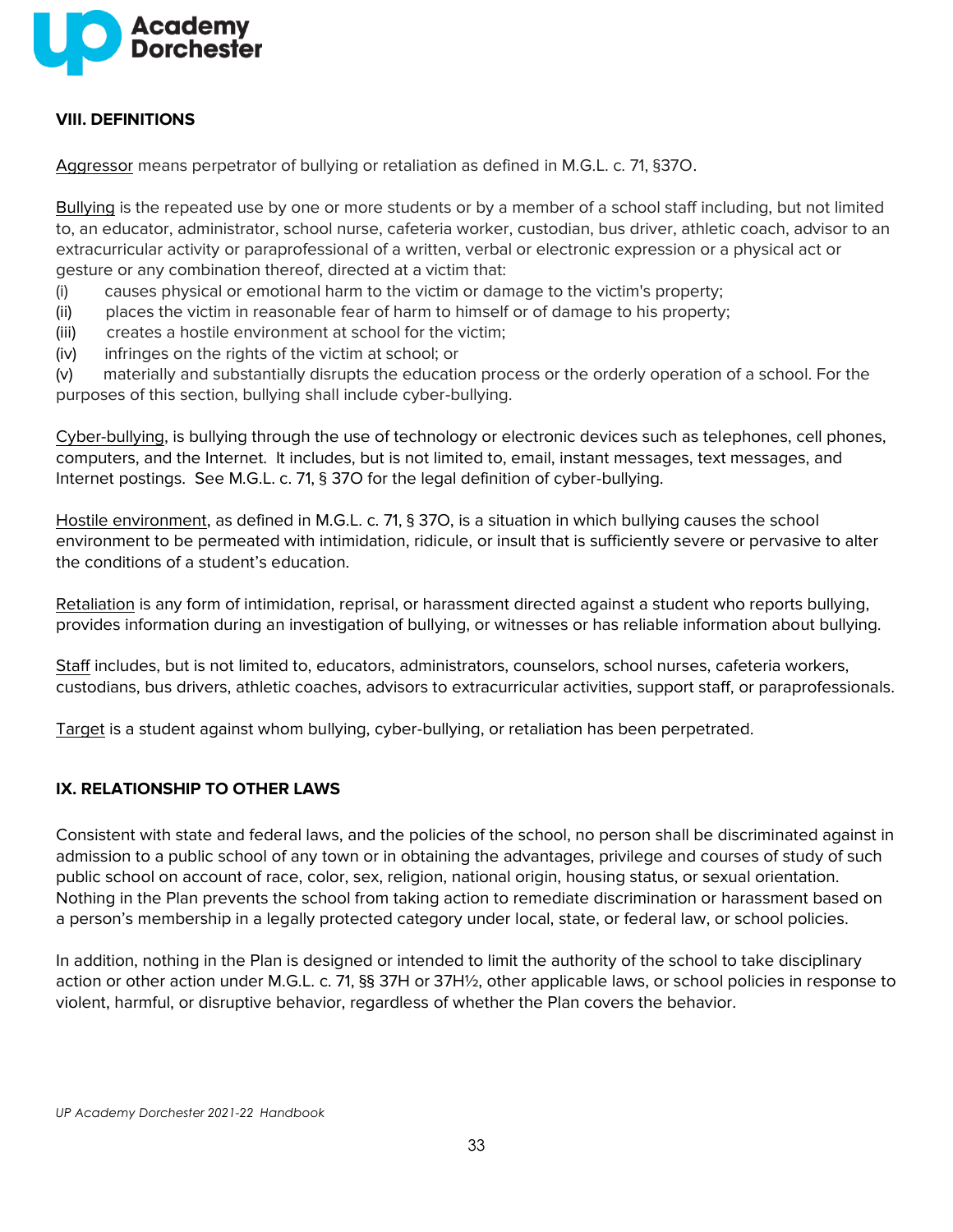

# **Appendices**

#### <span id="page-33-1"></span>*APPENDIX A: Bullying Incident Form*

#### <span id="page-33-0"></span>**BULLYING INCIDENT REPORT FORM**

| 1. Name of Reporter/Person Filing the Report:<br>1. Name of Reporter/Person Filing the Report:                       |                                                                                         |  |  |  |  |  |
|----------------------------------------------------------------------------------------------------------------------|-----------------------------------------------------------------------------------------|--|--|--|--|--|
| (Note: Reports may be made anonymously, but no disciplinary action will be taken against an alleged aggressor solely |                                                                                         |  |  |  |  |  |
|                                                                                                                      | on the basis of an anonymous report.)                                                   |  |  |  |  |  |
|                                                                                                                      |                                                                                         |  |  |  |  |  |
|                                                                                                                      | 2. Check whether you are the: ___ Target of the behavior ____ Reporter (not the target) |  |  |  |  |  |
|                                                                                                                      |                                                                                         |  |  |  |  |  |
|                                                                                                                      |                                                                                         |  |  |  |  |  |
|                                                                                                                      |                                                                                         |  |  |  |  |  |
|                                                                                                                      | __ Parent ____ Administrator ____ Other (specify)                                       |  |  |  |  |  |
|                                                                                                                      |                                                                                         |  |  |  |  |  |
|                                                                                                                      |                                                                                         |  |  |  |  |  |
|                                                                                                                      | 4. If student, state your class: __________________________________Grade: ___________   |  |  |  |  |  |
|                                                                                                                      |                                                                                         |  |  |  |  |  |
|                                                                                                                      |                                                                                         |  |  |  |  |  |
|                                                                                                                      |                                                                                         |  |  |  |  |  |
|                                                                                                                      | 6. Information about the Incident:                                                      |  |  |  |  |  |
|                                                                                                                      |                                                                                         |  |  |  |  |  |
|                                                                                                                      |                                                                                         |  |  |  |  |  |
|                                                                                                                      |                                                                                         |  |  |  |  |  |
|                                                                                                                      |                                                                                         |  |  |  |  |  |
|                                                                                                                      |                                                                                         |  |  |  |  |  |
|                                                                                                                      | Date(s) of Incident(s): ______________                                                  |  |  |  |  |  |
|                                                                                                                      |                                                                                         |  |  |  |  |  |
|                                                                                                                      | Time When Incident(s) Occurred: ____________                                            |  |  |  |  |  |
|                                                                                                                      |                                                                                         |  |  |  |  |  |
|                                                                                                                      |                                                                                         |  |  |  |  |  |
|                                                                                                                      | 7. Witnesses (List people who saw the incident or have information about it):           |  |  |  |  |  |
|                                                                                                                      |                                                                                         |  |  |  |  |  |
|                                                                                                                      | • Student • Staff • Other                                                               |  |  |  |  |  |
|                                                                                                                      | • Student • Staff • Other                                                               |  |  |  |  |  |
|                                                                                                                      | • Student • Staff • Other<br><b>Name:</b> Name:                                         |  |  |  |  |  |
|                                                                                                                      |                                                                                         |  |  |  |  |  |

**8. Describe the details of the incident (including names of people involved, what occurred, and what each person did and said, including specific words used). Please use additional space on back if necessary.**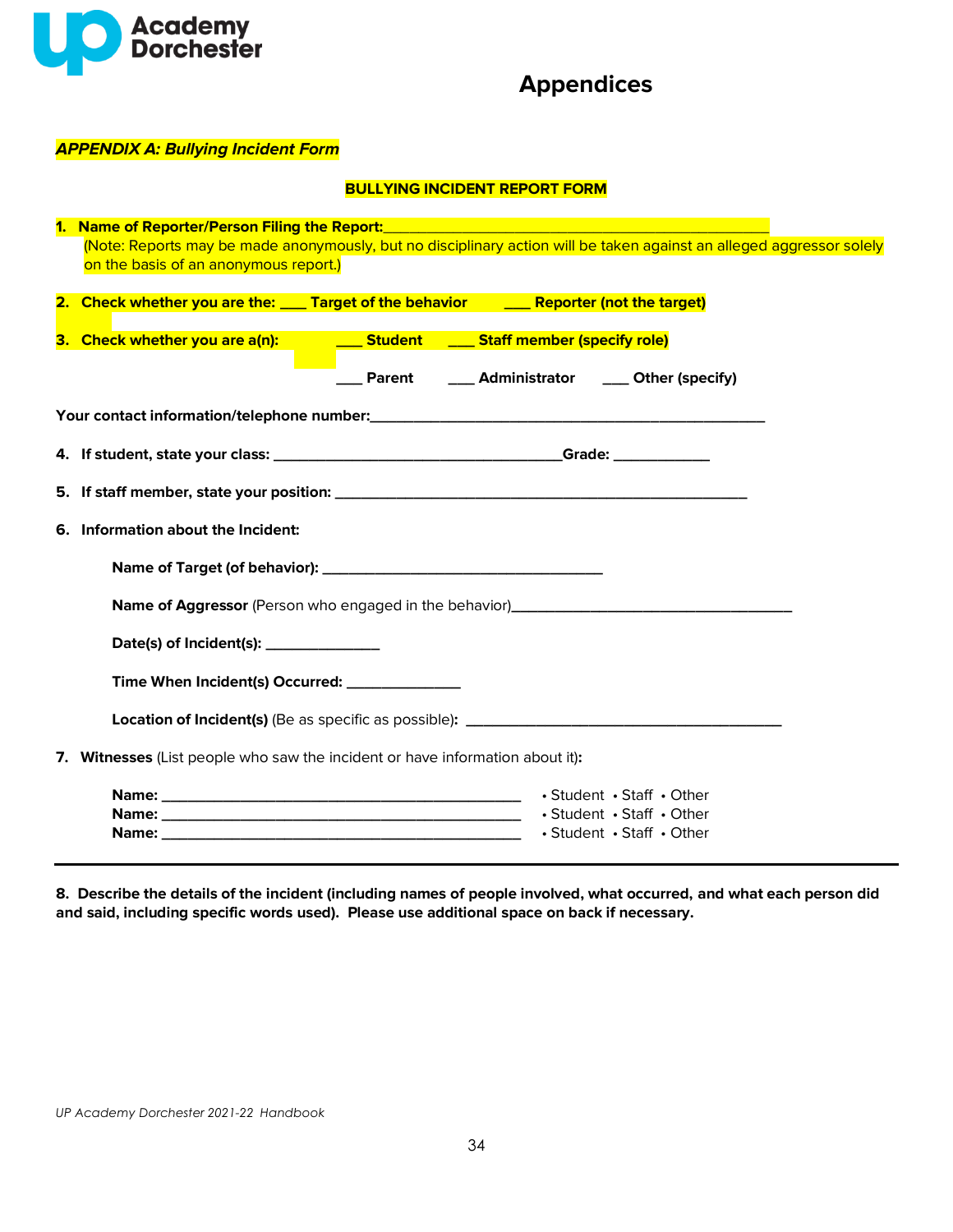

### <span id="page-34-0"></span>*APPENDIX B: UP Academy Substance Use Prevention Policy*

In accordance with **Mass. General Laws chapter 71, section 96,** which states that "Each public school shall have a policy regarding substance use prevention and the education of its students about the dangers of substance abuse."

## **I)** *Leadership*

Maintaining a safe and supportive learning environment is important to UP Academy. Leadership at UP Academy is essential in developing and implementing effective substance use prevention and abuse education policies. In adopting or updating policies, the relevant charter school board of trustees committees (as applicable) will work in conjunction with UP Academy in developing clearly defined goals to prevent and address substance use and abuse among youth.

### **II)** *Professional Development*

UP Academy will provide training, so that all school staff know policies, procedures, and protocols for prevention, intervention, and follow-up in preventing and responding to substance use and abuse. Staff will be provided training on the early warning signs and behaviors that indicate a student may be experiencing substance use problems, and should be aware of building-based referral systems and other protocols to follow.

### **III)** *Access to Resources and Services*

School staff and school counseling personnel will work in collaboration with substance use counseling professionals and mental health specialists to meet the needs of those students most at risk. School counseling personnel will have access to information and strategies necessary to facilitate referrals to community services for the wide variety of mental health problems that students experience, including substance use. UP Academy will establish a resource list of services available through local agencies.

#### **IV)** *Re-Entry*

Follow-up is a crucial phase of a student's recovery after return from treatment for substance abuse. UP Academy school staff will devise an after-care program to review of the student's school program with parents, guidance counselor and case manager, placements in an appropriate class schedule, and follow-up meetings.

#### **V)** *Academic and Non-Academic Strategies*

UP Academy school-based mental health professionals, will work directly with young people who are identified as being at risk. At least one adult in the school will be designated as the point of contact and support for students who are considered to be at risk.

## **VI)** *Disciplinary Procedures Relating to Drug/Alcohol Abuse*

- 1. The UP Academy Code of Conduct prohibits the use of any substance on school grounds, and at schoolsponsored or school-related events.
- 2. Per the Code of Conduct, a student who is found on school premises or at school-sponsored or schoolrelated events, including athletic games, in possession of a controlled substance as defined in chapter ninety-four C, including, but not limited to, marijuana, cocaine, and heroin, may be subject to expulsion from the school or school district by the Principal.
- 3. UP Academy shares these policies annually with students and families.

## **VII)** *Collaboration with Families*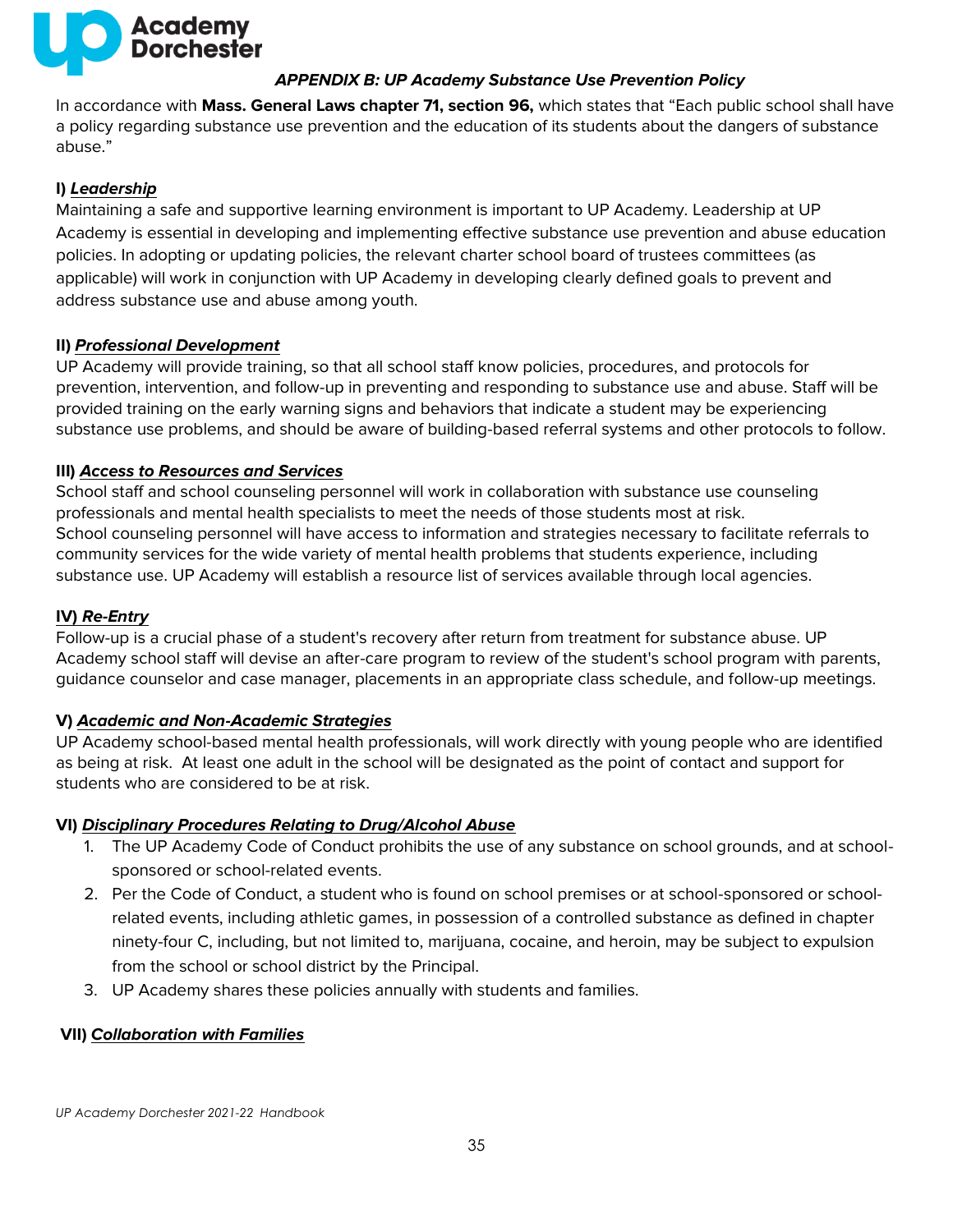

Families are essential partners in schools' efforts to prevent substance use. Parental input, particularly from parents of students with substance related-problems, helps identify and prioritize the needs of the school community.

UP Academy will work in collaboration with families/guardians in weaving together the resources for comprehensive, multifaceted approaches to preventing substance use and abuse.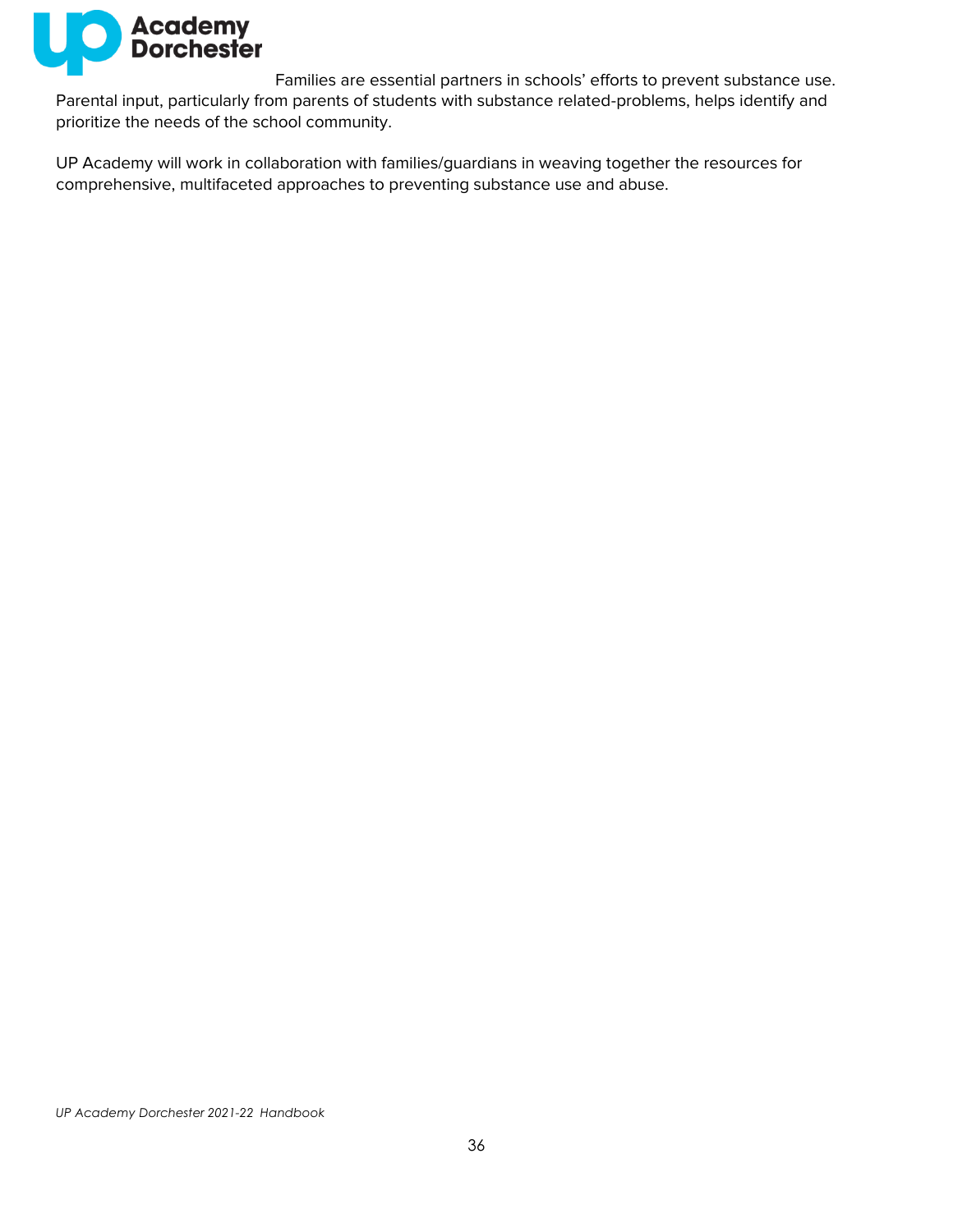

#### *APPENDIX C: Restraint Prevention and Behavior Support Policy*

UP Academy, in accordance with 603 CMR 46.00 et seq., has determined that the school staff will adhere to the following guidelines. These guidelines apply not only during school hours but also at school-sponsored events and activities, whether or not on school property.

#### **Section 1: Use of Physical Restraint**

School staff may use physical restraint**<sup>1</sup>** only as an emergency procedure of last resort and is only permitted when a student's behavior poses a threat of assault, or imminent, serious, physical harm to self or others and the student is not responsive to verbal directives or other lawful and less intrusive behavior interventions. No written Individual behavior plan or Individualized education program (IEP) may include use of a physical restraint as a standard response to any behavior.

Per 603 CMR 46.01(4), nothing in 603 CMR 46.00 precludes any teacher, employee or agent of a public education program from using reasonable force to protect students, other persons or themselves from assault or imminent, serious, physical harm.

#### **Section 2: Prohibitions on the Use of a Physical Restraint**

Physical restraint may not be used as a means of discipline or punishment or as a response to property destruction, disruption of school order, a student's refusal to comply with a school rule or staff directive, or verbal threats when those actions do not constitute a threat of imminent, serious, physical harm. Physical restraint shall not be used when the student cannot be safely restrained because it is medically contraindicated for reasons including, but not limited to, asthma, seizures, cardiac condition, obesity, bronchitis, communicationrelated disabilities, or risk of vomiting. Only those staff members that have received in-depth training as described within this policy shall administer physical restraints. School staff must review and consider any known medical or psychological limitations, known or suspected trauma history, and/or behavioral intervention plans regarding the use of physical restraint on an Individual student.

Prone restraint<sup>2</sup> is prohibited in the school except on an Individual student basis, and only under the following circumstances:

- The student has a documented history of repeatedly causing serious self-injuries and/or injuries to other students or staff;
- All other forms of physical restraint have failed to ensure the safety of the student and/or others;
- There are no medical contraindications as documented by a licensed physician;
- There is psychological and behavioral justification for the use of it and there are no psychological or behavioral contraindications, as documented by a licensed mental health professional;
- The school has obtained consent to use prone restraint in an emergency as set out in 603 CMR 46.03.

 $\overline{a}$ <sup>1</sup> Physical restraint is direct physical contact that prevents or significantly restricts a student's freedom of movement. Physical restraint does not include: brief physical contact to promote student safety, providing physical guidance or prompting when teaching a skill, redirecting attention, providing comfort, or a physical escort.

<sup>&</sup>lt;sup>2</sup> Prone restraint is a physical restraint in which a student is placed face down on the floor or another surface, and physical pressure is applied to the student's body to keep the student in the face-down position.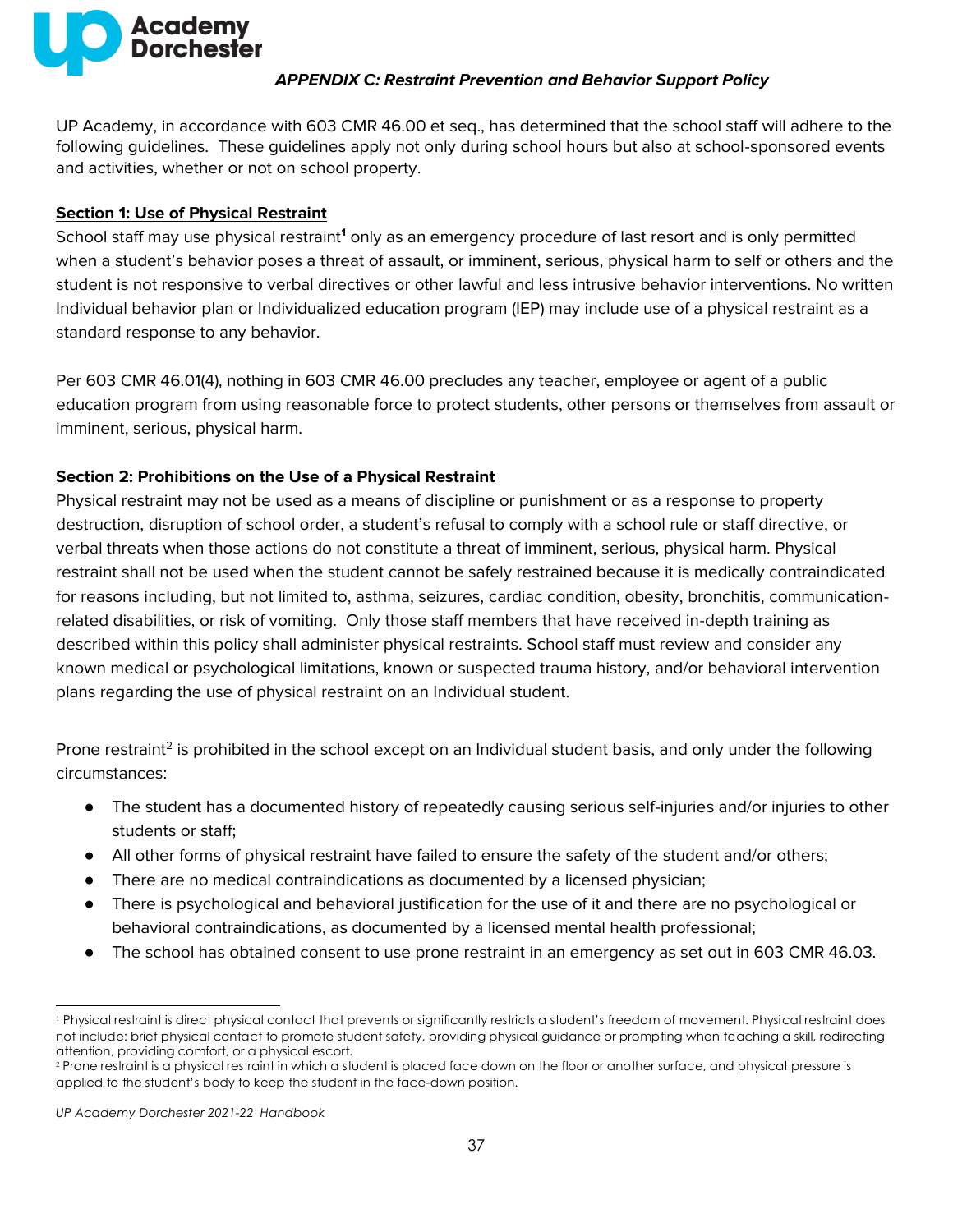

If all of the above conditions are met, all must be documented in advance of a prone restraint and the school should maintain this documentation. Medication restraint<sup>3</sup>, mechanical restraint<sup>4</sup> and seclusion<sup>5</sup> are prohibited in school settings.

The regulations do not prevent a teacher, employee or agent of UP Academy from using reasonable force to protect students, other persons, or themselves from assault or imminent serious harm or from restraining students as otherwise provided in 603 CMR 46.00.

#### **Section 3: Prevention & Alternatives to Restraint**

As part of UP Academy's commitment to using physical restraint only as an emergency procedure of last resort, school staff will engage in a number of strategies to prevent the use of restraint. As a first response, school staff will utilize a number of CPI Nonviolent Crisis Intervention-approved alternative strategies, including, but not limited to:

- Allowing students a safe place to calm down on his/her own using reinforcing, positive, and clam language
- When necessary, evacuating a space to ensure the safety of others in order to allow for de-escalation without the need for restraint
- Not engaging with unproductive language, remarks, or questions that may escalate a student unnecessarily
- Acknowledging a student's feelings and frustration with a situation
- Seeking support from the student's school-based support team

In some cases, the school may utilize time-out as a behavioral support strategy to prevent the need for restraint. Time-out will only be utilized as a calm-down strategy when a student needs to de-escalate in a space away from the classroom or learning area; if the student demonstrates continued agitation and a need for time-out beyond 30 minutes, the principal will be notified and give verbal approval for continuing the time-out.

UP Academy staff will also utilize varied methods for more broadly preventing student violence, self-injurious behavior, and suicide, including but not limited to:

- Utilization of the school's behavior ladder, which directs staff when to intervene if students are engaging in potentially dangerous behavior
- The Dean of Students, in collaboration with school support staff, will develop Individualized plans for students that require more support than the school-wide behavior intervention system provides

 $\overline{a}$ <sup>3</sup> Medication restraint shall mean the administration of medication for the purpose of temporarily controlling behavior. Medication prescribed by a licensed physician and authorized by the parent for administration in the school setting is not medication restraint. <sup>4</sup> Mechanical restraint is the use of a physical device or equipment to restrict a student's freedom of movement. The term does not include devices implemented by trained school personnel, or utilized by a student that have been prescribed by an appropriate medical services related professional, and are used for the specific and approved positioning or protective purposes for which such devices were designed (e.g. orthopedically prescribed devices).

<sup>5</sup> Seclusion is defined as the involuntary confinement of a student alone in a room or area from which the student is physically prevented from leaving. Seclusion does not include a time-out as defined in 603 CMR 46.02.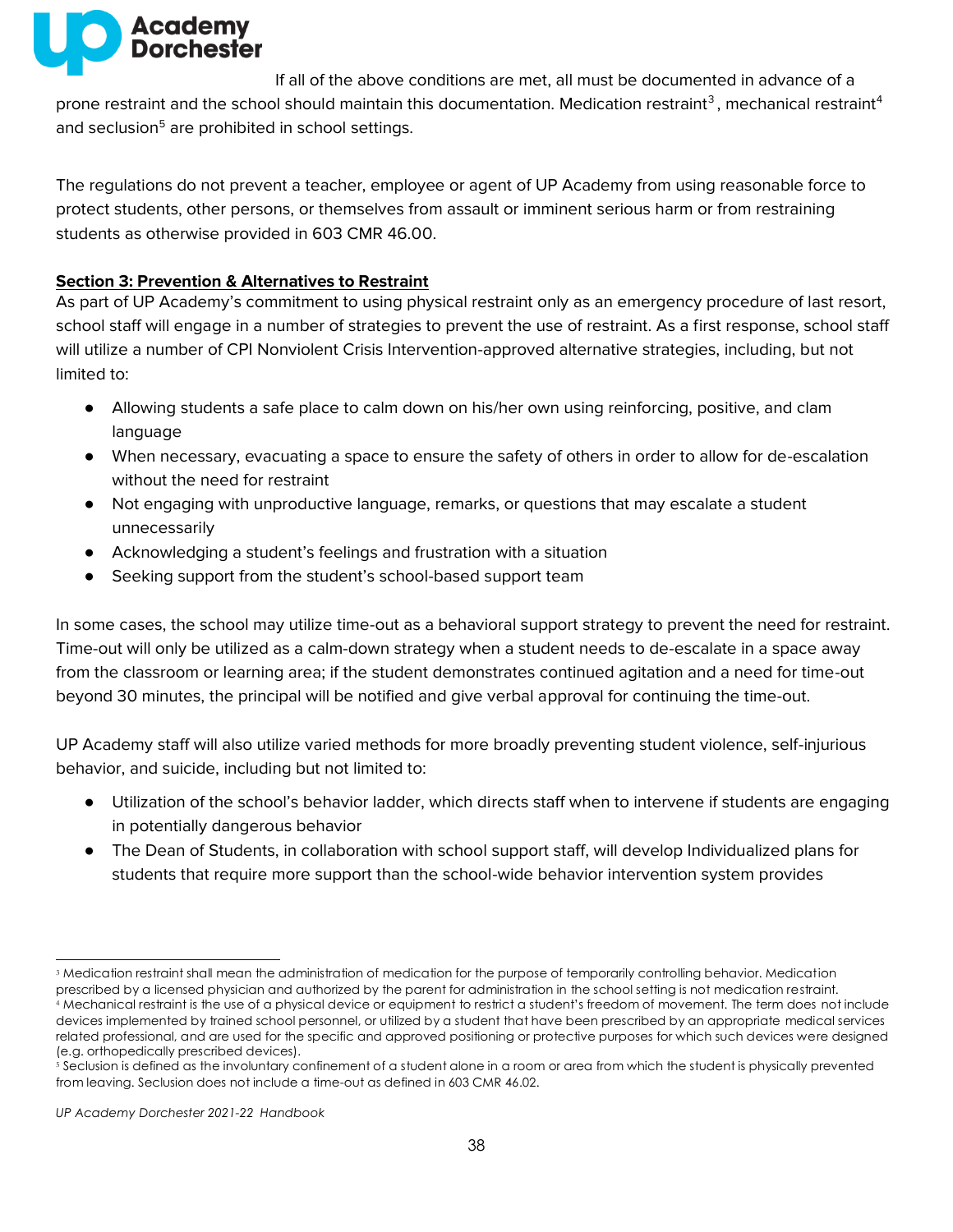

Individual crisis counseling and student support by the school-based social worker and counselors, in conjunction with the Principal and Dean of Students, for any student who may be at risk of suicide and/or self-injurious behavior

● Partnering with external providers, as needed, to provide additional counseling and support to Individual students, and when necessary, families

UP Academy will partner with families and students in these prevention efforts, engaging them in discussions about restraint prevention and the use of restraint solely as an emergency procedure. UP Academy will annually share this policy with all families and students through UP Academy's Family Handbook. In addition, UP Academy's school culture and student support teams work closely with students and families, as needed, on developing self-regulation and de-escalation strategies to prevent scenarios where restraint may be required. This may happen in whole-school, small-group, or Individual settings.

#### **Section 4: Proper Administration of a Physical Restraint**

Only trained school personnel shall administer physical restraints. Trained school personnel are those Individuals who have received in-depth training in accordance with the section below regarding staff training and with state law [603 CMR 46.04(2) and 603 CMR 46.04(3)].

Whenever possible, the administration of the physical restraint shall be witnessed by at least one adult who does not participate in the physical restraint. When administering a physical restraint, school personnel shall use only the amount of force necessary to protect the student or others from physical injury or harm. Additionally, school personnel administering a physical restraint shall use the safest method available and appropriate to the situation in accordance with the safety requirements detailed below.

School personnel shall discontinue the restraint as soon as the student is no longer an immediate danger to himself or others, or the student indicates that he or she cannot breathe, or if the student is observed to be in severe distress, such as having difficulty breathing, or sustained or prolonged crying or coughing. As noted in Section 2 of this policy, floor restraints, including prone restraints, are prohibited unless the school personnel administering the restraint has received in-depth training in the judgment of the trained staff member, such method is required to provide safety for the student or others present, and the additional conditions detailed in Section 2 have been met.

#### **Section 5: Duration & Safety Requirements**

No restraints shall be administered in such a way that a student is prevented from breathing or speaking. During the administration of a restraint, school personnel shall continuously monitor the physical status of the student, including skin temperature and color, and respiration. Additionally, restraints shall be administered in such a way as to prevent or minimize physical harm.

If, at any time during a physical restraint the student expresses or demonstrates significant physical distress, including, but not limited to, difficulty breathing, the student shall be released from the restraint immediately, and school staff shall take steps to seek medical assistance.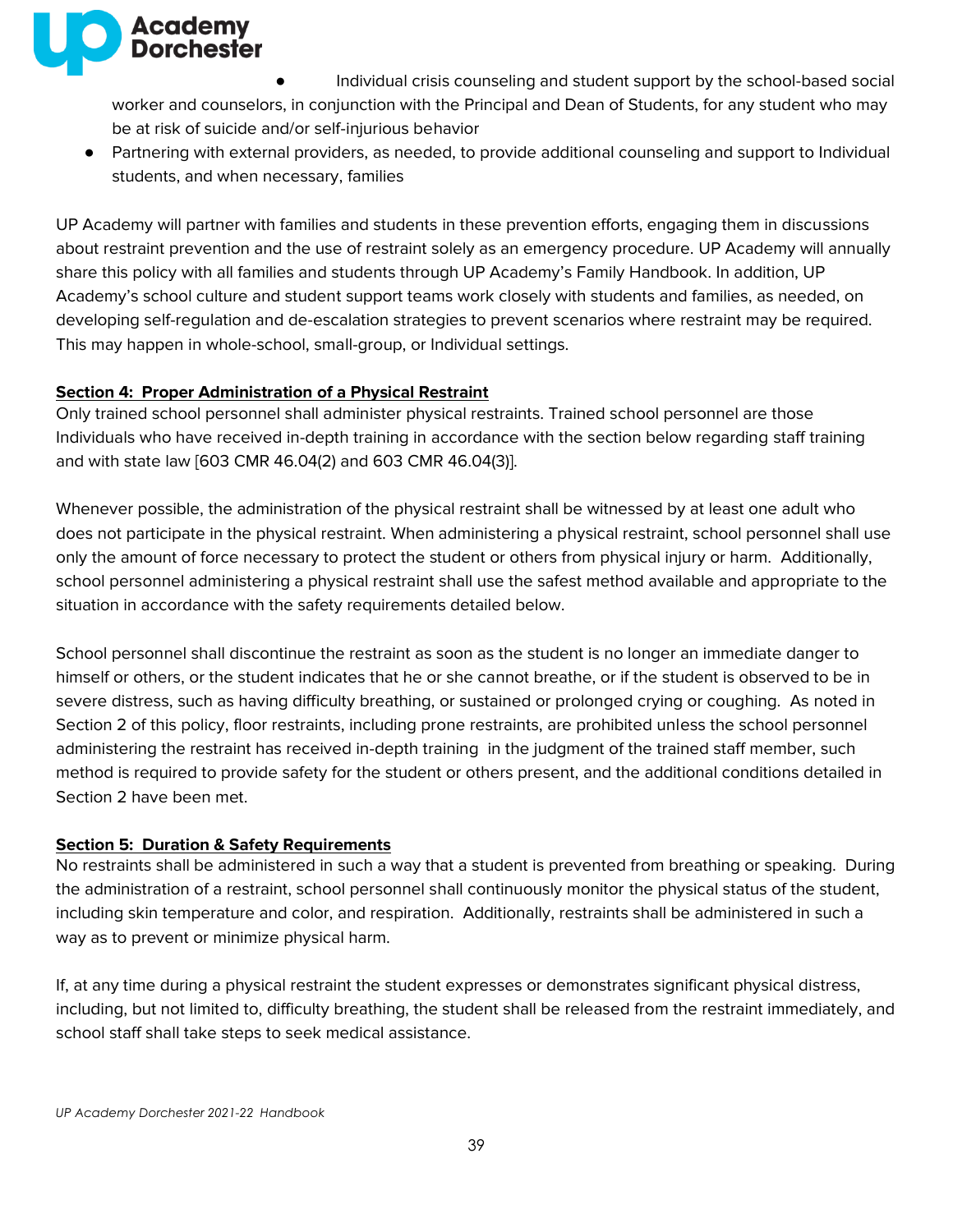

All physical restraint must be terminated as soon as the student is no longer an immediate danger to self or others, or the student indicates that he or she cannot breathe, or if the student is observed to be in severe distress, such as having difficulty breathing, or sustained or prolonged crying or coughing. If a student is restrained for a period longer than 20 minutes, program staff shall obtain the approval of the principal or designee. The approval shall be based upon the student's continued agitation during the restraint justifying the need for continued restraint. School personnel shall review and consider any known medical or psychological limitations, known or suspected trauma history, and/or behavioral intervention plans regarding the use of physical restraint on an Individual student.

#### **Section 6: Follow-Up Procedures**

After the release of a student from restraint, the school shall implement the follow-up procedures set forth below:

- Review the incident and restraint with the student to address the behavior that precipitated the restraint;
- Review the incident with school personnel who administered the restraint to discuss whether proper restraint procedures were followed; and
- Consider whether any follow-up is appropriate for the students who witnessed the incident.

#### **Section 7: Reporting & Reviewing Requirements**

#### **A. Verbal and Written Reports: School Personnel**

School staff shall report and document the use of physical restraint, for any length of time. The school staff member who administers a physical restraint shall verbally inform the Principal or designee of the restraint as soon as possible and no later than the close of the school day in which the restraint was administered. A written report shall be completed and provided to the Principal or designee no later than the next working day after the restraint was administered. If the Principal has administered the restraint, the principal must prepare the report and submit it to an Individual or team designated by the superintendent for review. The Principal/designee must maintain an ongoing record of all such reported instances, which will be made available for review by the Department or the student's parent, upon request. In addition, the school will annually report all data regarding the use of physical restraint to the Department. Such data shall be reported in a manner and form directed by DESE.

#### **B. Verbal and Written Reports: Parents/Guardians**

The Principal or designee must make reasonable efforts to inform the student's parents of any physical restraint within 24 hours of the event, and by written report either within three school working days to an e-mail address provided by the parent for communication about the student, or by regular mail postmarked no later than three school working days of the use of the restraint. If the school customarily provides a parent of the student with school-related information in a language other than English, the written restraint report must be provided to the parent or guardian in that language. The principal must provide the student and parent an opportunity to comment orally and in writing on the use of restraint and on information in the written report.

#### **C. Contents of the Reports**

All written reports of restraint referenced above must include the following information: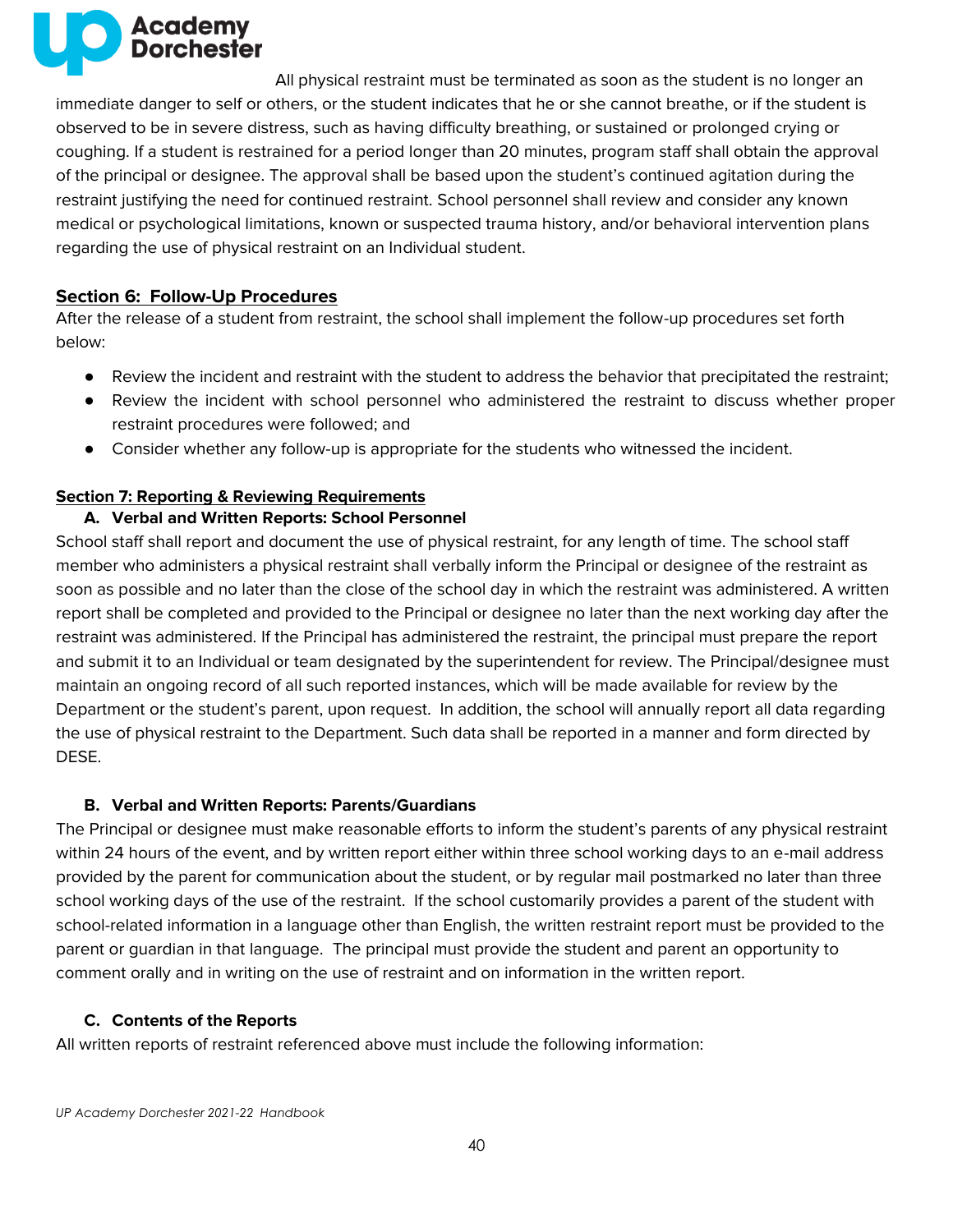

The name of the student; the names and job titles of the staff who administered the restraint, and observers, if any; the date of the restraint; the time the restraint began and ended; the name of the principal or designee who was verbally informed following the restraint; and, as applicable, the name of the principal or designee who approved continuation of the restraint beyond 20 minutes pursuant;

- A description of the activity in which the restrained student and other students and staff in the same room or vicinity were engaged immediately preceding the use of physical restraint; the behavior that prompted the restraint; the efforts made to prevent escalation of behavior, including the specific de-escalation strategies used; alternatives to restraint that were attempted; and the justification for initiating physical restraint;
- A description of the administration of the restraint including the holds used and reasons such holds were necessary; the student's behavior and reactions during the restraint; how the restraint ended; and documentation of injury to the student and/or staff, if any, during the restraint and any medical care provided;
- Information regarding any further action(s) that the school has taken or may take, including any consequences that may be imposed on the student; and
- Information regarding opportunities for the student's parents to discuss with school officials the administration of the restraint, any consequences that may be imposed on the student, and any other related matter.

In the event that a physical restraint results in an injury to the student or staff member, the school must send a copy of the written report to the Department postmarked no later than three school working days of the administration of restraint. The school must also send the department a copy of the record of physical restraints maintained by the Principal for the 30-day period prior to the date of the reported restraint. The Department shall determine if additional action by the school is warranted, and if so, shall notify the school of any required actions within 30 calendar days of receipt of the required written report(s).

#### **D. Individual Student Review**

The Principal will conduct a weekly review of restraint data to identify students who have been restrained multiple times during the week. If such students are identified, the principal will convene one or more review teams as the principal deems appropriate to assess each student's progress and needs. If the principal directly participated in the restraint, a duly qualified Individual designated by the superintendent must lead the team's discussion. The assessment must include at least the following:

- Review and discussion of the written reports submitted in accordance with 603 CMR 46.06 and any comments provided by the student and parent about such reports and the use of restraints
- An analysis of the circumstances leading up to each restraint, including factors such as time of day, day of the week, antecedent events, and Individuals involved
- Consideration of factors that may have contributed to escalation of behaviors, consideration of alternatives to restraint, including de-escalation techniques and possible interventions, and such other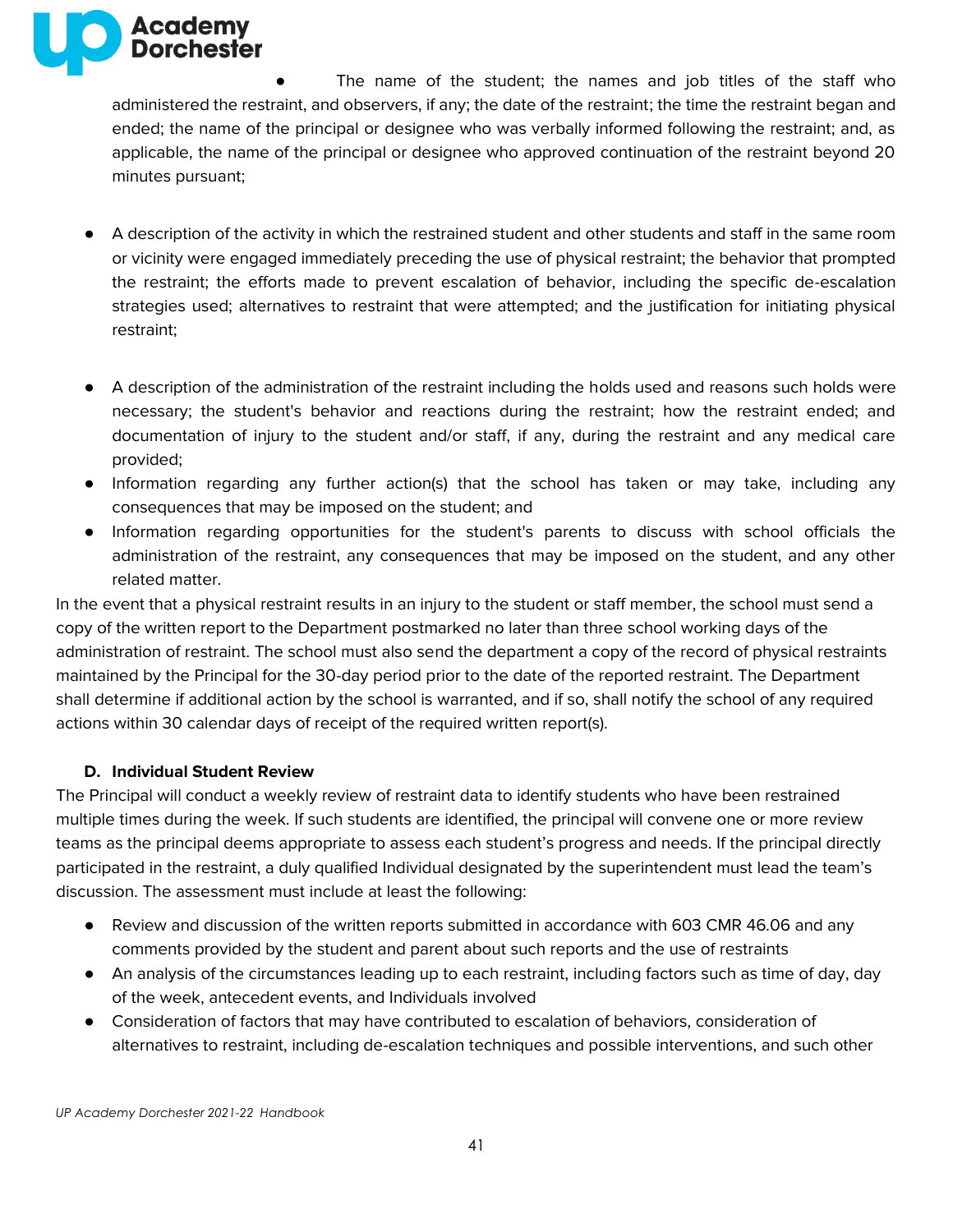

strategies and decisions as appropriate, with the goal of reducing or eliminating the use of restraint in the future

An agreement on a written plan of action by the program

The principal or designee shall ensure that a record of each Individual student review is maintained and made available for review by the Department or the parent, upon request.

#### **E. Administrative Review**

On a monthly basis, the principal will conduct a school-wide review of restraint data. This review should consider patterns of use of restraints by similarities in the time of day, day of the week, or Individuals involved; the number and duration of physical restraints school-wide and for Individual students; the duration of restraints; and the number and type of injuries, if any, resulting from use of the restraint. The principal will determine whether it is necessary or appropriate to modify the school's restraint prevention and management policy, conduct additional staff training on restraint reduction and prevention strategies, such as training on positive behavior strategies and supports, or take such other action as necessary or appropriate to reduce or eliminate restraints.

#### **Section 8: Training Requirements**

All staff will receive training regarding the school's restraint prevention and behavior support policy. Such training shall occur within the first month of staff returning for orientation, and for employees hired after the school year begins, within a month of their employment. This training shall also include:

- The role of the student, family, and staff in preventing restraint;
- The school's restraint procedures, including use of time-out as a behavior support strategy distinct from seclusion;
- Interventions that may preclude the need for restraint, including de-escalation of problematic behaviors and other alternatives to restraint in emergency circumstances;
- When behavior presents an emergency that requires physical restraint, the types of permitted physical restraints and related safety considerations, including information regarding the increased risk of injury to a student when any restraint is used, in particular a restraint of extended duration;
- Administering physical restraint in accordance with medical or psychological limitations, known or suspected trauma history, and/or behavioral intervention plans applicable to an Individual student; and
- Identification of program staff who have received in-depth training pursuant to 603 CMR 46.04(3) in the use of physical restraint.

In addition to the training for all school staff, at the beginning of each school year, the Principal shall ensure any staff who may administer restraint receive an in-depth training in accordance with 603 CM4 46.04(4). This will include:

- Appropriate procedures for preventing the use of physical restraint, including the de-escalation of problematic behavior, relationship building and the use of alternatives to restraint;
- A description and identification of specific dangerous behaviors on the part of students that may lead to the use of physical restraint and methods for evaluating the risk of harm in Individual situations in order to determine whether the use of restraint is warranted;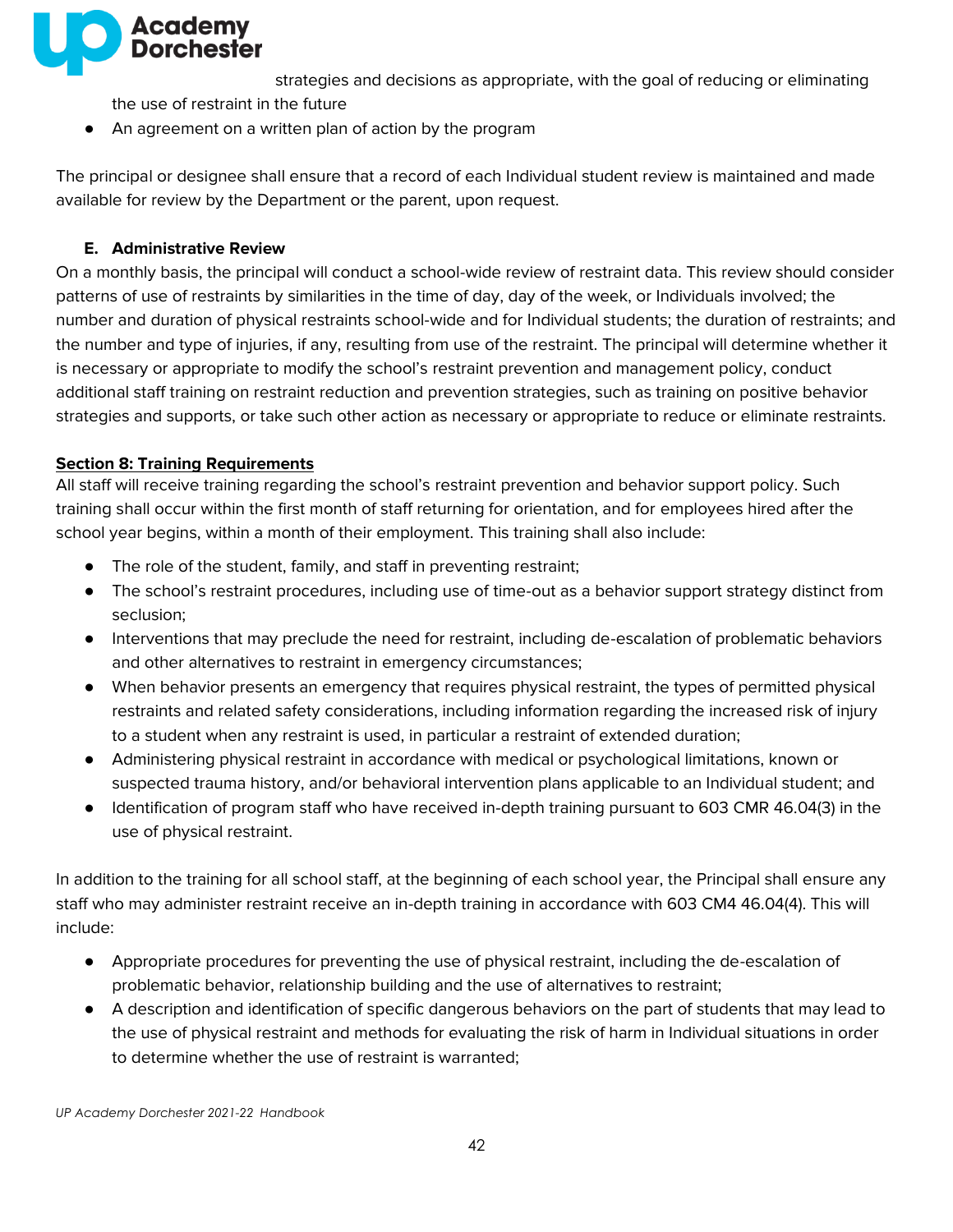

The simulated experience of administering and receiving physical restraint, instruction regarding the effect(s) on the person restrained, including instruction on monitoring physical signs of distress and obtaining medical assistance;

- Instruction regarding documentation and reporting requirements and investigation of injuries and complaints;
- Demonstration by participants of proficiency in administering physical restraint; and
- Instruction regarding the impact of physical restraint on the student and family, recognizing the act of restraint has impact, including but not limited to psychological, physiological, and social-emotional effects.

#### **Section 9: Complaint Procedures**

#### **A. Informal Resolution of Concern About Use of Physical Restraint**

Before initiating a formal complaint procedure, a student or his/her parent/guardian who has concerns regarding a specific use of a physical restraint, may seek to resolve his/her concerns regarding a specific use of a physical restraint by raising the issue with the Principal of the school. The student and/or his/her parent/guardian should direct their concerns regarding a specific use of a physical restraint to the Principal within ten (10) school days of the parent/guardian's receipt of the written report from the school detailed above. The Principal shall attempt, within his/her authority to work with the Individual to resolve the complaint fairly and expeditiously. If the student and/or his/her parent/guardian are not satisfied with the resolution, or if the student and/or his/her parent/guardian does not choose informal resolution, then the student and/or his/her parent/guardian may proceed with the formal complaint process detailed below.

#### **B. Formal Resolution of Concern About Use of Physical Restraint**

A student and/or his/her parent/guardian, who has concerns regarding a specific use of a physical restraint, may seek to resolve his/her concerns regarding a specific use of a physical restraint by submitting a written complaint to the Principal. The student and/or his/her parent/guardian should submit this letter within twenty (20) school days of the parent/guardian's receipt of the written report from the school detailed above. The written complaint shall include (a) the name of the student; (b) the name of the school where the physical restraint allegedly occurred; (c) the name of the Individuals involved in the alleged physical restraint; (d) the basis of the complaint or concern; and (e) the corrective action being sought. The Principal shall conduct an investigation upon receipt of the formal complaint. In the course of their investigation they shall contact those Individuals that have been referred to as having pertinent information related to the complaint. Strict timelines cannot be set for conducting the investigation because each set of circumstances is different. The Principal will make sure that the complaint is handled as quickly as is feasible. After completing the formal investigation, the Principal shall contact the Individual who filed the complaint regarding the outcome of their investigation and their determination as to whether any internal corrective action is warranted.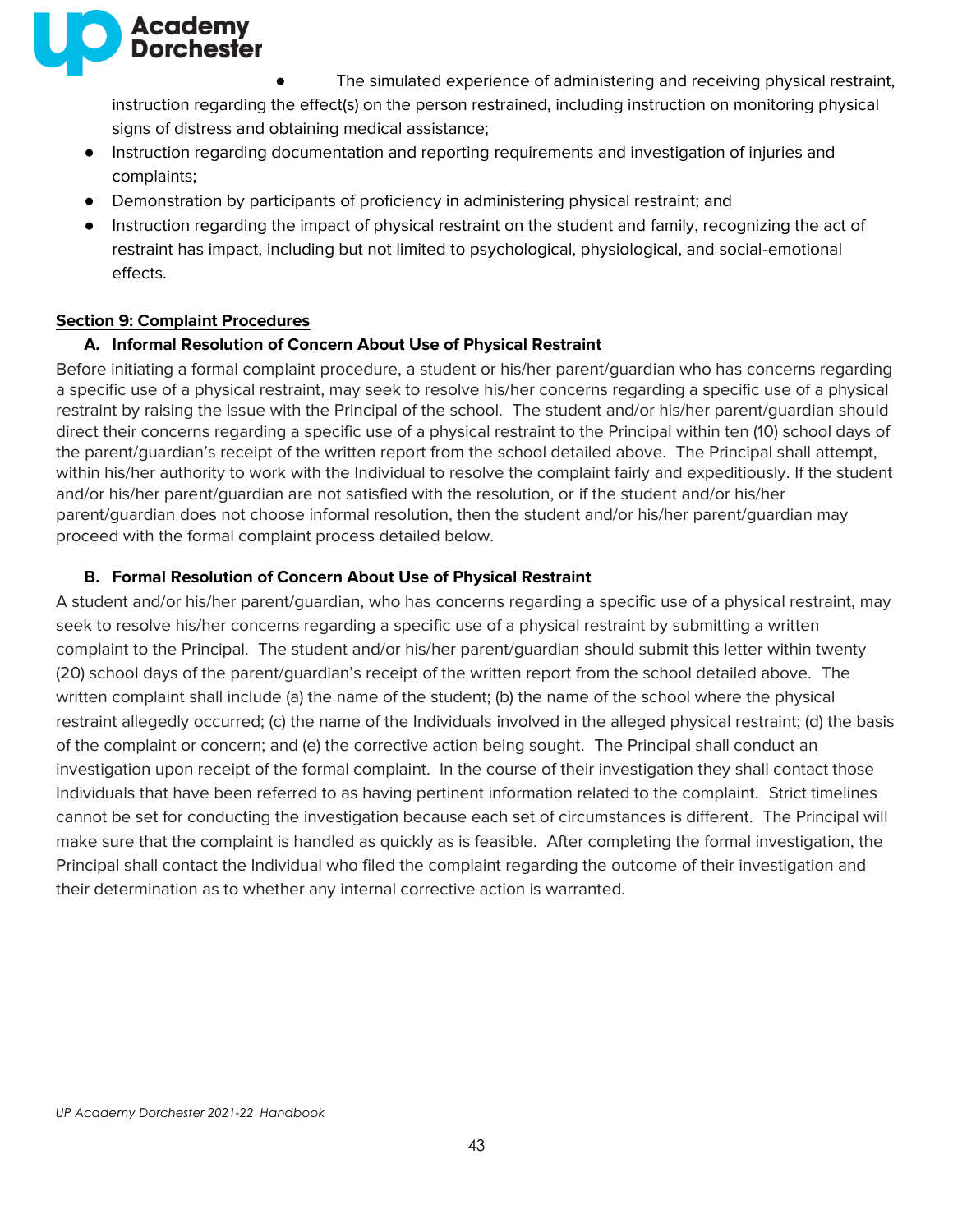

#### *APPENDIX D: Expulsion and Suspension*

The following section sets forth the procedures for determining consequences students may face for violations of the Code of Conduct. All students are entitled to due process commensurate with the disciplinary consequences to which they may be subject. Part One governs non-expellable disciplinary offenses, including referrals, in-school suspensions, short- and long-term suspensions, and emergency removals. Part Two governs expellable offenses.

Students who are serving in-school suspension, short-term or long-term suspension, or expulsion will have the opportunity to earn credits, as applicable, make up assignments, tests, papers, and other school work as needed to make academic progress during the period of his or her removal from the classroom or school. The Dean of Students will inform the student and parent of this opportunity in writing when such suspension or expulsion is imposed.

#### **Part One: Procedures Governing Non-Expellable Disciplinary Offenses**

This section governs procedures for offenses that may result in (A) Referrals; (B) In-School Suspension; and (C) Short Term and Long Term Out-of-School Suspensions, pursuant to G.L. c. 71, §37H ¾. For such offenses under this section, no student may be suspended or expelled from school for ninety (90) school days or more.

The Board of Trustees has designated the Dean of Students as the decision-maker for overseeing matters involving disciplinary offenses that may result in suspension or expulsion for any period of time. In such cases, the Dean of Students will exercise discretion in deciding the consequence, consider ways to re-engage the student in learning, and avoid using expulsion as a consequence until alternatives have been tried. Possible alternatives that may be considered include the use of evidence-based strategies and programs such as mediation, conflict resolution, restorative justice, writing a letter of apology and publicly present this letter to UP Academy staff and/or students, submitting a reasonable and genuine plan for improvement, signing a behavior contract and positive interventions and supports.

*Note: This Section does not apply to the following disciplinary offenses: (a) possession of a dangerous weapon; (b) possession of a controlled substance; (c) assault on a member of the educational staff; and (d) a felony charge of delinquency complaint or conviction, or adjudication or admission of guilt with respect to such felony (collectively, "Expellable Offenses"). For procedures governing Expellable Offenses, see Part Two below.* 

#### **A. Referrals**

**Definition**: Every student deserves a safe and distraction-free learning environment. When a student is so disruptive that the learning of others is compromised or exhibits a high-level breach of respect or integrity, we must remove the disruptive student from the classroom. Referrals also provide an opportunity for students to process extreme misbehavior privately with a Dean of Students, which helps them make better choices in the future. A referral is a consequence that removes a student from the class for processing in the Dean's Office and results in a detention for students in grades 4 - 8. Generally speaking, referrals are issued when a student's defiance or gross disrespect has significantly disrupted the learning environment or posed a challenge to the teacher's authority.

If a student commits any of the following infractions, the student may receive a referral. Depending on the severity of the referral, the student may spend an extended amount of time reflecting on their offense. Infractions which warrant a referral include, but are not limited to:

Responding negatively to an LII consequence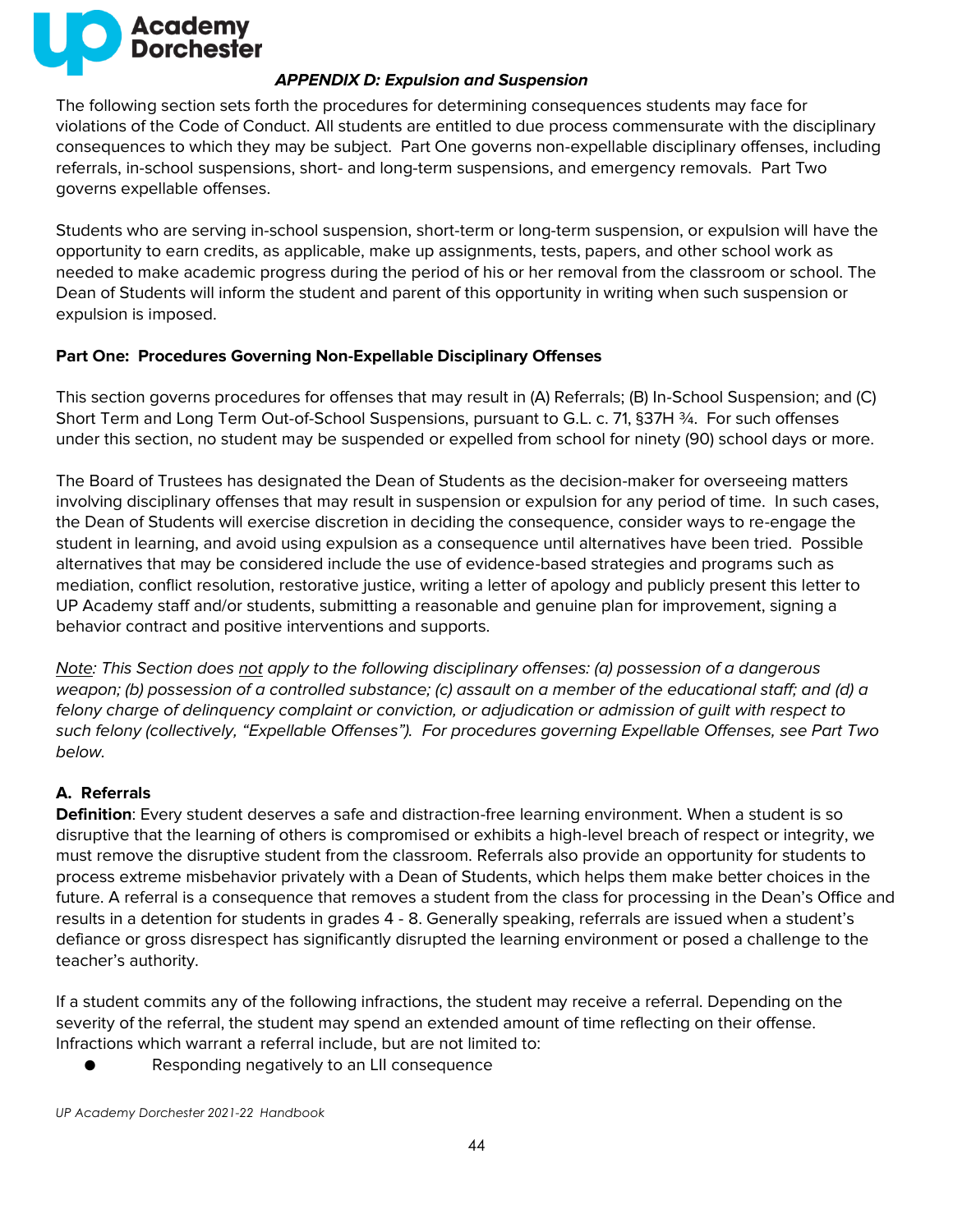

Publicly challenging the teacher's authority or refusing to follow

directions (e.g. "You're doing too much," slamming the desk shut, refusing to stand or greet)

- Attacking the dignity or self-worth of others (e.g. "He's retarded")
- Making physical or verbal threats
- High level curse words
- Explicitly sexual comments or contact
- Using a phone during school without permission (followed by confiscation)
- Using or having out unsanctioned technology after uniform check or before exiting the building at dismissal (e.g. headphones, Kindle Fire)
- Breaching integrity by defacing school property or cheating

**Procedures**: Students report directly to the Dean's Office and may incur greater penalties if they are late in doing so. While in the Dean's Office, students will complete written assignments and discuss the incident with a Dean of Students. When the student is calm, focused, and contrite, he or she will be returned to class. A typical referral process is completed in 40 minutes. Students who are referred out of class are issued a detention for that same day. Each referral costs a student (-5) TIGER points.

#### **A. In-School Suspension**

**Definition**: In-School Suspension is when a student is removed from regular classroom activities, but not from the school premises, as a result of his or her conduct. If a student faces in-school suspension for more than ten school (10) school days, consecutively or cumulatively during the school year, the procedures governing long-term suspension (Section B of Part One below) will be followed. Removal from extracurricular or afterschool activities does not count as removal for purposes of calculating the number of days of suspensions.

Infractions which may warrant an In-School Suspension include, but are not limited to:

- · In the category of **Inappropriate Language**:
	- o Examples: High-level profanity not targeted at another individual
- · In the category of **Harassment**:
	- o Examples: Teasing intended to frighten or intimidate that does not rise to the level of bullying
- · In the category of **Threats**:
	- o Examples: Threatening to damage school property
- · In the category of **Physical Contact**:
	- o Examples: Instigating an altercation, regardless of participation
- · In the category of **Disrespect**:
	- o Examples: Mocking others in tone, words, or ideas in a way that is intended to hurt
- · **Other Infractions:**
	- o Skipping school or afterschool commitments
	- o Leaving school grounds without permission
	- o Certain integrity violations (e.g., lying)

**Procedures**: When a student has engaged in behavior that may result in an In-School Suspension (and Short-Term and Long-Term Out-of-School Suspensions are not being considered), the student will be removed from class and sent to the Main Office, Dean of Students' office, or another designated school location. The Dean of Students will inform the student of the disciplinary offense charged and the basis for the charge, and provide the student an opportunity to dispute the charges and explain the circumstances surrounding the alleged incident. If the Dean of Students determines that the student committed the disciplinary offense, the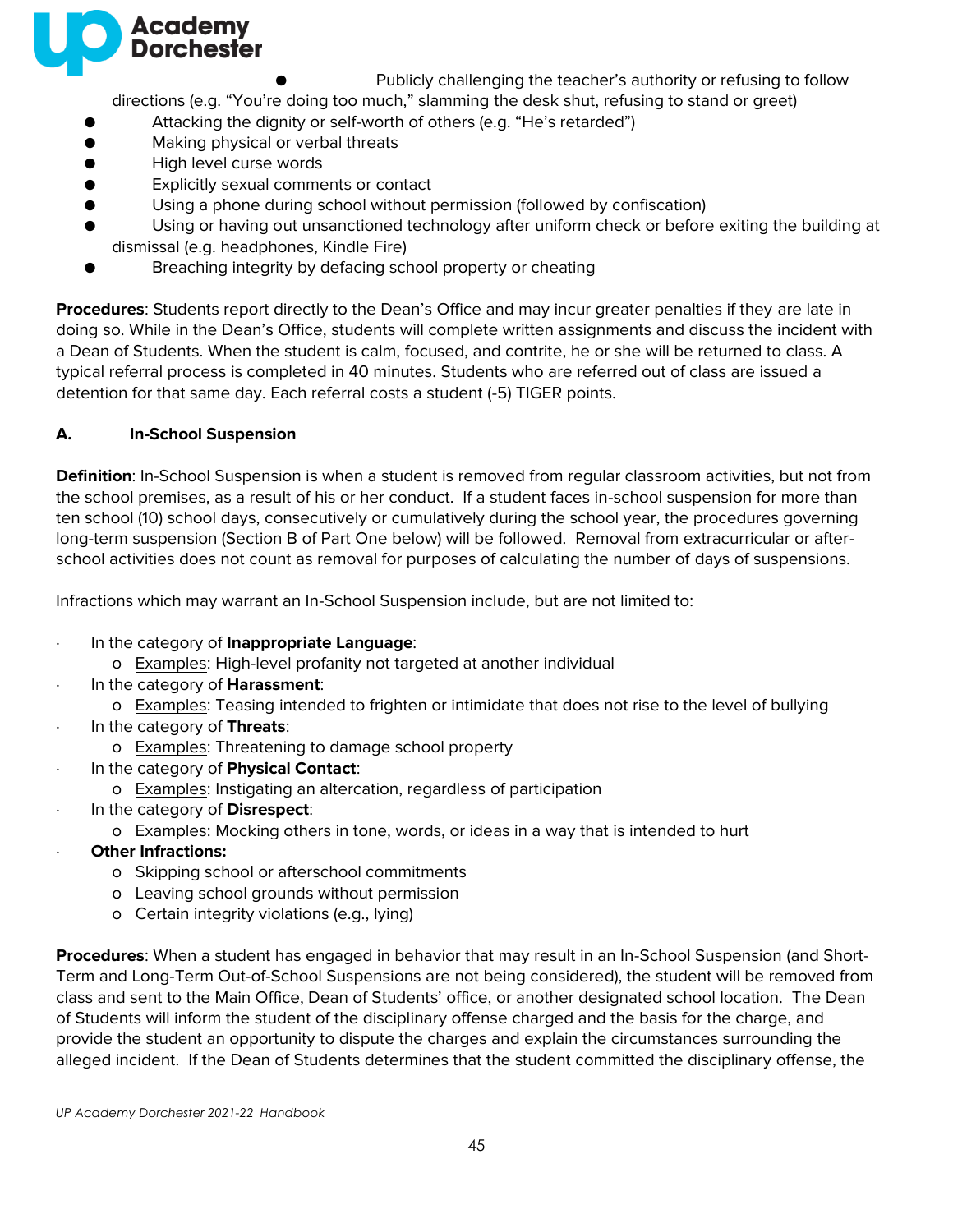

Dean of Students will inform the student of the length of the student's in-school suspension, which shall not exceed 10 school days, cumulatively or consecutively, in a school year, and the school's expectations of the student during the In-School Suspension.

On the same day as the In-School Suspension decision, the Dean of Students will make reasonable efforts to notify the parent orally of the In-School Suspension, the disciplinary offense, the reasons for concluding that the student committed the infraction, and the length of the In-School Suspension. The Dean of Students will also invite the parent to a meeting (a "Parent Meeting") to discuss the student's academic performance and behavior, strategies for student engagement, and possible responses to the behavior. This meeting will be scheduled on the day of the suspension, if possible, or as soon as possible thereafter.

The Dean of Students will also send written notice to the student and parent about the In-School Suspension, including the reason for and length of the In-School Suspension discipline, and inviting the parent to a Parent Meeting, if the Parent Meeting has not already taken place.

While carrying out In-School Suspensions, students must check-in with the Dean of Students at the start of the regularly scheduled school day. The Dean of Students, or his or her designee, will reiterate the expectations of the In-School Suspension, which may include that the student will:

- · Not be permitted to attend class, and must report to the Dean of Students office as required;
- · Complete content and instructional materials while serving out the In-School Suspension;
- Not be permitted to communicate with any students throughout the day;
- Not participate in selected school or class activities;
- Not participate in breaks;

Not attend reward events including field trips, dances, etc. (exceptions may be made in extraordinary circumstances at the sole discretion of the school administration)

Violation of the requirements of In-School Suspension may result in further discipline, including Out- of-School Suspension and/or additional days of In-School Suspension.

#### **B. Out-of-School Suspension**

**Definition**: The consequences of certain behavior may result in a short-term or long-term out-of-school suspension (collectively or individually, "out-of-school suspension"). A **Short-Term Out-of-School Suspension** means the removal of a student from the school premises and regular classroom activities for no more than ten (10) consecutive or cumulative school days. A **Long-Term Out-of-School Suspension** means the removal of a student from the school premises and regular classroom for more than ten (10) consecutive or cumulative school days.

Infractions which may warrant an Out-of-School Suspension include, but are not limited to:

- · In the category of **Inappropriate Language**:
	- o Examples: targeted high-level profanity, targeted hate language
- · In the category of **Harassment**:
	- o Examples: bullying, sexual harassment, and other targeted harassment
- · In the category of **Threats**:
	- o Examples: threatening to cause mass harm, threatening to hurt another person
- · In the category of **Physical Contact**: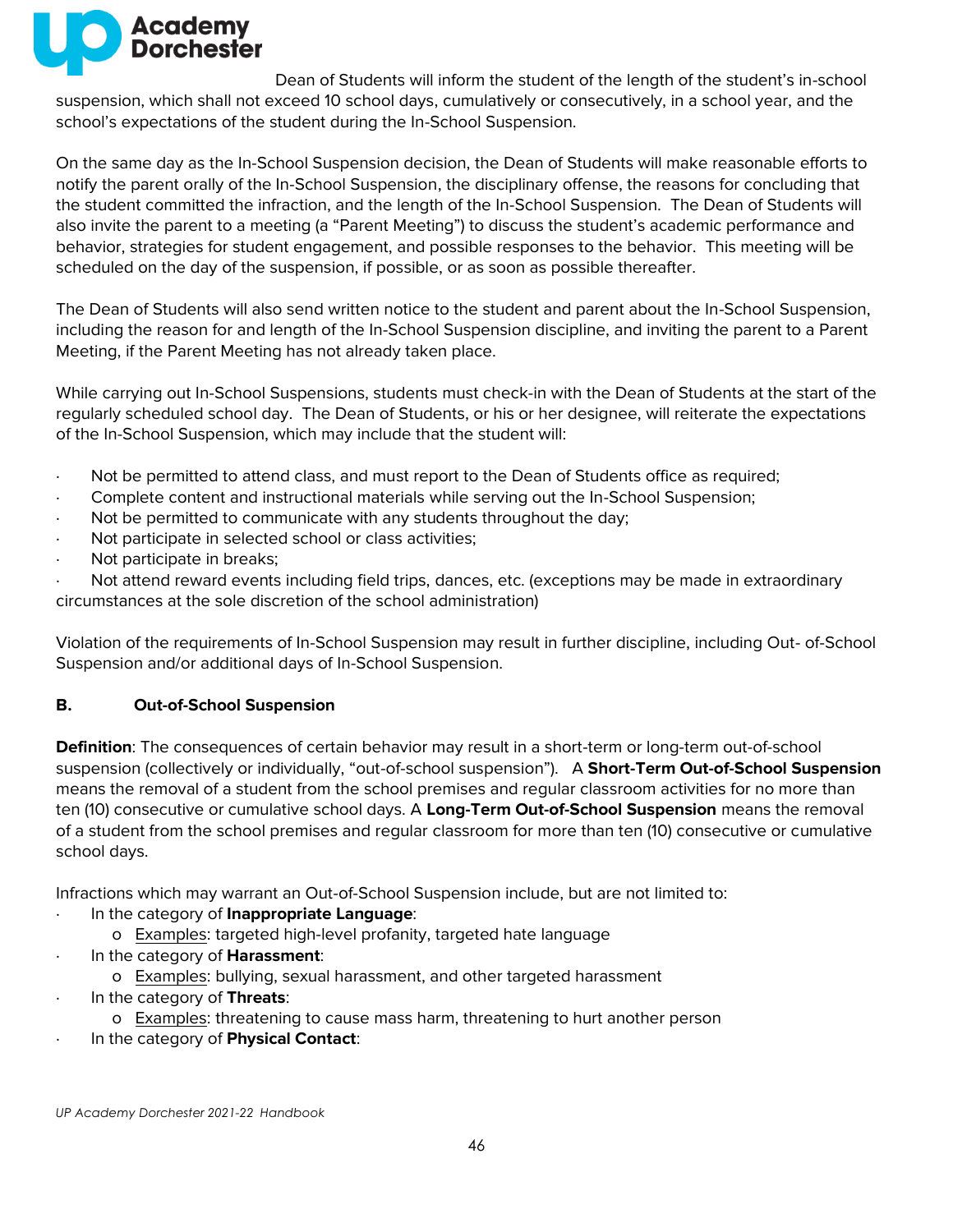

o Examples: dangerous, targeted physical contact, fighting or attempted

fighting, assault, physical contact that is sexual in nature

- · In the category of **Disrespect**:
	- o Examples: Significant disruption to the learning environment (e.g., pulling fire alarm), verbal confrontation with adult
- · **Other Infractions:**
	- Using or possessing tobacco products
	- Being charged with a felony (see M.G.L. c. 71, *§37H1/2 in Appendix)*

**Procedures**: When a student has engaged in behavior that may result in an out-of-school suspension of any length, the student will be removed from class and sent to the Main Office, Dean of Students' office, or another designated school location. The Dean of Students will provide oral and written notice to the student and parent before the suspension takes effect, which notice will include but not be limited to informing the student of the disciplinary offense charged, the basis for the charge, the potential consequences, and rights to a hearing, including the parent's opportunity to participate in the hearing. Relevant portions of the oral and written notice will be provided in English and the primary language spoken in the student's home.

The Dean of Students will determine at the hearing, based on the available information, including mitigating circumstances, whether the student committed the disciplinary offense, and if so, what remedy or consequence will be imposed. The Dean of Students will notify the student and the parent in writing of the determination and the reasons for it, and if the student is suspended, the opportunity to make up assignments and such other school work as needed to make academic progress during the period of removal. If a suspension is imposed, the student and parent/guardian will be provided with written notice in English and in the primary language spoken at home of the right to right receive educational services that will enable the student to make academic progress during the period of suspension.

**Appeals**: Decisions imposing Long-Term Out-of-School Suspensions after a hearing with the Dean of Students may be appealed. An explanation of appeal rights for expulsions is outlined in the statutes in the Appendix. Such disciplinary appeals will be made to the Chairperson of the UP Academy Board of Trustees. Written notice of appeals rights will be provided in English and in the primary language spoken in the student's home. Note that Long-Term Suspensions will remain in effect unless and until the Board Chairperson decides to reverse on appeal the Dean of Students' hearing determination.

#### **C. Emergency Removal**

In cases of emergency that do not involve students with Individualized Education Plans or Expellable Offenses, the school may authorize removal of a student on an emergency basis. Such emergency removal may occur when the Dean of Students has charged the student with a disciplinary offense and determined that his or her continued presence either a) poses a danger to a person or property, or b) materially or substantially disrupts the order of the school. The Dean of Students must also determine that there is no alternative available to alleviate the disruption or danger. In such cases, adequate provisions will be made for the student's safety and transportation.

In such case, the Dean of Students will make immediate and reasonable efforts to inform the student and parent/guardian orally of the emergency removal, the reason for the need for the emergency removal, the disciplinary offense, the basis for the charge, the potential consequences, including the potential length of the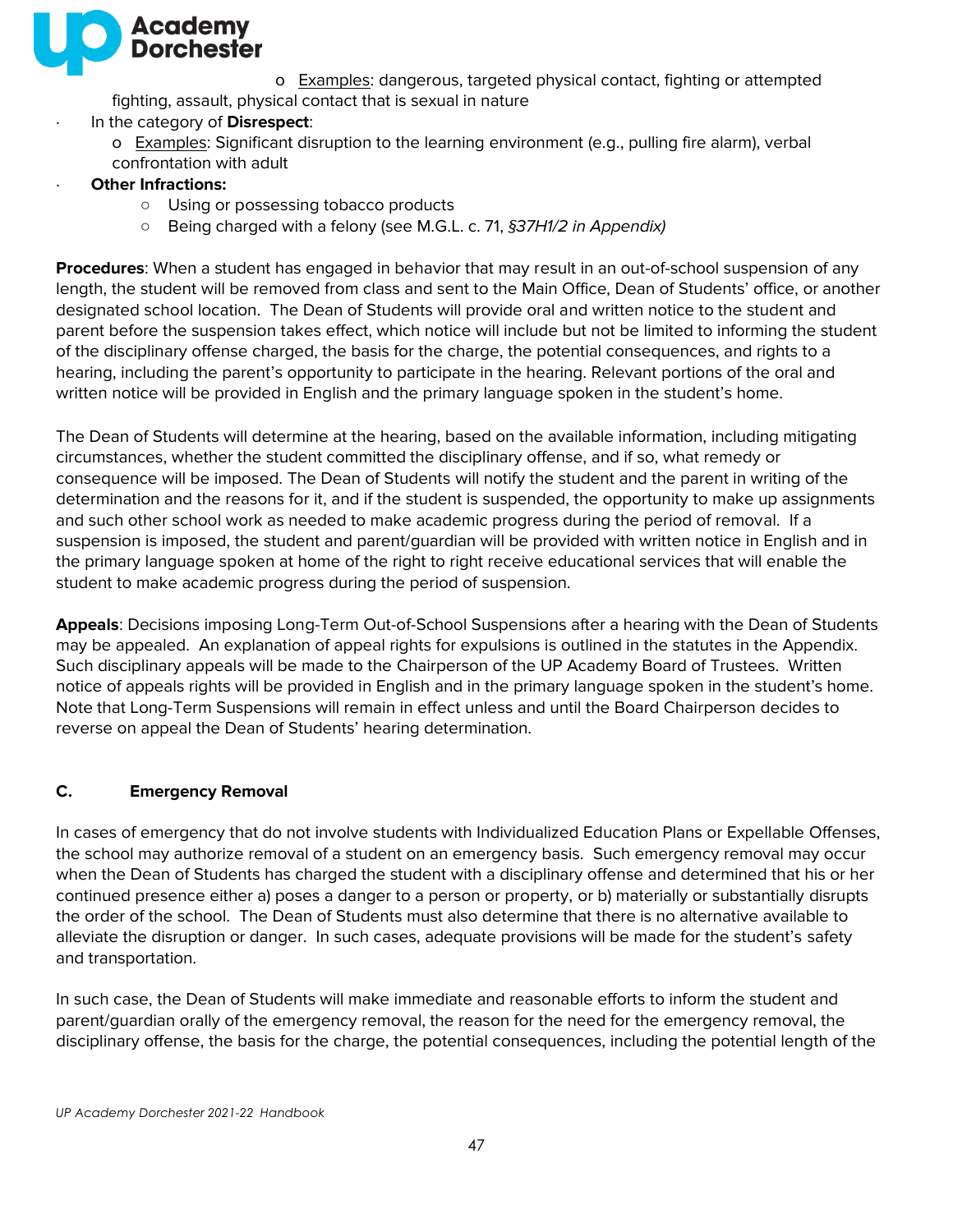

student's suspension, and the opportunity for the student to have a hearing with

the Dean of Student concerning the proposed suspension, among other rights to which the student is entitled.

#### **Part Two: Procedures Governing Expellable Offenses**

This section governs procedures relating to conduct that may result in expulsion.

Any student who is found on school premises or at school-sponsored or school-related events, including athletic games, in possession of a dangerous weapon, including, but not limited to, a gun or a knife; or a controlled substance as defined in chapter ninety-four C, including, but not limited to, marijuana, cocaine, and heroin, may be subject to expulsion from the school or school district by the principal.

Any student who assaults a principal, assistant principal, teacher, teacher's aide or other educational staff on school premises or at school-sponsored or school-related events, including athletic games, may be subject to expulsion from the school or school district by the principal.

Any student who is convicted of a felony, commits an act of vandalism, or violates another student's civil rights may be subject to expulsion. The principal's decision to suspend rather than expel may depend on whether the principal determines that the student's continued presence in school would have a substantial detrimental effect on the general welfare of the school.

Prior to an expulsion, the following procedures will apply:

After the behavioral infraction has occurred, and prior to the hearing, the student may be referred to the Boston Public Schools Counseling and Intervention Center for a length of time as mutually determined by the Principal and Boston Public Schools.

The student shall receive written notice of the right to a hearing with the principal before the expulsion takes effect:

- o Charge(s);
- o Reasons and evidence for possible expulsion
- o Date, time and place of a hearing;
- o Notice of the right at the hearing to:
	- § Be represented by legal or other representative (at the student's / parent's own expense);
	- § Present evidence; and
	- § Confront and cross-examine witnesses.
	- § Have parent/guardian present at the hearing.

The school will record (by tape or other appropriate means) the hearing and a copy of such will be made available to the student upon request.

· Notices and proceedings will be translated into the student's/parent's primary language if necessary for their understanding of the proceedings.

· A student and/or parent, upon request, will have the right to review the student's records in accordance with state and federal law.

All expulsion decisions made by the Principal will be in writing. The student and parent/guardian shall also receive written notification at the time of expulsion of his or her right to appeal, the process for appealing such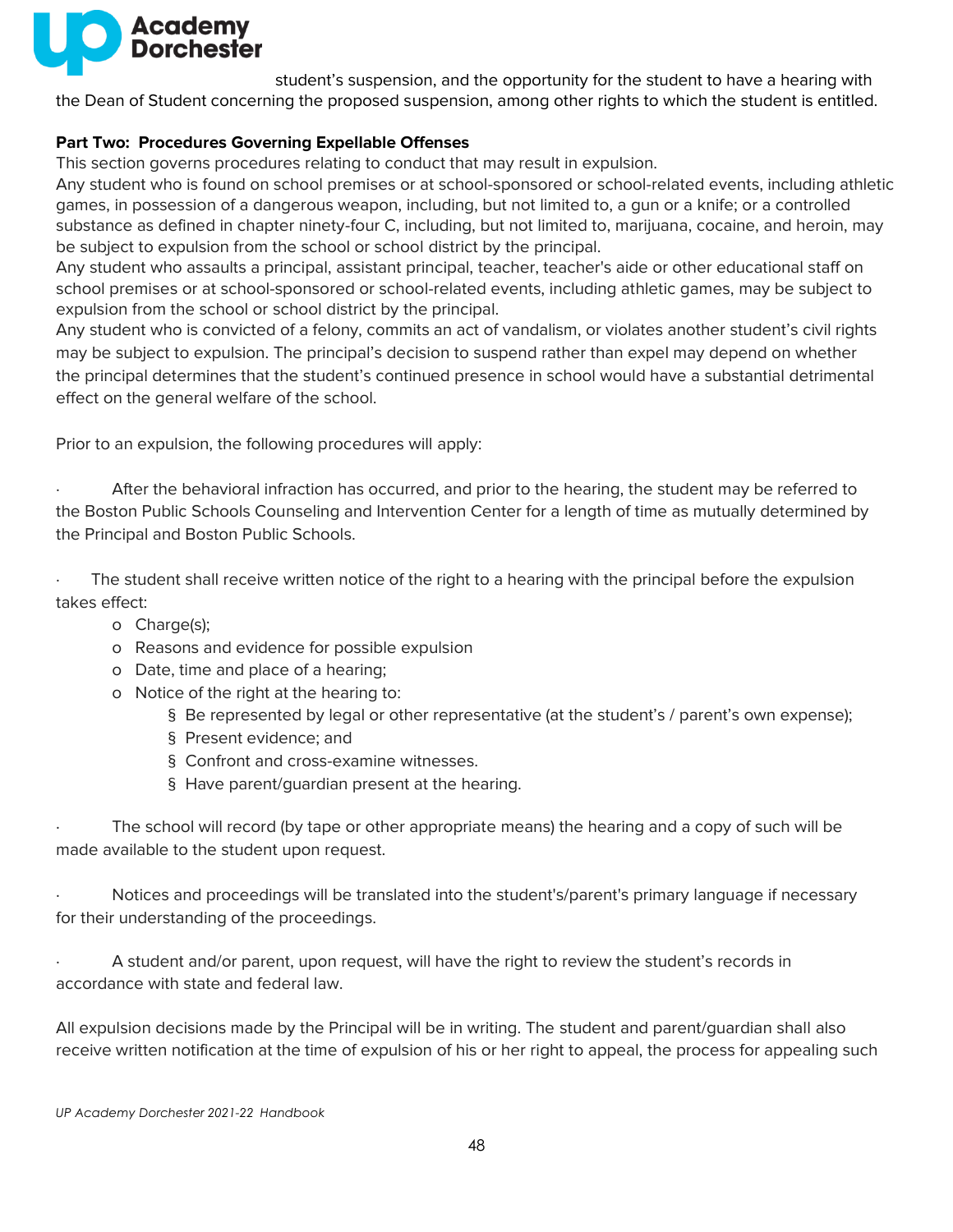

expulsion and the opportunity to receive educational services; provided,

however, that the expulsion shall remain in effect prior to any appeal hearing conducted by the Chair of the Board Trustees.

Expulsion for all offenses except for those listed in M.G.L. c. 71, §37H and §37H1/2, must involve the Board. Upon receipt of the recommendation from the Principal and her/his designee to expel the student, the Board will conduct a hearing to consider the expulsion of a student as provided for in M.G. L. c. 76, §16 and § 17.

Whenever an expulsion hearing is recommended by the Principal, the following appeal process will be in effect:

The student shall receive written notice of the right to appeal, including:

- o The charge(s);
- o Reasons and evidence for expulsion
- o Date, time and place of a hearing;
- o Notice of the right at the hearing to:

§ Be represented by their parents/guardian, legal or other representative (at the student's / parent's own expense);

- § Present evidence; and
- § Confront and cross-examine witnesses.
- § Have parent/guardian present at the hearing.

The school will record (by tape or other appropriate means) the hearing, and a copy of such will be made available to the student upon request.

Notices and proceedings will be translated into the student's/parent's primary language if necessary for their understanding of the proceedings.

A student and/or parent, upon request, will have the right to review the student's records in accordance with the Massachusetts Student Records Regulations or other applicable law.

The student or parent of the student shall notify the superintendent in writing of the request for an appeal within 10 days for offenses covered under 37H and within 5 days for offenses covered under 37H½ from the date of expulsion.

All decisions by the Board regarding expulsion of a student will be issued to the student in writing. The Board shall have the authority to overturn or alter the decision of the principal, including recommending an alternate educational program for the student. The Board shall render a decision on the appeal within five calendar days of the hearing. That decision shall be the final decision of school district with regard to the expulsion.

Per M.G.L. c. 71, §37H, any school district that expels a student under this section shall continue to provide educational services to the student during the period of expulsion, under section 21 of chapter 76. If the student moves to another district during the period of expulsion, the new district of residence shall either admit the student to its schools or provide educational services to the student in an education service plan, under section 21 of chapter 76. If an Expulsion is imposed, the student and parent/guardian will be provided with written notice in English and in the primary language spoken at home, of the right to right receive educational services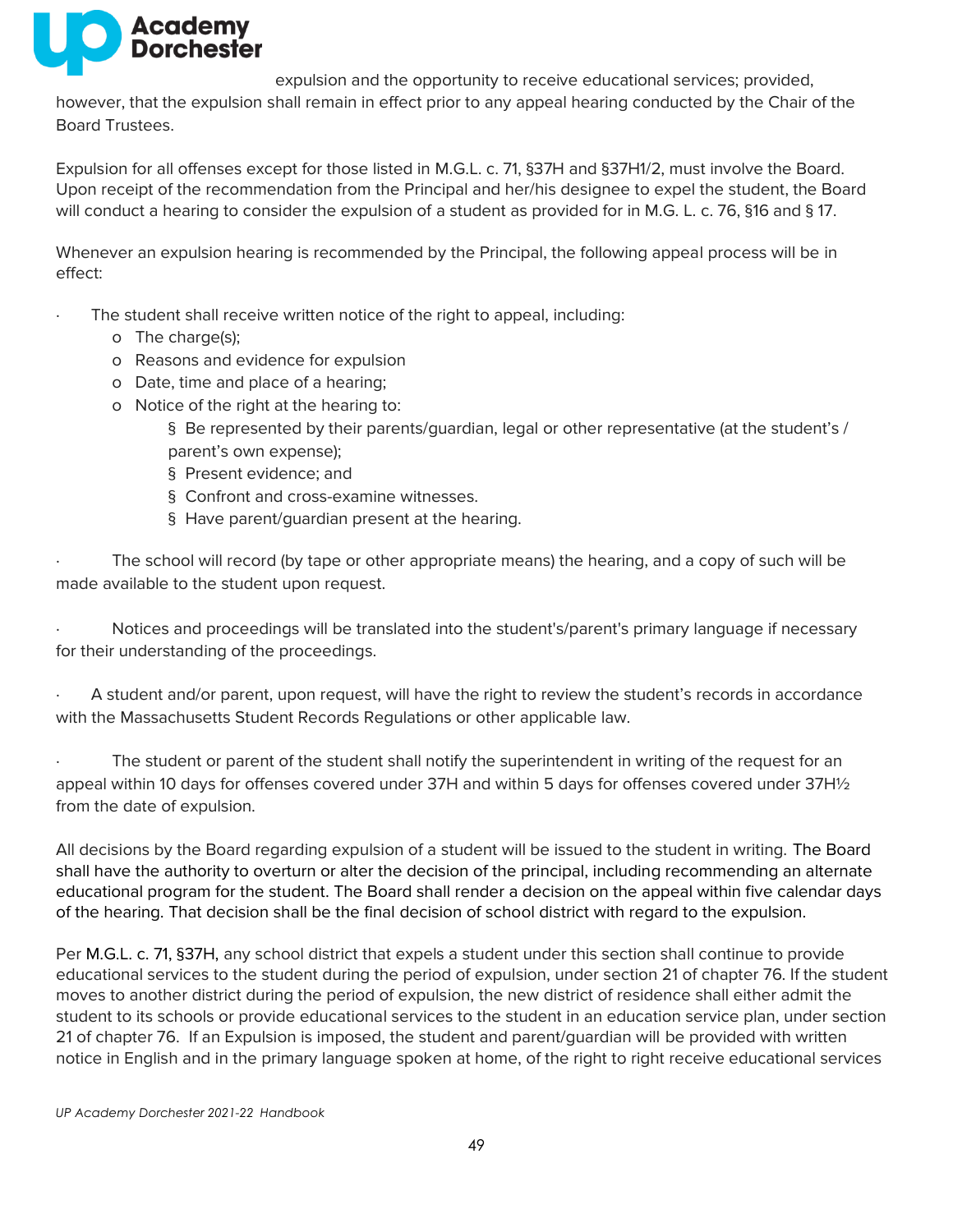

that will enable the student to make academic progress and contact information for a specific school staff member to arrange services. These additional educational services could include but shall not be limited to placement at the Boston Counseling and Intervention Center, tutoring, and additional educational services.

#### **M.G.L. Chapter 71, Section 37H (Expulsion for possession of a dangerous weapon or a controlled substance or assault of educational personnel)**

*(a) Any student who is found on school premises or at school-sponsored or school-related events, including athletic games, in possession of a dangerous weapon, including, but not limited to, a gun or a knife; or a controlled substance as defined in chapter ninety four C, including, but not limited to, marijuana, cocaine, and heroin, may be subject to expulsion from the school or school district by the principal.*

*(b) Any student who assaults a principal, assistant principal, teacher, teacher's aide or other educational staff on school premises or at school-sponsored or school-related events, including athletic games, may be subject to expulsion from the school or school district by the principal.*

*(c) Any student who is charged with a violation of either paragraph (a) or (b) shall be notified in writing of an opportunity for a hearing; provided, however, that the student may have representation, along with the opportunity to present evidence and witnesses at said hearing before the principal. After said hearing, a principal may, in his discretion, decide to suspend rather than expel a student who has been determined by the principal to have violated either paragraph (a) or (b).*

*(d) Any student who has been expelled from a school district pursuant to these provisions shall have the right to appeal to the Chairperson of the UP Academy Board of Trustees. The expelled student shall have ten days from the date of the expulsion in which to notify the Chairperson of the UP Academy Board of Trustees of his appeal. The student has the right to counsel at a hearing before the Board of Trustees.* 

#### **M.G.L. Chapter 71, Section 37H ½**

#### **(Delinquency complaint against student; suspension; hearing; expulsion upon conviction; appeal)**

Upon a student being convicted of a felony or upon an adjudication or admission in court of guilt with respect to such a felony or felony delinquency, the principal may expel said student if such principal determines that the student's continued presence in school would have a substantial detrimental effect on the general welfare of the school. The student shall receive written notification of the charges and reasons for such expulsion prior to such expulsion taking effect. The student shall also receive written notification of his right to appeal and the process for appealing such expulsion; provided, however, that the expulsion shall remain in effect prior to any appeal hearing conducted by the Chairperson of the UP Academy Board of Trustees.

The student shall have the right to appeal the expulsion to the Chairperson of the UP Academy Board of Trustees. The student shall notify the Chairperson of the UP Academy Board of Trustees, in writing, of his request for an appeal no later than five calendar days following the effective date of the expulsion. The Chairperson of the UP Academy Board of Trustees shall hold a hearing with the student and the student's parent or guardian within three calendar days of the expulsion. At the hearing, the student shall have the right to present oral and written testimony on his behalf, and shall have the right to counsel. The Chairperson of the UP Academy Board of Trustees shall have the authority to overturn or alter the decision of the principal or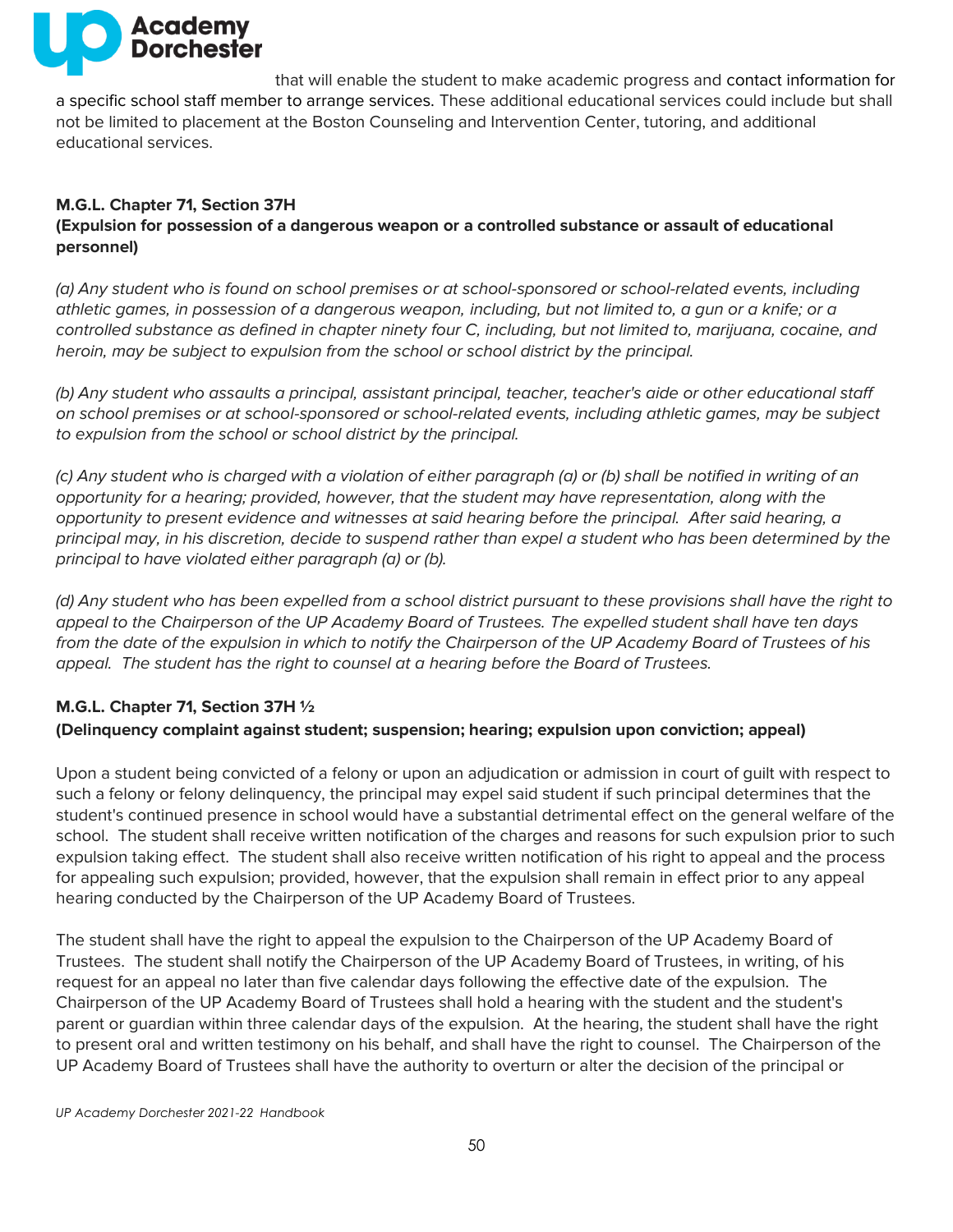

headmaster, including recommending an alternate educational program for the student. The Chairperson of the UP Academy Board of Trustees shall render a decision on the appeal within five calendar days of the hearing. Such decision shall be final.

#### *APPENDIX E: Grievance Policy*

#### *Where to File a Complaint*

Any student who believes that UP Academy has discriminated against or harassed her/him because of her/his race, color, national origin, sex, disability, or age in admission to, access to, treatment in, or employment in its services, programs, and activities may file a complaint with the Principal. If the Principal is the person who is alleged to have caused the discrimination or harassment, the complaint may be filed with the CEO of UP Education Network, the Dean of Students, or the Dean of Curriculum and Instruction. These individuals are listed below and are hereinafter referred to as "Grievance Administrators."

- · CEO of UP Education Network: Veronica Conforme
- Deans of Students: Nathaniel Kaplan and Darius Velez
- · Deans of Curriculum and Instruction: Mistie Parsons, Rachael Conway, Stephanie Saporito

#### *Complaints of Harassment by Peers*

In the event the complaint consists of a student's allegation that another student is harassing him/her based upon the above-referenced classifications, the student may, as an alternative to filing a complaint with the Principal or a Grievance Administrator, file a complaint with the complaint manager (hereinafter referred to as "Building Complaint Manager"). The name of the Building Complaint Manager(s) is kept at the school and may be obtained from the main office.

#### *Complaints of Discrimination Based on Disability*

Parents or students who disagree about the identification, evaluation, or educational placement of a student, who because of a handicap needs or is believed to need special instruction or related services (pursuant to, e.g., Section 504 of the Rehabilitation Act of 1973, Chapter 766, and/or the Individuals with Disabilities Education Act) must use the procedure outlined in the Massachusetts Department of Elementary and Secondary Education's Parents' Notice of Procedural Safeguards (formerly known as the "Parent's Rights Brochure"). A copy of the Notice is available from the Learning Specialist.

#### *Contents of Complaints and Timelines for Filing*

Complaints under this Grievance Procedure must be filed within 30 school days of the alleged discrimination. The complaint must be in writing. The Grievance Administrator or Building Complaint Manager (collectively, "Grievance Administrator"), or any person of the grievant's choosing, may assist the grievant with filing the complaint. The written complaint must include the following information:

1. The name and school (or address and telephone number if not a student or employee) of the grievant;

2. The name (and address and telephone number if not a student or employee) of the grievant's representative, if any;

- 3. The name of the person(s) alleged to have caused the discrimination or harassment (respondent);
- 4. A description, in as much detail as possible, of the alleged discrimination or harassment;
- 5. The date(s) of the alleged discrimination or harassment;
- 6. The name of all persons who have knowledge about the alleged discrimination or harassment (witnesses), as can be reasonably determined; and
- 7. A description, in as much detail as possible, of how the grievant wants the complaint to be resolved.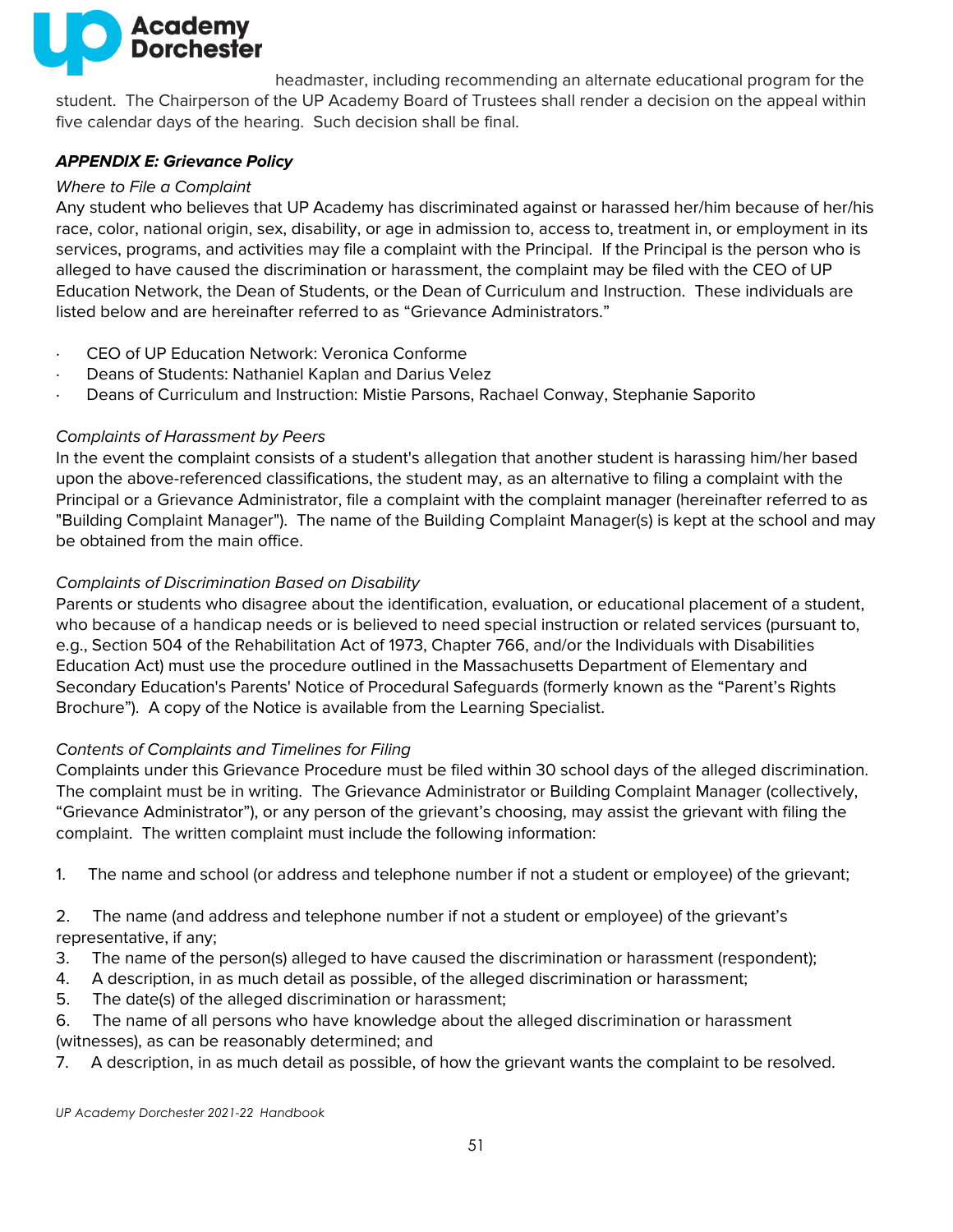

#### *Investigation and Resolution of the Complaint*

Respondents will be informed of the charges as soon as the Grievance Administrator deems appropriate based upon the nature of the allegations, the investigation required, and the action contemplated.

The Grievance Administrator will interview witnesses whom s/he deems necessary and appropriate to determine the facts relevant to the complaint, and will gather other relevant information. Such interviews and gathering of information will be completed within fifteen (15) school days of receiving the complaint.

Within twenty (20) school days of receiving the complaint, the Grievance Administrator will meet with the grievant and/or her/his representative to review the information gathered and, if applicable, to propose a resolution designed to stop the discrimination or harassment and to correct its effect. Within ten (10) school days of the meeting with the grievant and/or representative, the Grievance Administrator will provide written disposition of the complaint to the grievant and/or representative and to the respondent(s).

Notwithstanding the above, it is understood that in the event a resolution contemplated by UP Academy involves disciplinary action against an employee or a student, the complainant will not be informed of such disciplinary action, unless it directly involves the complainant (e.g., a directive to "stay away" from the complainant, as might occur as a result of a complaint of harassment).

Any disciplinary action imposed upon an employee or student is subject to applicable procedural requirements.

All the time lines specified above will be implemented as specified, unless the nature of the investigation or exigent circumstances prevent such implementation, as determined in the School's sole discretion, in which case, the matter will be completed as quickly as practicable. If the time lines specified above are not met, the reason(s) for not meeting them must be clearly documented. In addition, it should be noted that in the event the respondent is subject to a collective bargaining agreement which sets forth a specific time line for notice and/or investigation of a complaint, such time lines will be followed.

Confidentiality of grievants/respondents and witnesses will be maintained to the extent consistent with UP Academy's obligations relating to investigation of complaints and the due process rights of individuals affected.

Retaliation against someone because he/she has filed a complaint under this Grievance Procedure is strictly prohibited. Acts of retaliation may result in disciplinary action, up to and including suspension or expulsion/discharge.

#### Appeals

If the grievant is not satisfied with a disposition by a Grievance Administrator, the grievant may appeal the disposition to the Board of Trustees by writing to the Board Chair:

#### **Robert McConnaughey Board Chair, UP Academy Charter School of Dorchester**

The Board of Trustees will issue a written response on the appeal to the grievant within thirty (30) school days of receiving the appeal.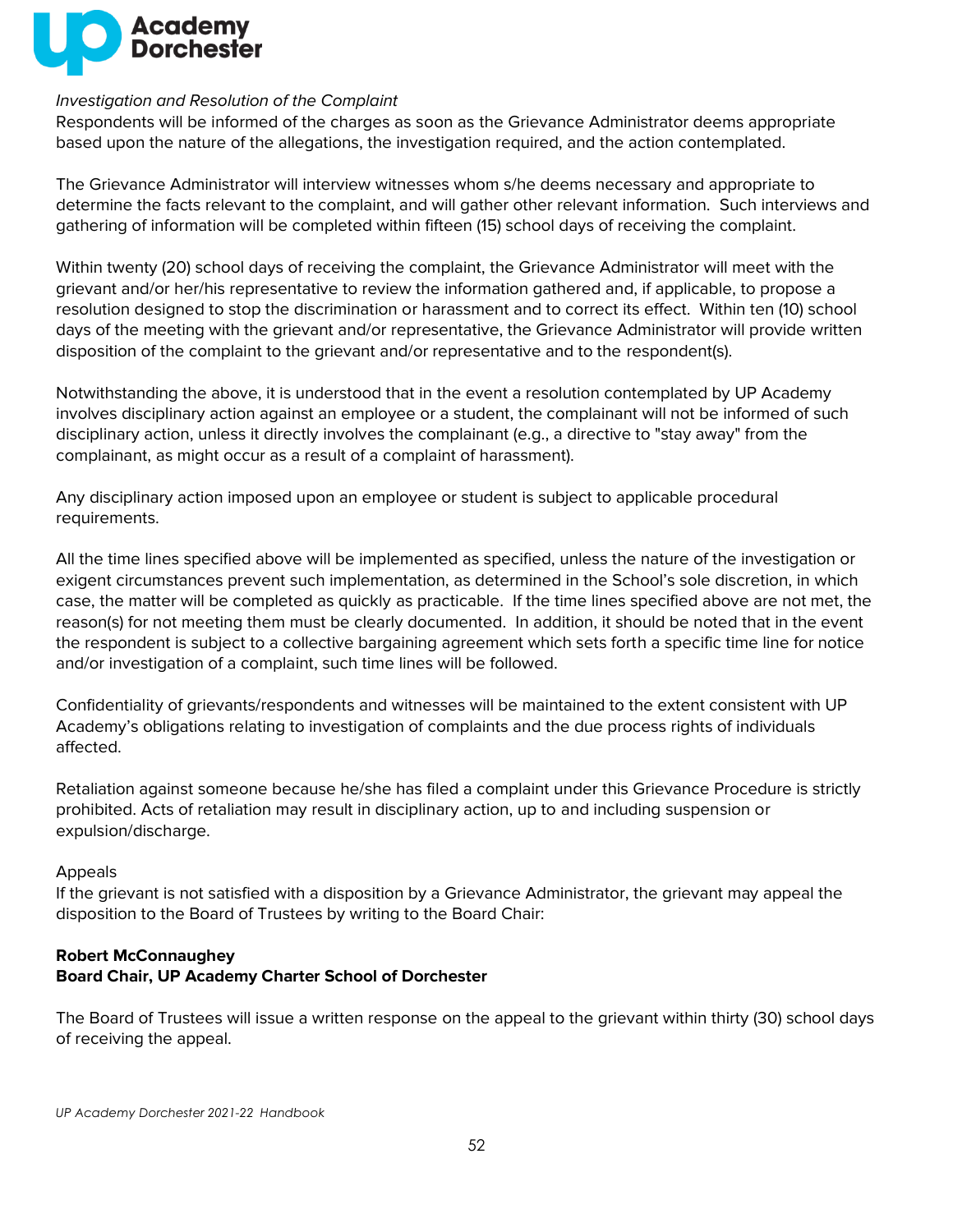

Generally, a grievant may file a complaint with the U.S. Department of Education,

Office for Civil Rights, JW McCormack POCH, Boston, Massachusetts 02109-4557, telephone (617) 223-9662, TTY (617) 223-9695 as follows:

1. Within 180 calendar days of alleged discrimination of harassment, or

2. Within 60 calendar days of receiving notice of UP Academy Charter School's final disposition on a complaint filed through UP Academy Charter School, or

3. Within 60 calendar days of receiving a final decision by the Massachusetts Department of Education, Bureau of Special Education Appeals, or

4. Instead of filing a complaint with UP Academy.

#### **S. Complaint Procedures**

Both the school and the Board work in conjunction with one another to hear and resolve any complaints. If a problem arises, both the school and the Board encourage the complainant to address the problem directly with the staff member(s). If the complainant is dissatisfied with the proposed resolution by the appropriate faculty or staff member, a meeting should be scheduled with the Principal. If this does not resolve the issue, then the Board encourages the complainant to contact the Board Chair who will arrange to have the complaint heard at the next possible meeting of the Board of Trustees.

Any individual who believes that UP Academy has violated any of the provisions of the Massachusetts charter school law and/or associated regulations may file a complaint with the school's Board of Trustees. Said complaint should be mailed to:

UP Academy Charter School of Dorchester Attention: Board of Trustees Chairperson 35 Westville Street Boston, MA 02124

If a complaint is filed with the Board, the Board will conduct an investigation into the complainant's concerns within 30 days. (The Board shall, pursuant to a complaint received under 603 CMR 1.10, or on its own initiative, conduct reviews to ensure compliance with M.G.L. c. 71, § 89, and 603 CMR 1.00.) Further, the Board shall respond no later than 30 days from receipt of the complaint in writing to the complaining party.

If the Board fails to respond within the required timelines, or if the complainant believes the issues involved in the complaint have not been adequately addressed by the Board, the complainant may submit the complaint in writing to the Commissioner of Elementary and Secondary Education, who will investigate and make a written response.

Any parent, guardian, or other individual or group who believes that a charter school has violated or is violating any state or federal law or regulation regarding special education or any other law outside of the charter school statute may file a complaint directly with the MA DESE by contacting the Office of Program Quality Assurance at (781)338-3700 or compliance@doe.mass.edu.

This complaint policy will be disseminated annually to all school community members and will also be made available upon request.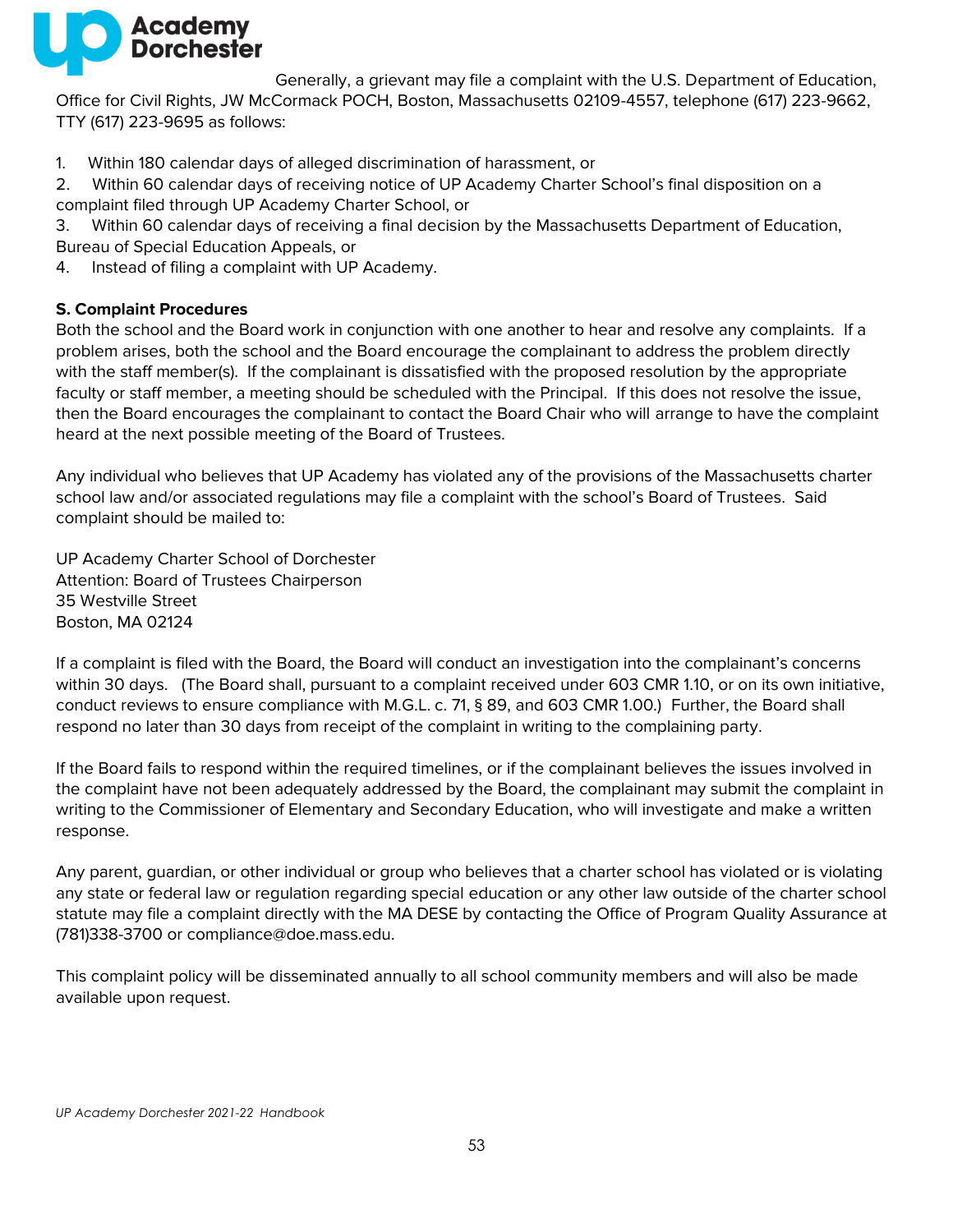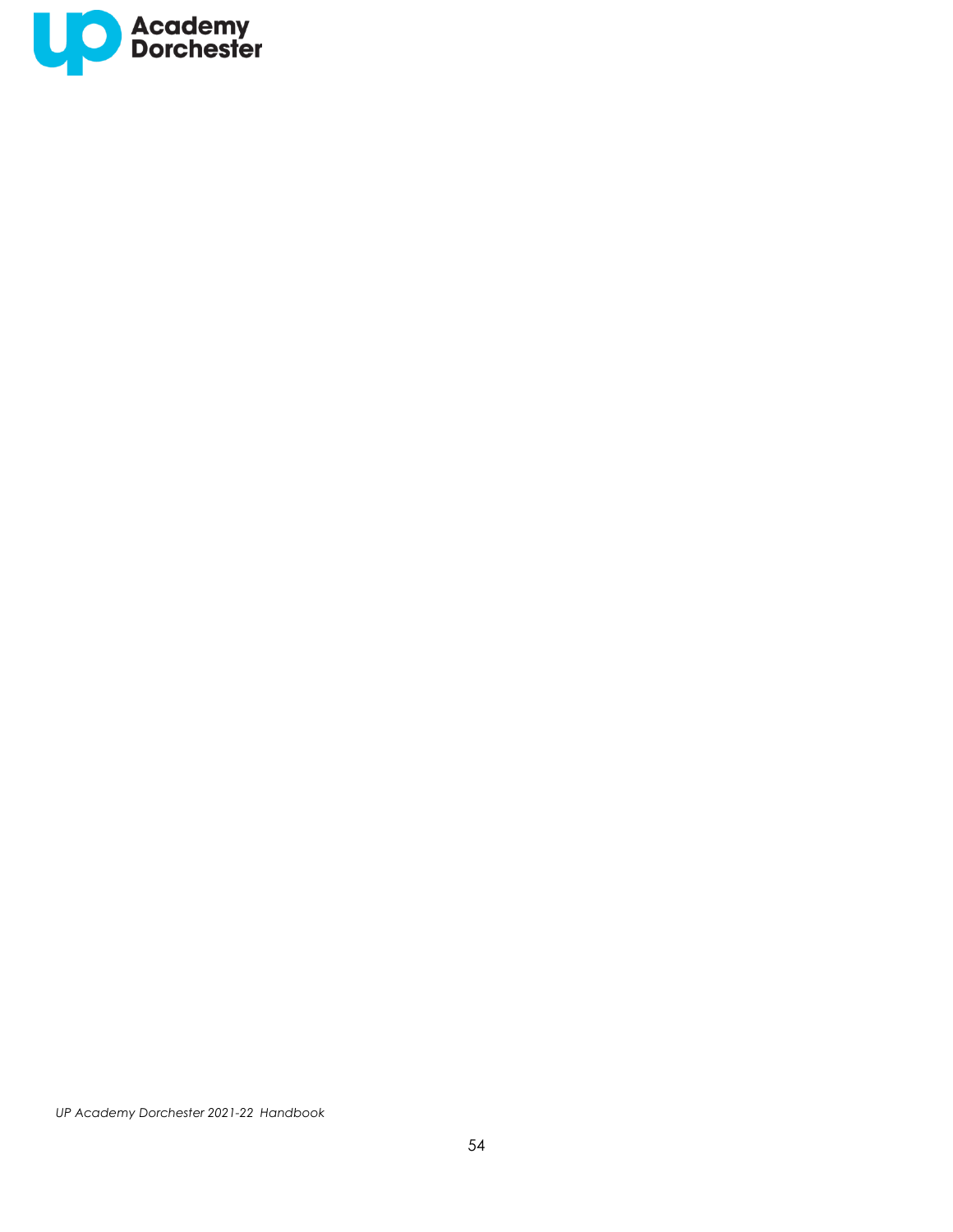

## *Appendix G: Sample TIGER Report*



## **TIGER Report** Academy<br>Dorchester UP Academy Dorchester

Week of 8/18/17 - 8/24/2017 (8/18/2017 - 8/24/2017)

8th Grade 8B HR - Harvard

#### Points Bank

| <b>Starting Points:</b>               |   |
|---------------------------------------|---|
| Points Earned/Lost due to Attendance: | ٥ |
| Points Earned/Lost due to Homework:   | ö |
| Points Earned/Lost due to Behavior:   | ö |
| This Week's Total:                    |   |

#### Daily Summary

|                          | Points         |                |                 |                   |                  |       |            |
|--------------------------|----------------|----------------|-----------------|-------------------|------------------|-------|------------|
|                          | Friday<br>8/18 | Monday<br>8/21 | Tuesday<br>8/22 | Wednesday<br>8/23 | Thursday<br>8/24 | Total | # of Times |
| Merits (+2)              |                |                |                 |                   |                  |       |            |
| Demerits (-2)            |                |                |                 |                   |                  |       |            |
| Automatic (-5)           |                |                |                 |                   |                  |       |            |
| Uniform Infraction       |                |                |                 |                   |                  |       |            |
| Referral                 |                |                |                 |                   |                  |       |            |
| LIV - Part Day in School |                |                |                 |                   |                  |       |            |
| LV - Suspensions         |                |                |                 |                   |                  |       |            |
| System Behavior          |                |                |                 |                   |                  |       |            |
| Total                    |                |                |                 |                   |                  |       |            |

#### Homework, Attendance & Grades

|                    | Friday<br>8/18 | Monday<br>8/21 | Tuesday<br>8/22 | Wednesday<br>8/23 | Thursday<br>8/24 | Grade |
|--------------------|----------------|----------------|-----------------|-------------------|------------------|-------|
| Attendance         |                |                |                 |                   |                  |       |
| 8B Harvard ELA     |                |                |                 |                   |                  |       |
| 88 Harvard Mach    |                |                |                 |                   |                  |       |
| 8B Harvard Science |                |                |                 |                   |                  |       |
| <b>8B HSP</b>      |                |                |                 |                   |                  |       |

Notes: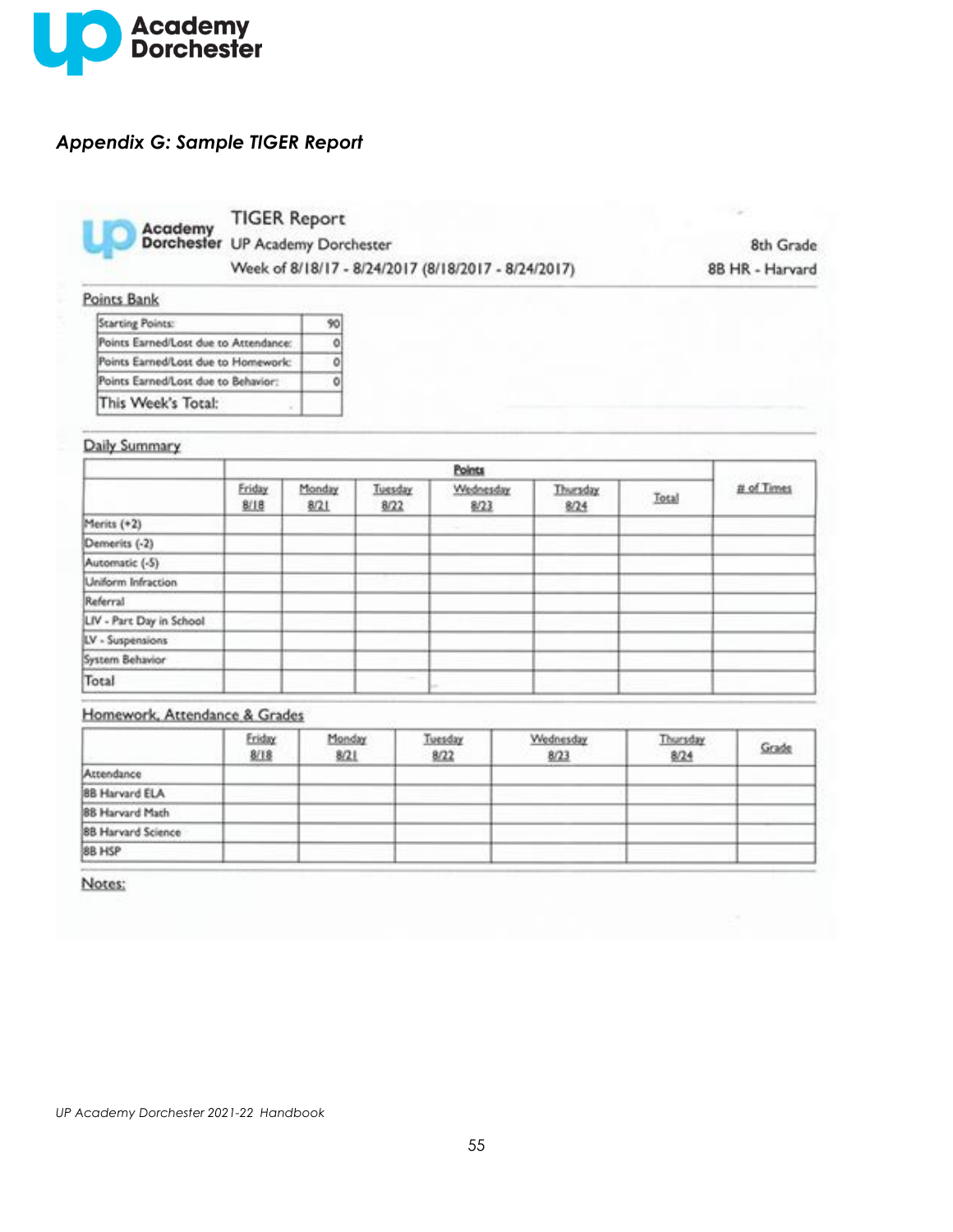

## *Appendix H: Required Forms*

## **UP Academy Dorchester Emergency Information: 2020-2021 School Year**

|                                                                                                                                                                                                                                                                                                                     | students.                                                                                    | Please fill in the following information and return it to UP Academy Dorchester. It is important that UP Academy has<br>all of the below information on file for new students and all of the below information updated for returning |
|---------------------------------------------------------------------------------------------------------------------------------------------------------------------------------------------------------------------------------------------------------------------------------------------------------------------|----------------------------------------------------------------------------------------------|--------------------------------------------------------------------------------------------------------------------------------------------------------------------------------------------------------------------------------------|
| $\frac{1}{2}$ $\frac{1}{2}$ $\frac{1}{2}$ $\frac{1}{2}$ $\frac{1}{2}$ $\frac{1}{2}$ $\frac{1}{2}$ $\frac{1}{2}$ $\frac{1}{2}$ $\frac{1}{2}$ $\frac{1}{2}$ $\frac{1}{2}$ $\frac{1}{2}$ $\frac{1}{2}$ $\frac{1}{2}$ $\frac{1}{2}$ $\frac{1}{2}$ $\frac{1}{2}$ $\frac{1}{2}$ $\frac{1}{2}$ $\frac{1}{2}$ $\frac{1}{2}$ |                                                                                              |                                                                                                                                                                                                                                      |
| <u> 1989 - Johann Barn, amerikan bernama di sebagai bernama di sebagai bernama di sebagai bernama di sebagai bern</u>                                                                                                                                                                                               |                                                                                              |                                                                                                                                                                                                                                      |
|                                                                                                                                                                                                                                                                                                                     |                                                                                              |                                                                                                                                                                                                                                      |
|                                                                                                                                                                                                                                                                                                                     | Primary Language Spoken at Home: ______________________________Language for translation:     |                                                                                                                                                                                                                                      |
| $\frac{1}{2}$ $\frac{1}{2}$ $\frac{1}{2}$ $\frac{1}{2}$ $\frac{1}{2}$ $\frac{1}{2}$ $\frac{1}{2}$ $\frac{1}{2}$ $\frac{1}{2}$ $\frac{1}{2}$ $\frac{1}{2}$ $\frac{1}{2}$ $\frac{1}{2}$ $\frac{1}{2}$ $\frac{1}{2}$ $\frac{1}{2}$ $\frac{1}{2}$ $\frac{1}{2}$ $\frac{1}{2}$ $\frac{1}{2}$ $\frac{1}{2}$ $\frac{1}{2}$ |                                                                                              |                                                                                                                                                                                                                                      |
|                                                                                                                                                                                                                                                                                                                     |                                                                                              |                                                                                                                                                                                                                                      |
|                                                                                                                                                                                                                                                                                                                     |                                                                                              |                                                                                                                                                                                                                                      |
| $\frac{1}{\sqrt{2\pi}}$                                                                                                                                                                                                                                                                                             |                                                                                              |                                                                                                                                                                                                                                      |
| <u> 1980 - Jan James James, martin amerikan ba</u>                                                                                                                                                                                                                                                                  |                                                                                              |                                                                                                                                                                                                                                      |
|                                                                                                                                                                                                                                                                                                                     | $\circleda$                                                                                  |                                                                                                                                                                                                                                      |
|                                                                                                                                                                                                                                                                                                                     | If we are unable to reach you in the case of an emergency or illness, who should we contact? |                                                                                                                                                                                                                                      |
|                                                                                                                                                                                                                                                                                                                     |                                                                                              |                                                                                                                                                                                                                                      |
|                                                                                                                                                                                                                                                                                                                     |                                                                                              |                                                                                                                                                                                                                                      |
| <u> 1980 - Johann Barbara, martin a</u>                                                                                                                                                                                                                                                                             | I give permission for my child to be released to the following:                              |                                                                                                                                                                                                                                      |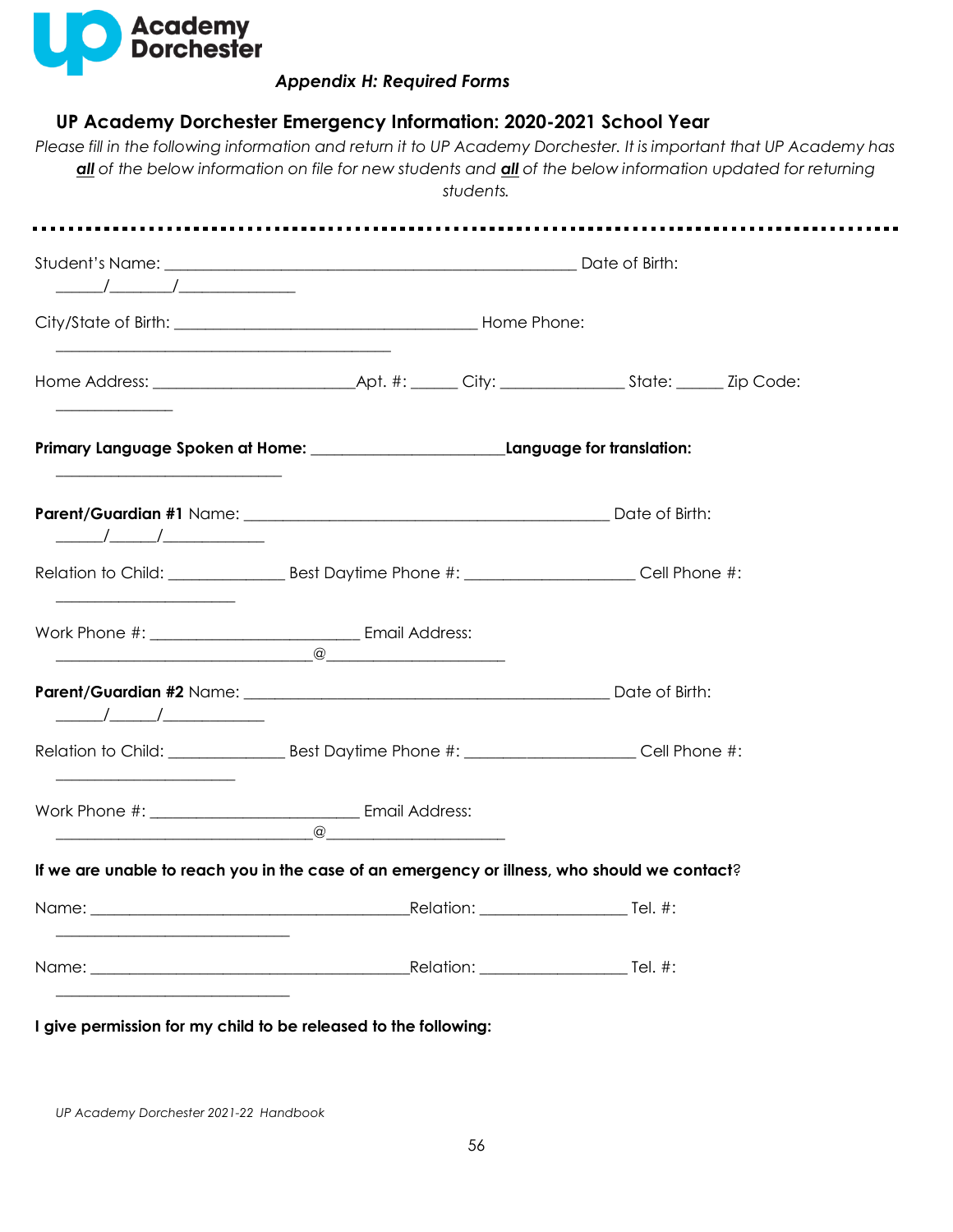

\_\_\_\_\_\_\_\_\_\_\_\_\_\_\_\_\_\_\_\_\_\_\_\_\_\_\_\_\_\_

 $\overline{\phantom{a}}$ 

|   | $1 \sim 2 \sim 2$<br>une | ~ ה<br>$-1 - 1$<br>λr | lel. |
|---|--------------------------|-----------------------|------|
| # |                          |                       |      |

| Name: | kelation – | ັ |  |
|-------|------------|---|--|
|       |            |   |  |

**Are there any custody issues of which the school should be aware? If so, please explain and attach a copy of any available legal documentation:**

 $\_$  , and the set of the set of the set of the set of the set of the set of the set of the set of the set of the set of the set of the set of the set of the set of the set of the set of the set of the set of the set of th  $\_$  , and the set of the set of the set of the set of the set of the set of the set of the set of the set of the set of the set of the set of the set of the set of the set of the set of the set of the set of the set of th

 $\frac{1}{2}$  ,  $\frac{1}{2}$  ,  $\frac{1}{2}$  ,  $\frac{1}{2}$  ,  $\frac{1}{2}$  ,  $\frac{1}{2}$  ,  $\frac{1}{2}$  ,  $\frac{1}{2}$  ,  $\frac{1}{2}$  ,  $\frac{1}{2}$  ,  $\frac{1}{2}$  ,  $\frac{1}{2}$  ,  $\frac{1}{2}$  ,  $\frac{1}{2}$  ,  $\frac{1}{2}$  ,  $\frac{1}{2}$  ,  $\frac{1}{2}$  ,  $\frac{1}{2}$  ,  $\frac{1$ 

Parent/Guardian signature **Date** Date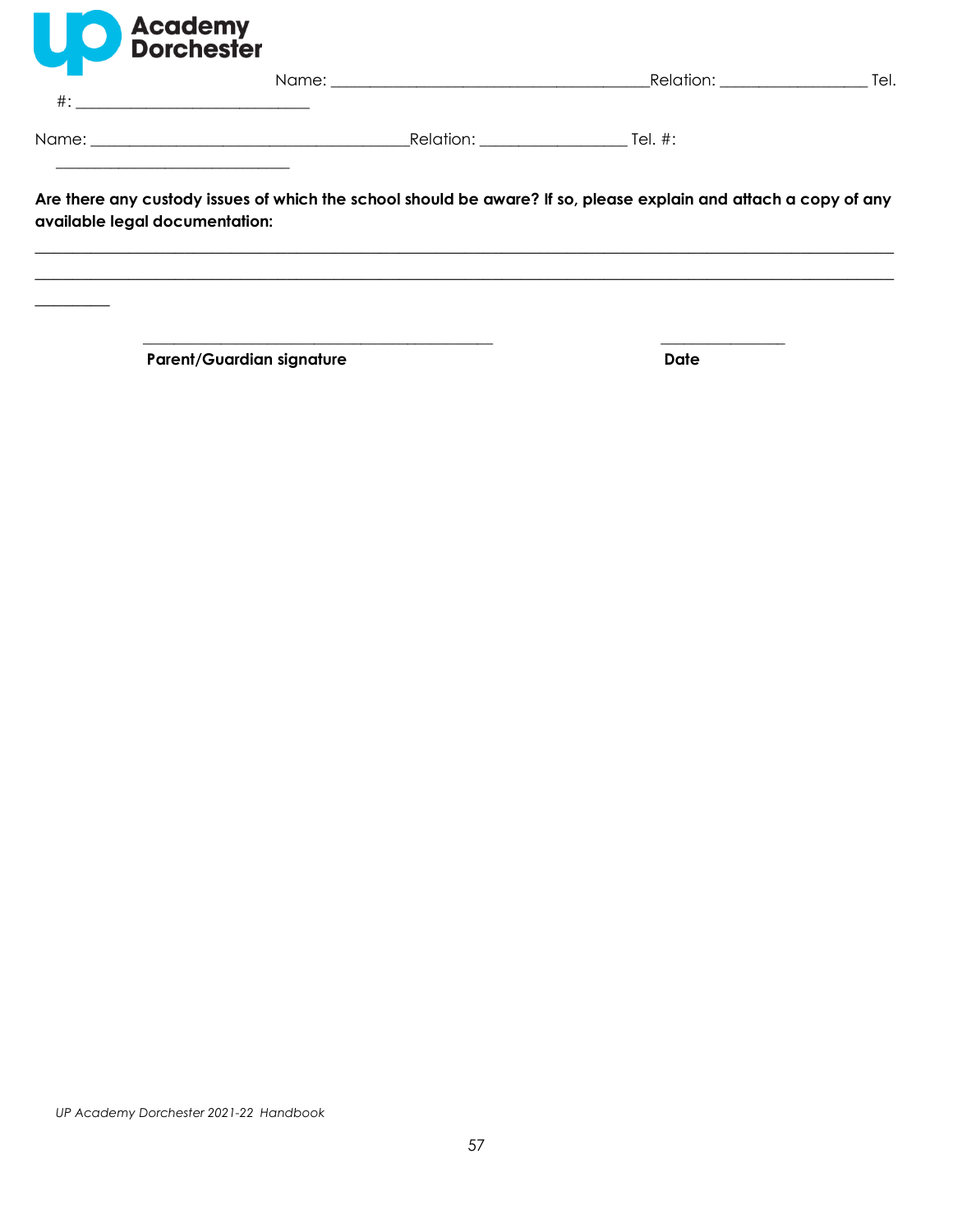

**UP Academy Dorchester Health Form: 2020-2021 School Year**

|                                                                                                                                                                                                     | <b>Date of Birth:</b>                      |   |
|-----------------------------------------------------------------------------------------------------------------------------------------------------------------------------------------------------|--------------------------------------------|---|
|                                                                                                                                                                                                     | $\begin{array}{ccc} & I & I & \end{array}$ |   |
|                                                                                                                                                                                                     |                                            | . |
|                                                                                                                                                                                                     |                                            |   |
| I hereby authorize the physician and/or health center identified below to release medical information and speak with the<br>school nurse, counselor and administrators regarding the above student: |                                            |   |
|                                                                                                                                                                                                     |                                            |   |
|                                                                                                                                                                                                     |                                            |   |
|                                                                                                                                                                                                     |                                            |   |
|                                                                                                                                                                                                     |                                            |   |
|                                                                                                                                                                                                     |                                            |   |
|                                                                                                                                                                                                     |                                            |   |
|                                                                                                                                                                                                     |                                            |   |
| Has a healthcare provider diagnosed your child with an acute illness? If yes, please explain:                                                                                                       |                                            |   |
|                                                                                                                                                                                                     |                                            |   |
|                                                                                                                                                                                                     |                                            |   |
|                                                                                                                                                                                                     |                                            |   |
|                                                                                                                                                                                                     |                                            |   |
|                                                                                                                                                                                                     |                                            |   |
|                                                                                                                                                                                                     |                                            |   |
|                                                                                                                                                                                                     |                                            |   |
|                                                                                                                                                                                                     |                                            |   |
| Does your child have any additional known medical conditions the school should be aware of? Please explain below:                                                                                   |                                            |   |
|                                                                                                                                                                                                     |                                            |   |
|                                                                                                                                                                                                     |                                            |   |
|                                                                                                                                                                                                     |                                            |   |
|                                                                                                                                                                                                     |                                            |   |
|                                                                                                                                                                                                     |                                            |   |
|                                                                                                                                                                                                     |                                            |   |
|                                                                                                                                                                                                     |                                            |   |

Does your child take any additional medications? **If your child has medication that needs to be administered during the school day, please make sure that the attached medication form is completed by your healthcare provider.** 

 $\Box$ 

*UP Academy Dorchester 2021-22 Handbook* 

\_\_\_\_\_\_\_\_\_\_\_\_\_\_\_\_\_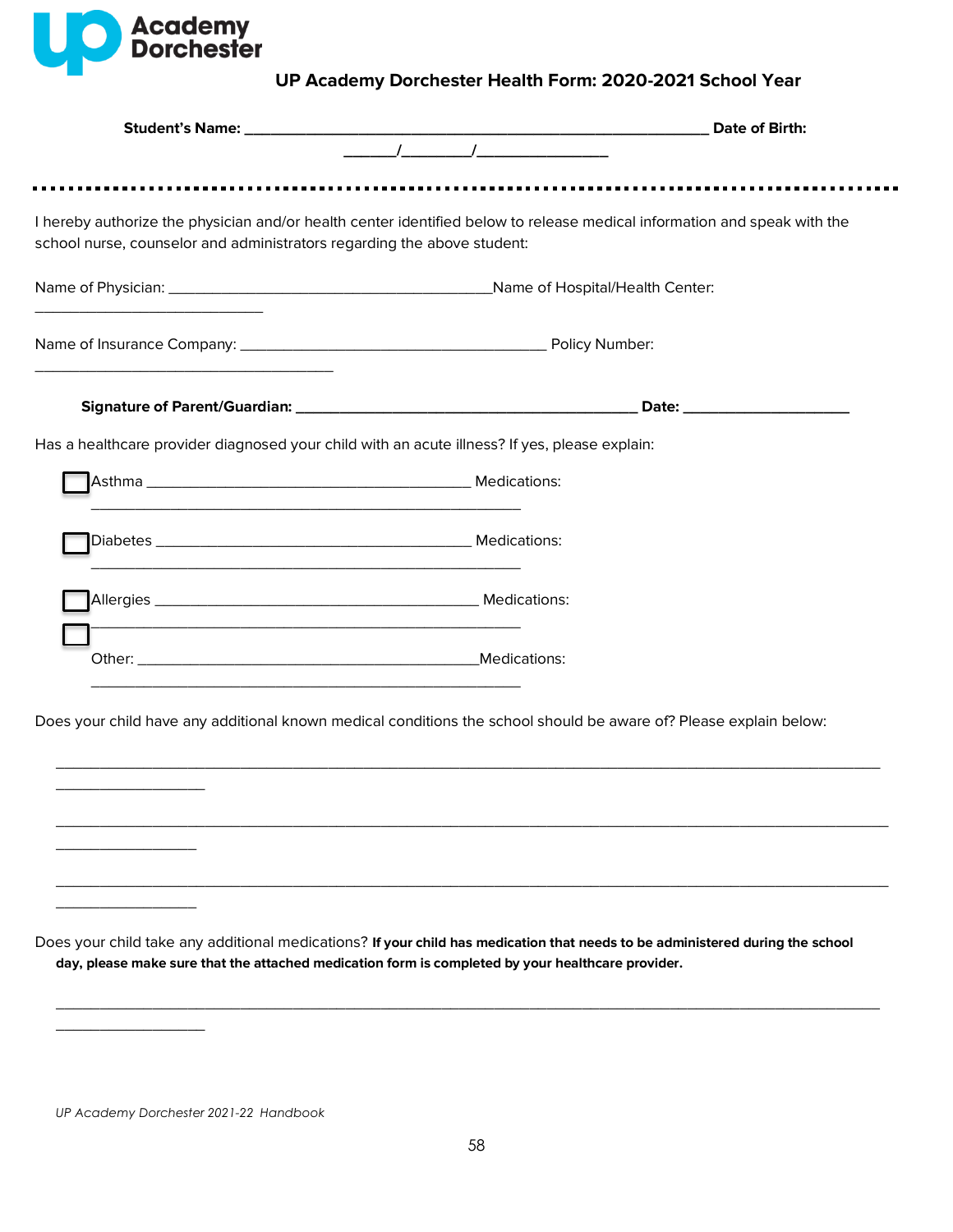

 $\overline{\phantom{a}}$ 

In case of an emergency who should we contact? Please include guardian/parent information first.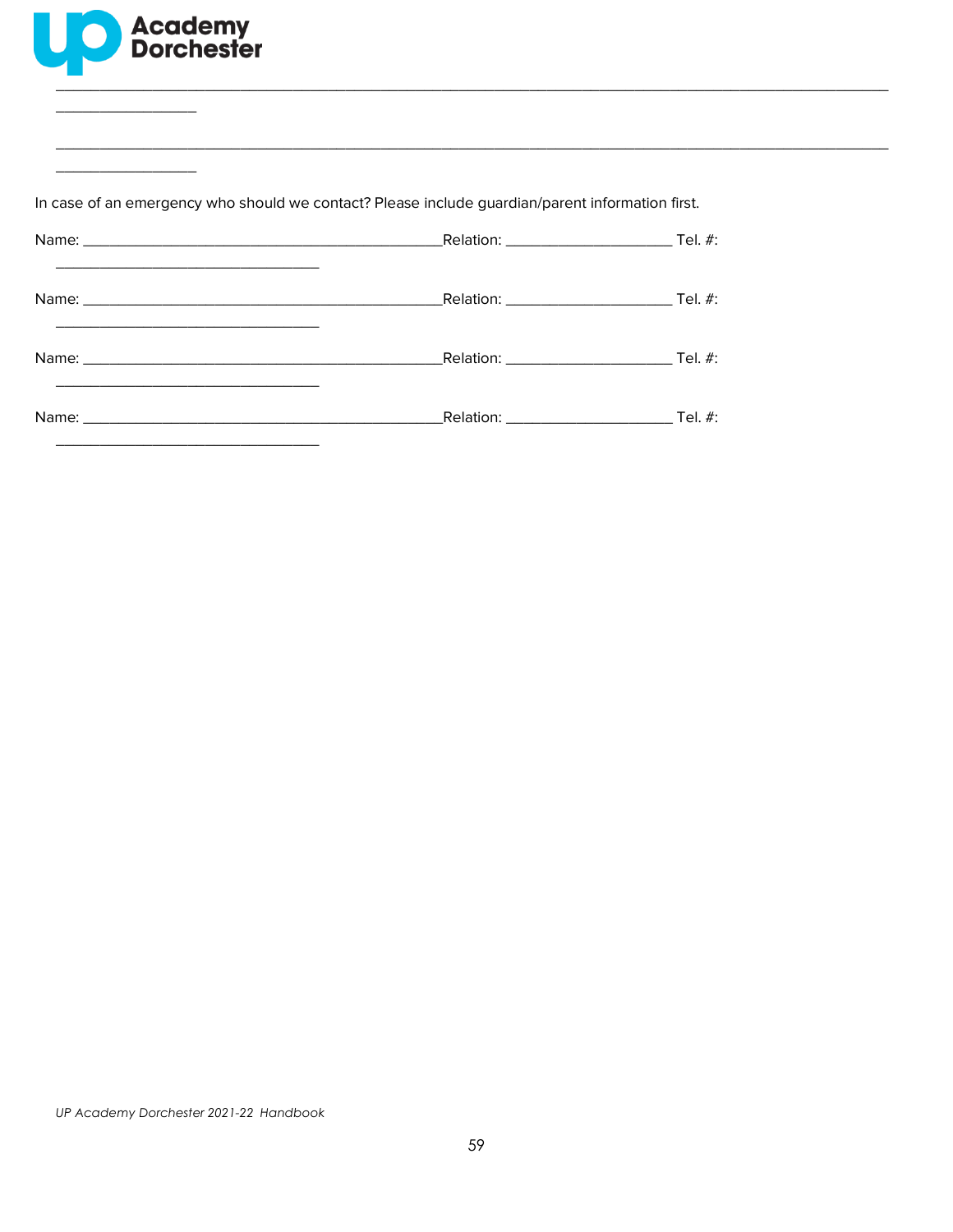

## **Boston Public Schools Parent/Guardian Authorization for Medication Administration**

Dear Parent or Guardian,

I would like to inform you of the policies that have been put in place to ensure the health and safety of children needing medication and other health-related accommodations during the school day.

The school district and/or state regulations requires that the following forms must be on file in your child's health record before we begin to give any medication or make any accommodation at school.

#### *Signed consent by a parent/guardian to give medication*

Please complete the consent form included with this letter and give it to the school nurse. There may be several forms. Please call the school nurse if you have any questions.

#### *Signed medication order*

The written medication order form should be taken to your child's primary care provider (your child's physician, nurse practitioner, etc.) for completion and returned to the school nurse. This order must be renewed as needed and at the beginning of each school year.

#### *Individual Collaborative Health Plan*

This form provides the necessary information to maintain a safe environment that meets your child's individual health needs and is a prerequisite if your child will require any additional accommodations beyond medication.

If your child **does not** have any significant health problems, you **do not** need to complete this form. Children with asthma should ask their primary care provider or the school nurse about an *Asthma Action Plan*).

Medications should be delivered to the school in a pharmacy or manufacturer-labeled container by you (parent/guardian) or a responsible adult whom you designate. Please ask your pharmacy to provide separate bottles for school and home. No more than a (30) thirty-day supply of the medication should be delivered to the school.

When your child needs a medication to be given during the school day, please act quickly to follow these policies so we may begin to give the medication as soon as possible.

#### **I understand I may retrieve the medication from the school at any time;** *however, the medication will be destroyed if it is not picked up within one week following termination of the order or on the last day of school before closing for the summer.*

Thank you for your assistance and cooperation with this matter.

## **Boston Public Schools**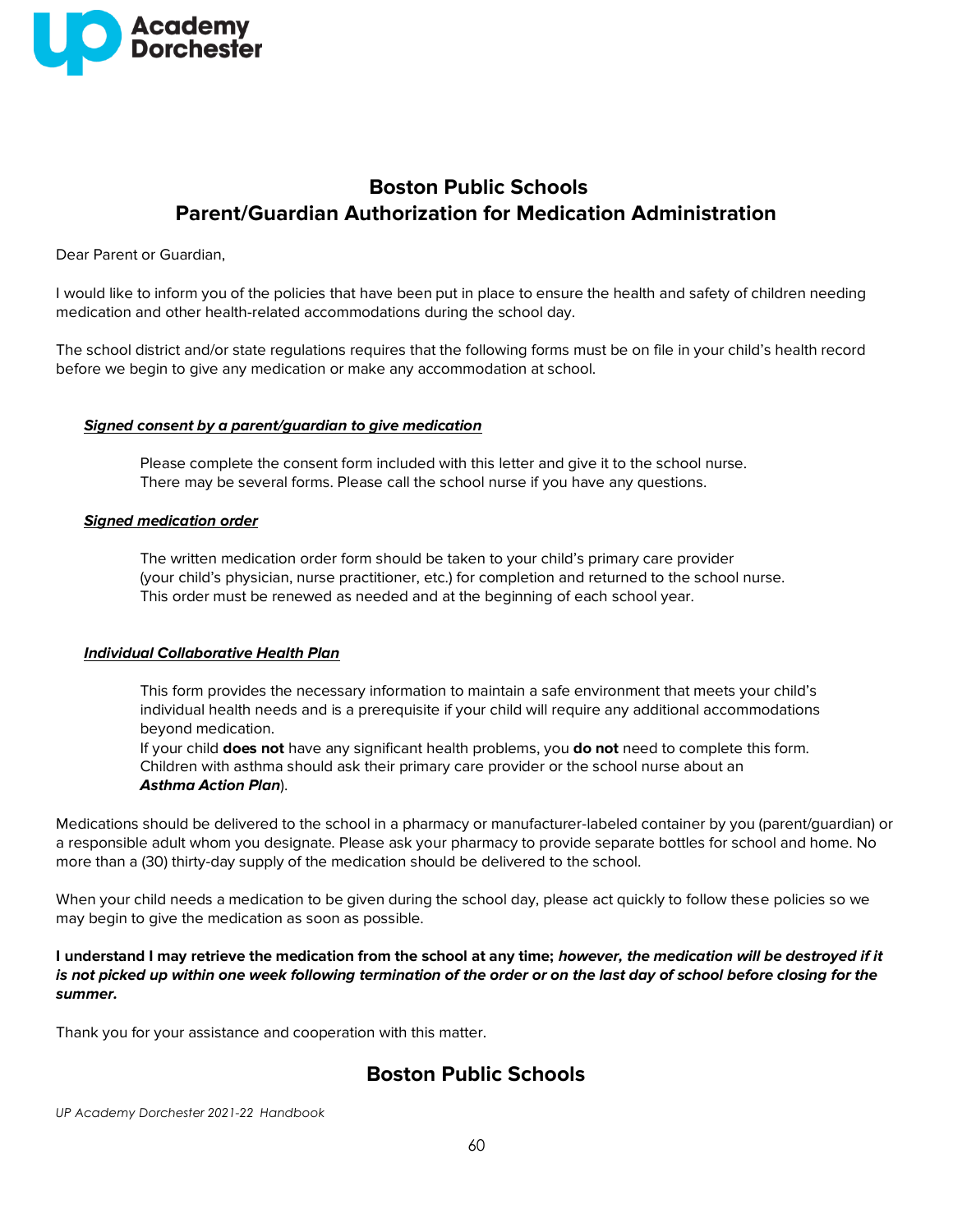

## **Parent/Guardian Authorization for Medication Administration**

| <b>PARENT or GUARDIAN:</b>    |                                         |
|-------------------------------|-----------------------------------------|
| form below.                   | receive medication as prescribed in the |
| Bv:                           |                                         |
| Name of Primary Care Provider | Signature of Parent or Guardian         |

Telephone Number: \_\_\_\_\_\_\_\_\_\_\_\_\_\_\_\_\_\_\_\_\_\_\_\_\_\_\_\_\_\_\_\_\_\_\_ Date: \_\_\_\_\_\_\_\_\_\_\_\_\_\_\_\_\_\_\_\_\_\_\_\_\_\_\_\_\_

*Signed medication order -* The written medication order form should be taken to your child's primary care provider (your child's physician, nurse practitioner, etc.)for completion and returned to the school nurse. This order must be renewed as needed and at the beginning of each school year.

#### **PHYSICIAN (A Healthcare Provider is the ONLY person who must fill this section out)**

I request that my patient receive the following medication:

| ,我们也不会有什么?""我们的人,我们也不会有什么?""我们的人,我们也不会有什么?""我们的人,我们也不会有什么?""我们的人,我们也不会有什么?""我们的人 |  |
|----------------------------------------------------------------------------------|--|
| ,我们也不会有什么?""我们的人,我们也不会有什么?""我们的人,我们也不会有什么?""我们的人,我们也不会有什么?""我们的人,我们也不会有什么?""我们的人 |  |
|                                                                                  |  |
|                                                                                  |  |
|                                                                                  |  |

Medications should be delivered to the school in a pharmacy or manufacturer-labeled container by you (parent/guardian) or a responsible adult whom you designate. Please ask your pharmacy to provide separate bottles for school and home. No more than a (30) thirty-day supply of the medication should be delivered to the school.

When your child needs a medication to be given during the school day, please act quickly to follow these policies so we may begin to give the medication as soon as possible.

I understand I may retrieve the medication from the school at any time; *however, the medication will be destroyed if it is not picked up*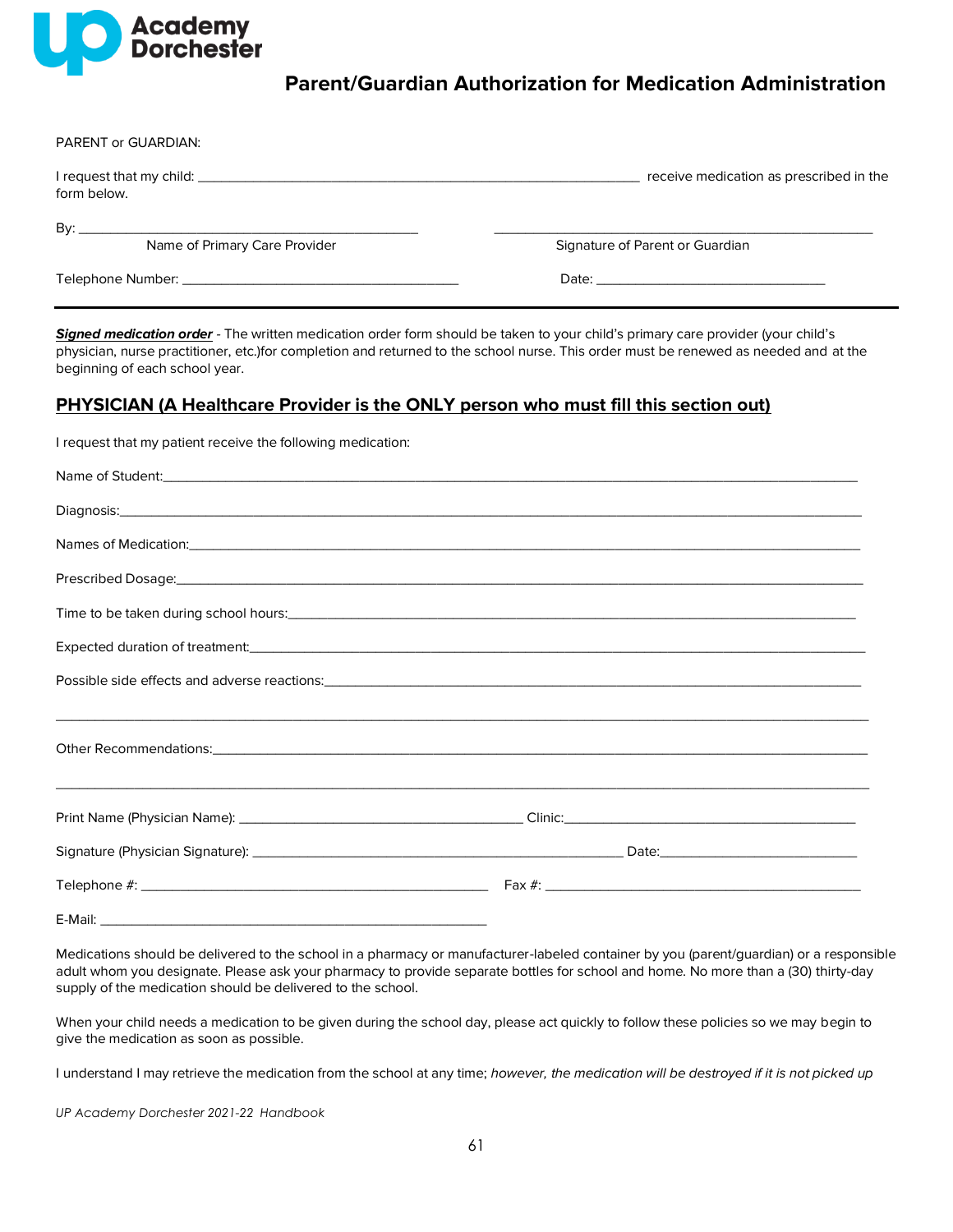

*within one week following termination of the order or one week beyond the close of school.*

## **Medial Policy Media Release 2019-20**

I, \_\_\_\_\_\_\_\_\_\_\_\_\_\_\_\_\_\_\_\_\_\_\_\_\_\_\_\_\_\_\_\_\_\_\_\_\_, the undersigned parent and/or legal guardian Parent/Guardian Name (please print)

of \_\_\_\_\_\_\_\_\_\_\_\_\_\_\_\_\_\_\_\_\_\_\_\_\_\_\_\_\_\_\_\_\_\_\_\_, a Minor, do hereby give consent for UP

Student Name (please print)

Academy Charter School of Dorchester to record, film, photograph, interview, and/or publicly exhibit, display, distribute or publish my child's name, appearance and spoken words, whether undertaken by school staff, students, or anyone outside the school, including the media. I agree that the school may use, or allow third parties, including but not limited to the media, to use, those works without limitation or compensation for purposes including but not limited to advertisement and promotion. I give this consent on my own behalf, on behalf of the Minor, and on behalf of the respective heirs, executors, administrators and assigns of ourselves and said Minor (hereinafter collectively the "Releasors"). The Releasors do release, discharge and covenant to hold harmless UP Academy Charter School of Dorchester and any and all of its present and former agents, servants, employees and staff (hereinafter collectively the "Releasees") of and from all demands, causes of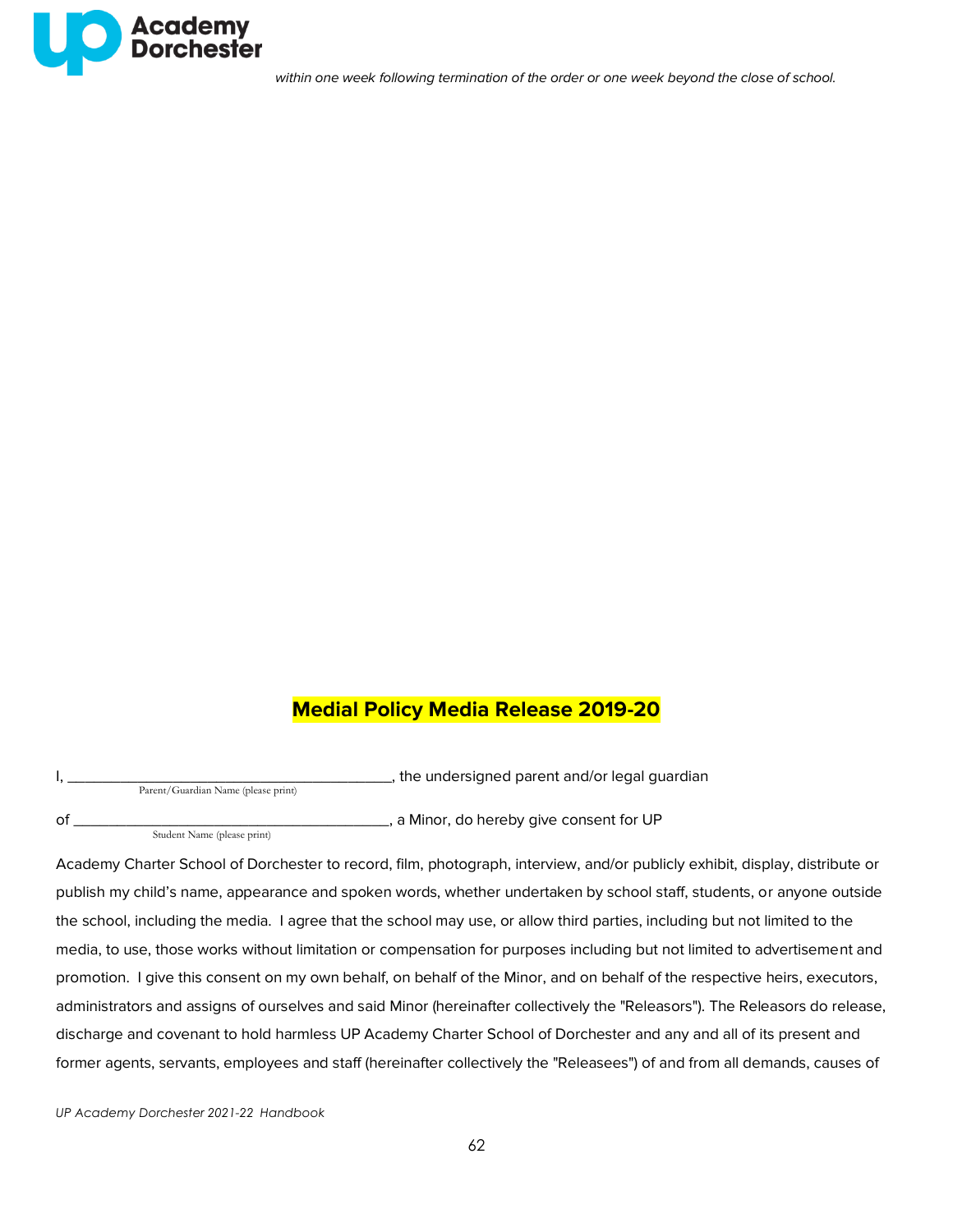

action, suits, claims, demands and liabilities whatsoever, both in law and in equity, which

the Minor or any of the Releasors now has or hereafter may acquire, either before or after the Minor has reached his/her majority, against any of the Releasees, resulting from the Minor's participation in school-related media, exhibits and displays.

| Student Name (please print)         | Student's Date of Birth |  |
|-------------------------------------|-------------------------|--|
|                                     |                         |  |
|                                     |                         |  |
| Parent/Guardian Name (please print) |                         |  |
|                                     |                         |  |
|                                     |                         |  |
| Signature of Parent/Guardian        | Date                    |  |
|                                     |                         |  |

#### **Student Technology Acceptable Use Form**

## **Student Appropriate Use Policy**

Please read the following carefully. Violations of the Appropriate Use Guidelines may cause a student's access privileges to be revoked for a period of time up to one school year, other disciplinary action, and/or appropriate legal action to be taken. It is expected that all students sign as having read UP Academy's AUP (Appropriate Use Policy).

Any student who utilizes the computer lab(s) or any digital equipment at the school must be aware of certain policies for use of the equipment and/or facilities. Procedures are in place for the protection of students and equipment. Students will be held accountable for any violation of the following policies (as would be the case for any classroom disciplinary matter).

Students are only allowed to utilize the computers and network to retrieve information and run specific software applications as directed by their teacher. Students are not permitted to explore the configuration of the computer, operating system or network, run programs not on the menu, or attempt to do anything they are not specifically authorized to do.

Students are responsible for ensuring that any CDs, memory sticks, USB flash drives, or other forms of storage media that they bring in from outside the school are virus free and do not contain any unauthorized or inappropriate files.

UP Academy will be making Google Apps for Education available for classroom use. Google Apps for Education is a suite of free, web-based programs that includes document creation, shared calendars, and collaboration tools. Students in classrooms using Google Apps for Education will also have access to student email accounts.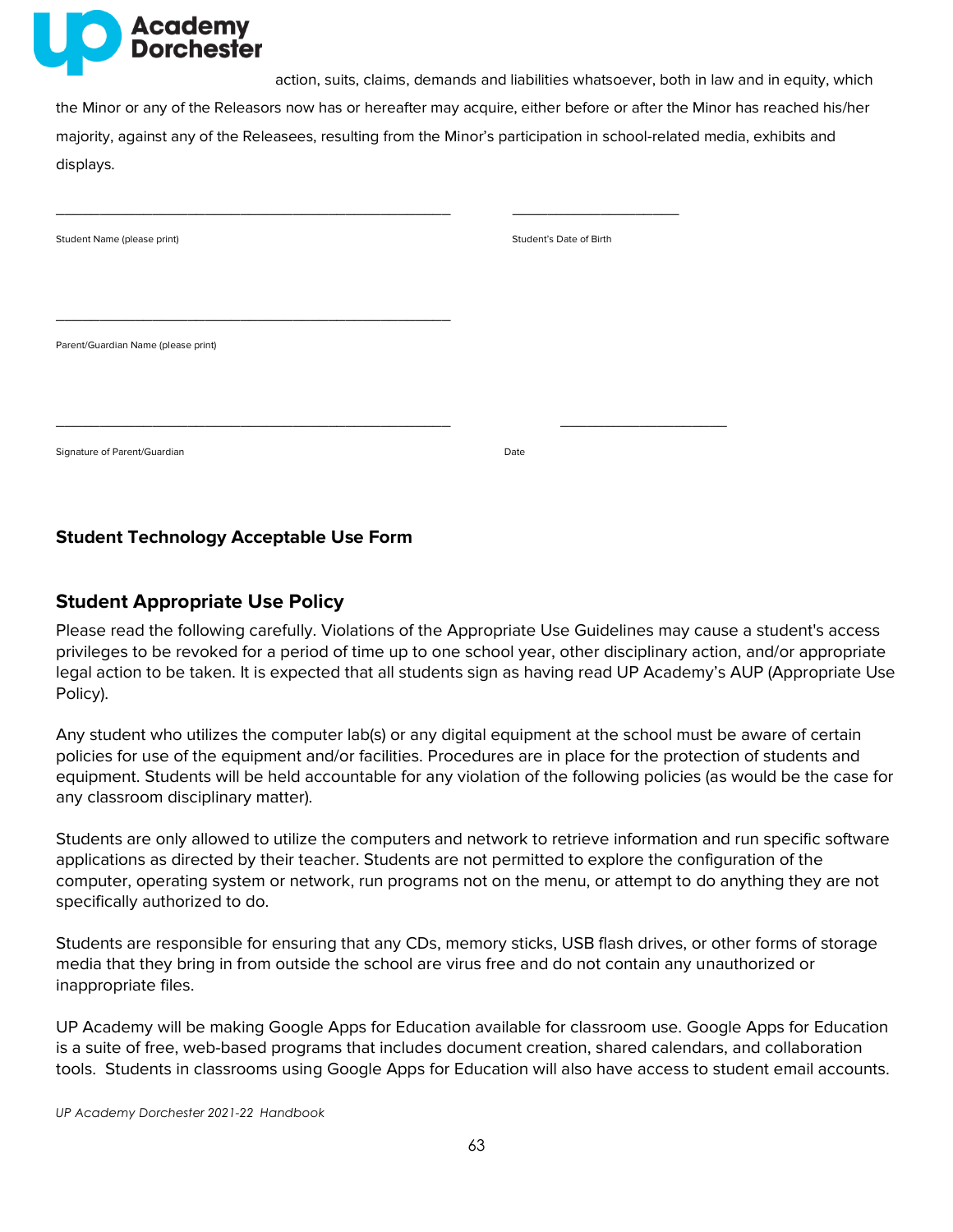

#### **Safety Issues:**

- 1. Any on-line communication should always be at the direction and with the supervision of a teacher.
- 2. Never provide last name, address, telephone number, or school name online.
- 3. Never respond to, and always report to the teacher or parent, any messages that make you feel uncomfortable or that are from an unknown origin.
- 4. Never send a photo of yourself or anyone else.
- 5. Never arrange a face-to-face meeting with someone you met online.
- 6. Never open attachments or files from unknown senders.
- 7. Always report to a teacher any inappropriate sites that you observe being accessed by another user or that you browse to accidentally.

Examples of prohibited conduct include but are not limited to the following:

- 1. Accessing, sending, creating or posting materials or communications that are:
	- a. Damaging to another person's reputation,
	- b. Abusive,
	- c. Obscene,
	- d. Sexually oriented,
	- e. Threatening or demeaning to another person,
	- f. Contrary to the school's policy on harassment,
	- g. Harassing, or Bullying
	- h. Illegal
- 2. Using the network for financial gain or advertising.
- 3. Posting or plagiarizing work created by another person without his/her consent.
- 4. Posting anonymous or forging electronic mail message
- 5. Attempting to read, alter, delete, or copy the electronic mail messages of other system users

6. Giving out personal information such as phone numbers, addresses, driver's license or social security numbers, bankcard or checking account information.

7. Using the school's computer hardware or network for any illegal activity such as copying or downloading copyrighted software, music or images, or violation of copyright laws.

8. Downloading, installing, or using games, music files, public domain, shareware or any other unauthorized program on any school's computer or computer system.

9. Purposely bringing on premises or infecting any school computer or network with a Virus, Trojan, or program designed to damage, alter, destroy or provide access to unauthorized data or information.

10. Gaining access or attempting to access unauthorized or restricted network resources or the data and documents of another person.

11. Using or attempting to use the password or account of another person or utilizing a computer while logged on under another user's account.

12. Using the school's computers or network while access privileges have been suspended.

13. Using the school's computer hardware, network, or Internet link in a manner that is inconsistent with a teacher's directions and generally accepted network etiquette.

14. Altering or attempting to alter the configuration of a computer, network electronics, the operating system, or any of the software.

15. Attempting to vandalize, disconnect or disassemble any network or computer component.

16. Utilizing the computers and network to retrieve information or run software applications not assigned by their teacher or inconsistent with school policy.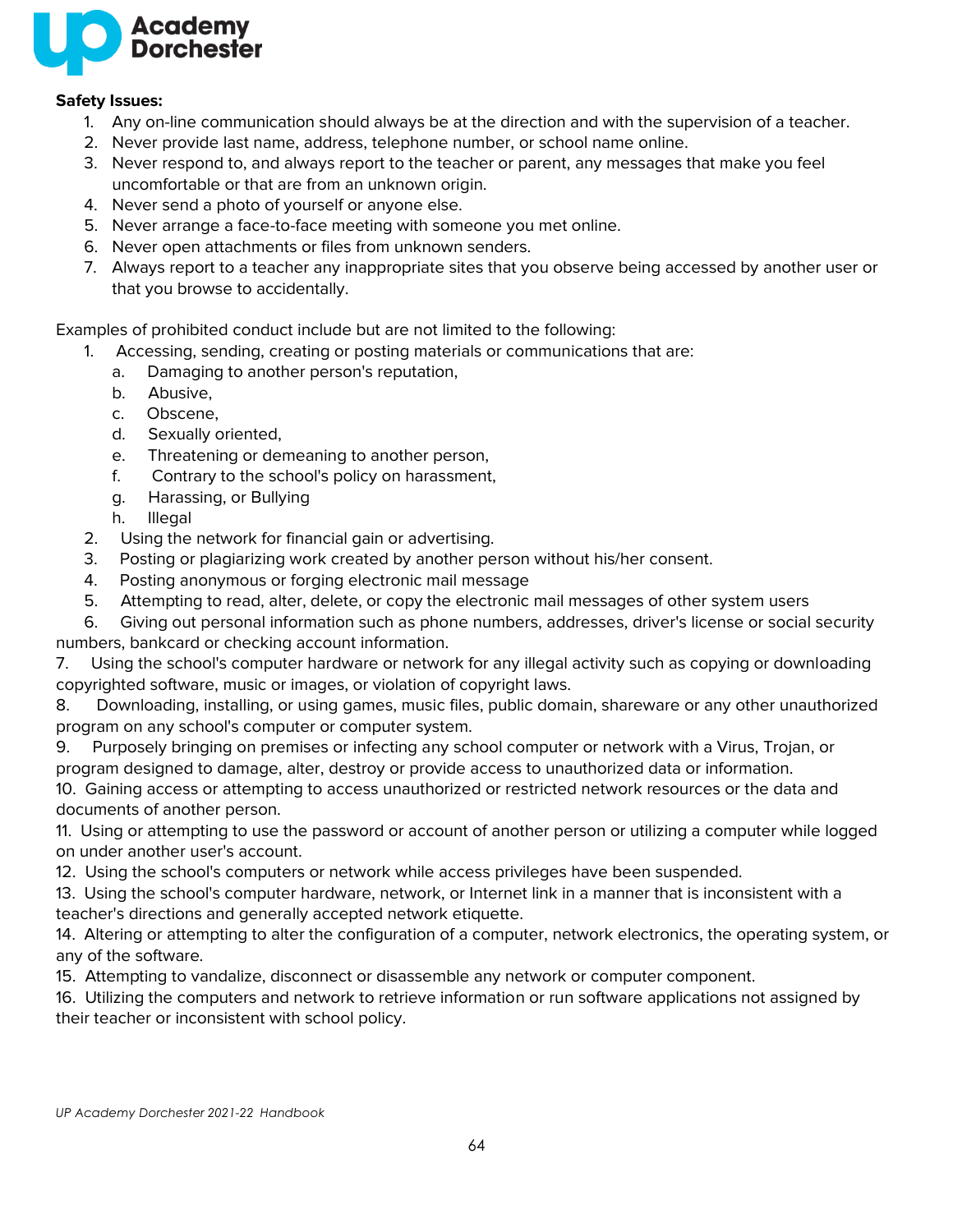

17. Connecting to or installing any computer hardware, components, or software

which is not school system property to or in UP Academy's technology resources without prior approval of UP Academy's IT Director or designee.

18. Bringing on premises any disk or storage device that contains a software application or utility that could be used to alter the configuration of the operating system or network equipment, scan or probe the network, or provide access to unauthorized areas or data.

19. Downloading or accessing via e-mail or file sharing, any software or programs not specifically authorized by teacher or other authorized UP Academy staff member.

20. Bypassing or attempting to circumvent network security, virus protection, network filtering, or policies.

21. Possessing or accessing information on school property related to "Hacking", or altering, or bypassing network security or policies.

22. Participating on message boards without teacher direction.

23. Students may use the school computer system only for legitimate educational purposes, which include class work and independent research that is similar to the subjects studied in school. Students shall not access entertainment sites, such as social networking sites or gaming sites, except for legitimate educational purposes under the supervision of a teacher or other professional.

24. All student use of the school network and Internet system or personal cell phones or other digital devices used by students while on campus is subject to the provisions of the individual school policies. Students may not share or post personal information about or images of any other student, staff member or employee without permission from that student, staff member or employee. If a student is found to have abused a personal cell phone or digital device in a manner that is not in accord with this Appropriate Use Policy, in addition to other disciplinary actions, the administrator may ban the students' use of any and all personal cell phone or digital devices.

25. Students should follow the guidelines for searching that utilize safe search engines and technology.

#### **Consent and Waiver**

 $I, \underline{\hspace{1cm}}$  the parent / quardian of  $\underline{\hspace{1cm}}$ 

agree to allow my child to have access to the Internet, Google Apps for Education and Internet-based services through UP Academy. I have read and agree to the above UP Academy Appropriate Use Policy and understand that UP Academy cannot guarantee the appropriateness of information or material that my child may encounter on the Internet. I shall not hold UP Academy responsible for materials acquired online by my child, for violations of copyright restrictions, any costs incurred by my child, or negligent acts by my child while using the internet.

**Parent / Guardian Signature:** \_\_\_\_\_\_\_\_\_\_\_\_\_\_\_\_\_\_\_\_\_\_\_\_\_\_\_\_ Dated: \_\_\_\_\_\_\_\_\_\_\_\_\_, 20\_\_\_\_

I, \_\_\_\_\_\_\_\_\_\_\_\_\_\_\_\_\_\_\_\_\_\_\_\_\_\_\_\_\_\_, have read and agree to the above UP Academy Appropriate Use Policy and will act with honesty, integrity and respect for the rights of others in my usage of the Internet.

| <b>Student Signature:</b> | Dated: |  |
|---------------------------|--------|--|
|---------------------------|--------|--|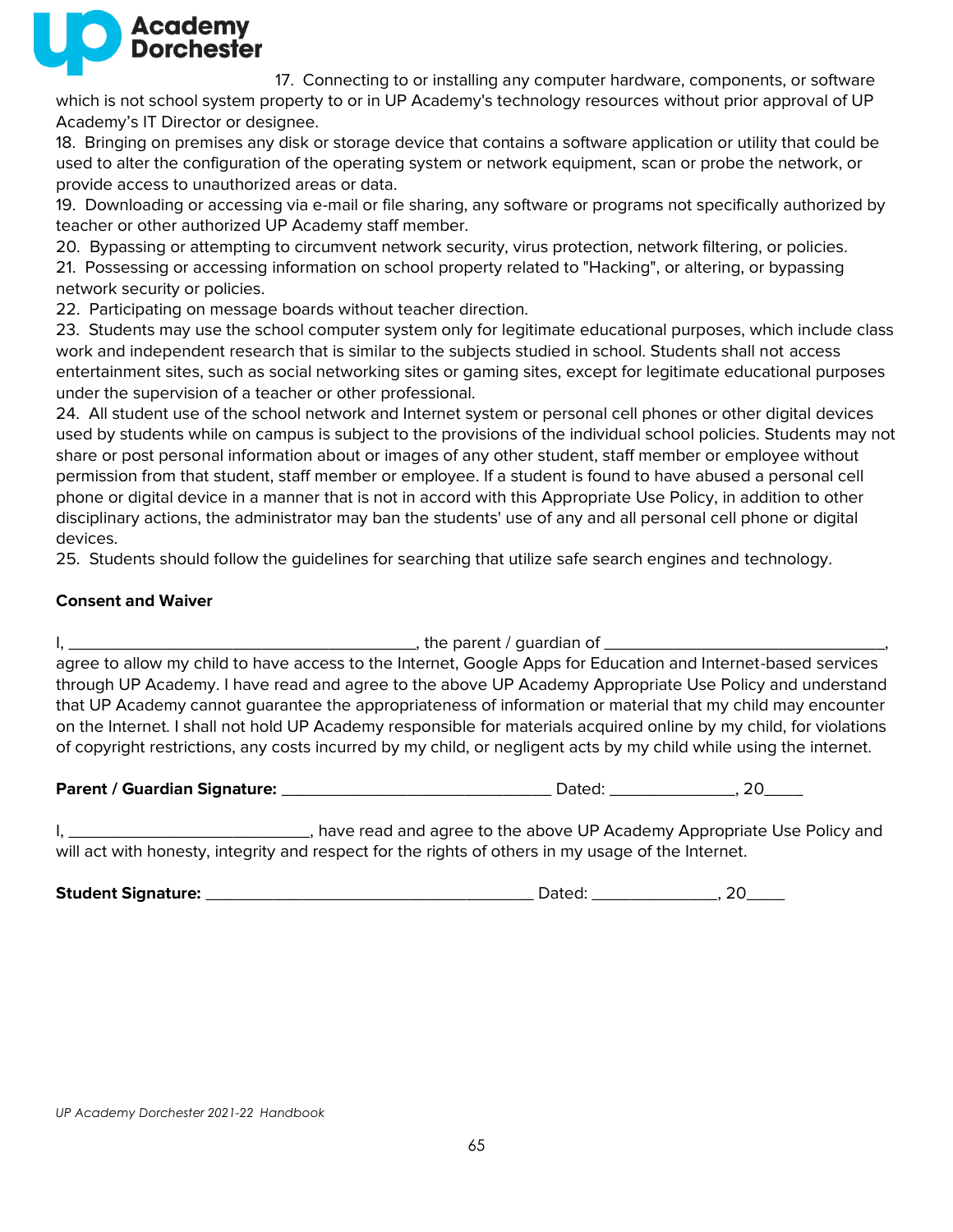

*Appendix I: UP Academy Code of Conduct*

# **UP ACADEMY CODE OF CONDUCT**

## *SCHOOL YEAR 2020-2021*

- **Section I: Rationale and Guiding Principles**
- Section II: Common Rewards and Consequences
- **Section III: Practices to make exclusions a last resort**
- **Section IV:** Suspension and Expulsion
- **Section V: Application of the Code of Conduct in Specific Circumstances**
- **Section VI: Other Relevant Policies and Relevant Documentation**

#### **Section I: Rationale and Guiding Principles**

UP Education Network has created a Code of Conduct for each UP Academy ("UP Academy" or "school") in order to:

- Ensure that our school cultures are built on a foundation of mutual respect between students and adults, and that this respec t fosters a safe, welcoming and supportive learning environment;
- Prepare our scholars to become engaged citizens who will positively shape the world around them and who can navigate the complex and sometimes inequitable structures of this world by setting high expectations for what our scholars will accomplish in school and in life; and
- Allow scholars to focus on their learning. Our schools should inspire a love of learning in all our scholars. We strive to ensure that our students build an intrinsic thirst for knowledge and develop a strong sense of intellectual independence, and that our teaching of content merges with the teach ing of social and emotional skills so that our scholars can be prepared to navigate the world. This inspiring task often requires multiple approaches to ensure tha t we reach every single student in our buildings. We believe that high expectations help create an environment that is conducive to engaged learning and true intellectual freedom, and that students feel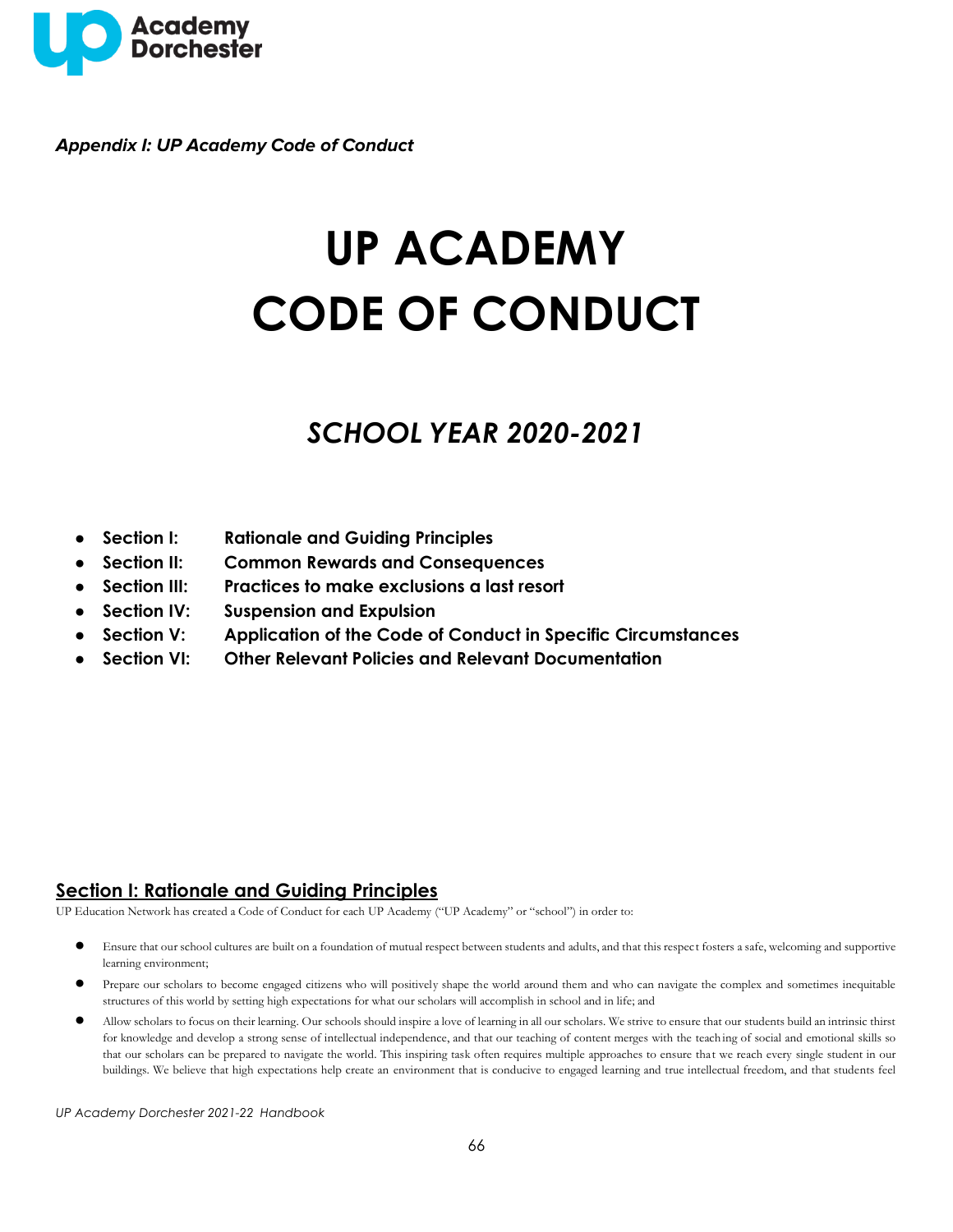

secure and are most successful when clear structures are set and consistently maintained throughout the school day. Our safe, supportive and welcoming school climates enable students to take positive risks, discover their passions, and achieve success. Through joyous routines and strong relationships, we seek every possible opportunity to celebrate our scholars' achievements in ways that build our students' confidence, sense of worth, and love of learning. We also help our students grow to meet high academic and behavioral standards through a constructive and clear cons equence and reward system (e.g., merits and demerits). These systems allow scholars to practice social skills that will help them achieve their goals of success in high school, college and the complex world beyond. We help scholars understand that holding high expectations for themselves will put them on a path to being engaged citizens that will positively shape the world around them.

We invest the time it takes to build, implement, and maintain strong systems that ensure every student in every classroom has the same opportunity to be successful in our schools, and that we, as educators, can take advantage of every minute that we have with our scholars. In short, the details matter in our school. This Code of Conduct covers many of the key details of our approach to building a strong and inclusive learning environment.

We also recognize that no one knows our students like their families. We cannot achieve our shared vision for their students' future if we do not engage in authentic and meaningful relationship building. Our families must feel heard and valued in this work. They entrust us with their students every day. We must earn that trust and showcase through our words and actions - that it is an honor to serve them and their students.

We believe that a supportive and consistent Code of Conduct promotes the equitable treatment of all scholars and helps to create a context in which they can maximize their potential. UP Education Network believes that school discipline and behavior management systems work best when they are instructive, not punitive, and that "the purpose of discipline must be to understand and address the causes of behavior to resolve conflicts, while teaching new skills and repairing the harm done [in order to] restore relationships and reintegrate students into the school community.<sup>"6</sup> In short, the goal of a discipline policy is to teach.

UP Academy's Code of Conduct is based upon a framework of progressive discipline. Specifically, minor behaviors result in smaller consequences while larger behaviors result in more serious consequences. Furthermore, first-time inappropriate behaviors result in smaller consequences, while repeated inappropriate behaviors result in more serious consequences and interventions.

UP Academy staff strive to support students who engage in inappropriate behaviors with the goal of minimizing exclusions. This includes the use of behavior intervention plans and restorative practices that are used to help students to learn new, more productive behaviors. Moreover, all scholars are entitled to due process commensurate with disciplinary consequences, in accordance with state and federal law. All members of UP Education Network and UP Academy schools will aim to resolve disc iplinary problems by means other than exclusions to the fullest extent possible. All UP Academy personnel – including the Principal or his/her designee responsible for determining the outcome of a hearing - will exercise discretion in deciding consequences, consider ways to re-engage scholars in learning, and avoid using exclusions as a consequence to the fullest extent possible when alternatives are available. We all will seek authentic resolutions that build students' skills and repair relationships.

This Code of Conduct outlines both the productive academic and social behaviors that staff members will seek to reward and ce lebrate and the behaviors that need to improve such that all scholars develop excellent academic and social habits. It outlines the rights and responsibilities of students, staff and families in cases of disciplinary incidents. What follows is not an exhaustive list of behaviors and habits that schools may choose to emphasize; it offers examples of behaviors and their corresponding rewards and consequences. UP Academy staff have the discretion to deviate from these consequences if doing so is necessary to meet a student's unique needs.<sup>7</sup>

Overall, this Code of Conduct is substantially similar to the Boston Public Schools Code of Conduct but has been tailored to the unique autonomies of the UP Academy Model.

This code is meant to define productive behaviors in the following school settings:

- While the scholar is on school grounds, during uniformed arrival / dismissal, or on transportation to and from the school;
- During school-sponsored activities and trips; and
- During all other school-related events.

#### **Section II: Common Rewards and Consequences**

Part A: Positive Based Incentive System (PBIS): A key part of UP Academy's Code of Conduct is its positive based incentive systems (PBIS), including:

● Merits and School Values Reports (ex: ASPIRE, Tigers, etc.)

Merits and School Values Reports: UP Academy has developed school values report systems to provide scholars, families, and teachers with a frequent, comprehensive report of scholar performance. Depending on the school, the value reports will be identified as an ASPIRE Report, a Tiger Report, or some other name relevant to the UP Academy your scholar attends.

A scholar's weekly report total is impacted by their fulfillment of behavioral, homework, and attendance expectations. Year-to-date attendance and academic data is also included in the report. The report week runs Friday through Thursday (for logistical reasons). All scholars receive reports every Friday. Each scholar starts the report week with 90 Points.

Scholars may increase their ability to receive positive incentives through this programming by earning the following (relevant to the school-specific protocols):

*UP Academy Dorchester 2021-22 Handbook* 

 $\overline{a}$ 

<sup>6</sup> Boston Public Schools Code of Conduct, February 2016, page 6.

<sup>7</sup> The School Site Council for UP Academy Boston will have an opportunity to review the Code of Conduct on an annual basis and provide school leadership and UP Education Network leadership with feedback on the Code of Conduct and on the school's approach to discipline and behavior management.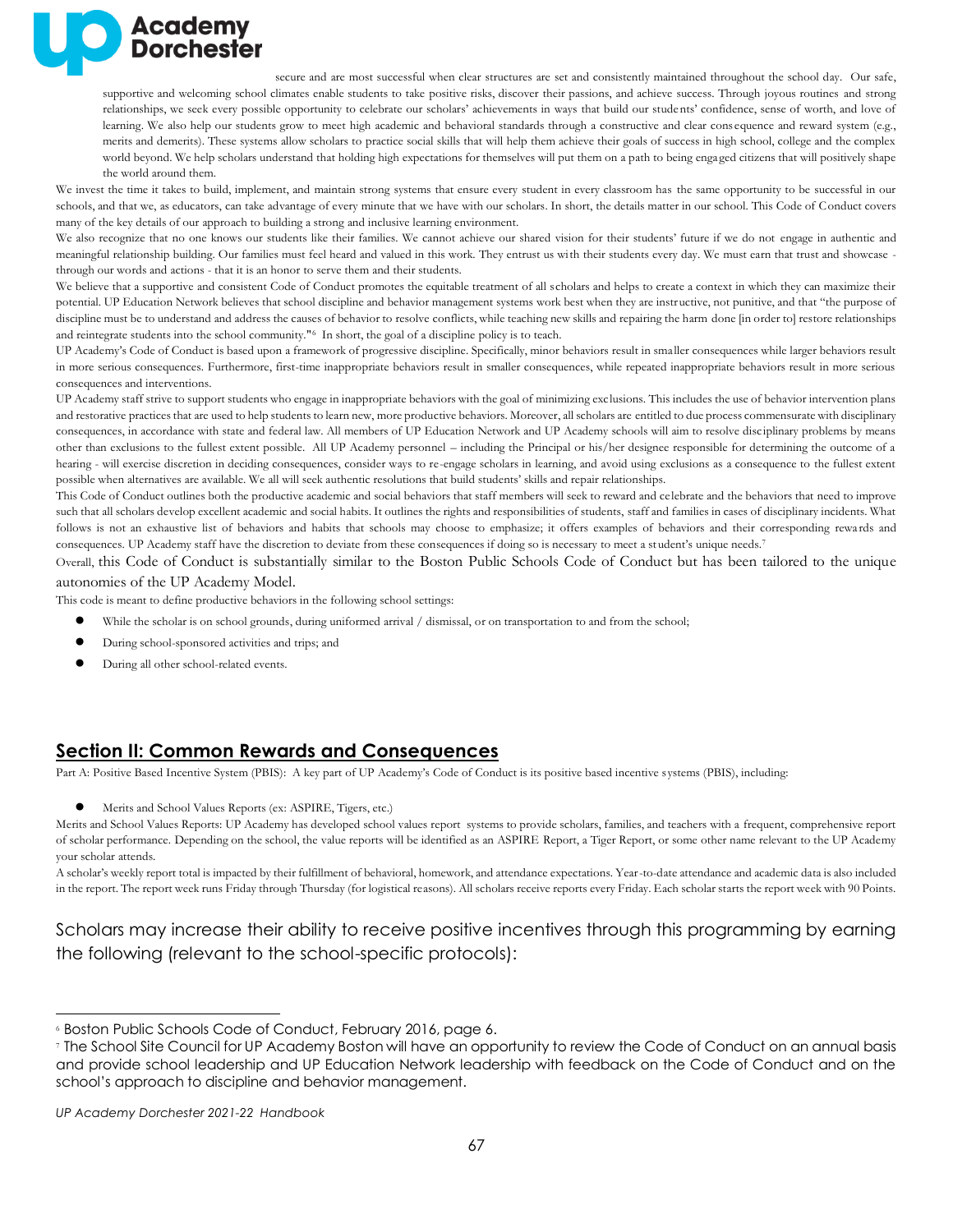

● **(K1-4) Dojo Points and (5th-8th) Merits:** recognize and reward students for making positive choices, modeling the school values, and showing exemplary behavior, e.g., meeting an expectation with impressive urgency. For Elementary school students, merits may come in the form of Class DOJO points.

**• Act Worthy of Public Recognition (a.k.a Super Merits):** recognize and reward students for going above and beyond, e.g. offering to tutor another student.

Students with high scores on any values reports may be eligible for additional school privileges and rewards.

Additionally, scholars will decrease scores on values reports when they fail to meet expectations. Specifically, reports could be deducted when:

- Scholars do not meet behavioral expectations (e.g., they earn demerits, detentions, suspensions);
- Scholars do not meet attendance expectations (e.g., they are absent or late)
- Scholars do not complete homework assignments;
- Scholars are referred out of class; and
- Scholars misbehave in homework club or detention.

Weekly reports may be sent home to be reviewed and signed by parents or guardians. Scholars complete a weekly reflection to be reviewed by the scholar's advisor. The purpose of the reflection is for the scholar to better understand where they did well or need to improve, and to serve as a starting point for conversations between scholar and advisor as needed. The school reserves the right to add or subtract points for examples of very good or very poor behavior. Part B: Demerits/Dojo Point Deductions

To achieve the goal of college readiness, scholars must maximize the learning time they have in school and learn excellent academic habits. Low-level misbehaviors take away from instructional time. When needed, a teacher will issue a demerit to a scholar, as feedback for scholars. This feedback helps them to refocus after small mistakes. By delivering this feedback consistently, scholars can practice forming strong academic habits in a low stakes environment. Demerits are generally used in UP Academy schools starting in middle school grades.

UP Academy teachers are trained to use a number of behavioral interventions when directions are given. These include using a warm/firm tone, circulation, eye contact, countdowns, and narration of positive behavior. In addition, we place a large emphasis on relationship building. These interventions often reduce the need for demerits in skilled teachers' classrooms.

If a scholar engages in any of the following behaviors, the scholar may receive a demerit:

- Inappropriate communication (e.g., disrespectful outburst)
- Off-task behavior (e.g., head down on desk)
- Unprofessional conduct (e.g., continuous call outs)
- Disregarding directions (e.g., out of seat without permission)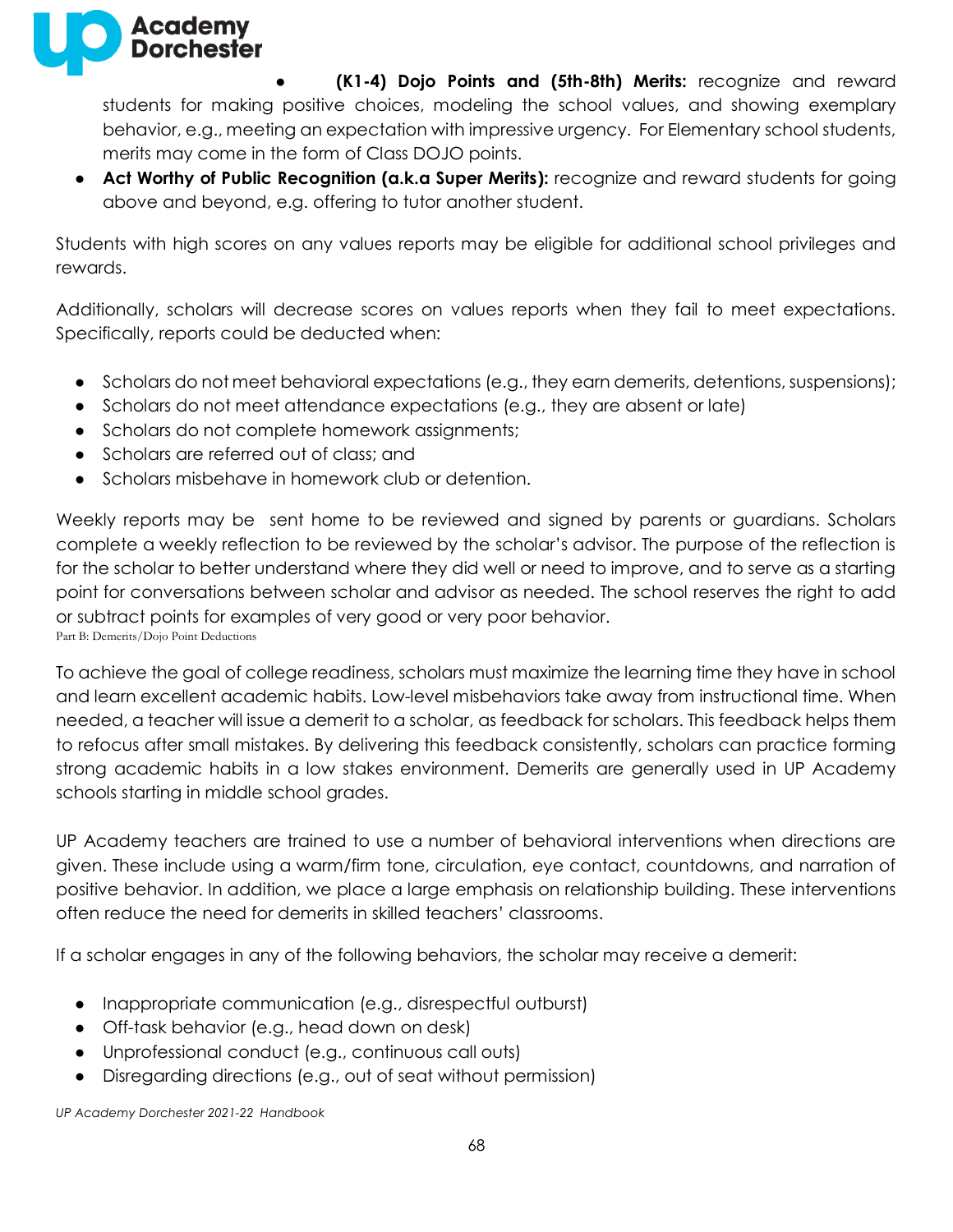

When a scholar earns a demerit, the scholar will be notified by the issuing teacher.

In addition to a demerit, the scholar may receive additional corrective consequences and/or lose other school privileges as determined by UP Academy staff. Part C: Referrals

Referrals are designed for scholars to reflect meaningfully on their behavior and return to class ready to learn. In a referral, students go to the Dean of Students Office to process and reflect on high-level misbehavior, prepare to restore with any necessary parties and return to class. Behaviors which warrant a referral include, but are not limited to:

- Extreme disruption
- Physical aggression
- Extreme disrespect
- Leaving supervision

The goal during a referral is for reflection, not to miss instructional time. At the earliest time possible, a student will be sent back to class to continue learning. However, there may be instances when a short referral does not allow the scholar to reset and return to class without further reflection. In these cases, an extended referral may be required. When a scholar has earned an extended referral, they will spend more time in the Dean of Students Office. Part D: Detention

Mutual respect is the foundation of a safe, healthy, and supportive school culture and integral to becoming a productive citizen in the world. It is our goal to teach our scholars to handle adversity with respect for themselves and for each other. A detention is a consequence that requires scholars to complete additional assigned work, and reflect on instances of repeatedly failing to follow directions such that learning time of other scholars was lost, engaging in low-level disrespect, or low-level breaches of trust and integrity.

If a scholar engages in any of the following inappropriate behaviors, the scholar may receive a detention. Inappropriate behaviors which warrant a detention include, but are not limited to:

- Disrespectful behavior (e.g., name calling of another student)
- Disruptions (e.g., low level curse words)
- Inappropriate contact or communication (e.g., kicking chair)

If a student is required to stay for detention, he/she will be notified by the issuing teacher in the block before detention. If a student is required to stay for detention, the school will do its best to contact the family by an auto call at 2:40 pm, or by manual phone through 3:00 pm. In the case that the school cannot directly reach the family, the student is still required to stay at school. It is imperative that the school always have correct contact information for all parents and guardians. Families should provide the school with all relevant contact information as requested at the beginning of the year and keep the school updated if family contact information should change. Schools will ensure families have received this notification before keeping a student for Detention.

UP Academy also requires students who failed to meet homework expectations may be asked to stay after school for Homework Club (HWC) when relevant. If a scholar is required to serve detention and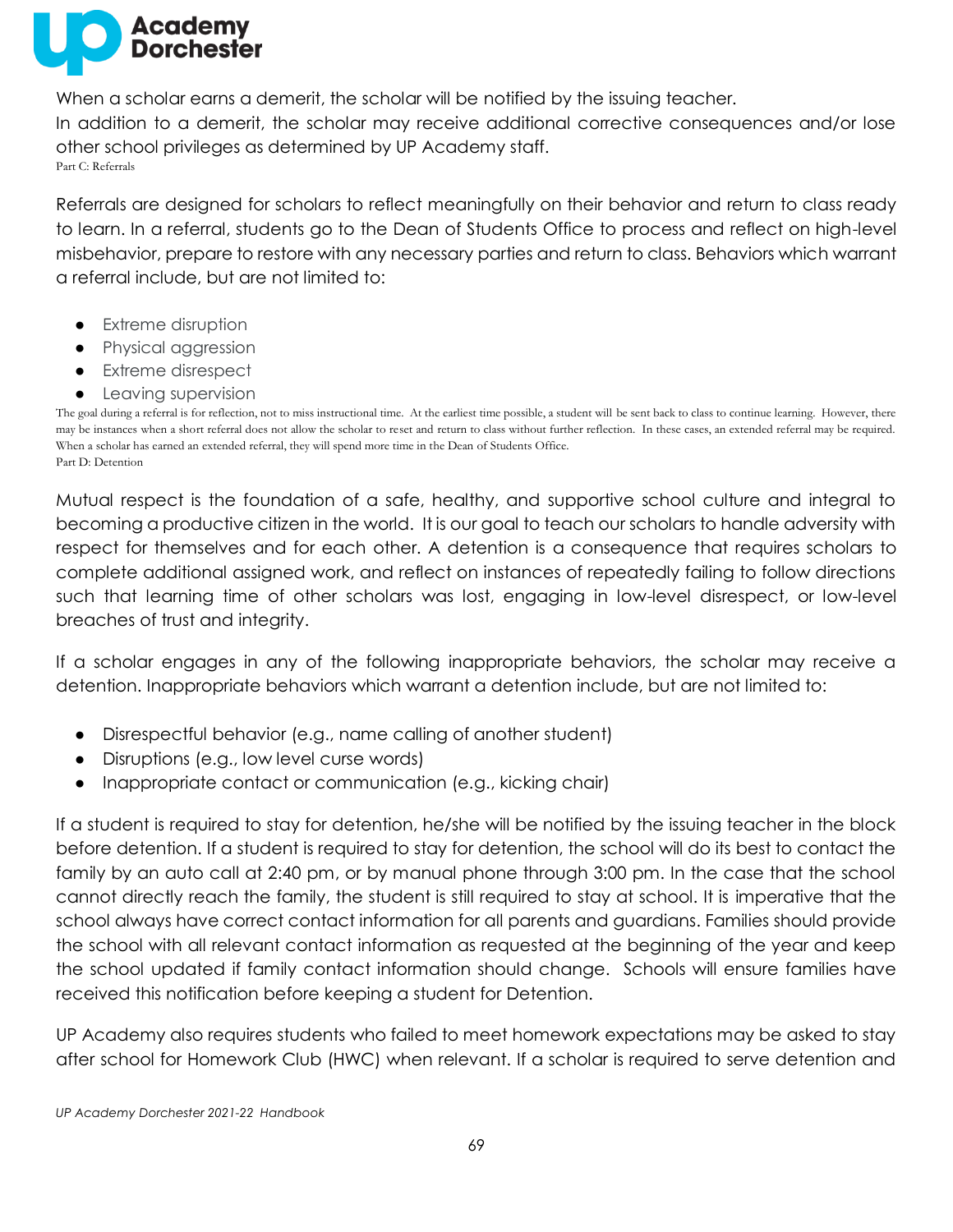

Homework Club (HWC) during the same day, he/she will be required to serve the detention and will use part of that time to complete missed homework assignments.

Other than for medical emergencies, family emergencies or health-related appointments, students may not be excused from detention. In the case of a family/medical emergency or health-related appointment, all students will be required to make-up missed detention time on the following school day. Under these circumstances, a family member must directly communicate with the Principal, Dean of Students, or their designee in order for their child to be dismissed at 3:00 pm. Absences from detention can only be excused by the Principal or Dean of Students. Part E: Friday Extension

Scholars who have earned a weekly low cumulative report score could miss Friday Enrichment<sup>8</sup> activities and potentially serve detention instead. In the event that an academic week does not end on a Friday, detention will still be served at the discretion of the School Leadership Team. Scholars will receive notice of extension with their weekly reports on Friday.

## **Section III: Practices to Make Exclusions a Last Resort**

All schools within UP Education Network approach suspension as a last resort. There are a plethora of things in place that promote, teach and reward pro-social skills. Across all grades, the following practices, systems and structures are in place and serve as a baseline expectation for all UP schools:

- Clear, positively-framed rules and expectations for all spaces
- Recognition and feedback for positive choices aligned with the rules and student values (usually in the form or points or merits)
- Weekly or daily rewards associated with points or merits earned
- Community leader forms to recognize students who are going above and beyond
- Direct SEL instruction at least weekly
- Advisory (middle school) or morning and closing meeting (elementary school)
- Community circle in elementary school and Valor circle in Middle School
- Restorative conversations with teachers and peers when conflict occurs
- Reflection forms in class to help a student think through choices before they become more severe
- Self regulation spaces in classrooms that students can select into (elementary school)
- Group counseling
- Individual counseling
- Community service
- Family meetings
- Peer mediations

 $\overline{a}$ 

<sup>8</sup> Friday Enrichment is an opportunity for students to participate in elective courses and clubs, such as Student Government, drumming, etc.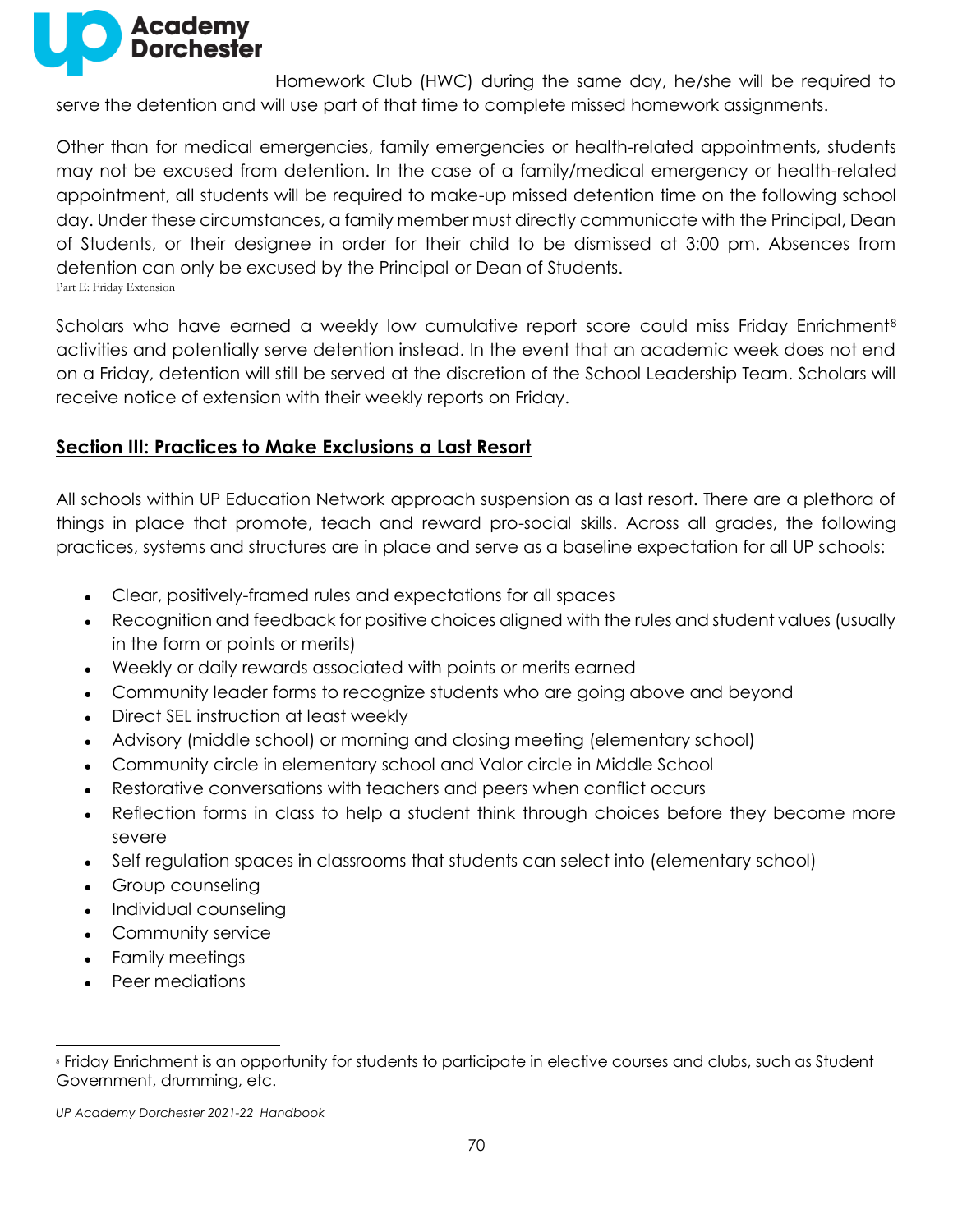

In addition, all schools provide training to staff on the aforementioned, to ensure that staff are equipped with the appropriate and necessary skills and knowledge.

At UP education network, part of our vision is to ensure that students are cultivating their sharp minds and sharing their kind hearts. We take this vision extremely seriously and the positive practices we have put in place to ensure that sharing can be realized. This code of conduct outlines methods in which we can promote this vision.

## **Section IV: Suspension and Expulsion**

Before executing on these policies, please reference Section V to ensure that all direction has been taken with regards to students with disabilities.

#### *Due Process*

All students have due process rights whenever they are subject to a potential suspension or other form of exclusion. Due process is a requirement to protect the legal rights of individuals in order to safeguard against unfair or unequal treatment. . In the context of school discipline, that means that a student must be provided with, among other things, the right to notice and a fair hearing prior to the administration of a suspension or expulsion. UP Academy makes efforts to ensure that due process steps are followed at all stages of the disciplinary process and before issuing a disciplinary decision.

#### *Suspension Limitations*

UP Academy does not suspend students in grades pre-K through 2. For grades 3-5, suspensions are only allowed for the following serious incidents:

- Possession of dangerous weapons (including but not limited to a gun or a knife);
- Possession of controlled substances on school premises or at school-related events;
- Assault of students or educational staff on school premises or at school-sponsored events, where the principal has specific, articulable facts to conclude that the child would cause serious physical harm to a classmate or member of educational staff if the child remained in school;
- Sexual misconduct;
- Certain civil rights violation; and/or
- Repeated bullying.

The following section sets forth the procedures for determining consequences scholars may face for not following the Code of Conduct. All scholars are entitled to due process commensurate with the disciplinary consequences to which they may be subject, in accordance with state and federal law. In addition, all members of UP Education Network and UP Academy schools will aim to resolve disciplinary problems by means other than exclusions, to the fullest extent possible. All UP Academy personnel – including the Principal or his/her designee responsible for determining the outcome of a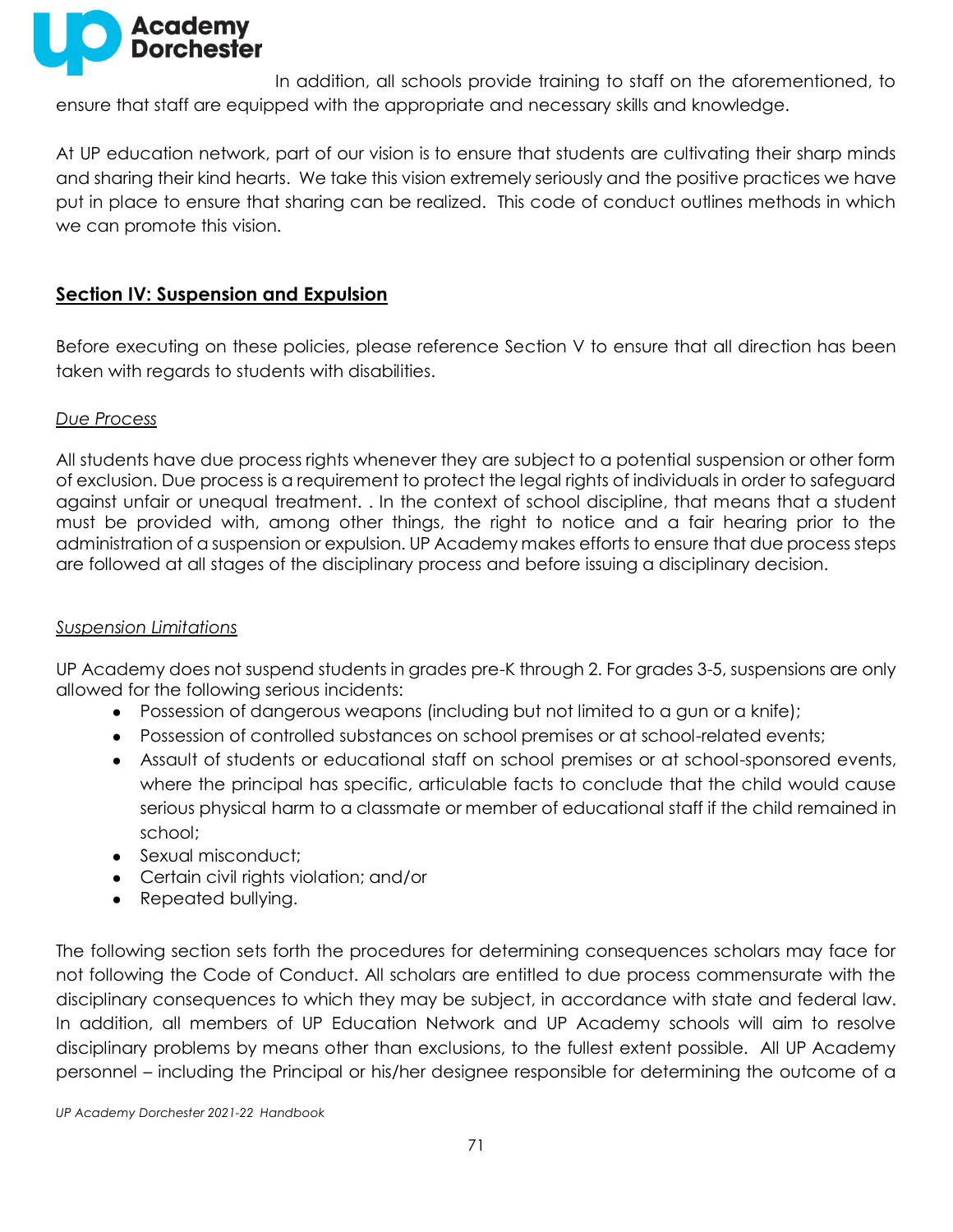

disciplinary hearing - will exercise discretion in deciding consequences, consider ways to re-engage scholars in learning, and avoid using exclusions as a consequence when alternatives are available. Again though, suspension is a last resort and there are a number of preventative measures in place to ensure its use is minimized (see Section III).

Part A governs non-expulsion disciplinary misbehaviors and consequences, including in-school suspensions, short- and long-term suspensions, and emergency removals. Part B governs behaviors that may result in expulsion.

Scholars who are serving an in-school suspension, short- or long-term suspension, or expulsion will have the opportunity to earn credits, as applicable, make up assignments, tests, papers, and other school work as needed to make academic progress during the period of his or her removal from the classroom or school. The Principal or designee will inform the scholar and parent of this opportunity in writing when a suspension or expulsion is imposed.

Scholars who are expelled or suspended for more than ten consecutive school days, whether in-school or out-of-school, have an opportunity to receive educational services and make academic progress toward state and local requirements, through the school's education service plan.

If a scholar withdraws from the school and/or moves to another district during the period of suspension or expulsion, the new district of residence shall either admit the scholar to its schools or provide educational services to the scholar through its education service plan.

In addition, all suspensions under Section 37H3/4 of chapter 71 of the Massachusetts General Laws. will only last up to the end of a current school year and not into the following school year. Part A: Procedures Governing Disciplinary Issues That May Result in Suspension

This section governs procedures for actions that may result in (A) In-School Suspension; and (B) Short Term and Long Term Out-of-School Suspensions, pursuant to G.L. c. 71, §37H 34.9 For such misbehaviors under this section, no scholar may be suspended from school for ninety (90) school days or more.

*Note: In most cases, this Part A does not apply to the following disciplinary actions: (a) possession of a dangerous weapon; (b) possession of a controlled substance; (c) assault on a member of the educational staff; and (d) a conviction of a felony, or adjudication or admission of guilt in court with respect to a felony or felony delinquency (collectively, "Expellable Offenses.") because those actions may result in expulsion under* G.L. c. 71, §37H and G.L. c. 71, §37H ½. *For procedures governing Expellable Offenses and expulsion procedures, see Part B below. However, at the discretion of the Principal, Expellable Offenses may be considered for Short- or Long-Term Suspension instead of expulsion. In those cases, this Part A would apply.* 

Further, procedures governing disciplining students with disabilities are set forth in this Code of Conduct in Section V.

*UP Academy Dorchester 2021-22 Handbook* 

 $\overline{a}$ 

<sup>9</sup> A copy of G.L. c. 71, §37H ¾, is included in Appendix A immediately following this Code of Conduct.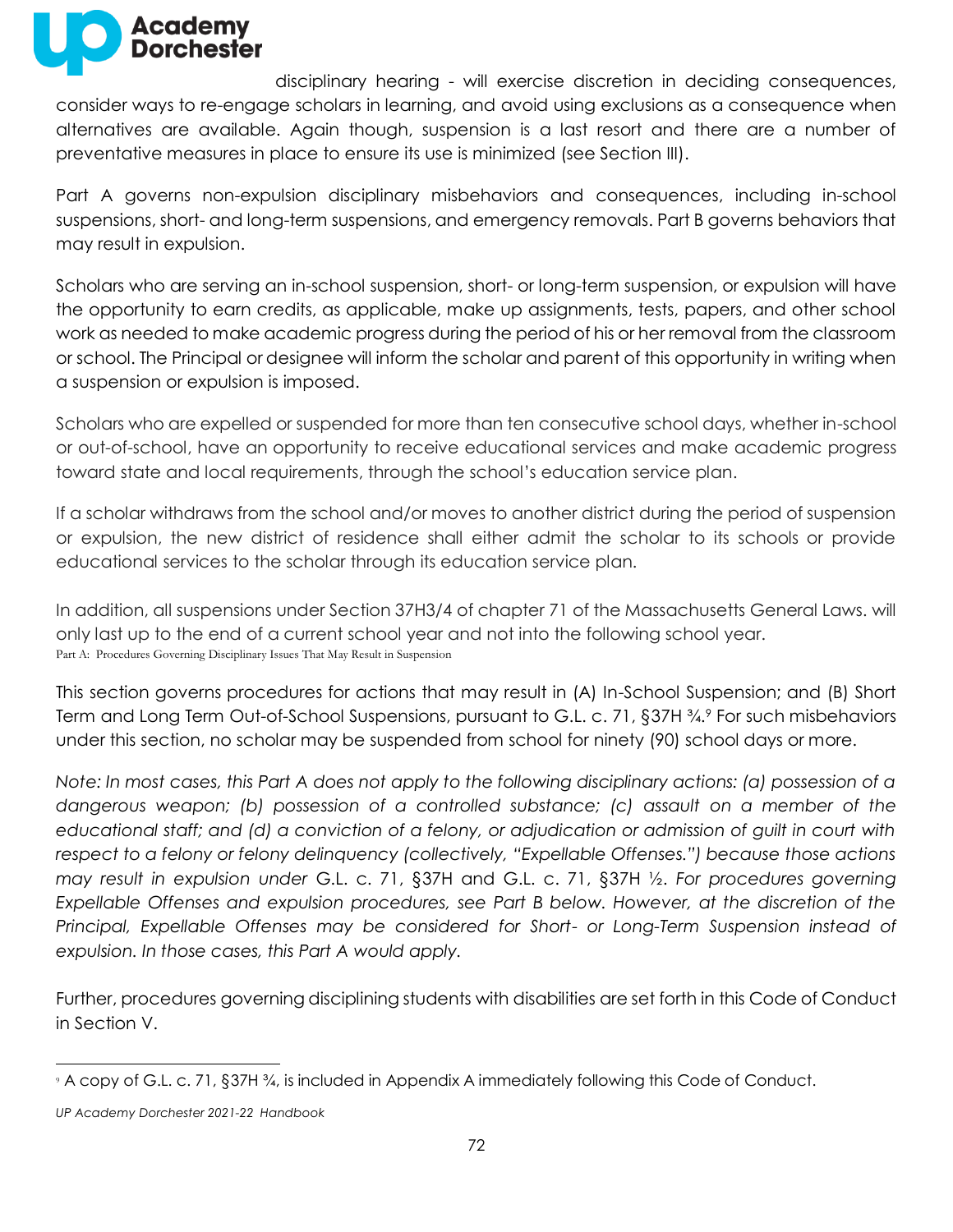

Part A.1: Alternative Consequence for In-School and Out-of-School Suspension

Alternative consequences are a class of activities designed to help scholars identify the problems caused by their behavior and repair the situation. The UP Education Network encourages schools to utilize these types of consequences whenever appropriate, as they maximize scholars' time in class and are often more successful in helping to modify behavior. These consequences may be preferable to exclusion when one or more of the following conditions exist:

- The behavior presents no threat to the safety of other students or teachers and does not keep other students from exercising their own civil right to learning.
- Exclusion has been used before for the student for a particular behavior and has not led to a change in behavior.
- The logical consequence to a behavior is easily defined.
- Excluding the student from school presents a substantial risk to that student's health or safety.

Examples of Alternative Consequences used in UP Academy schools include:

- If a scholar destroys property within the school or writes graffiti on school property...
	- ✓ An agreement can be reached with the parent or guardian for the scholar to stay after school and repair the damage or repaint a wall.
- If a scholar uses profanity targeted at a teacher ...
	- ✓ The scholar can be required to restore with the teacher and provide an hour of service to the teacher.

Part A.2: In-School Suspension

In-School Suspension is when a scholar is removed from regular classroom activities, but not from the school premises, as a result of their conduct. If a scholar faces in-school suspension for more than ten (10) school days, consecutively or cumulatively during the school year, the procedures governing longterm suspension (Part A.3 below) will be followed. Removal from extracurricular or after- school activities does not count as removal for purposes of calculating the number of days of suspensions.

Inappropriate behaviors which may warrant an In-School Suspension include, but are not limited to:

- In the category of **Inappropriate and offensive language**:
	- o Examples: High-level profanity not targeted at another Individual
- In the category of **Harassment**:
	- o Examples: Teasing intended to frighten or intimidate that does not rise to the level of bullying
- In the category of **Threats:** 
	- o Examples: Threatening to damage school property
- In the category of **Physical Contact**:
	- o Examples: Physically touching another student or staff member
- In the category of **Denigrating another's personhood**:
	- o Examples: Mocking others in tone, words, or ideas in a way that is intended to hurt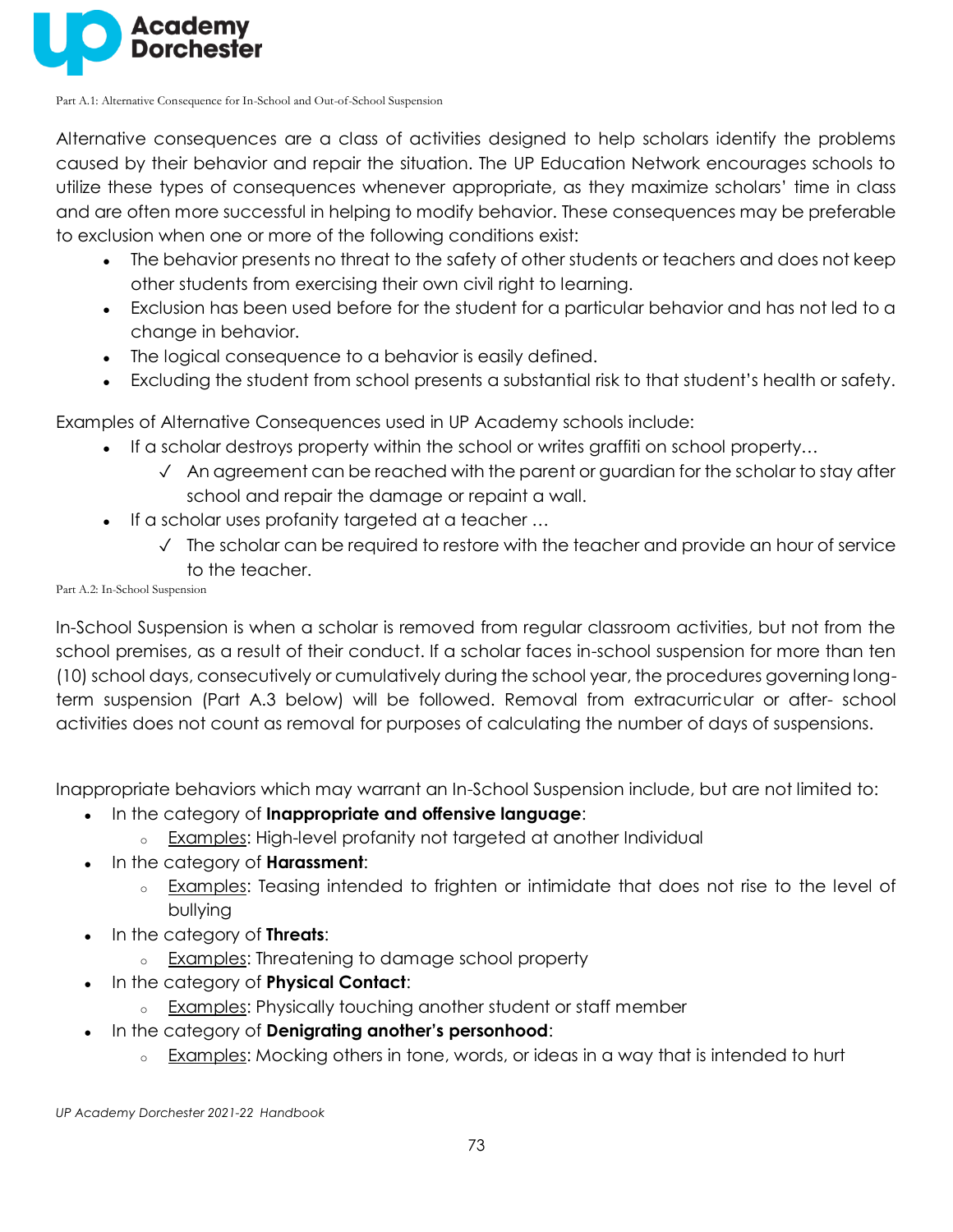

Other behaviors that may warrant an In-School Suspension include but are

not limited to:

- Skipping school or afterschool commitments
- Leaving school grounds without permission
- Certain integrity violations (e.g., stealing)

When a scholar has engaged in behavior that may result in an In-School Suspension (and Short-Term and Long-Term Out-of-School Suspension are not being considered), the scholar may be removed from class and sent to the Main Office, Dean of Students' office, or another designated school location. The Principal or designee will inform the scholar of the disciplinary issue and the potential for the behavior to result in an In-School Suspension. For students for whom an In-School Suspension is being considered or an action or actions that would specifically exclude them from class or instruction for more than 90 minutes, a hearing process will be followed as described in Part A.3. The Principal or designee will provide the scholar an opportunity to dispute the consequence and explain the circumstances surrounding the alleged incident.

In the event that a student is in need of extra support from school staff for safety purposes beyond 90 minutes for actions or situations that may not warrant an in school suspension consequence, the school will take necessary steps to ensure that safety and communicate those steps proactively with the parent or guardian.

Part A.3: Out-of-School Suspension

Definitions for this section:

Superintendent means the Chairperson of the school committee for the Board of Trustees.

The consequences of certain behavior may result in a short-term or long-term out-of-school suspension (collectively or individually, "out-of-school suspension"). A Short-Term Out-of-School Suspension means the removal of a scholar from the school premises and regular classroom activities for no more than ten (10) consecutive or cumulative school days. A Long-Term Out-of-School Suspension means the removal of a scholar from the school premises and regular classroom for more than ten (10) consecutive or cumulative school days.

The following inappropriate behaviors may warrant an Out-of-School Suspension:

- In the category of **Harassment**:
	- o Examples: bullying, sexual harassment, and other targeted harassment
- In the category of **Threats**:
	- S Examples: threatening to cause mass harm, threatening to hurt another person
- In the category of **Physical Contact:** 
	- o Examples: dangerous, targeted physical contact, fighting or attempted fighting, assault,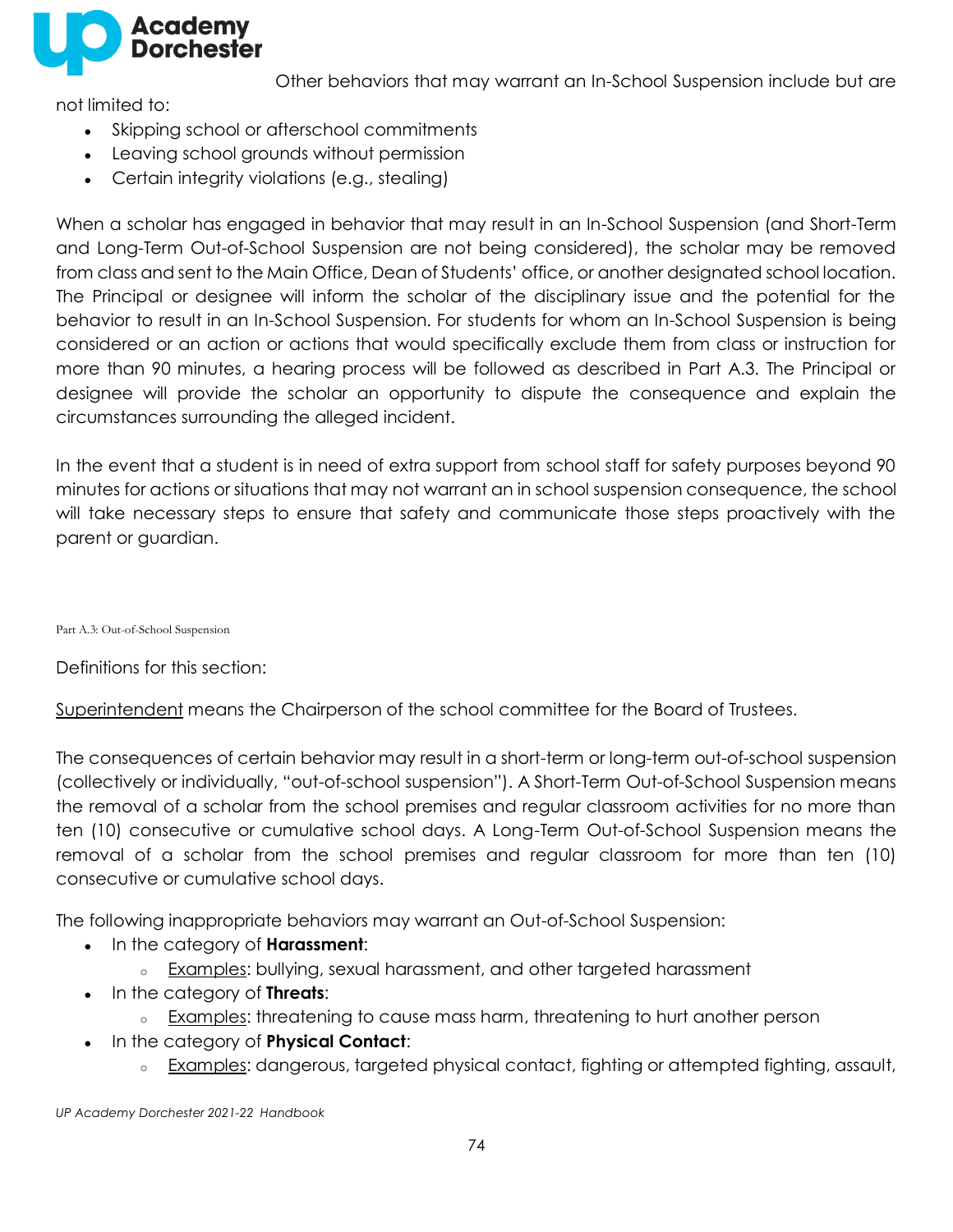

physical contact that is sexual in nature

- In the category of **Sustained or Extreme Defiance**:
	- o Examples: Significant disruption to the learning environment (e.g., pulling fire alarm), verbal confrontation with adult

Other behaviors that may warrant an Out of School Suspension include but are not limited to:

- Using or possessing tobacco products or alcohol
- Upon the issuance of a criminal complaint charging a student with a felony or upon the issuance of a felony delinquency complaint

When a scholar has engaged in behavior that may result in an Out-of-School suspension of any length, the scholar will be sent to the Dean of Students' office. The Principal or designee will provide oral and written notice of a hearing to the scholar and parent/guardian before any decision to suspend is made. The notice will include but not be limited to informing the scholar of the inappropriate behavior, the basis for the charge, the potential consequences, and right to a hearing, including the right to dispute the charges, the opportunity for the parent or guardian to participate in the hearing, and the right to have an interpreter at the meeting if needed. When the behavior may result in a Long-Term Suspension, the notice will also include additional rights. The oral and written notice will be provided in English and the primary language spoken in the scholar's home.

For behaviors that may result in a Short-Term Out-of-School Suspension, the hearing will be held with the Principal or designee (most often a designee such as the Dean of Students or Lead Culture Coordinator). The Principal or designee will determine at or after the hearing, based on the available information, including mitigating circumstances, whether the scholar engaged in the alleged behavior, and if so, what remedy or consequence will follow.

For behaviors that may result in a Long-Term Out-of-School Suspension, the scholar has additional rights prior to and at the disciplinary hearing with the Principal or designee (most often a designee such as the Dean of Students or Lead Culture Coordinator). In addition to the rights provided to scholars facing Short-Term Suspension, the scholar has the rights to (a) review his or her record, including the documents that will be used in making a determination on whether to suspend; (b) be represented by counsel or a lay person of the student's choice, at the student's/parent's expense; (c) produce and cross-examine witnesses (with some exceptions); and (d) request that the hearing be recorded by the principal, and to receive a copy of the audio recording provided to the student or parent upon request.

At or after a disciplinary hearing, the Principal or designee will determine, based on the available information, including mitigating circumstances, whether the scholar engaged in the alleged behavior, and if so, what remedy or consequence will take place. The Principal or designee will notify the scholar and the parent/guardian in writing, in English and the primary language of the home, of the determination and the reasons for it, and if the scholar is suspended, the opportunity to make up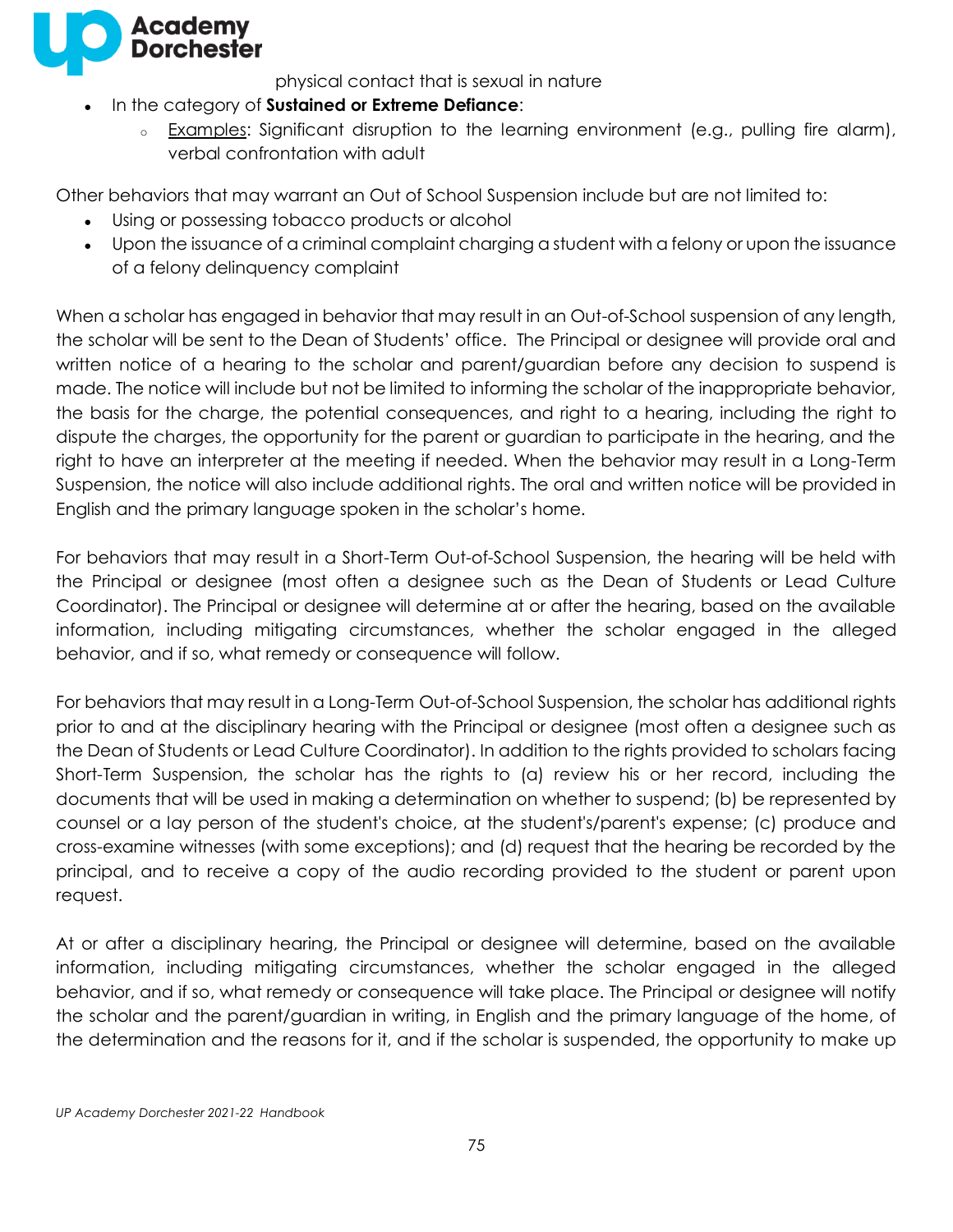

assignments and such other school work as needed to make academic progress during the period of removal. The letter will also notify the scholar and family of the right to appeal the decision.

The Superintendent or his/her designee will serve as the hearing officer for the appeal. frame. The suspension will remain in effect unless and until it is overturned at an appeal hearing.

If the school suspends a student for more than 10 consecutive school days, the school must continue to provide educational services to the student during the period of removal that will enable the scholar to make academic progress while he/she is not in school. In those cases, the scholar and parent/guardian will be provided with written notice in English and in the primary language of the home of the right to right receive educational services. The school will provide a list of the specific education services that are available to the student and contact information for the Director of Operations to arrange services.

Part A.4: Emergency Removal

The school may authorize removal of a scholar on an emergency basis before holding a hearing. Such emergency removal may occur when the Principal or designee has charged a student with a disciplinary offense and determined that his or her continued presence either a) poses a danger to a person or property, or b) materially and substantially disrupts the order of the school. The Principal or designee must also determine that there is no alternative available to alleviate the disruption or danger and can only make a decision for an Emergency Removal after de-escalation techniques have been tried. In such cases, adequate provisions will be made for the scholar's safety and transportation.

In such case, the Principal or designee will make immediate and reasonable efforts to inform the scholar and parent/guardian orally and in writing of the emergency removal, the reason for the need for the emergency removal, the disciplinary issue, the basis for the removal, the potential consequences, including the potential length of the scholar's suspension, and the opportunity for the scholar to have a disciplinary hearing with the Principal or designee within two days after the emergency removal concerning the removal and whether additional suspension days are warranted, among other rights to which the scholar is entitled.

Emergency removals should be as short as possible, but may last for up to a maximum of three days, including the day of removal.

Part B: Expulsion Policy

*Part B.1 Definition of Expulsion*

For purposes of this Part B of the Code of Conduct, the following definitions apply: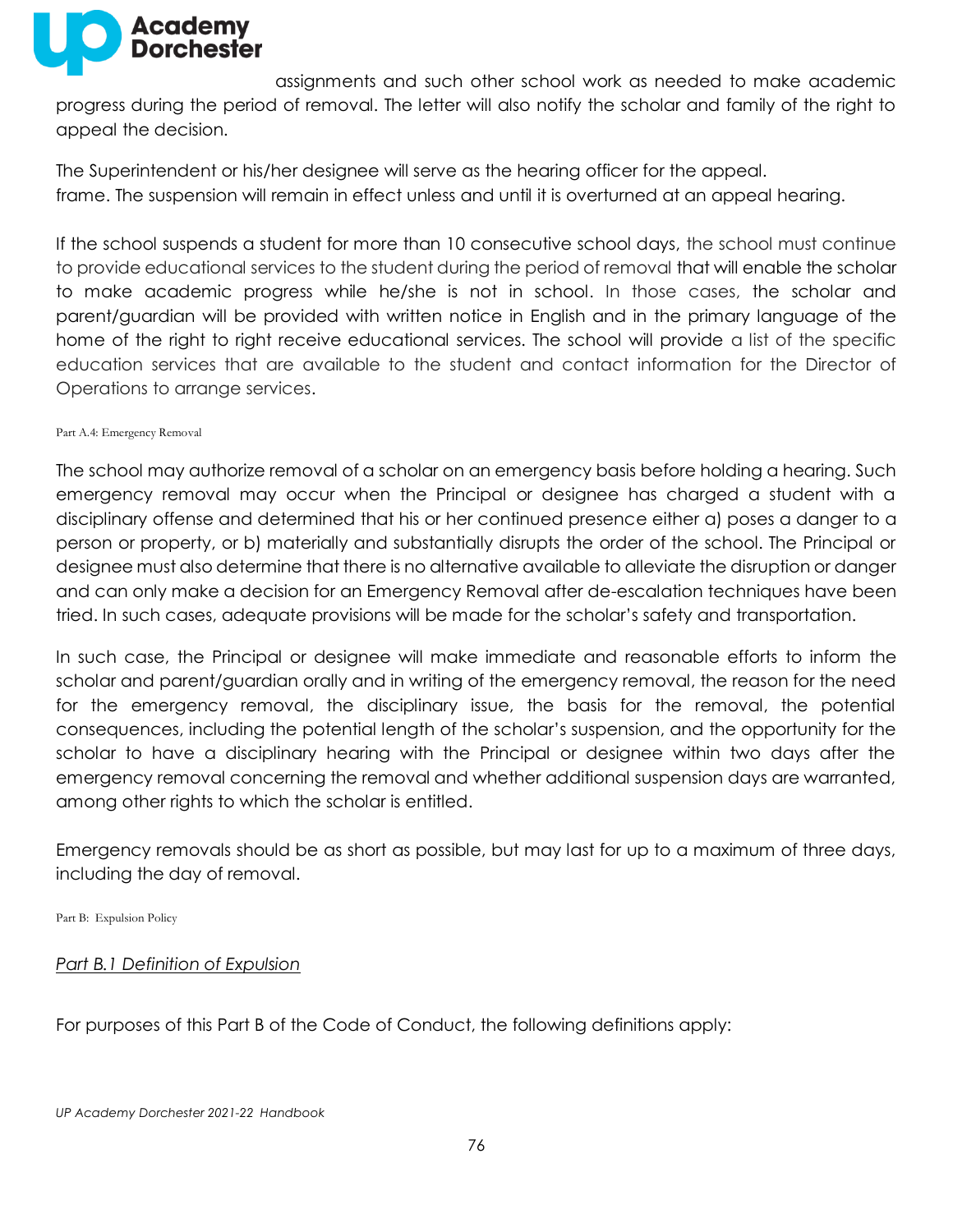

Expulsion means the removal of a student from the school premises, regular classroom activities, and school activities for more than ninety (90) school days, indefinitely, or permanently, as permitted under G.L. c. 71, §§37H or 37H1/2 .

Parent means a student's father, mother, or legal guardian, or person or agency legally authorized to act on behalf of the student in place of or in conjunction with the father, mother, or legal guardian*.*

Principal means the instructional leader of the school or his/her designee for purposes of school disciplinary matters, which may include the Dean of Students or the Director of Operations.

Superintendent means the Chairperson of the Board of Trustees or his/her designee.

### *Part B.2 Expellable Offenses*

The Principal may expel a student pursuant to G.L. c. 71, §37H (together, "37H offenses") if the student:

- is found on school premises or at school-sponsored or school-related events, including athletic games, in possession of a dangerous weapon, including, but not limited to, a gun or a knife.
- is found on school premises or at school-sponsored or school-related events, including athletic games, in possession of a controlled substance as defined in G.L. c.94C, including, but not limited to, marijuana, cocaine, and heroin.
- assaults a principal, assistant principal, teacher, teacher's aide or other educational staff on school premises or at school-sponsored or school-related events, including athletic games.

Upon a student being convicted of a felony or upon an adjudication or admission in court of guilt with respect to a felony or felony delinguency, ("37H<sup>1/2</sup> Offense"), the Principal may expel the student if the Principal determines the student's continued presence would have a substantial detriment on the general welfare of the school.

### *Part B.3 Procedures Governing Expulsion*

When a student commits an expellable offense pursuant to G.L. c. 71, §§37H or 37H<sup>1/2</sup> that does not fall within the parameters of the emergency removal provisions, the Principal must provide notice and conduct a hearing before excluding the student from school.

# *B.3a Notification*

The student and parent shall receive written notice of the right to a hearing with the Principal before the expulsion takes effect. That notice must be in English and the primary language of the home and must include:

- $Charge(s)$ ;
- Reasons and evidence for possible expulsion;
- Date, time, and place of a hearing;
- The right to access the student's school records prior to the hearing;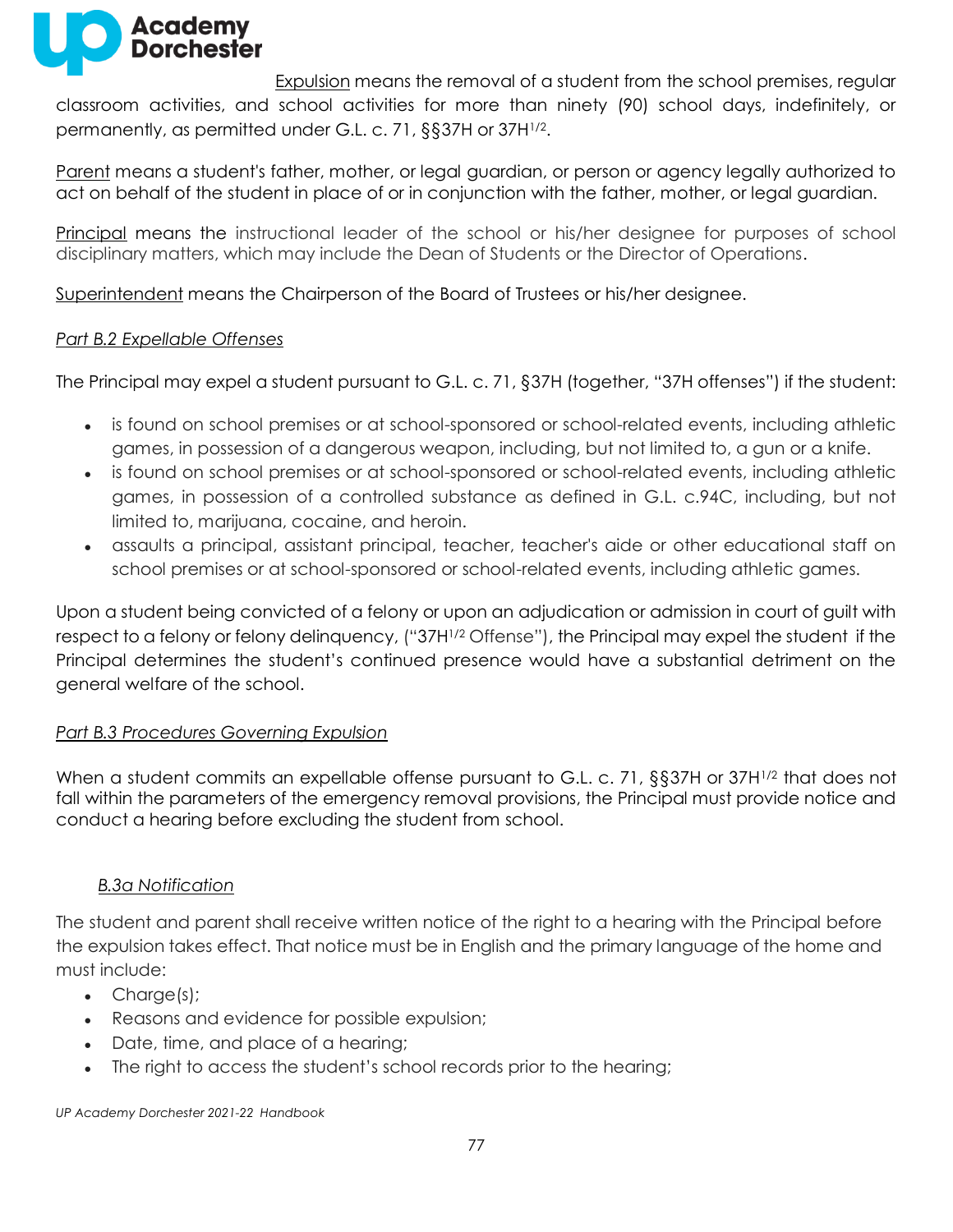

- Notice of the rights at the hearing to:
- Be represented by legal or other representative (at the student's / parent's own expense);
- Present evidence;
- Confront and cross-examine witnesses;
- Have an interpreter present at the hearing, if needed; and
- Have a parent present at the hearing.

#### *B.3b The Expulsion Hearing: Procedures*

A formal hearing with the Principal shall be conducted.

The Principal shall exercise discretion in addressing the behaviors leading to consideration of expulsion, consider ways to re-engage the student in the learning process, and avoid using expulsion as a consequence until other remedies and consequences have been documented and employed, as appropriate on a case-by-case basis.

The decision to suspend rather than expel may depend on whether the Principal determines that the student's continued presence would have a substantial detrimental effect on the general welfare of the school.

The school will make an audio recording of the hearing, and make a copy of the recording available to the student and/or parent upon request.

#### *B.3c Issuance of Findings and Notification of Student and Parent*

The Principal will communicate his/her decision in writing in English and in the primary language of the home, or other means of communication as appropriate.

If the Principal determines expulsion is appropriate, the letter shall include:

- The disciplinary offense;
- The date on which the hearing took place and the participants at the hearing;
- The key facts and conclusions of the Principal;
- The participants of his/her right to appeal decision to the Superintendent; provided, however, that the expulsion shall remain in effect prior to any appeal;
- The process for appealing the expulsion (as described below);
- The opportunity to receive educational services;
- A list of the specific education services that are available to the student and contact information for the Director of Operations to arrange services; and
- A list of legal services offices and other advocacy groups.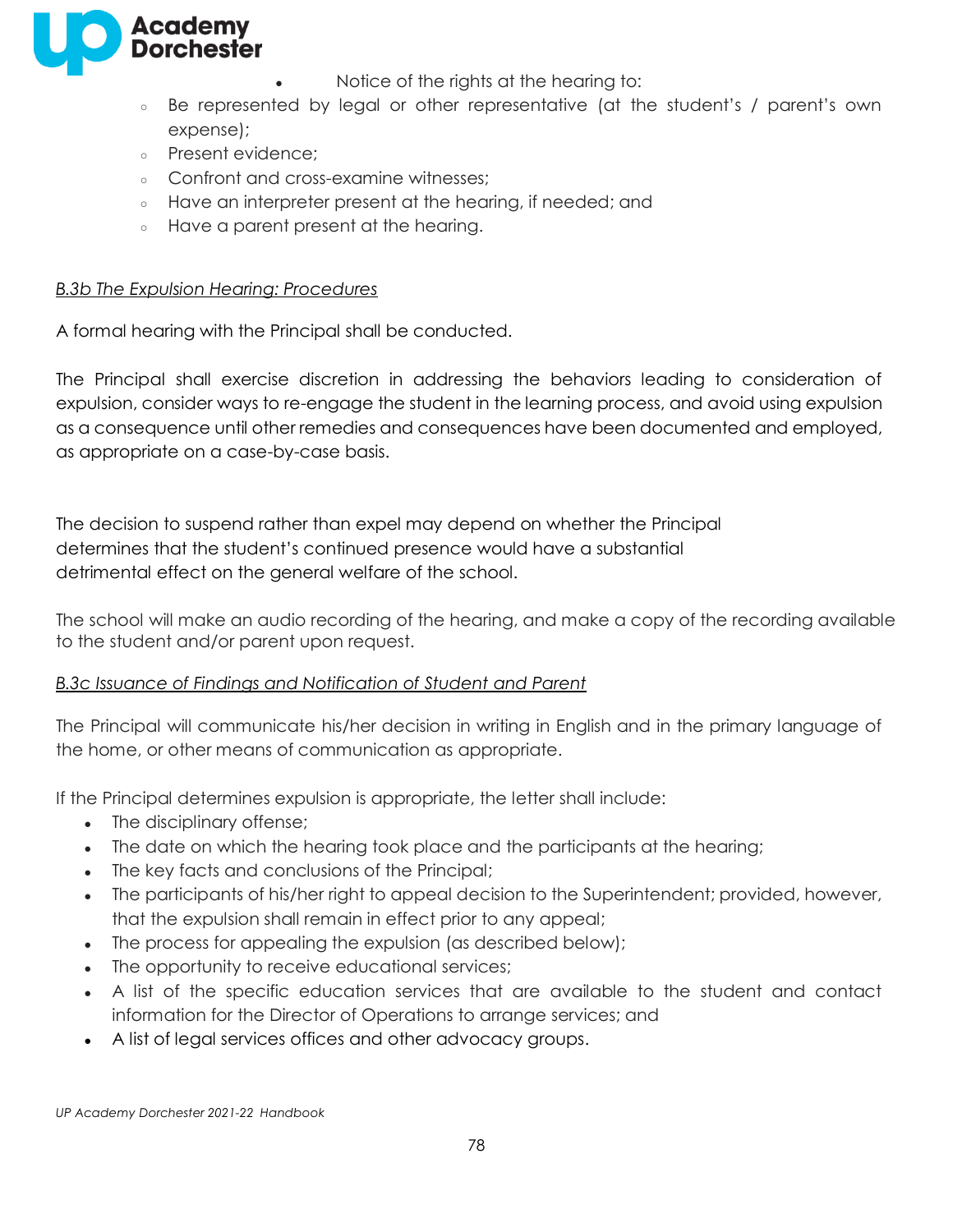

#### *B.3d Appeal*

Whenever a Principal makes a determination to expel a student, the student or parent has the right to appeal the decision to the Superintendent according to this appeal process. The expulsion shall remain in effect prior to the appeal decision.

- 1. The student or parent of the student shall notify the Superintendent in writing of the request for an appeal
	- a. For 37H Offenses, notification must be within 10 days of the notice of expulsion
	- b. For 37H $\frac{1}{2}$  Offenses, notification must be within five (5) days of the notice of expulsion.
	- c. Parents may request one extension of the appeal hearing of up to seven (7) calendar days.
- 2. The Superintendent shall hold a hearing with the student and parent within three (3) calendar days of the appeal request.
- 3. At the hearing, the student shall have the rights to present oral and written testimony on his/her behalf, have counsel present, confront and cross examine witnesses presented by the school, and have an interpreter present if needed.
- 4. The Superintendent shall have the authority to overturn or alter the decision of the Principal, including recommending an alternate educational program for the student.
- 5. The subject matter of an appeal of an expulsion imposed for 37H Offense shall not be limited solely to a factual determination of whether the student has violated any provisions of §37H.
- 6. Superintendent shall render a written decision on the appeal within five calendar days (5) of the hearing.
- 7. The decision of the Superintendent shall be final.

### *Part B.4 Alternative Education and the Expulsion Period*

Any school district that expels a student under this section shall continue to provide educational services to the student during the period of expulsion. If an expulsion is imposed, the student and parent will be provided with written notice in English and in the primary language spoken at home, of the right to right receive educational services that will enable the student to make academic progress, a list of the specific education services that are available to the student, and contact information for the Director of Operations to arrange services. If the student moves to another district during the period of expulsion, the new district of residence shall either admit the student to its schools or provide educational services to the student under its education service plan.

- Section V: Application of the Code of Conduct in Specific Circumstances
- Part A: Special Consideration for Scholars with Disabilities

UP Academy holds all scholars to high standards and expects all scholars to act with scholarly behavior at all times. Staff work to support scholars with Individualized Education Plans (IEPs) and scholars with Section 504 Accommodation Plans (504 Plan) so that they are able to meet these expectations.

Scholars with disabilities, including scholars who have an IEP or 504 Plan are entitled to special protections in some disciplinary situations, as determined by the Individuals with Disabilities Education Act (IDEA). In some circumstances, these same protections apply to scholars who have not yet been determined eligible for an IEP or 504 Plan. If, at the time the behavior occurred, the school had knowledge that the scholar had a disability or was thought to have a disability, these protections apply. This includes scholars who have been referred for evaluation and students for whom parents have submitted paperwork or other indicators that a child has a disability. All uses of the phrase "scholars with a disability" or "students with a disability" throughout this Code of Conduct include this additional group of scholars.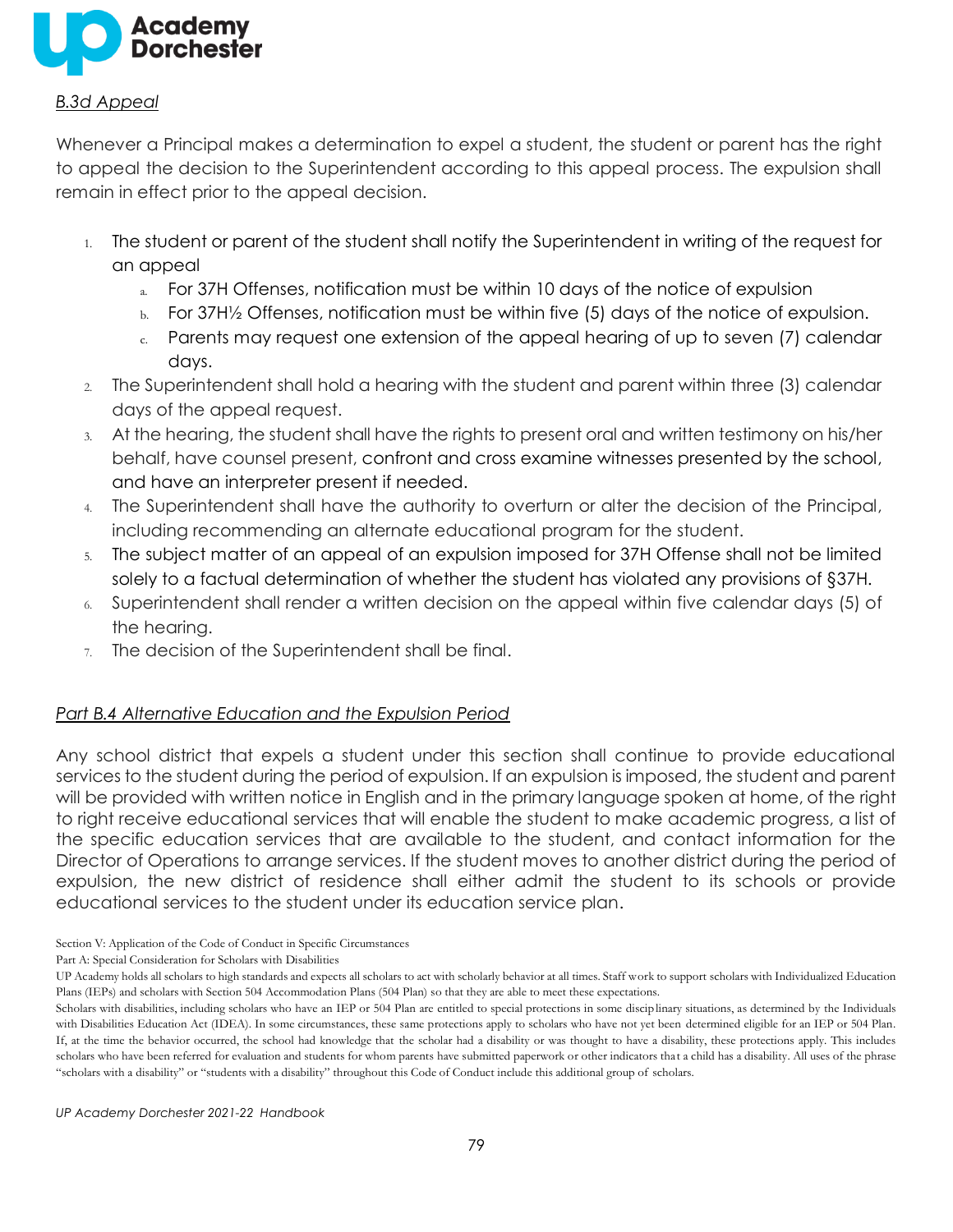

Before a student with a disability may be suspended for more than 10 days (consecutively or cumulatively over the course of the school year), or expelled, his/her IEP or 504 Plan team must convene for a meeting called a manifestation determination review. At this meeting, the student's IEP or 504 Plan team will determine whether the scholar's actions were (1) caused by or had a substantial relationship to the scholar's disability and/or (2) a direct result of the school's failure to implement the student's IEP. (a manifestation). If the action is determined to be a manifestation of his or her disabi lity, the scholar will be allowed to return to school immediately and the team will work to support the scholar in having a successful return to the learning environment. The school will also seek parental consent for and conduct a functional behavior assessment and create or modify a behavior intervention plan. If the IEP or 504 Plan team determines the behavior is not a manife station of the student's disability, then the Principal, Dean of Students, or their designee will decide and implement the consequence in accordance with the Code of Conduct in the same way as for students without disabilities However, the scholar will continue to receive special education and related services on his/her IEP, albeit in a different environment, and to make progress towards meeting the goals set out in the scholar's IEP and/or 504 Plan.

The school will attempt to schedule a meeting to conduct the manifestation determination meeting on the same day as the discipline hearing. In any case, the manifestation determination meeting will be held prior to the student serving a suspension. If the parent/guardian misses the meeting, the school team will reschedule. If the parent misses two scheduled meetings, the team will make a third attempt and conduct the meeting regardless of the presence of the parent/guardian.

In accordance with state and federal law, schools may choose to remove a student with a disability to an interim alternative educational setting for not more than 45 school days, regardless of manifestation determination, for behaviors that involve scholars carrying a weapon; scholars knowingly possessing, using, selling or soliciting drugs; or instances in which scholars inflict bodily harm. Part C: Scholar Searches

In order to maintain the security of all its scholars, UP Academy staff reserve the right to conduct searches of its scholars and their property in the rare cases when there is credible information that a scholar might be in possession of a dangerous item inside the school. In these rare cases, the school will ensure that the privacy of the scholar is respected to the fullest extent possible, and that the scholar and his/her family are informed of the circumstances surrounding and results of the search. School cubbies, desks, and lockers which are assigned to scholars for their use, remain the property of UP Academy, and scholars should, therefore, have no expectation of privacy in these cases. Part D: Behavior To and From School

The UP Academy Code of Conduct applies on school buses, public transportation, in the community, and all other means of access during general transit to and from the school. Students who walk, take the school bus, or travel via public transport are expected to act responsibly and respectfully at all times. All school rules apply during transit to and from the school.

On the bus certain additional rules may apply; for example, students may be given assigned seats. An administrator or other staff member will generally meet the bus every morning to greet students and students will be required to remain on the bus until an administrator or staff member checks with the driver as to the students' behavior. Failing to adhere to bus directives or expectations (i.e., engaging in unsafe behaviors on the bus, using profane language, not obeying the bus driver) are all considered inappropriate behaviors, as well other behaviors listed in this Code of Conduct. The bus driver will report these behaviors to school staff, and consequences will be administered as if the behavior had occurred within school. More serious safety-related behaviors (e.g., fighting) will be investigated and treated in the same manner as if the conduct or incident occurred on school grounds. A hearing may be conducted and a range of consequences considered, including the loss of transportation privileges. Other consequences (e.g., demerits, detentions, suspensions) may also apply. Before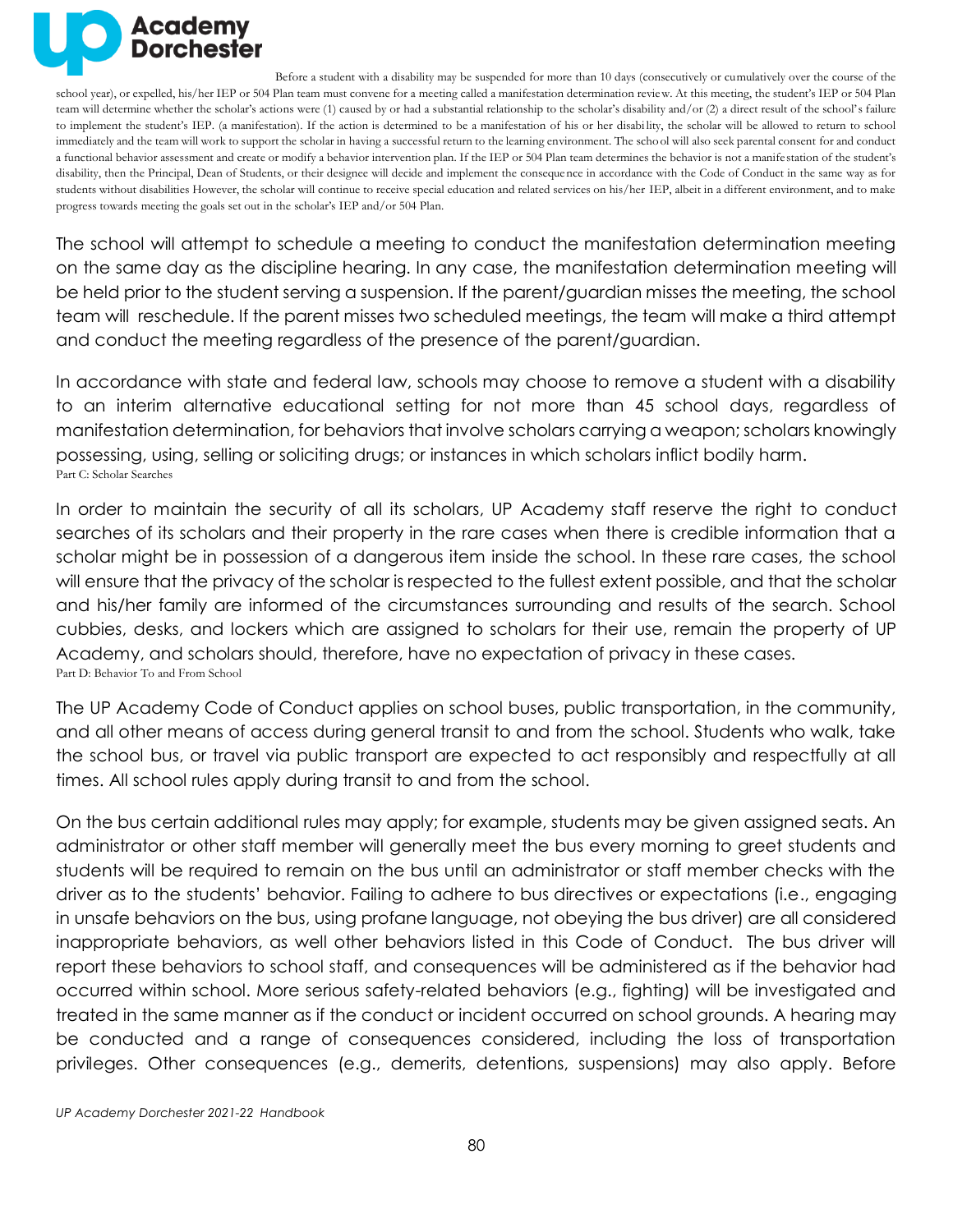

suspending a student from school-provided transportation, please reference Section V to ensure that all direction has been taken with regards to students with disabilities.

Regarding public transit, any action deemed inappropriate by public transit or school officials will be investigated and treated in the same manner as if the conduct or incident occurred on school grounds. Families are strongly encouraged to reinforce the importance of proper and respectful behavior during transit to and from the school and the potential consequences for inappropriate behavior.

Consequences for misconduct by students riding on transportation provided by their Individualized Education Plan will be handled in adherence with all applicable laws and regulations.

During arrival and dismissal times, staff will be stationed in all areas considered to be "school grounds" to ensure an efficient and productive transition. Part E: Field Trips/End-of-Year Events

The school's curriculum may sometimes require outside learning experiences or special school events. During these activities, it is important for all scholars to be responsible for their behavior since the site of the activity or event is a temporary extension of the school grounds.

A permission slip will be sent home at the beginning of the school year and must be signed by a parent or guardian to allow the scholar to attend all school-sponsored field trips and events. The school will attempt to notify all parents and guardians before each school-sponsored trip. For trips that are not school-sponsored (e.g., voluntary trips), a permission slip may be sent home prior to the trip/event, and must be signed by a parent or guardian.

A scholar may be considered ineligible for a trip for reasons including, but not limited to: a low report score average, not returning the school-sponsored trip permission form, involvement in a disciplinary incident on a prior trip, poor school attendance, and misbehavior in school in the days prior to the trip. Scholars who are considered ineligible for attending a trip will be required to attend school that day.

If parents or other volunteers assist with such trips or events, scholars must afford these chaperones the same respect they would provide to teachers. Appropriate behavior must be maintained when attending school-sponsored events, and riding on school- provided transportation. Past inappropriate behavior may result in loss of privileges in attending or participating in class trips and events, end-ofyear or otherwise.

Part F: Cheating, Plagiarism, and Copying Others' Work

Any scholar who is serving an in-school suspension, short-term suspension, long-term suspension, or expulsion shall have the opportunity to earn credits, as applicable, make up assignments, tests, papers, and other school work as needed to make academic progress during the period of his or her removal

Cheating on homework or exams, using resources inappropriately, and copying other people's work – scholars' or otherwise – is not permissible under the UP Academy Code of Conduct. If scholars are unsure about an assignment or unsure about a test question or testing procedure, they should go to their teacher and ask for direction. Specific guidelines regarding cheating and plagiarism will be reviewed with scholars during the first week of school and reiterated throughout the year. The school will determine appropriate consequences, but cheating, plagiarism, and copying others' work may result in in-class reflection, suspension, loss of academic credit, and/or other consequences. Part G: Academic Credit for Homework / Missed Assignments